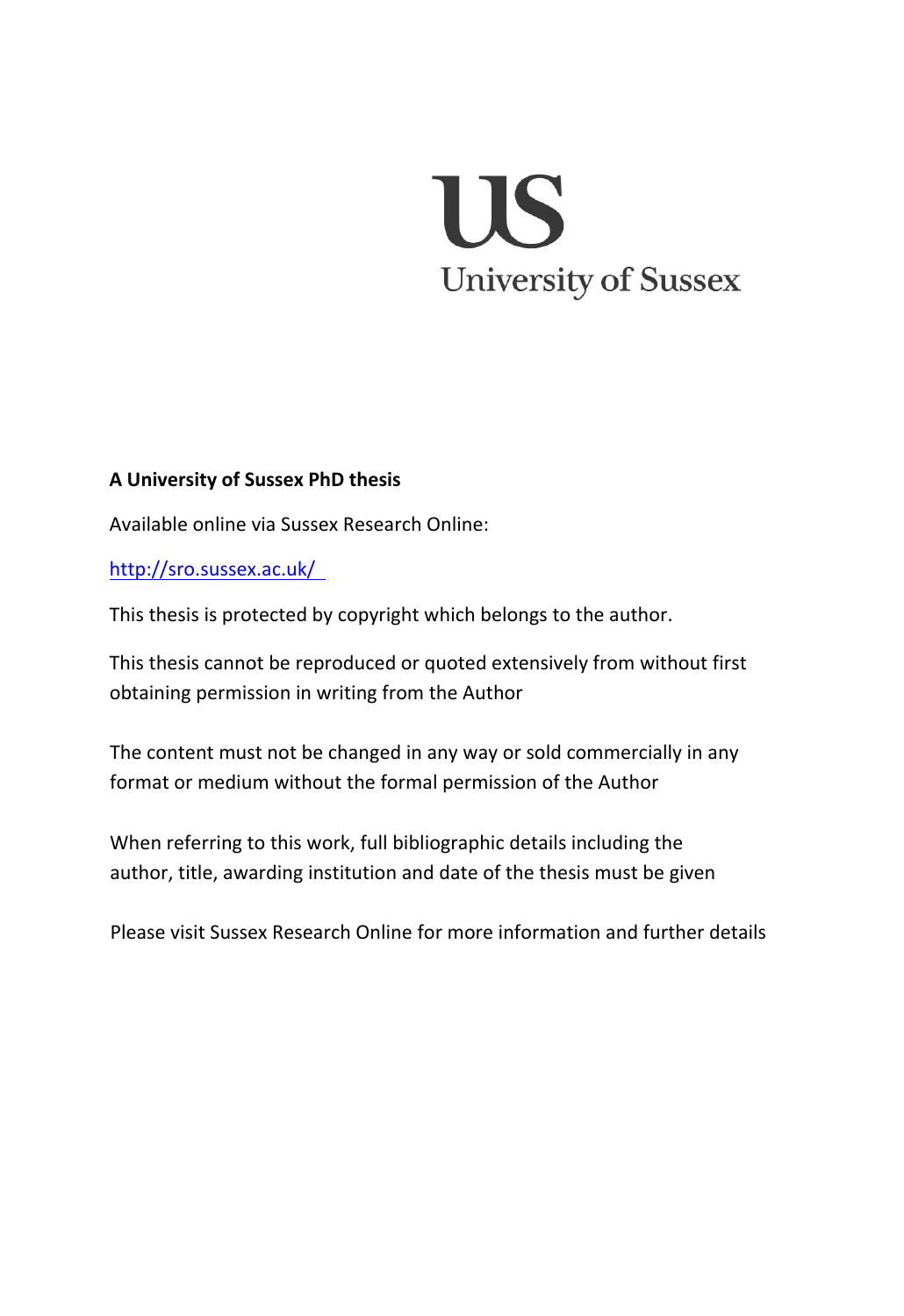# Chinese financial market: stock valuation from a data analysis perspective and option valuation using truncated binomial trees

Hao Li

Submitted for the degree of Doctor of Philosophy University of Sussex September 2019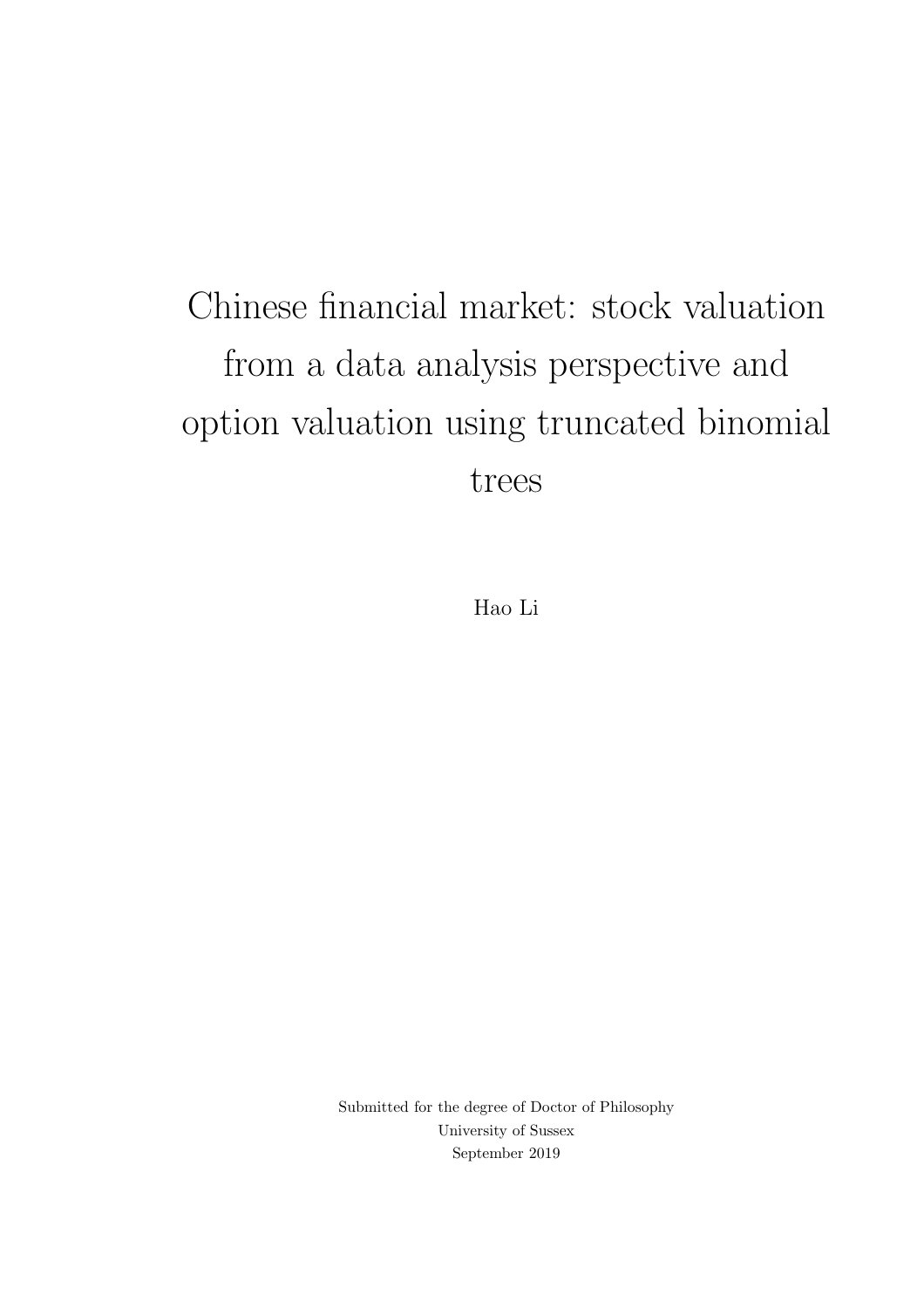### Declaration

I hereby declare that this thesis has not been and will not be, submitted in whole or in part to another University for the award of any other degree.

Hao Li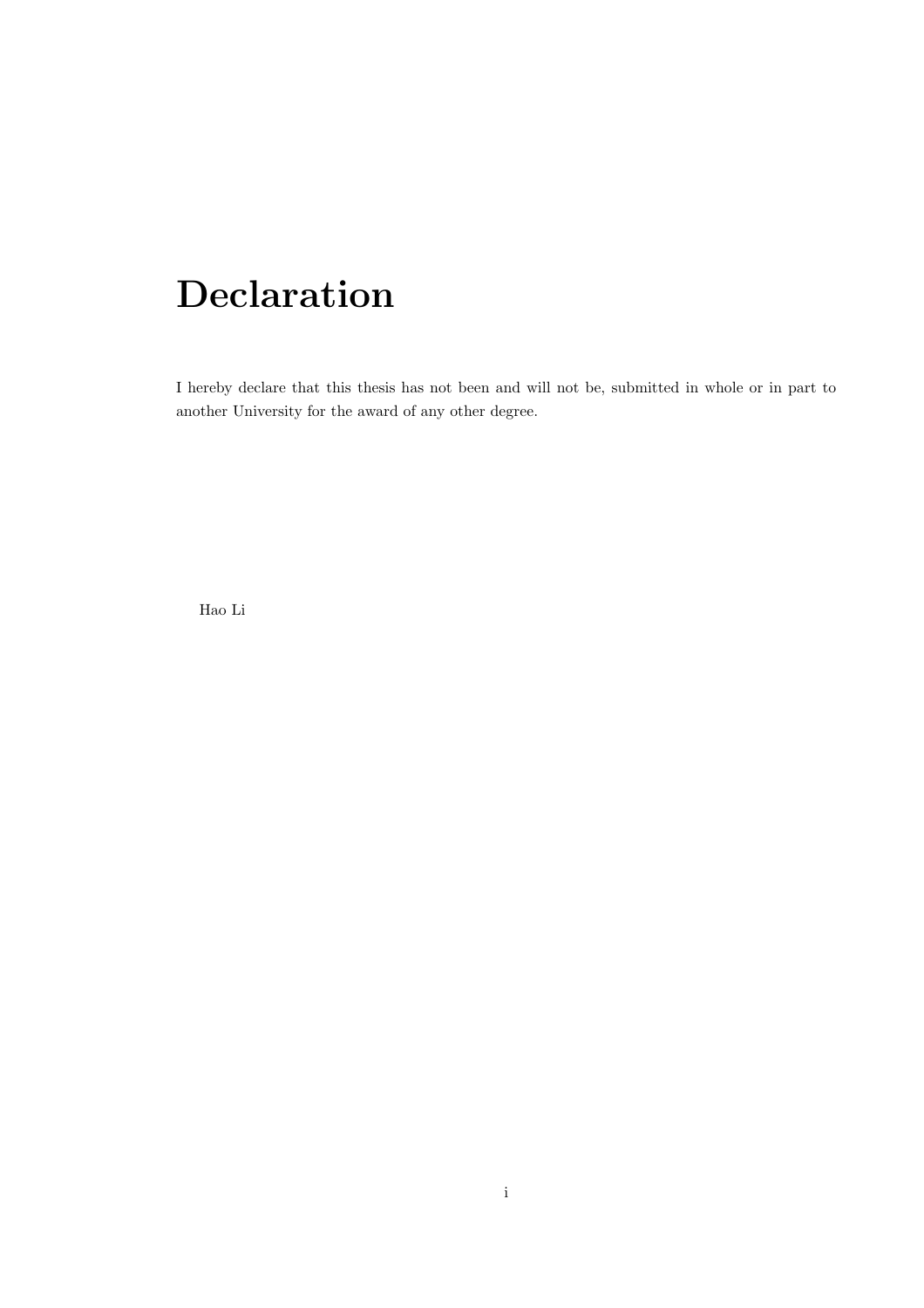### Abstract

This thesis comprises two parts. First, we try to answer the question in a data analysis perspective, which financial factor is more relevant to the market capitalisation movements. Second, due to price boundaries imposed by the market regulators, how could we price the financial options on such markets in a mathematically rigorous manner.

In the first part of this thesis, after collecting large amount of real-world financial data for companies listed on the Chinese financial market, we carry out a data analysis and set up linear regression models between market capitalisation and various financial data including PE ratio, total earning, etc. By calculating and comparing the coefficient of determination, those regression models are ranked. We find that assets and earnings are highly correlated with market capitalisations. To extract information and reduce noise, principal component analysis technique is also used. Combining all results, a relationship between market capitalisation and other financial data is revealed.

In the second part of this thesis, based on truncated binomial trees, several option valuation models are obtained. After introducing assumptions satisfying the specific price boundaries in the Chinese financial market, we derive an option valuation model from the Cox-Ross-Rubinstein model for European call options traded on the price-bounded financial market. A closed-form solution is obtained by assuming that security trading is continuous. Using the Chinese financial market data, empirical analysis result suggests that our modified model has more explanatory power than BS model in the Chinese financial market.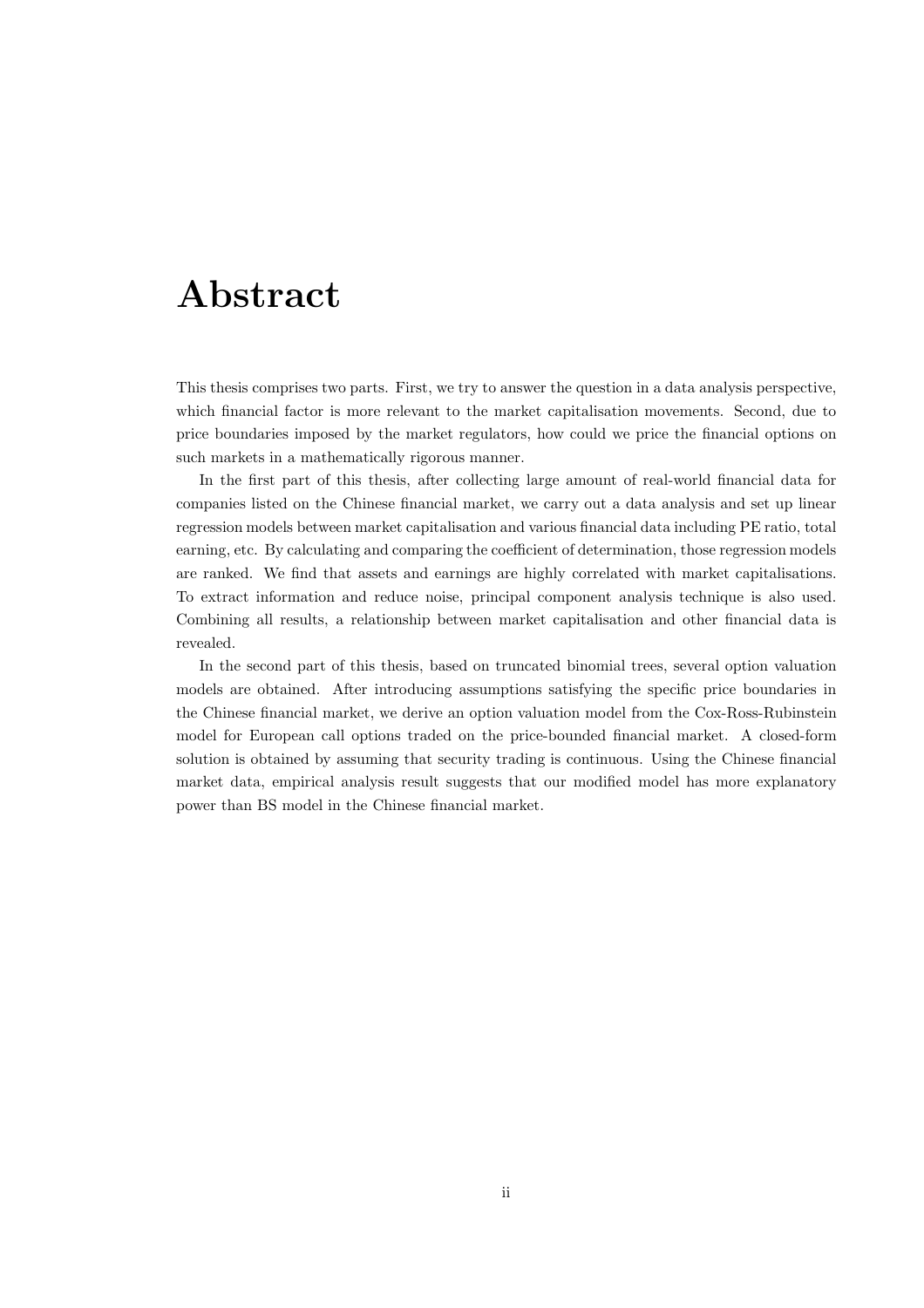## Acknowledgements

My thanks go to:

- my supervisors, Dr. Qi Tang and Dr. Ding Chen.
- $\bullet\,$  Prof. Bertram Düring.
- Dr. Haslifah Hasim.
- Dr. Max Jensen.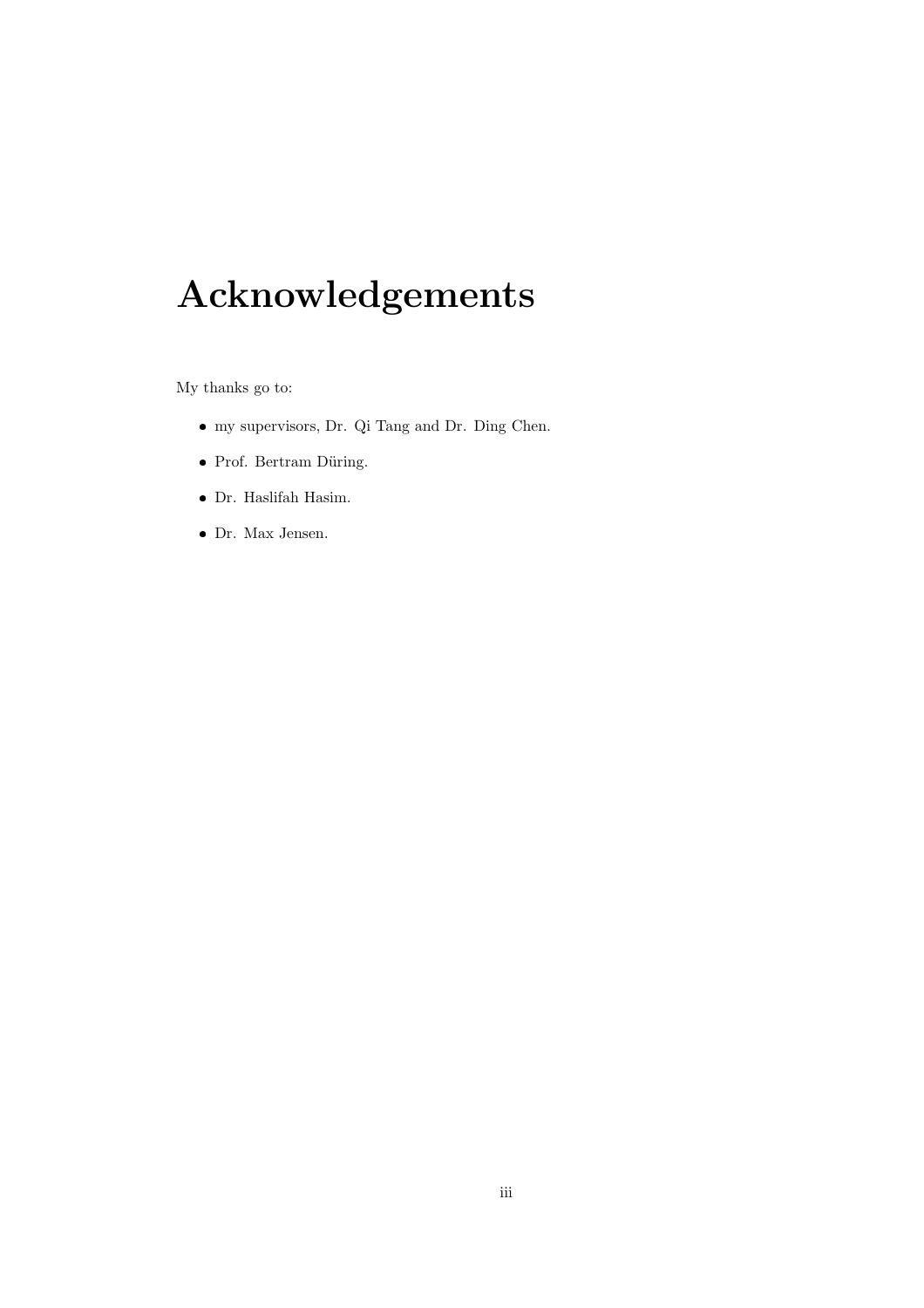### **Contents**

| 1        |       | Introduction |                                                                                                                                                                                                  | 1                       |
|----------|-------|--------------|--------------------------------------------------------------------------------------------------------------------------------------------------------------------------------------------------|-------------------------|
| I        |       |              | Stock market data analysis                                                                                                                                                                       | 3                       |
| $\bf{2}$ |       |              | Data consideration for the Chinese stock market                                                                                                                                                  | $\overline{\mathbf{4}}$ |
|          | 2.1   |              |                                                                                                                                                                                                  | $\overline{4}$          |
|          | 2.2   |              | The data entering the second state of the data in the second state of the second state of the data in the second state of the second state of the second state of the second state $\frac{1}{2}$ | 5                       |
|          | 2.3   |              |                                                                                                                                                                                                  | $6\phantom{.}6$         |
|          | 2.4   |              |                                                                                                                                                                                                  | 9                       |
|          | 2.5   |              |                                                                                                                                                                                                  | 11                      |
| 3        |       |              | Data investigation of the Chinese stock market                                                                                                                                                   | 12                      |
|          | 3.1   |              |                                                                                                                                                                                                  | 12                      |
|          |       | 3.1.1        |                                                                                                                                                                                                  | 12                      |
|          |       | 3.1.2        |                                                                                                                                                                                                  | 13                      |
|          |       | 3.1.3        | Two-variable models $\dots$ , $\dots$ , $\dots$ , $\dots$ , $\dots$ , $\dots$ , $\dots$ , $\dots$ , $\dots$ , $\dots$ , $\dots$ , $\dots$                                                        | 13                      |
|          |       | 3.1.4        |                                                                                                                                                                                                  | 14                      |
|          | 3.2   |              |                                                                                                                                                                                                  | 31                      |
|          | 3.3   | 3.3.1        | PC1: net assets, retained earnings, fixed assets, intangible assets and total                                                                                                                    | 31                      |
|          |       |              |                                                                                                                                                                                                  | 32                      |
|          |       | 3.3.2        | PC2: current asset, current liability, accounts receivable and inventory                                                                                                                         | 33                      |
|          |       | 3.3.3        | PC3: net profit, operating profit, total profit and after-tax profit; PC4:                                                                                                                       |                         |
|          |       |              |                                                                                                                                                                                                  | 37                      |
| TГ       |       |              | Option pricing for assets with restricted underlying price move-                                                                                                                                 |                         |
|          | ments |              |                                                                                                                                                                                                  | 40                      |

|  | 4 Review of binomial option pricing models |  |
|--|--------------------------------------------|--|
|  |                                            |  |
|  |                                            |  |
|  |                                            |  |
|  |                                            |  |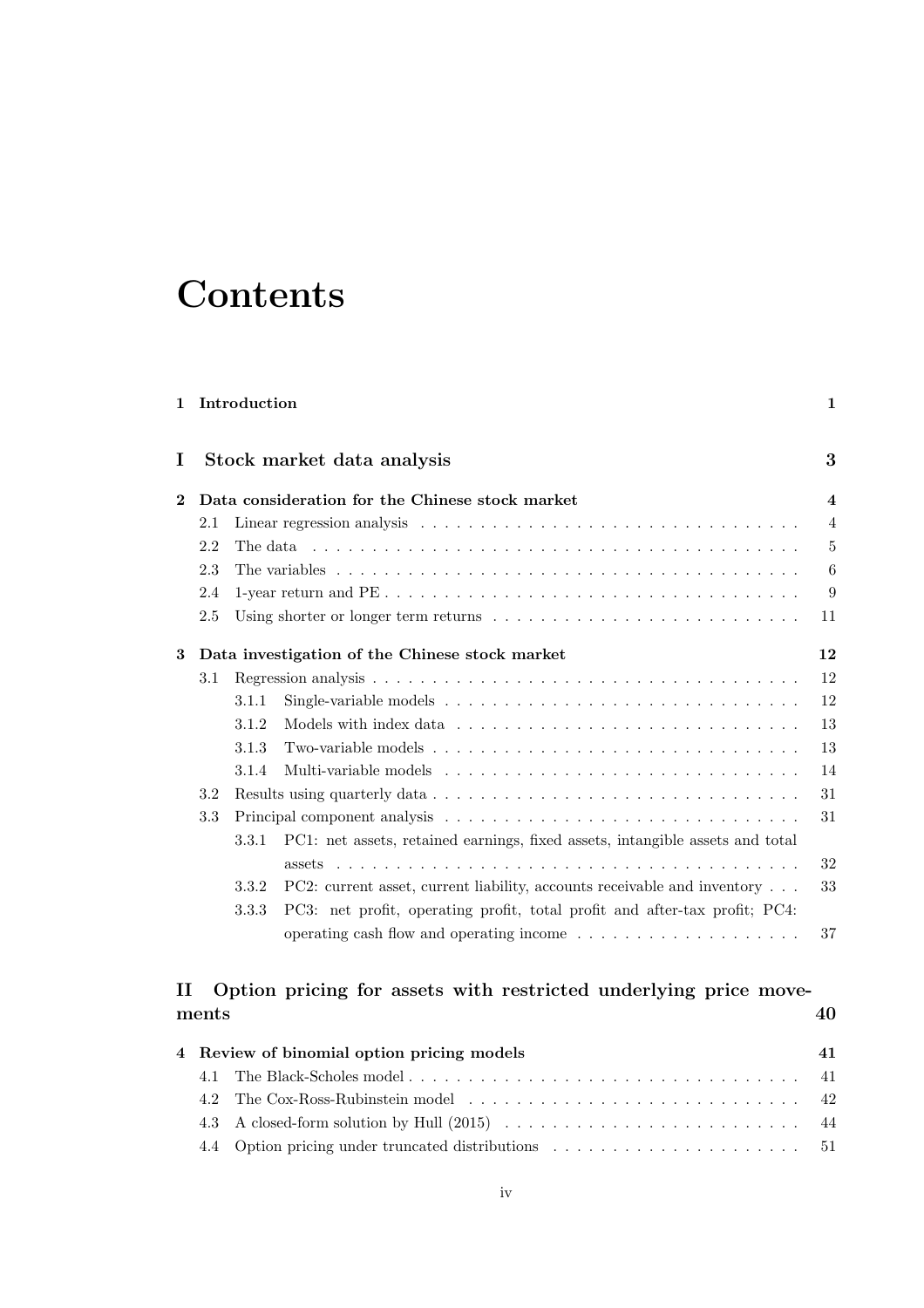| 5. | A truncated model                                                                                                 | 54  |
|----|-------------------------------------------------------------------------------------------------------------------|-----|
|    | Description and preliminary steps to adapt CRR to our truncated model $\dots \dots$<br>5.1                        | 54  |
|    | 5.2                                                                                                               | 57  |
|    | 5.3                                                                                                               | 62  |
|    | Combine the upper and lower bounds $\ldots \ldots \ldots \ldots \ldots \ldots \ldots \ldots$<br>5.4               | 66  |
| 6  | Re-weighting model                                                                                                | 71  |
|    | 6.1                                                                                                               | 71  |
|    | 6.2                                                                                                               | 72  |
|    | 6.3                                                                                                               | 77  |
|    | 6.4                                                                                                               | 80  |
|    | 6.5                                                                                                               | 81  |
| 7  | Re-distributed model                                                                                              | 83  |
|    | 7.1                                                                                                               | 83  |
|    | 7.2                                                                                                               | 84  |
|    | 7.3                                                                                                               | 88  |
|    | 7.4                                                                                                               | 93  |
|    | 7.5                                                                                                               | 93  |
|    | 7.6                                                                                                               | 94  |
| 8  | Multi-phase model                                                                                                 | 98  |
|    | 8.1                                                                                                               | 100 |
|    | 8.2                                                                                                               | 101 |
|    | 8.3                                                                                                               | 102 |
|    | The computation time for an <i>m</i> -phase model: 2-step-per-phase models $\dots \dots$<br>8.4                   | 104 |
| 9  | An <i>m</i> -phase recursive Black-Scholes model                                                                  | 105 |
|    | 9.1                                                                                                               | 105 |
|    | 9.2                                                                                                               | 109 |
|    | Re-distributed normal distribution $\ldots \ldots \ldots \ldots \ldots \ldots \ldots \ldots \ldots \ldots$<br>9.3 | 112 |
|    | 9.4                                                                                                               | 116 |
|    | 10 Conclusion                                                                                                     | 121 |
|    | A 2-phase model                                                                                                   | 123 |
|    |                                                                                                                   | 123 |
|    |                                                                                                                   | 124 |
|    |                                                                                                                   | 125 |
|    | A.2.2                                                                                                             | 126 |
|    | A.2.3                                                                                                             | 128 |
|    |                                                                                                                   | 130 |
|    | A.3.1                                                                                                             | 132 |
|    | A.3.2                                                                                                             | 136 |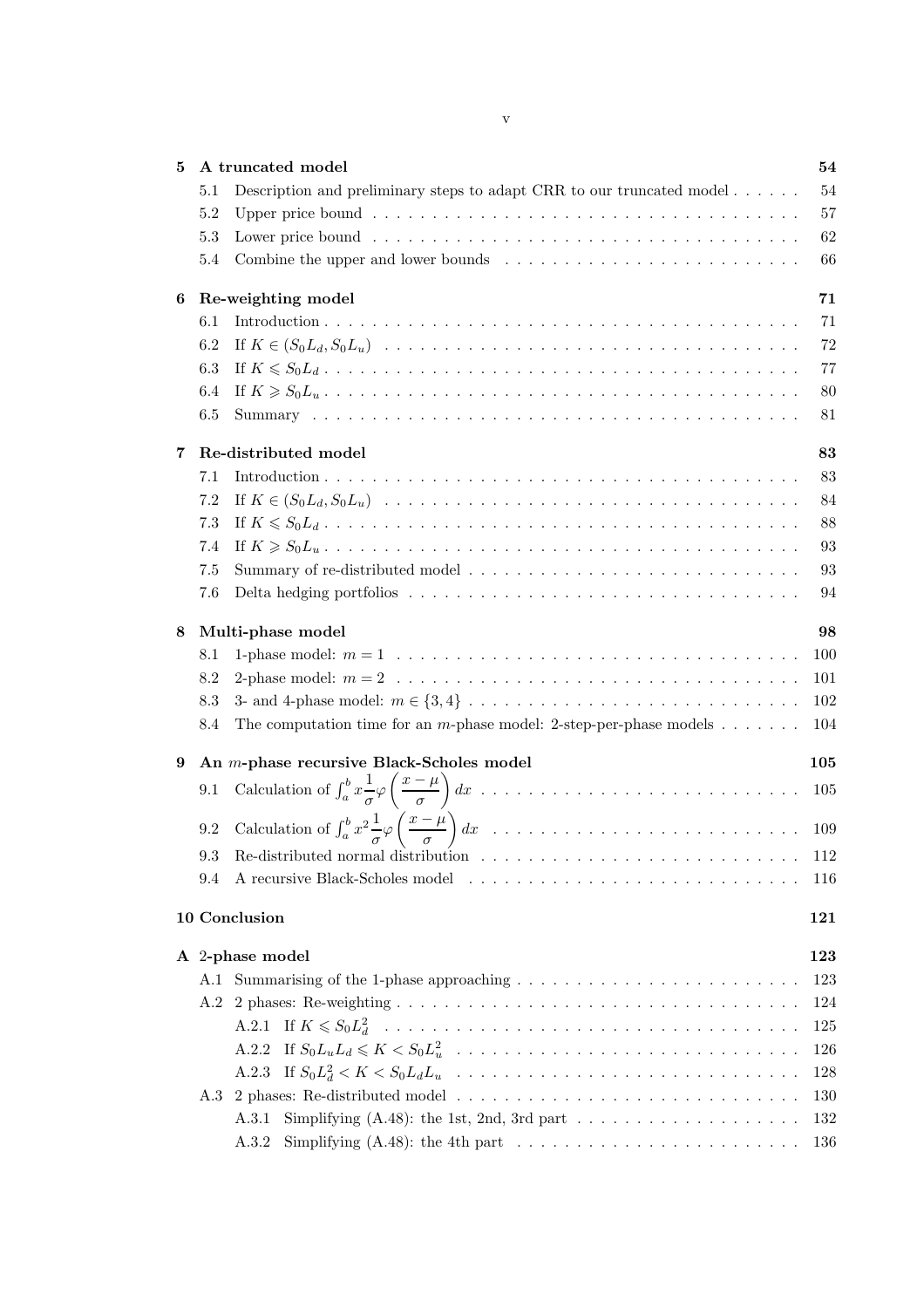# List of Figures

| 2.1     | Number of shares outstanding: Global top e-commerce Co., Ltd. $\dots \dots \dots$                   | 7                |
|---------|-----------------------------------------------------------------------------------------------------|------------------|
| 2.2     | Market capitalisation and stock price: Global top e-commerce Co., Ltd.                              | 8                |
| $2.3\,$ | Histogram of correlation coefficient between market capitalisation and stock price.                 | $\boldsymbol{9}$ |
| 2.4     | Regression relationship between 1-year return and PE                                                | $10\,$           |
| $2.5\,$ | $P(R^2 > 0.5)$ for different holding periods, following the same idea of 1-year model.              | 11               |
| $3.1\,$ | Dot plot and $P(R^2 > 0.5)$ values for the first 10 3-variable models (cf. Table 3.6).              | 17               |
| $3.2\,$ | Variable selecting results and $P(R^2 > 0.5)$ values for 4-variable models (best 10)                |                  |
|         |                                                                                                     | 18               |
| 3.3     | The first 10 5-variable models in descending order of $P(R^2 > 0.5)$ and their median               |                  |
|         |                                                                                                     | 19               |
| 3.4     | Variable selecting results and $P(R^2 > 0.5)$ values for 6-variable models (best 10)                |                  |
|         |                                                                                                     | $20\,$           |
| 3.5     | Variable selecting results and $P(R^2 > 0.5)$ values for 7-variable models (best 10)                |                  |
|         |                                                                                                     | 21               |
| $3.6\,$ | Variable selecting results and $P(R^2 > 0.5)$ values for 8-variable models (best 10)                |                  |
|         |                                                                                                     | $22\,$           |
| 3.7     | Variable selecting results and $P(R^2 > 0.5)$ values for 9-variable models (best 10)                |                  |
|         |                                                                                                     | 23               |
| 3.8     | Variable selecting results and $P(R^2 > 0.5)$ values: 10-variable models (best 10 results).         | 24               |
| 3.9     | Variable selecting results and $P(R^2 > 0.5)$ values: 11-variable models (best 10 results). 25      |                  |
|         | 3.10 Variable selecting results and $P(R^2 > 0.5)$ values: 12-variable models (best 10 results). 26 |                  |
|         | 3.11 Variable selecting results and $P(R^2 > 0.5)$ values: 13-variable models (best 10 results). 27 |                  |
|         | 3.12 Variable selecting results and $P(R^2 > 0.5)$ values: 14-variable models (best 10 results). 28 |                  |
|         | 3.13 Variable selecting results and $P(R^2 > 0.5)$ values: 15-variable models.                      | $\,29$           |
|         | 3.14 Variable selecting results for multi-variable models, order by ascending $v$ (the num-         |                  |
|         |                                                                                                     | 30               |
|         |                                                                                                     | 30               |
|         | 3.16 Statistical breakdown for multi-variable regression models, after adding index into            |                  |
|         |                                                                                                     | $31\,$           |
|         | 3.17 Variable selecting results after introducing PC1                                               | $34\,$           |
|         | 3.18 Statistical breakdown for multi-variable regression model, after introducing PC1               |                  |
|         |                                                                                                     | 34               |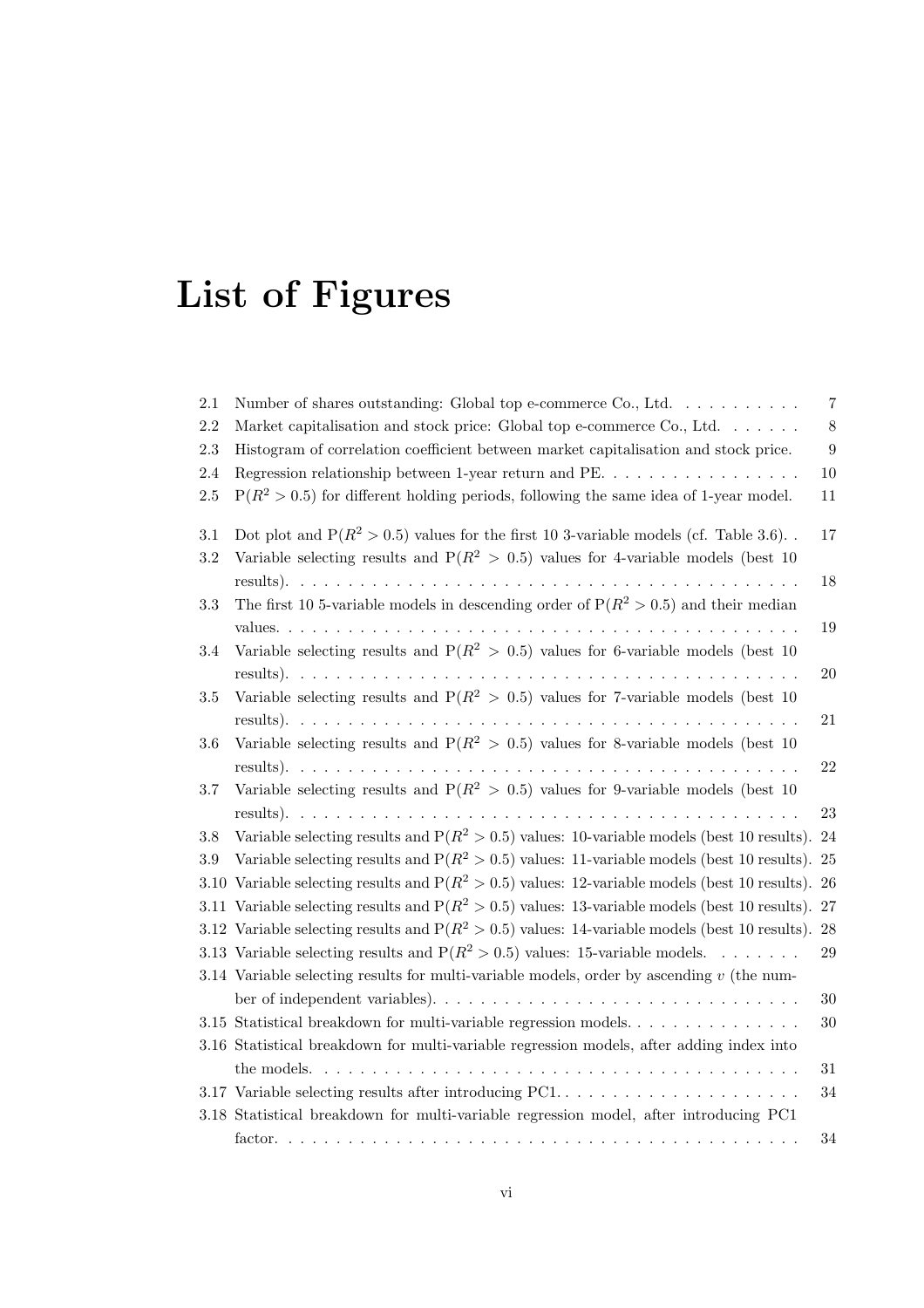|         | 3.19 Statistical breakdown for multi-variable regression models: adding index into PC1<br>models.                                                                                                                                                                                      | 35     |
|---------|----------------------------------------------------------------------------------------------------------------------------------------------------------------------------------------------------------------------------------------------------------------------------------------|--------|
|         | 3.20 Variable selecting results after introducing PC1 and PC2.                                                                                                                                                                                                                         | 36     |
|         | 3.21 Statistical breakdown for multi-variable regression models: after introducing PC1                                                                                                                                                                                                 | 36     |
|         | 3.22 Statistical breakdown for multi-variable regression models: adding index into PC1-<br>PC <sub>2</sub> models.                                                                                                                                                                     | 37     |
|         | 3.23 Statistical breakdown for multi-variable regression models: after introducing PC1,                                                                                                                                                                                                | 38     |
|         | 3.24 Statistical breakdown for multi-variable regression models: adding index into 4-PCA                                                                                                                                                                                               |        |
|         | models.                                                                                                                                                                                                                                                                                | 38     |
| 4.1     |                                                                                                                                                                                                                                                                                        | 45     |
| 5.1     | The boundaries in our model                                                                                                                                                                                                                                                            | 55     |
| 5.2     |                                                                                                                                                                                                                                                                                        | 67     |
| $5.3\,$ |                                                                                                                                                                                                                                                                                        | 69     |
| 6.1     |                                                                                                                                                                                                                                                                                        | 74     |
| 6.2     |                                                                                                                                                                                                                                                                                        | 78     |
| 6.3     |                                                                                                                                                                                                                                                                                        | $81\,$ |
| 7.1     | Probability density: economic value vs market price.                                                                                                                                                                                                                                   | 84     |
| 8.1     | 2-phase model results for different number of steps: the computation time                                                                                                                                                                                                              | 101    |
| 8.2     | 3-phase model results for different number of steps: the computation time                                                                                                                                                                                                              | 103    |
| 8.3     | 4-phase model results for different number of steps: the computation time                                                                                                                                                                                                              | 103    |
| 8.4     | The time taken by the <i>m</i> -phase model: the number of steps per phase $n = 2$                                                                                                                                                                                                     | 104    |
| $9.1\,$ | Difference between 2-phase re-distributed model and 2-phase recursive Black-Scholes<br>model for different strike price K: $rd(K) - bs(K)$ (top) and $\frac{rd(K) - bs(K)}{bs(K)} \times 100\%$<br>$(bottom). \dots \dots \dots \dots \dots \dots \dots \dots \dots \dots \dots \dots$ | 118    |
| 9.2     | Price difference $rd(m) - bs(m)$ (top) and relative price difference $\frac{rd(m) - bs(m)}{bs(m)} \times$<br>$100\%$ (bottom) between m-phase re-distributed model and recursive Black-Scholes                                                                                         |        |
|         |                                                                                                                                                                                                                                                                                        | 119    |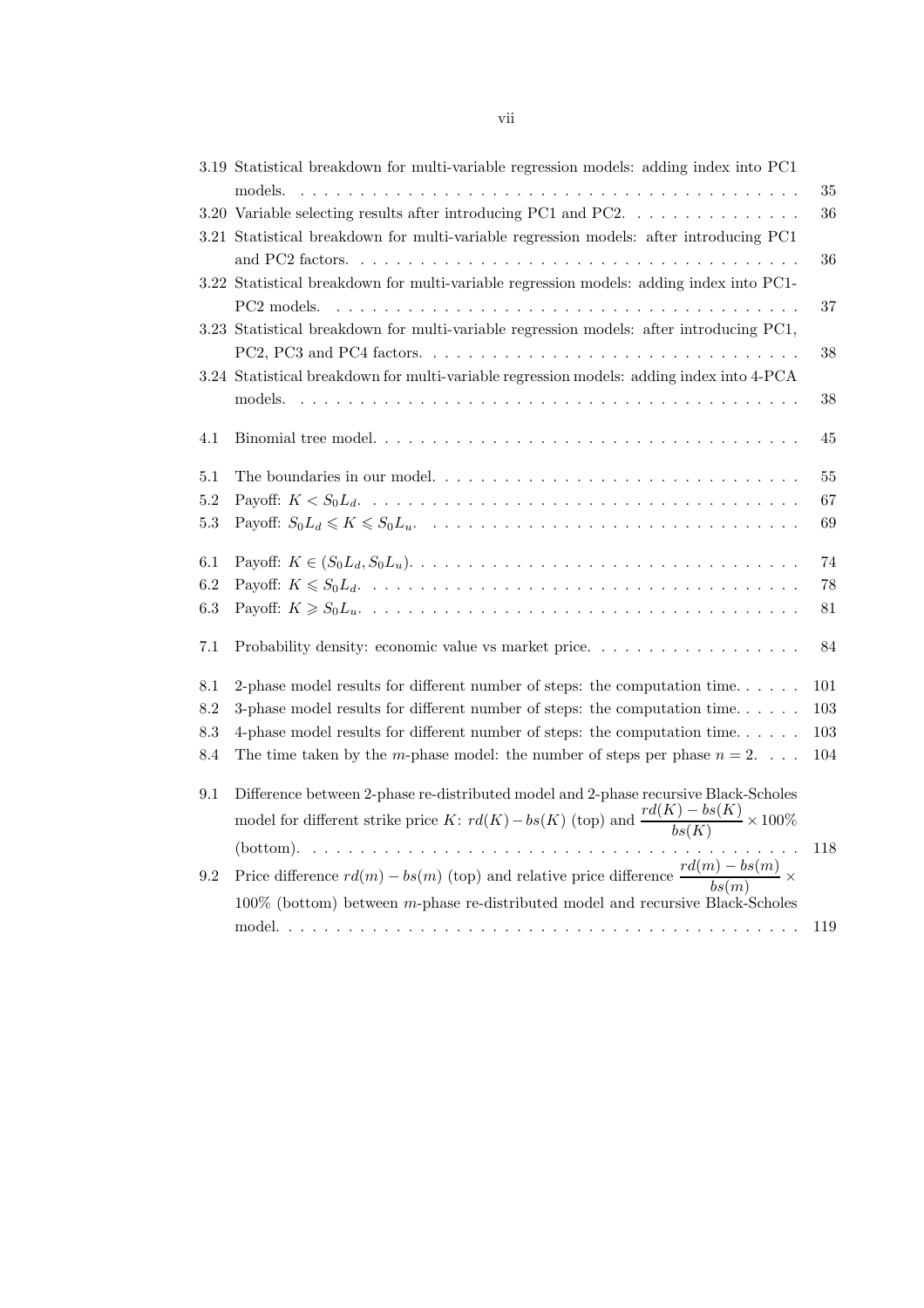### List of Tables

| $2.1\,$ | The number of companies for different holding period. $\dots \dots \dots \dots \dots \dots$ | 9  |
|---------|---------------------------------------------------------------------------------------------|----|
| 2.2     | Breakdown of the statistics: the number of companies in different $R^2$ and slope           |    |
|         |                                                                                             | 10 |
| 3.1     | Statistical breakdown for single variable models: mean of y-intercept, median of            |    |
|         | y-intercept, mean of slope, median of slope, mean of coefficient of determination,          |    |
|         | median of coefficient of determination and the $P(R^2 > 0.5)$ (order by descending          |    |
|         |                                                                                             | 13 |
| 3.2     | Statistical breakdown for regression relationship between market capitalisation and         |    |
|         |                                                                                             | 13 |
| 3.3     | Statistical breakdown: models with index (order by descending probability).                 | 14 |
| 3.4     |                                                                                             | 15 |
| 3.5     |                                                                                             | 16 |
| 3.6     | The first 10 3-variable models in descending order of $P(R^2 > 0.5)$ (cf. Figure 3.1).      | 16 |
| $3.7\,$ | $P(R^2 > 0.5)$ values of best 10 <i>v</i> -variable models, using quarterly data            | 31 |
| 3.8     | $P(R^2 > 0.5)$ : single variable (including PC1) models (order by descending probability).  | 32 |
| 3.9     | $P(R^2 > 0.5)$ : 2-variable (including PC1) models (order by descending probability).       | 33 |
|         | 3.10 $P(R^2 > 0.5)$ : single variable (including PC1 and PC2) models (order by descending   |    |
|         |                                                                                             | 33 |
|         | 3.11 $P(R^2 > 0.5)$ : 2-variable (including PC1 and PC2) models (order by descending        |    |
|         |                                                                                             | 35 |
| 7.1     |                                                                                             | 97 |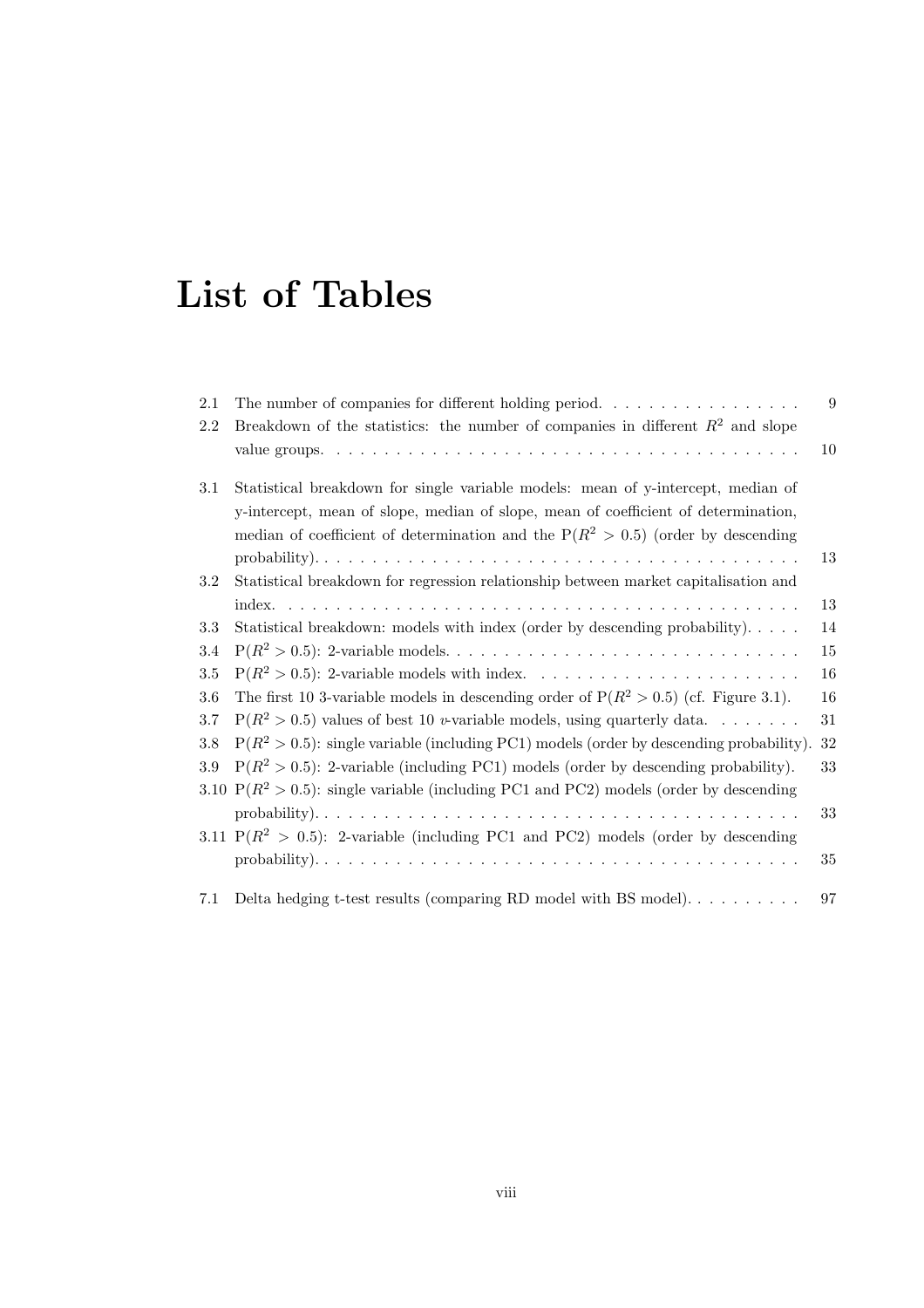### Chapter 1

### Introduction

This thesis consists of 2 separate parts. They focus on stock valuation and option valuation respectively.

The first part of this thesis concentrates on a data study of the Chinese stock market. In this part, we will look at the relationship among the extended freely available historical financial data set. Shiller (2005) collected the price-earnings (PE) ratio values for the Standard & Poor's 500 (S&P 500) index every January from 1881 to 1989 and calculated 1-year return. Then a simple linear regression reveals the relationship between those two factors. Shiller's (2005) work suggested that lower PE could indicate higher return in the future based on his analysis of the S&P 500 data. This result was widely accepted by a group of fundamental investors (Graham & Dodd 2009). Empirical analysis using different datasets (Gottwald 2012, Basu 1977) and models based on varieties of PE (Azhar et al. 2009) all confirmed this idea. Following this, we will explore Shiller's (2005) work in the Chinese market and furthermore verify the relationship between return and earnings for individual Chinese companies. We also carry out a data analysis between stock market valuation return and various financial data including PE and earnings for individual Chinese companies. We hope to draw some conclusions between market capitalisation returns and the large set of financial data available for the Chinese market.

Besides earnings, Fama et al. (1969) suggested that any new information may affect valuation in different levels. Earnings and dividend policy announcements are the most analysed factors as new information. The advantage for the Chinese stock market is that it is born after the Internet era and a lot of financial data are available freely on the trading platforms for people who make the effort to collect. So we will use the big data technique and analyse these available financial data to find what quantity gives the best linear fitting for stock price. This is an extension of Shiller's (2005) study.

In the second part, several option valuation models based on binomial tree models are derived. A financial option is a contract which offers the buyer a right to buy or sell the underlying asset at a specific strike price (Hull 2015). In this thesis, we will focus on the call option, which gives the buyer a right to buy the underlying asset. To carry out the analysis, some assumptions must be introduced. For example, Black  $&$  Scholes (1973) assumed that the underlying asset logarithmic returns are normally distributed. Normal distribution is quite simple to analyse for option valuation. However empirical studies by Corrado  $\&$  Su (1996b) showed that there is significant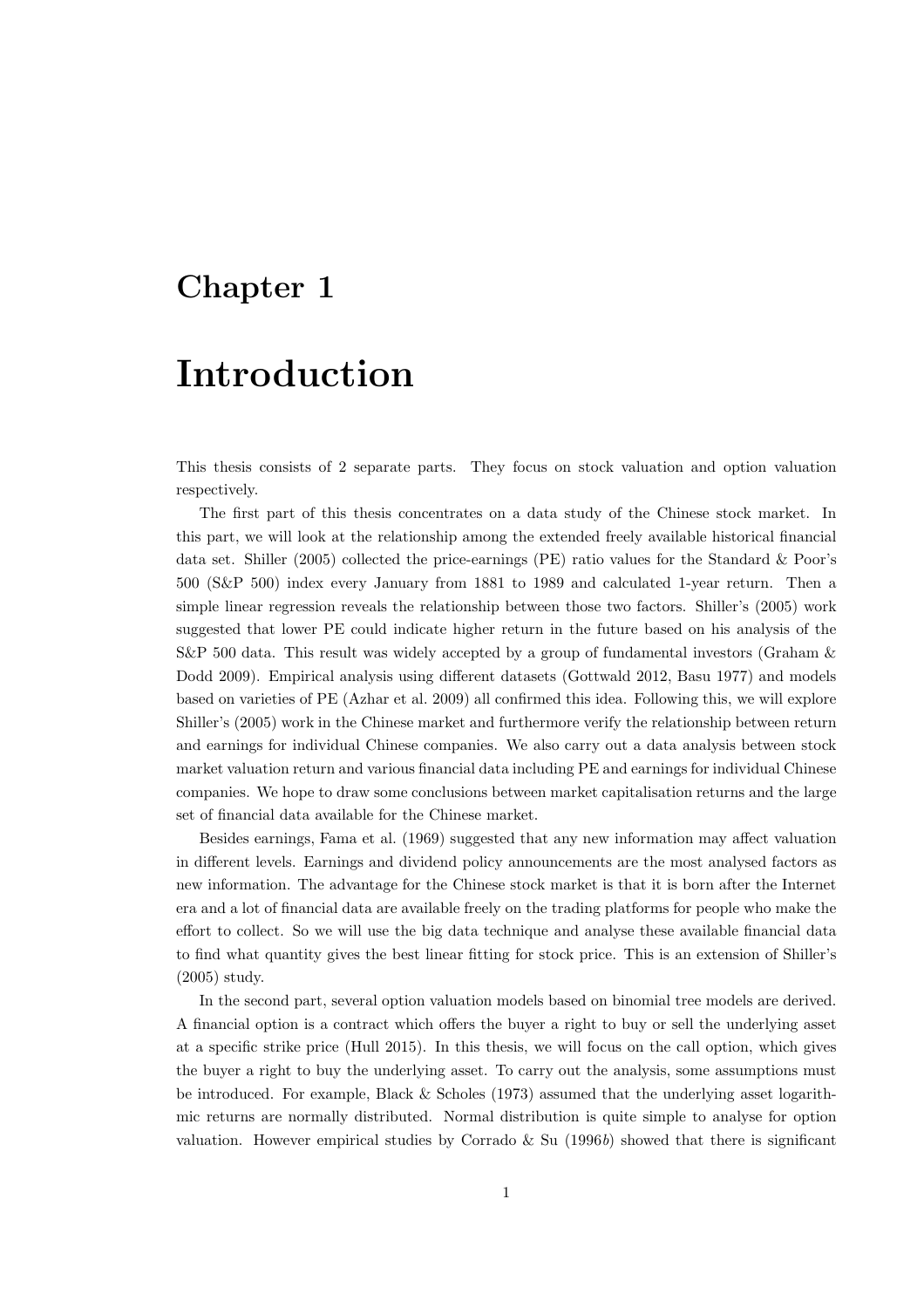disparity between normal distribution based BS model and real-world data. For options on the US financial market, higher-order-moment distributions could improve the valuation models (Rubinstein 1998). On some special financial markets, such as the Chinese financial market, the relevant authorities imposed price movement bounds on the underlying stock price movements (SSE 2018), we therefore need to introduce some modified models.

The price bounds in the Chinese financial market are imposed by the marker regulator to curb excessive gambling behaviour. Within each phase (one day for the Chinese financial market), there are a lower bound and an upper bound on the price movements for each stock listed on the market. No trade is allowed if the price moves beyond the boundaries. So it is clear that a plain distribution is truncated by the boundaries. In our research, since the normal distribution is widely used in traditional option valuation models, we truncate normal distributions for our re-weighting model and re-distributed model respectively. Since a binomial distribution can approximate a normal distribution, following Cox et al.'s (1979) approach, our models will be derived from a truncated binomial tree firstly. Then following Hull's (2015) idea, we show that the binomial distribution results approximate some modified normal distribution results if the binomial tree is fine enough. Using the Chinese financial market data, we will compare our model with the BS model.

The price boundaries among those financial markets are not always same. For example, on Borsa Istanbul (the Turkish securities exchange), there are circuit breakers at 0.9 and 1.1 of the previous day closing price for each stock (Istanbul 2015). If a stock triggers a circuit breaker, the stock trading pauses for 7 minutes. There is no circuit breaker in the Chinese financial market. Trade orders are still accepted, if the bid or offer prices are within the boundaries (more details will be explained in Chapter 4). In the Taiwanese financial market, there are different price boundaries at 0.05 and 0.1 below or above the previous day closing price for bonds and stocks respectively (TSE 2019). The Taiwanese market also has no circuit breaker. In this thesis, we will focus on price boundary system in the Chinese financial market.

These 2 parts share the data that we explain and pre-process in Part I. As our stock valuation model (the 16-variable model in Chapter 3) requires a lot of data, we hope to find a model that requires less data. So we view the data from another perspective and introduce option valuation models in Part II. Furthermore, in Part II, we set up a portfolio of stocks and options. We believe that options require less data to evaluate and portfolios reduce more uncertainty. So we can have a model that has more explanatory power and requires less data.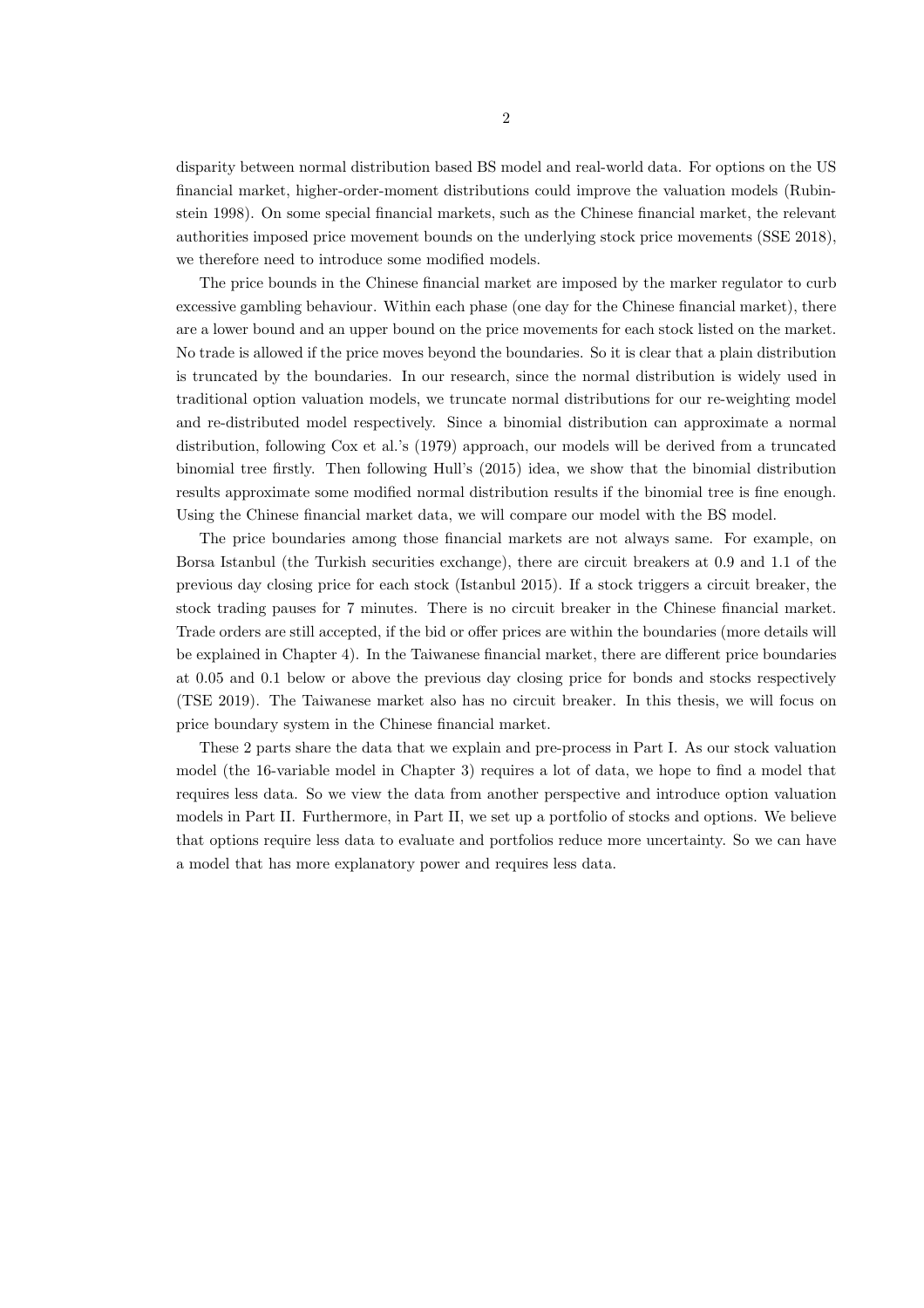Part I

Stock market data analysis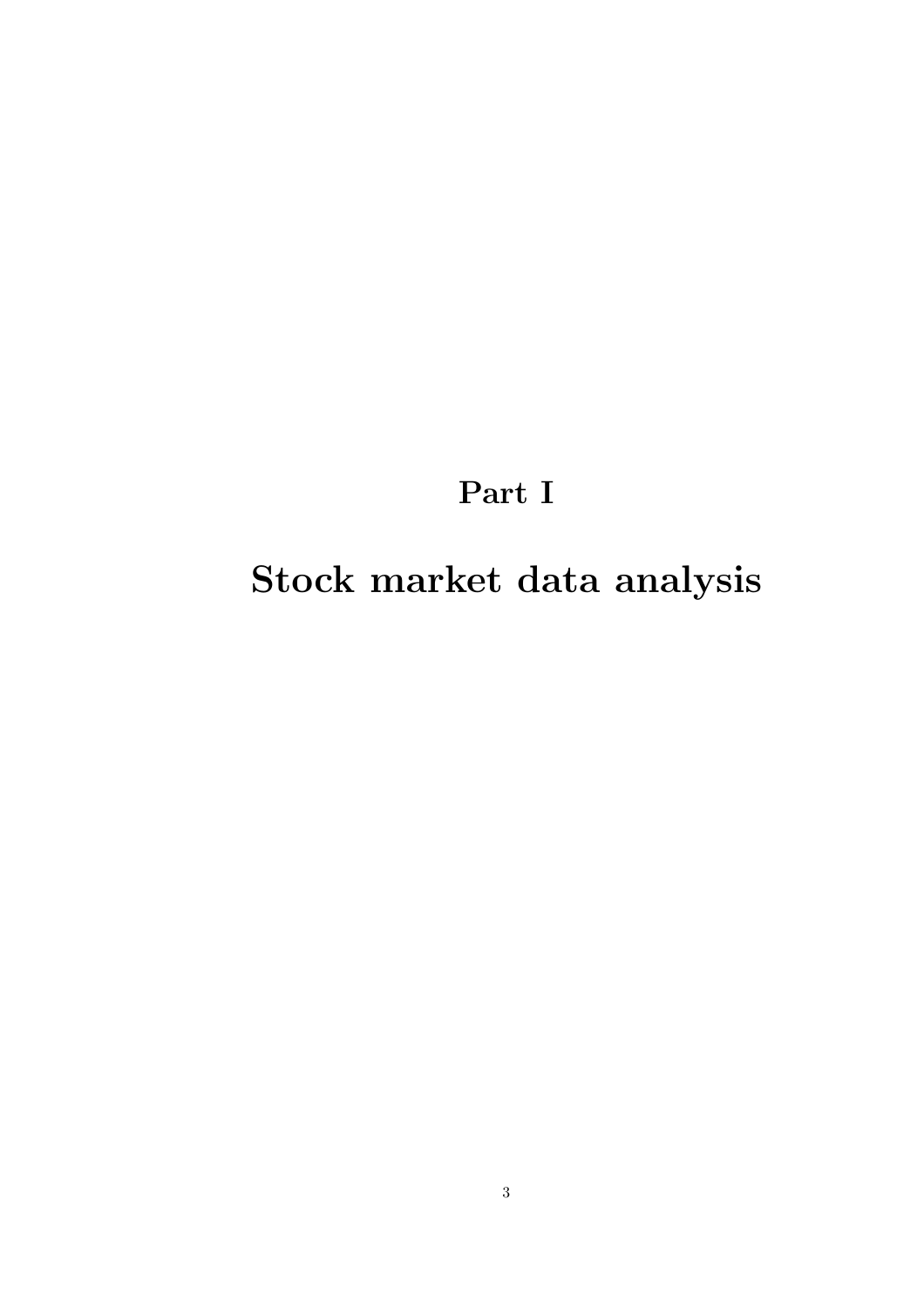### Chapter 2

# Data consideration for the Chinese stock market

When using fundamental data for investment reference, a large group of investors believe that price-earnings (PE) ratios have strong relationship with future returns of a stock (Gottwald 2012). It has been demonstrated that low PE stocks will have higher returns than high PE stocks over a long time period on collective basis (Basu 1977). This phenomenon has been widely verified (Gottwald 2012).

Shiller (2005) analysed the relationship between market capitalisation change rates and PE ratio using Standard & Poor's 500 (S&P 500) index. He collected the S&P 500 index price data every January as well as the total earnings of all component companies in the previous year and set up a linear regression between the market capitalisation change rates and PE ratio. Then regression coefficient ( $\beta$ ) and the coefficient of determination  $(R^2)$  data are collected. By doing so, he suggested that the S&P 500 index would have higher rate of change in five year period, if the PE ratio is lower in January. Shiller concluded that the market capitalisation change rates and PE ratios are negatively correlated. However, the low  $R<sup>2</sup>$  obtained via regression indicated high degree of market volatility and uncertainty.

In this chapter, we will follow Shiller's (2005) idea to have a brief look at the relationship between return and price-earnings ratio in the Chinese stock market.

#### 2.1 Linear regression analysis

In data analysis, one of the most commonly used methods to determine the relationship between two variables (or one against several variables) is regression analysis.

In this chapter, we will use the coefficient of determination  $R^2$  to measure the goodness of fit.  $R^2$  values are normally greater than or equal to 0 and less than or equal to 1. According to Freedman et al. (2007), an  $R^2$  of 1 indicates that all data can be interpreted perfectly by the model, while an  $R<sup>2</sup>$  of 0 indicates that no data can be interpreted by the model.

Of course we are aware of the deficiencies of using  $R^2$  as the only criterion. For example,  $R^2$ test is not able to explain biases (Ozer 1985). Hu & Bentler (1999) suggested using two-index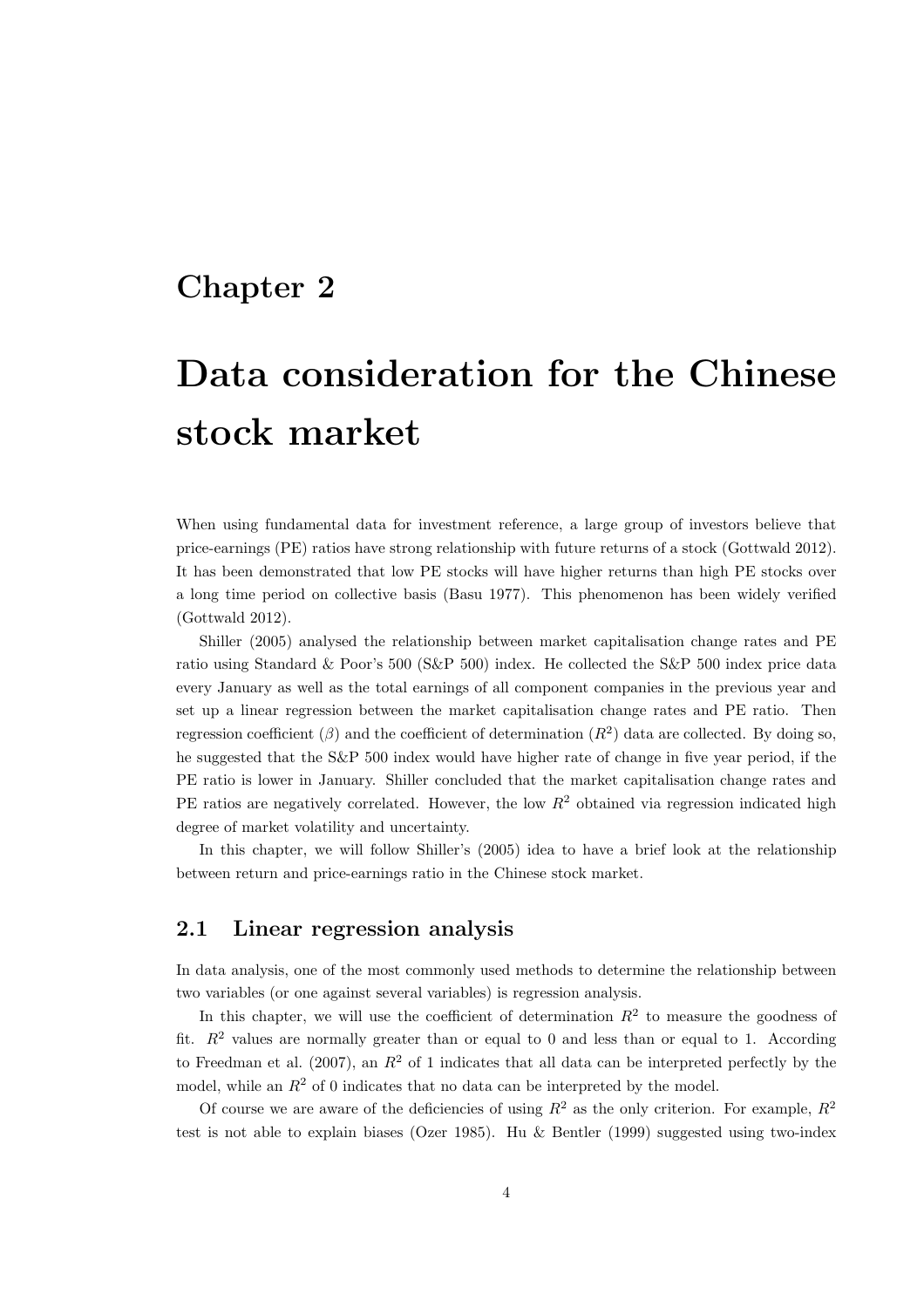strategy, combining two or more testes together to judge a model. Some researchers recommend "making a residual analysis" (Barrett 1974) with  $R^2$  test. However this makes the analysis too complex in our context. Using one index, we can easily compare two models. We could also apply other methods, such as F-test or chi-squared test (Mendenhall  $\&$  Sincich 2012). These tests are also useful to check the goodness of fit for a model. But similar to the  $R^2$  test, each has its own limitations (Hooper et al. 2008). Since we are working on large number of data, we believe that the statistical summary of large numbers of  $R^2$  can, from one angle, compensate the statistical shortcomings of  $R^2$  when observing a few quantities.

Our next step is to define a critical value of  $R^2$  to separate the well-fitted and poorly-fitted data sets. As observed by Taylor (1990), analyses based on laboratory data could have higher  $R^2$  values than analyses based on naturally observed data. In finance data analysis, various values have been used as indicator of goodness of fit. For example, Fama & French's (1993) analysis showed that  $R<sup>2</sup>$  for the wide-accepted CAPM is less than 0.29.

To simplify the discussions, we adopt the simple threshold as  $R^2 = 0.5$ . This can be interpreted as the models could explain approximately  $70\%$  of standard deviation. We define the term *large*  $R^2$  as  $R^2 > 0.5$ . And P(large  $R^2$ ) (i.e. P( $R^2 > 0.5$ )) as how many companies (in percentage) can be explained by the model.

#### 2.2 The data

We download data between 19th of December 1990 and 30th of June 2015 from GTA CSMAR database. The data include:

- market capitalisation,
- net assets,
- retained earnings,
- fixed assets,
- $\bullet$  intangible assets,
- total assets,
- current liability,
- accounts receivable.
- inventory,
- operating cash flow,
- current asset,
- operating income,
- operating cost,
- net profit,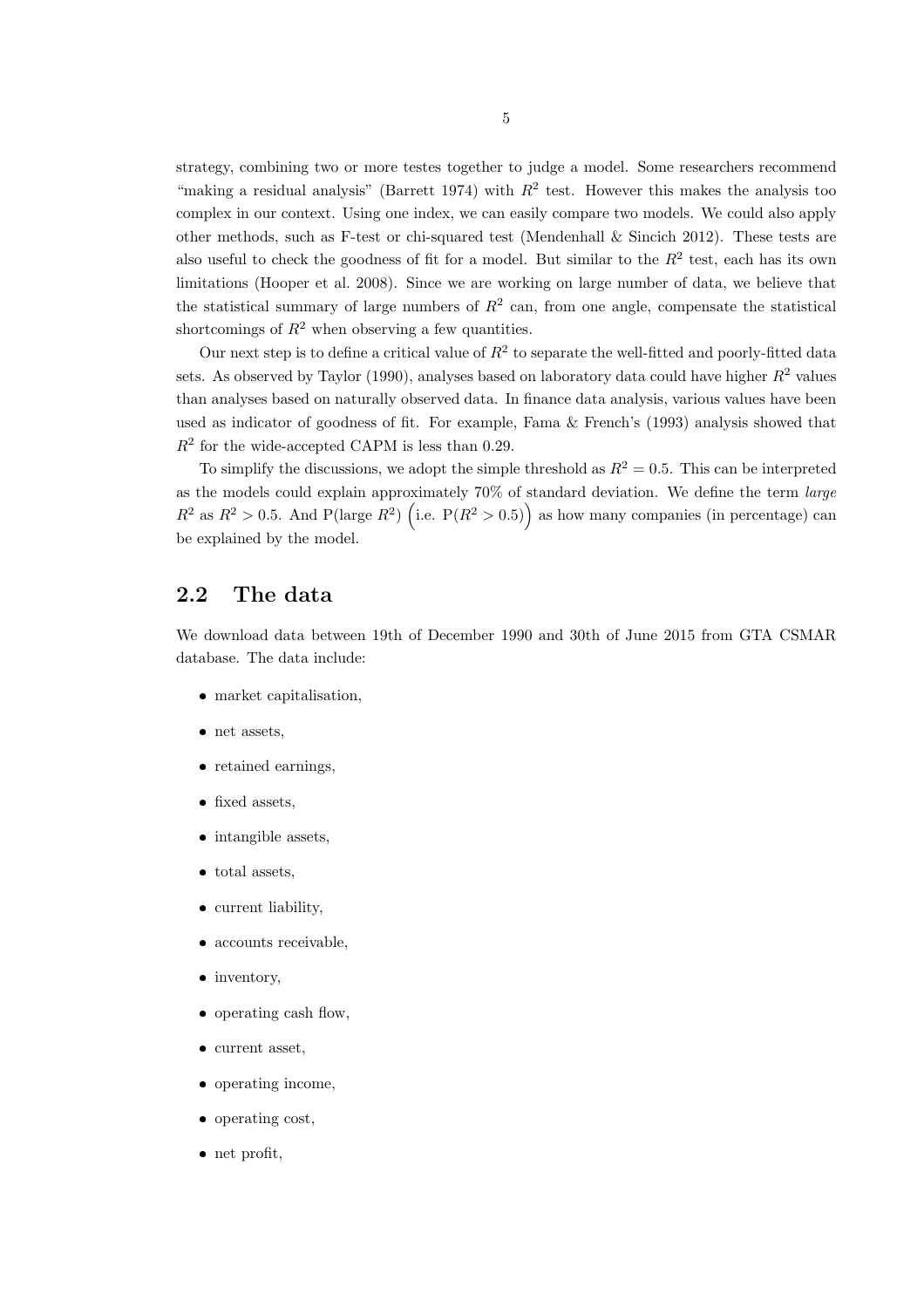- operating profit,
- total profit,
- after-tax profit and
- stock daily close prices,

for all 2378 companies listed on Shanghai Stock Exchange and Shenzhen Stock Exchange. Additionally, we download and use the CSI 300 index data in this thesis to reflect the overall performance of Chinese financial market. This index consists of stocks traded on both Shanghai Stock Exchange and Shenzhen Stock Exchange. In this database, some data cells are filled with "NaN", because the corresponding company was not traded on that day. So we clear our database by deleting NaN cells before the IPO (initial public offering) date for the corresponding companies and filling the rest by the most recently available historical data (see later).

Then we pre-process the data before we can carry out our analyses. Firstly, we sort the data in order by ascending date.

Secondly, we generate the daily data. Due to the limited available data, to increase the sample size, we decide to use the daily data in our analyses. However, except daily market capitalisation data, most data (for example, earnings data) we downloaded is by quarter. Therefore, filling all the daily values by the most recently available historical data, we generate the daily data. In other words, the values in that quarter are all the same.

Finally, before approaching data for modelling, data normalisation procedure is required to remove the units and adjust values to a common scale. For data  $D = \{d_1, \dots, d_i, \dots, d_n\}$ , the normalised data  $\tilde{D} = \{ \tilde{d}_1, \cdots, \tilde{d}_i, \cdots, \tilde{d}_n \}$  are calculated as

$$
\tilde{d}_i = \frac{d_i - m}{M - m},\tag{2.1}
$$

where  $m$  is the minimum and  $M$  is the maximum of  $D$ . For our ratio analyses requiring return and PE ratio data, we calculate the ratio results using the untreated data firstly, then normalise the results into the normalised return or the normalised PE. For the principal component analyses in Section 3.3, we will introduce several new variables (i.e. PC1, PC2, PC3 and PC4). These variables are first principal component results of different data sets (more details will be explained in Section 3.3). To obtain those results, we extract information from the untreated data using principal component analysis technique, before normalising the extracted result into one variable.

These data will be used to analyse the relationship between PE and return, between market capitalisation and other variables in this part. The raw data will also be used in the empirical analyses in the Part II.

#### 2.3 The variables

In the Chinese stock market, there are large number of stock splits. For example, the number of shares outstanding of Global top e-commerce Co., Ltd. (Figure 2.1) was changed several times between 2015 and 2017. So its market capitalisation and stock price (Figure 2.2) went to different directions.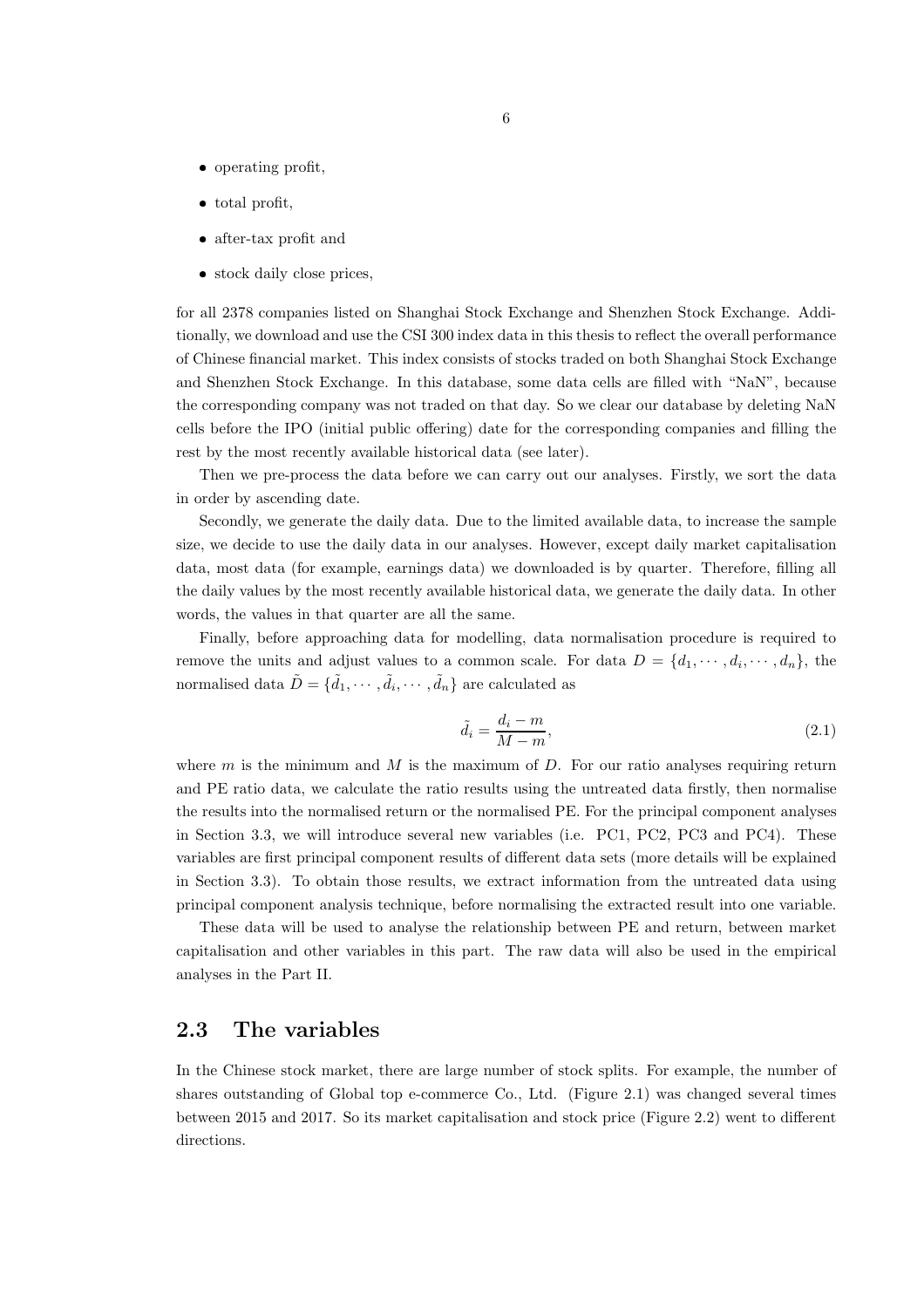

Figure 2.1: Number of shares outstanding: Global top e-commerce Co., Ltd.

Hence we believe that the stock price method used by Shiller (2005) cannot be applied to the Chinese stocks without careful adjustment. So we use the market capitalisation to represent the value of a company. Market capitalisation (CAP) is the total market value of all stocks of a company, which is defined as

$$
CAPi = the price of stock i × the number of stock i. (2.2)
$$

The price in (2.2) is the latest trading price on a specific trading period. For daily data, the price is the last price on a trading day. Figure 2.3 suggested that market capitalisation and stock price are highly correlated. For over 73% companies, the correlation coefficient values between their market capitalisation and corresponding stock price data are larger than 0.707. According to Walpole et al. (2012, p. 433), it is clear that the correlation coefficient larger than 0.707 here implies a coefficient of determination larger than approximately 0.5. Recall that we adopted the threshold at  $R^2 = 0.5$  (recall Section 2.1). We follow the same criterion here. Therefore we believe that market capitalisation can be used in our analyses to replace stock price in Shiller's (2005) research.

The PE ratio is calculated, using the market capitalisation and earnings data, as follows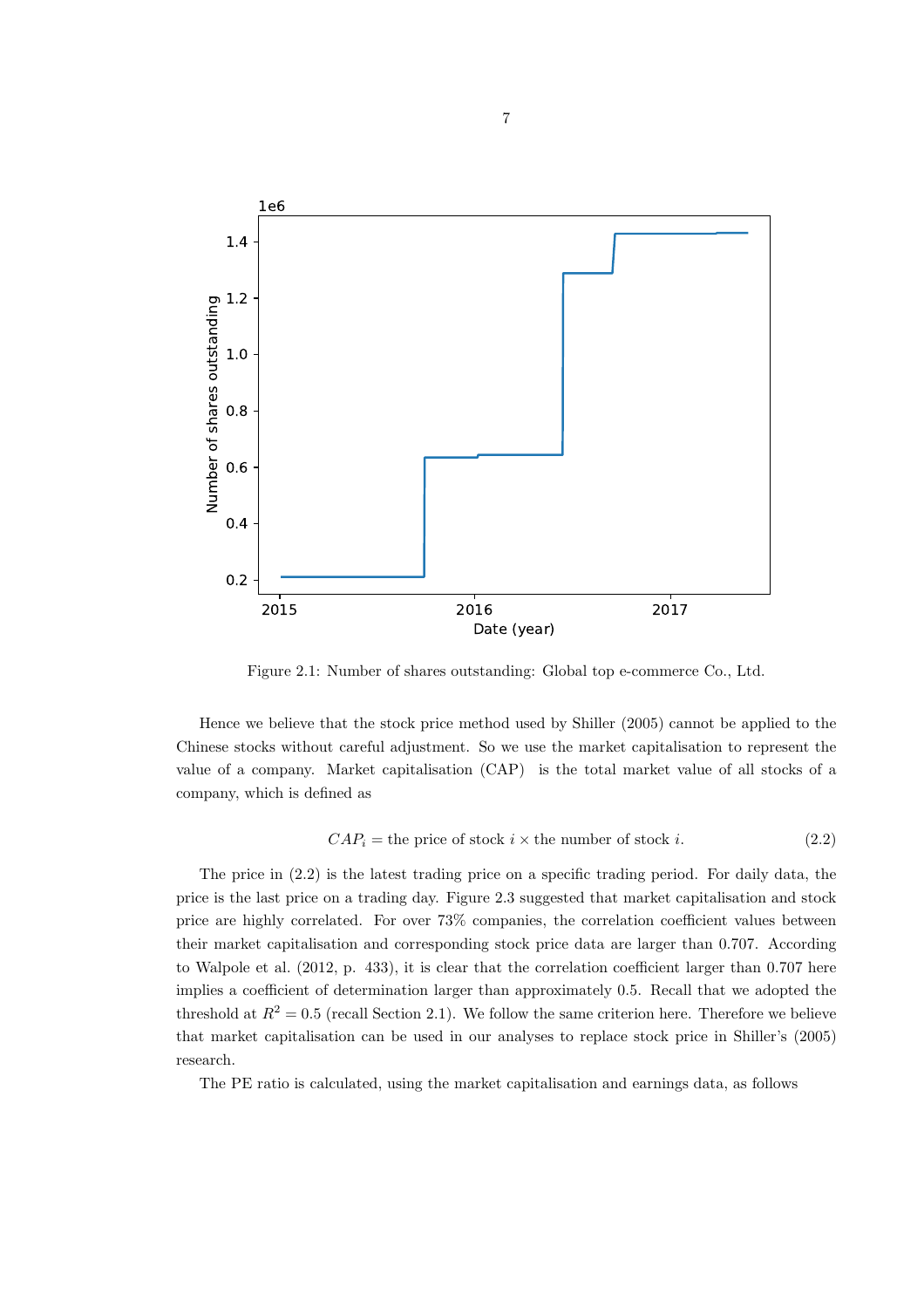

Figure 2.2: Market capitalisation and stock price: Global top e-commerce Co., Ltd.

$$
PE = \frac{\text{stock price}}{\text{earnings per share}}\tag{2.3}
$$
\n
$$
= \frac{\text{stock price} \times \text{the number of shares}}{\text{earnings per share} \times \text{the number of shares}}\n= \frac{\text{market capitalisation}}{\text{total earnings}}.
$$

The rate of change v of a variable  $\lambda$  over time period  $[t, t + \delta t]$  is defined as

$$
\upsilon_{\lambda}(t,\delta t) = \frac{\lambda_{t+\delta t} - \lambda_t}{\lambda_t}.
$$
\n(2.4)

We will use this formula to calculate the return, which is the rate of change for market capitalisation. We carry out two analyses in this chapter. One analysis is to require holding the stock for at least 1 year. For this analysis, we select companies whose historical data existed for no less than 5 years prior to the investigation period. The other analysis is to require holding the stock for at most 10 years. For the latter analysis, we select companies whose historical data existed for no less than 15 years prior to the investigation period. Table 2.1 shows the number of companies we will use for different analyses.

Hence for the first analysis (1 year holding period) we will have 2270 companies, while for the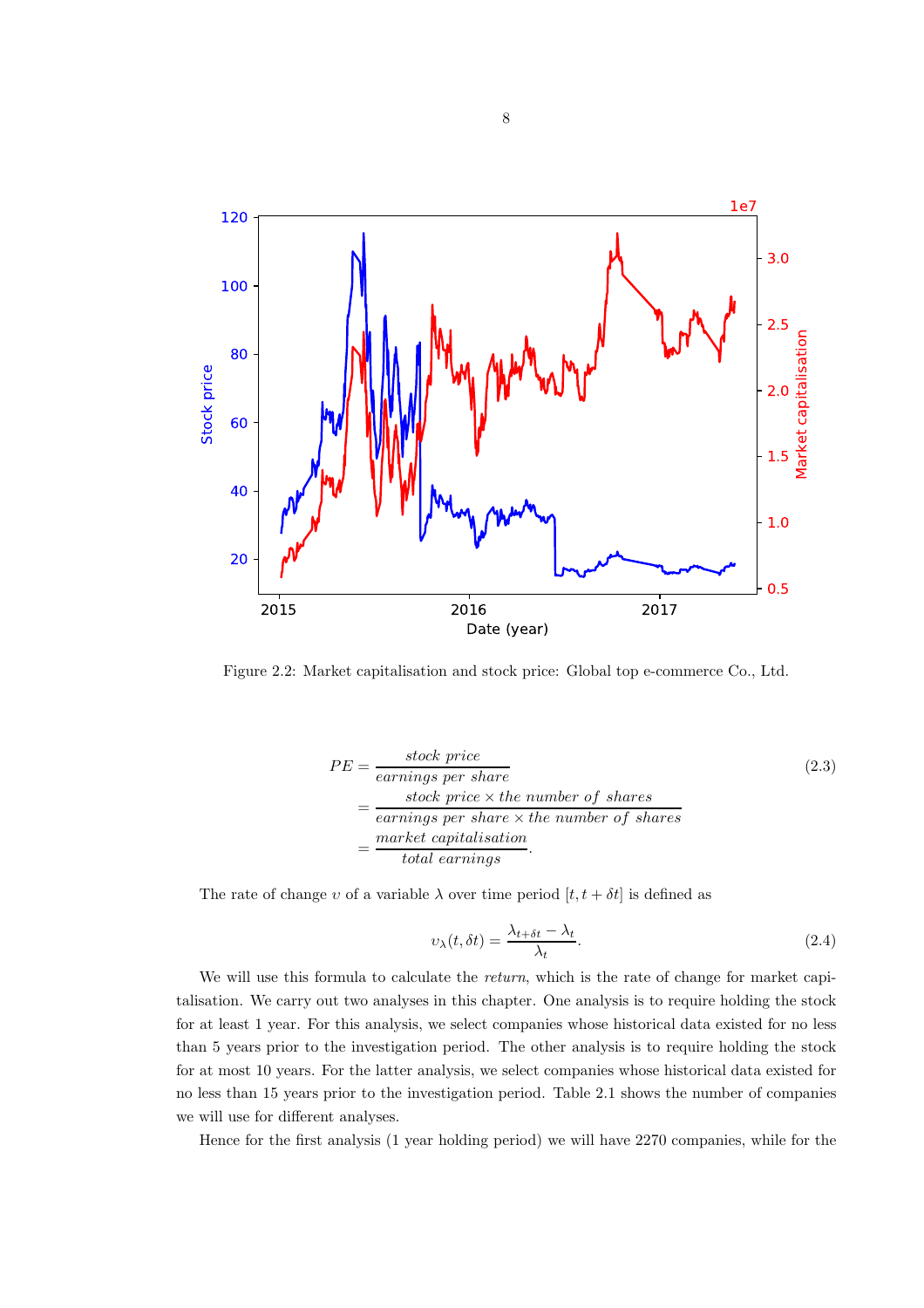

Figure 2.3: Histogram of correlation coefficient between market capitalisation and stock price.

| Holding  | Existence of historical data required The num. of companies |      |
|----------|-------------------------------------------------------------|------|
| 1 year   | 5 vears                                                     | 2270 |
| 10 years | 15 years                                                    | 849  |

Table 2.1: The number of companies for different holding period.

second one (maximum 10 years holding) we will have 849 companies. We calculate the return on rolling basis. Since we only have the data before 01-07-2015 in our database, we only calculate 1-year return for data before 30-06-2014, and 10-year return before 30-06-2005.

#### 2.4 1-year return and PE

In Shiller's (2005) study, he pointed out the following discrepancies in his analyses and conclusions:

- 1. Only one data point on January for each year.
- 2. Only S&P 500 index data.
- 3. Low coefficient of determination  $(R^2)$  value.

To improve the study, we will try to investigate the problems from a different perspective. We will collect and analyse the rolling annualised return of daily data on every trading day from the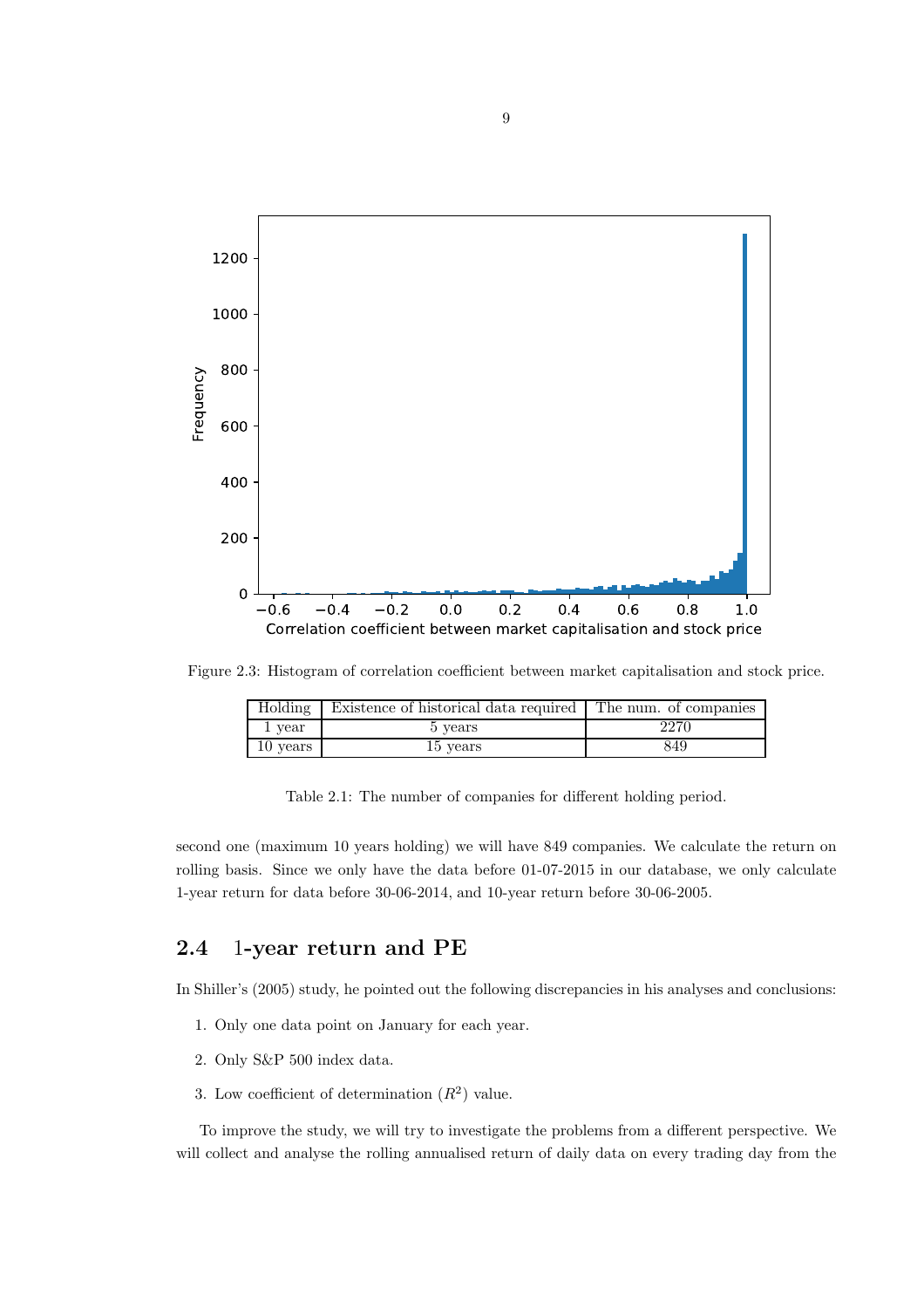Chinese stock market. We will also collect and analyse data for all feasible companies listed on the Chinese stock market. By these, we hope to address these issues, through the use of statistical summaries.

Similar to Shiller's (2005) idea, the first analysis we will carry out is the regression between normalised market capitalisation 1-year return  $(R_1)$  and normalised price-earnings (PE) ratio.

Figure 2.4a shows the frequency of the regression coefficient for all companies, and Figure 2.4b shows the frequency of their coefficient of determination value. It is clear that most companies have very low  $R^2$ . This implies that this model has similar deficiencies as Shiller has concluded. The fact that most of the  $R^2$  values from linear regression are below 0.5 implies that, from big data point of view, 1-year return and PE may not have close relationship. They might be a kind of random value pairs.



(a) Regression coefficient  $\beta$  histogram. togram.

Figure 2.4: Regression relationship between 1-year return and PE.

Now we breakdown the above statistics into a summary table (Table 2.2). The number of companies with negative slope  $\beta$  value is greater than the ones with positive value. This shows that for most companies, the investors will have higher returns, if they buy the stocks when PE is lower.

|           | $R^2 > 0.5$  | $R^2 < 0.5$    | Total          |
|-----------|--------------|----------------|----------------|
| slope < 0 | 9 companies  | 1676 companies | 1685 companies |
| slope > 0 | 5 companies  | 580 companies  | 585 companies  |
| Total     | 14 companies | 2256 companies | 2270 companies |

Table 2.2: Breakdown of the statistics: the number of companies in different  $R^2$  and slope value groups.

Clearly, negative  $\beta$  value implies that return and PE are negatively correlated for those companies. However, most companies with negative  $\beta$  have low  $R^2$ , meaning the match between the two variables has low quality. All these are similar to the observations made by Shiller for S&P 500 index. Over 74% (1685 out of 2270) companies have negative  $\beta$  and low  $R^2$ , implying that if we accept poor quality of fit, return and PE are negatively correlated as expected.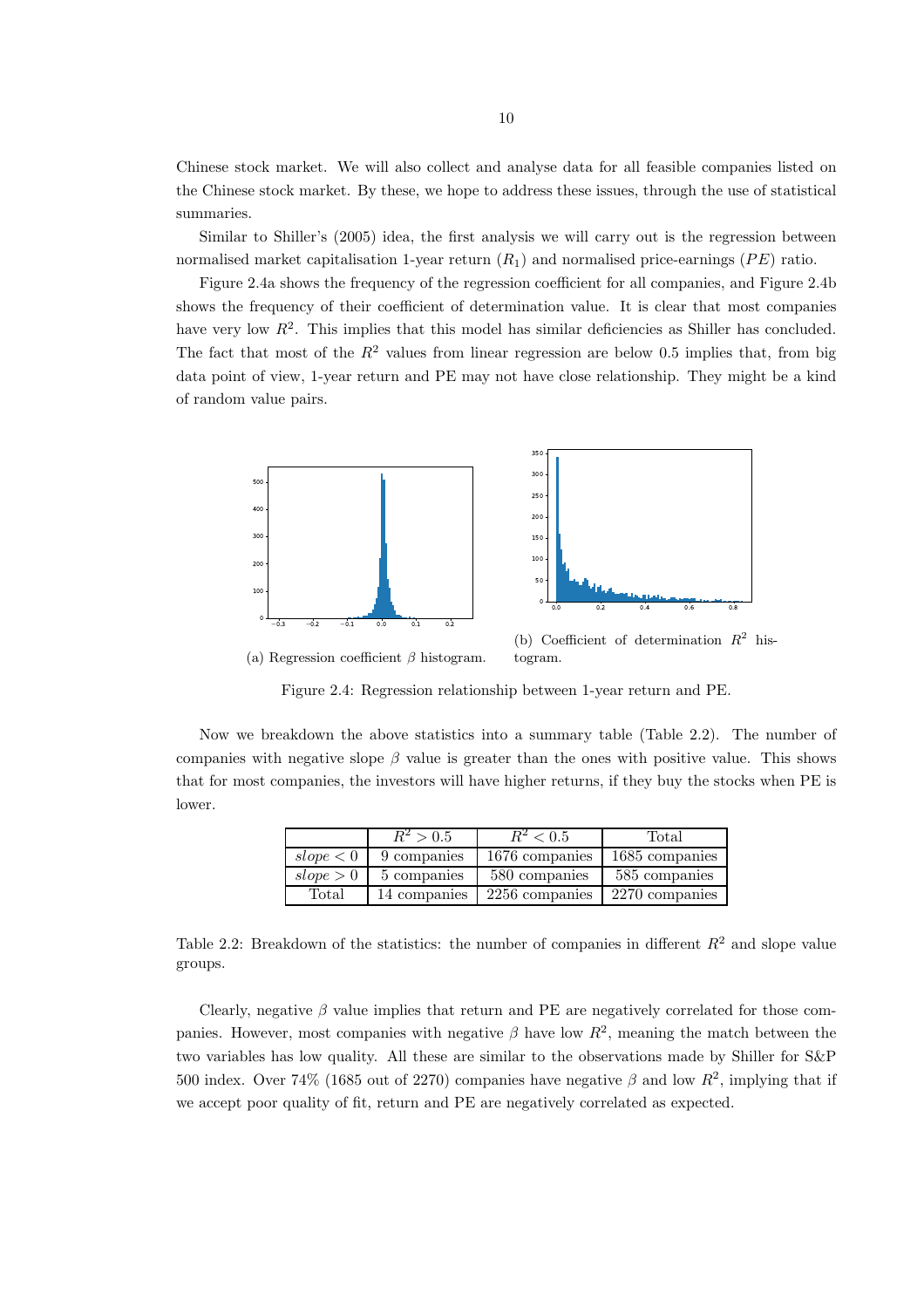#### 2.5 Using shorter or longer term returns

It is noticed that Figure 2.4b demonstrates that most of the companies have very low  $R^2$  values for the one year return-PE regression over the entire life. We will try to modify our model by using shorter or longer term return to find a better fitting.

We use the same return-PE model as the previous section and breakdown the results into Figure 2.5. From this, we can see that there is no clear trend over holding period, the return-PE models don't interpret much data in the Chinese market.



Figure 2.5:  $P(R^2 > 0.5)$  for different holding periods, following the same idea of 1-year model.

Hence the return-PE model is not ideal and sole PE ratio is not able to describe the rise and fall of market capitalisation. Goedhart et al. (2005) reviewed a similar PE valuation model. Same to our results, the model has been demonstrated to have poor predictive power. To find better model, they proposed to introduce more factors such as operating items (operating income, operating leases, etc.). However they didn't investigate these factors further. Following their idea, we will look at broader factor sets involving more financial statement data. We derive that some factors might better describe the variations in the size of capitalisation.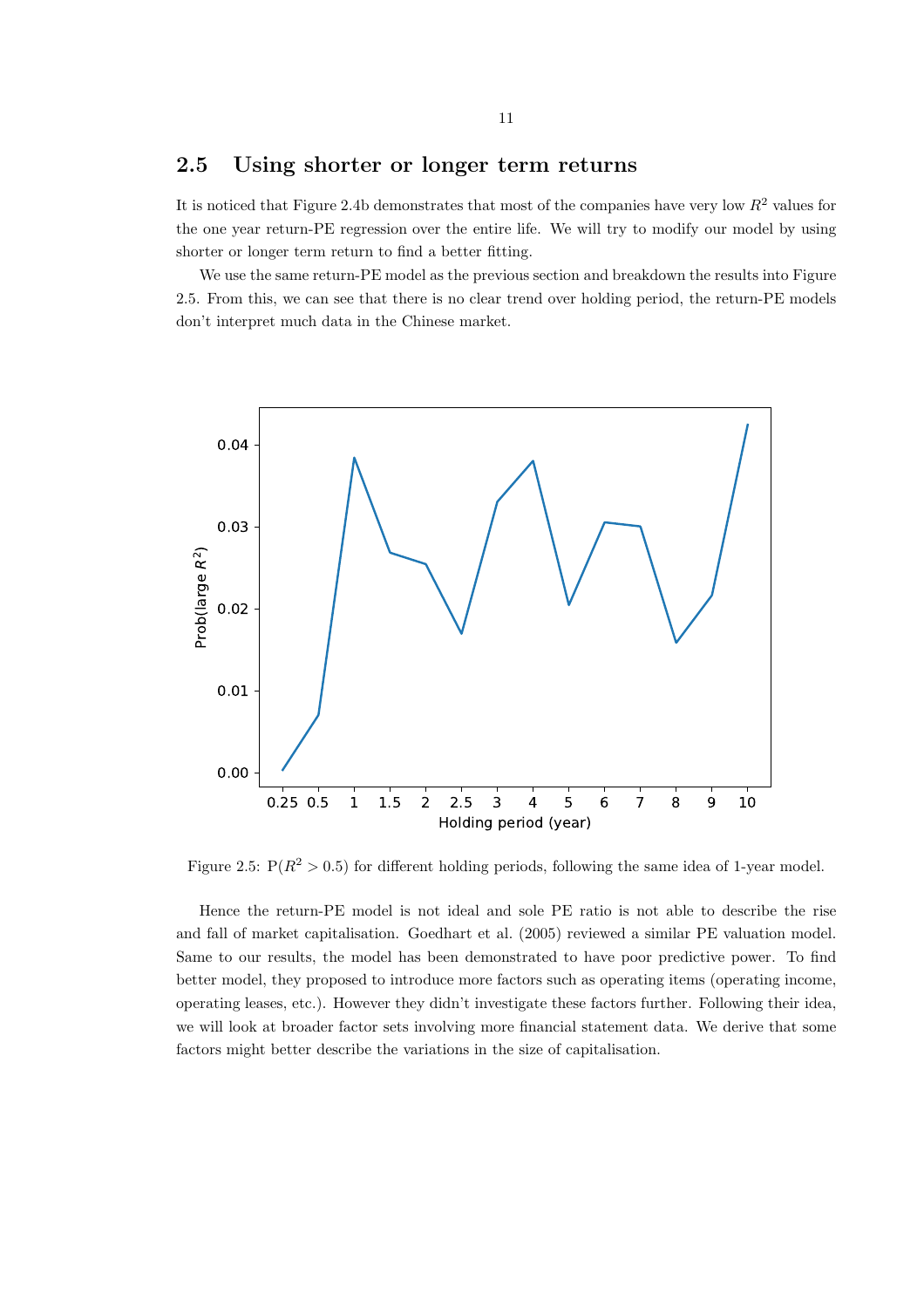### Chapter 3

# Data investigation of the Chinese stock market

As we discussed earlier, Shiller (2005) suggested that PE ratio could affect the future return of a stock market. This can be confirmed in US market on the index level, as Shiller (2005) has shown.

The defect of his investigation is that the regression involved demonstrated low  $R^2$  value. We want to address this issue by using a large set of financial data for most of the companies from the Chinese stock market (whenever there is long enough history of being listed on the stock market), to seek if any financial data demonstrate better fitting properties. Besides PE, Nissim & Penman (2001) analysed more items, including common equity, operating assets and etc. They introduced several models and suggested that assets and operating liabilities have strong statistical relationship with common equity and market values. Fama et al. (1969) also reviewed stock splits, dividends and stock returns. They suggested that any new information could affect stock prices. It implies that broader data set should be introduced into research. We will focus on financial statement data as the starting point. Instead of ratio analyses, we carry out non-ratio analyses using the plain data in this chapter. So the normalised data variables we pre-processed in Section 2.2 will be used as the independent variables. We always use market capitalisation as the dependent variable for all models.

Following these ideas, we will investigate, in a systematic pattern, which quantities affect the rise and fall of market capitalisation on statistical basis. Our approach is to collect 16 widely used financial data components. We carry out regression analysis on 1 out of 16, 2 out of 16, 3 out of 16, etc. And finally, looking at how the principle components of these financial data affect the rise and fall of capitalisation.

#### 3.1 Regression analysis

#### 3.1.1 Single-variable models

In this section we carry out the first set of data analysis, we regress our dependent variable (normalised market capitalisation) against every single normalised financial data we selected.

Table 3.1 shows the summary for 1-variable models. We can find that the model with net assets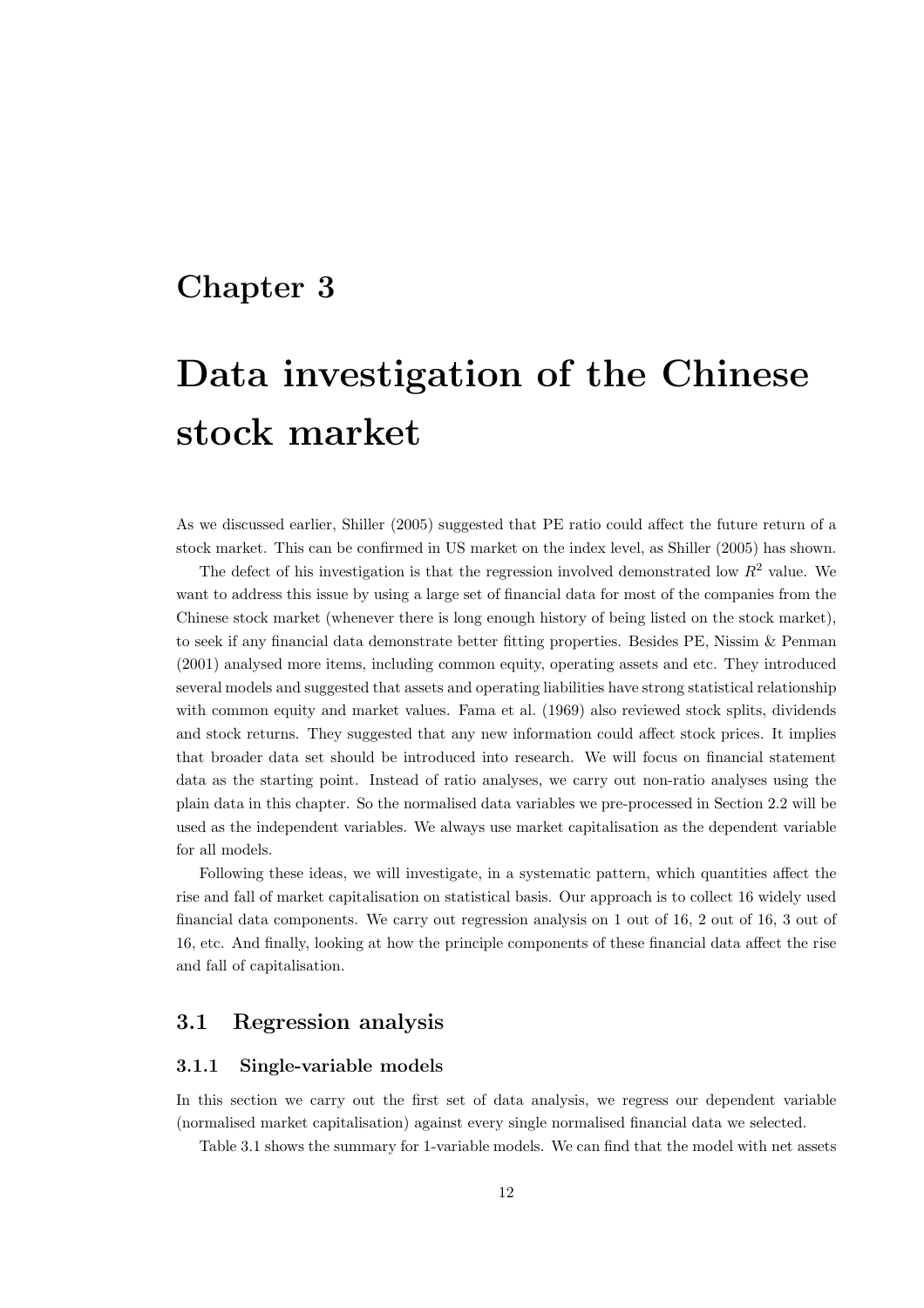factor produces the best fit with our criteria. In the Chinese stock market, 33% companies' data can be interpreted by this model.

| Feature                  | $\mu(\alpha)$ | $median(\alpha)$ | $\mu(\beta)$ | $\text{med}(\beta)$ | $\mu(R^2)$ | $\mathrm{med}(R^2)$ | $P(\text{large} R^2)$ |
|--------------------------|---------------|------------------|--------------|---------------------|------------|---------------------|-----------------------|
| Net Assets               | 0.13          | 0.1              | 0.29         | 0.3                 | 0.36       | 0.33                | 0.33                  |
| Total Assets             | 0.13          | 0.1              | 0.27         | 0.29                | 0.34       | 0.31                | 0.31                  |
| <b>Retained Earnings</b> | 0.14          | 0.11             | 0.24         | 0.26                | 0.32       | 0.27                | 0.27                  |
| Fixed Assets             | 0.13          | 0.1              | 0.24         | 0.26                | 0.32       | 0.28                | 0.27                  |
| Current Asset            | 0.15          | 0.12             | 0.23         | 0.24                | 0.3        | 0.24                | 0.24                  |
| Current Liability        | 0.15          | 0.12             | 0.21         | 0.23                | 0.28       | 0.21                | 0.21                  |
| Inventory                | 0.15          | 0.13             | 0.2          | 0.2                 | 0.27       | 0.2                 | 0.21                  |
| Intangible Assets        | 0.16          | 0.14             | 0.17         | 0.17                | 0.26       | 0.2                 | 0.19                  |
| Accounts Receivable      | 0.16          | 0.14             | 0.17         | 0.17                | 0.25       | 0.18                | 0.17                  |
| Net Profit               | 0.13          | 0.12             | 0.22         | 0.21                | 0.23       | 0.16                | 0.15                  |
| Operating Cash Flow      | 0.18          | 0.16             | 0.12         | 0.1                 | 0.16       | 0.08                | 0.08                  |
| Operating Profit         | 0.17          | 0.15             | 0.15         | 0.13                | 0.16       | 0.1                 | 0.07                  |
| Total Profit             | 0.16          | 0.15             | 0.15         | 0.14                | 0.16       | 0.1                 | 0.07                  |
| Operating Income         | 0.2           | 0.18             | 0.1          | 0.08                | 0.15       | 0.09                | 0.05                  |
| Operating Cost           | 0.2           | 0.18             | 0.09         | 0.07                | 0.14       | 0.08                | 0.04                  |
| After-tax Profit         | 0.17          | 0.16             | 0.13         | 0.11                | 0.13       | 0.07                | 0.04                  |

Table 3.1: Statistical breakdown for single variable models: mean of y-intercept, median of yintercept, mean of slope, median of slope, mean of coefficient of determination, median of coefficient of determination and the  $P(R^2 > 0.5)$  (order by descending probability).

Furthermore, 4 out of first 5 features are asset-related. It suggests that asset information strongly influence Chinese stock valuation. Below net profit,  $P(R^2 > 0.5)$  drops to less than 0.08, which suggests that these features could explain very few data. Hence income statement items, including profit related features and operating related features, have low impacts on stock values. The mean results and median results show the same trend as  $P(R^2 > 0.5)$  results, which confirms our conclusion.

#### 3.1.2 Models with index data

Since the  $P(R^2 > 0.5)$  values of all models in the last section are less than 0.5, we introduce index feature (CSI 300 data, recall Section 2.2) and try to improve the models. The index model itself (Table 3.2) could interpret 57% company data and adding another feature (net assets here, see Table 3.3) could interpret 82% company data. These results suggest that in our dataset the index is the best feature to help understanding stock values.



Table 3.2: Statistical breakdown for regression relationship between market capitalisation and index.

#### 3.1.3 Two-variable models

To select 2 features from 16 features, we use a 16-choose-2 combination  $C_2^{16}$ . Then we follow the same procedure as in last subsection. Table 3.4 shows the summary for 2-variable models.

The best model, model with net assets and retained earnings factor, can explain 44.3% companies data in the Chinese stock market. It is much better than the best 1-variable model  $(P(R^2 > 0.5) = 0.33)$ . Recalling that the best 1-variable model is the model with net assets, we find the best 2-variable model has one more factor, retained earnings, in conjunction with the net assets factor.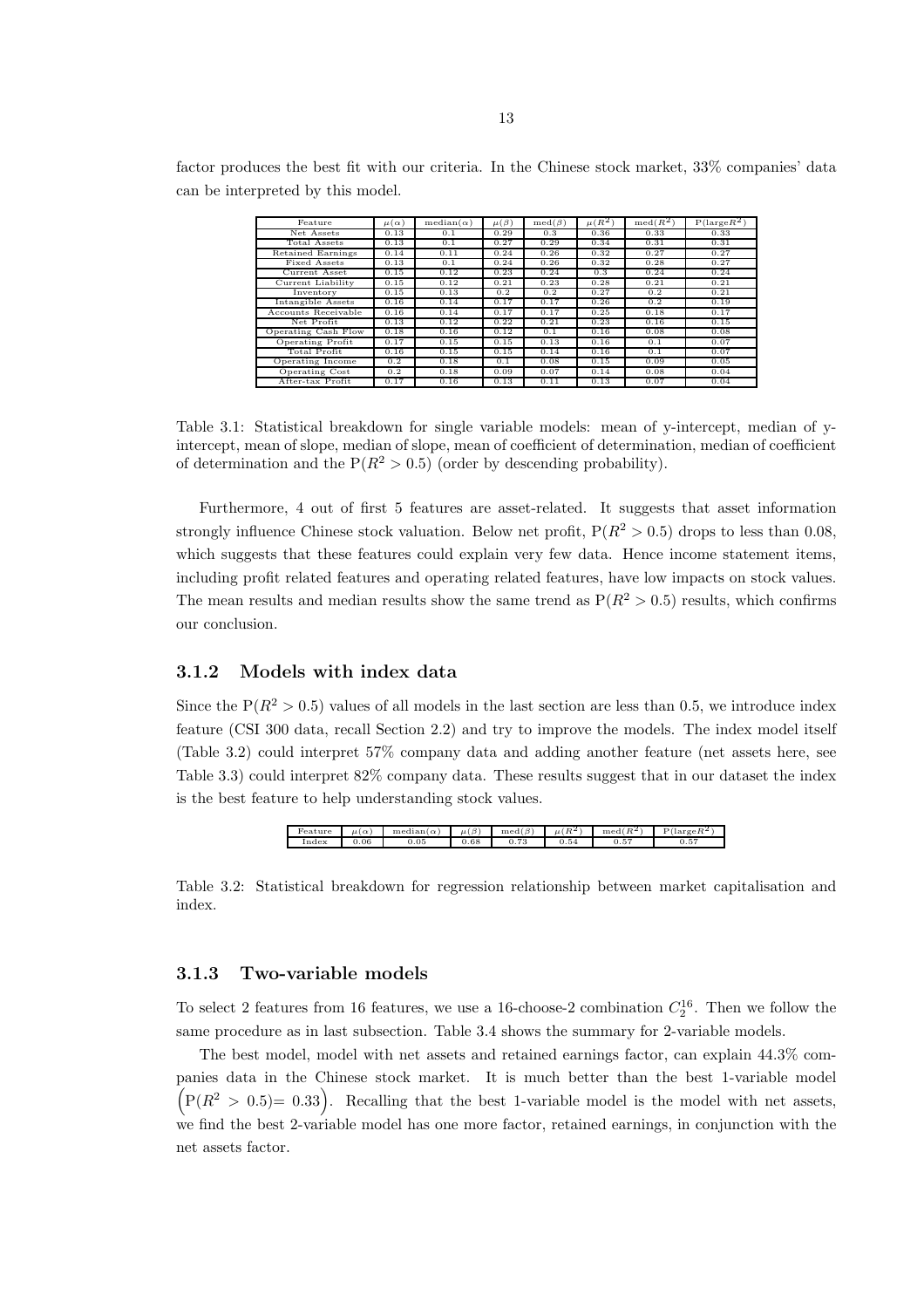| Feature             | $\mu(\alpha)$ | $median(\alpha)$ | $\mu(\beta)$ | $\overline{\text{med}}(\beta)$ | $\mu(R^2)$ | $\text{med}(R^2)$ | $P(\text{large} \overline{R^2})$ |
|---------------------|---------------|------------------|--------------|--------------------------------|------------|-------------------|----------------------------------|
| Net Assets          | 0.04          | 0.01             | 0.15         | 0.14                           | 0.7        | 0.77              | 0.82                             |
| Total Assets        | 0.04          | 0.01             | 0.12         | 0.11                           | 0.69       | 0.76              | 0.81                             |
| Retained Earnings   | 0.03          | 0.01             | 0.14         | 0.12                           | 0.69       | 0.75              | 0.81                             |
| Fixed Assets        | 0.05          | 0.02             | 0.09         | 0.09                           | 0.69       | 0.75              | 0.80                             |
| Current Asset       | 0.04          | 0.01             | 0.13         | 0.11                           | 0.68       | 0.74              | 0.80                             |
| Inventory           | 0.05          | 0.02             | 0.09         | 0.07                           | 0.66       | 0.72              | 0.77                             |
| Current Liability   | 0.05          | 0.02             | 0.08         | 0.07                           | 0.67       | 0.73              | 0.76                             |
| Intangible Assets   | 0.05          | 0.03             | 0.07         | 0.05                           | 0.66       | 0.72              | 0.76                             |
| Net Profit          | $\Omega$      | $-0.01$          | 0.17         | 0.13                           | 0.66       | 0.72              | 0.75                             |
| Accounts Receivable | 0.05          | 0.03             | 0.07         | 0.05                           | 0.65       | 0.71              | 0.73                             |
| Total Profit        | $\Omega$      | $-0.01$          | 0.16         | 0.12                           | 0.63       | 0.68              | 0.72                             |
| Operating Profit    | $\Omega$      | $-0.01$          | 0.16         | 0.12                           | 0.63       | 0.68              | 0.72                             |
| Operating Income    | 0.04          | 0.02             | 0.09         | 0.06                           | 0.62       | 0.67              | 0.70                             |
| Operating Cost      | 0.05          | 0.02             | 0.08         | 0.05                           | 0.62       | 0.66              | 0.70                             |
| After-tax Profit    | 0.01          | $\Omega$         | 0.14         | 0.1                            | 0.61       | 0.66              | 0.69                             |
| Operating Cash Flow | 0.05          | 0.03             | 0.06         | 0.03                           | 0.61       | 0.65              | 0.68                             |

Table 3.3: Statistical breakdown: models with index (order by descending probability).

After obtaining the 2-variable models, we add index feature into those models. Table 3.5 shows that adding index feature could interpret  $44.9\%$  more companies  $(0.892 - 0.443)$ . This confirms our finding that index is the strongest factor.

#### 3.1.4 Multi-variable models

After we find the best 2-variable model, we can carry out our procedure to find the best 3-variable model, by using 16-choose-3 combination  $C_3^{16}$ . Table 3.6 shows the results. To make the results more understandable, we present them in a dot plot (Figure 3.1). In Figure 3.1, each row represents a set of variables in a regression model. A blue square indicates that the feature, whose variable name is on the top of the figure, is present in the model. The numbers on the right of the figure show the  $P(R^2 > 0.5)$  values. In this section, we will use dot plot figures to present results. We repeat the same approach for 4-variable model, 5-variable model and so on (the number of independent variables  $v = 4, 5, \ldots, 16$ . We summarise some best results of variable selecting into Figure 3.1 to 3.13. These results are ordered by descending  $P(R^2 > 0.5)$ .

For some models, the probability values are very close to each other. Figure 3.3 shows the first 10 best 5-variable models. The first 3 models even have exactly the same  $P(R^2 > 0.5)$  value at 0.697. We believe that the main reason is our discrete indicators. There are totally 2378 companies in our dataset (recall Section 2.2). The value 0.697 shows that  $1657 \approx 0.697 \times 2378$ ) companies can be explained by the model. It is clear that the number of companies is a non-negative integer. Hence  $P(R^2 > 0.5)$  values are discrete. It can accept a countable number of values.

Obviously, median function is continuous. There is less chance to have exactly the same value (shown in Figure 3.3). However it is difficult to explain the underlying financial meaning of those median values. Therefore we stick with the original criteria  $P(R^2 > 0.5)$ .

From 6-variable models to 15-variable models, similarly, some models have the same value. Hence, for 5-variable or more models, we keep the best 3 models in our final selection summary figure (see Figure 3.14).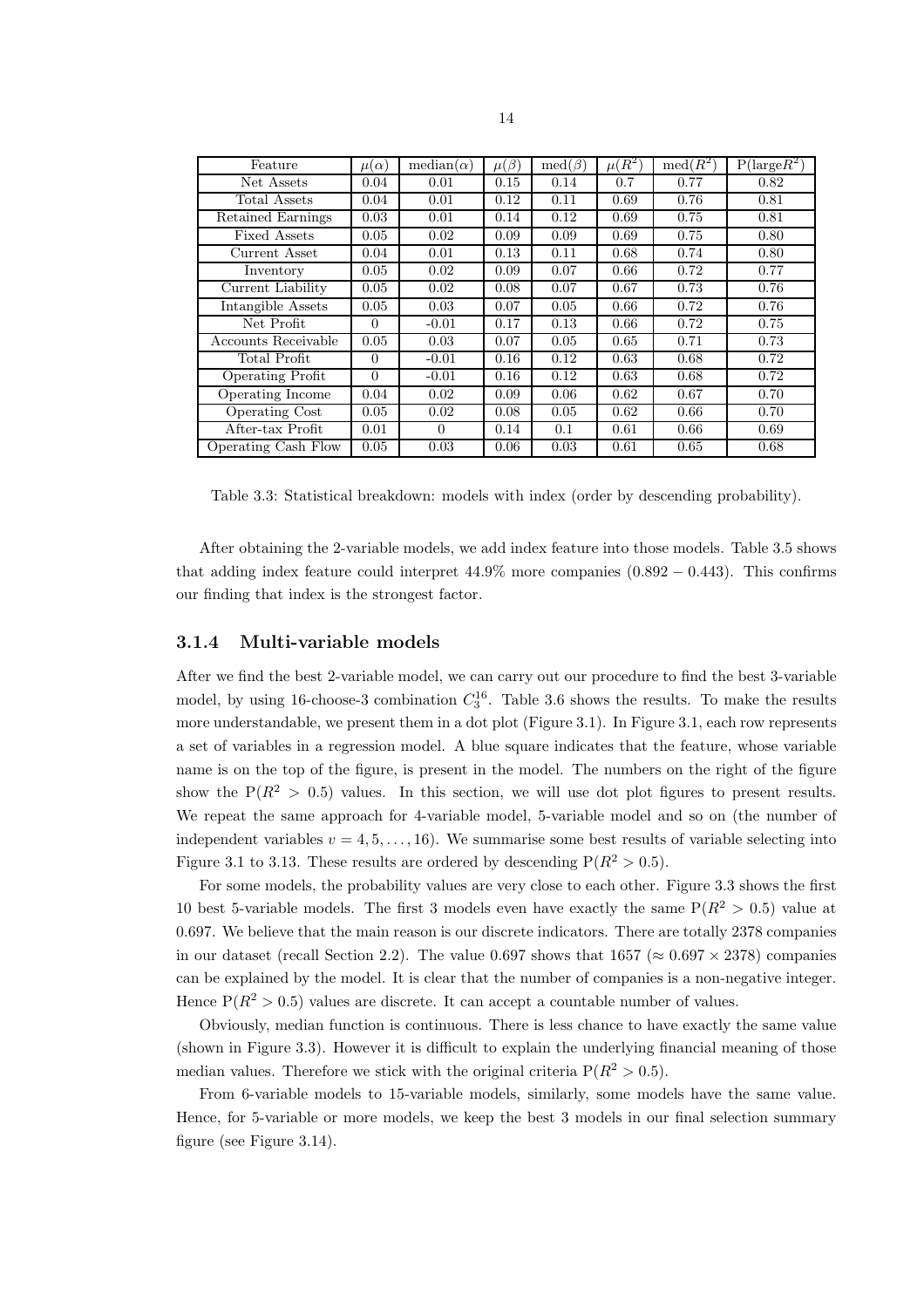| Feature 1                      | Feature 2                     | Probability          | Feature 1               | Feature 2                | Probability          |
|--------------------------------|-------------------------------|----------------------|-------------------------|--------------------------|----------------------|
| Retained Earnings              | Net Assets                    | 0.443                | $\sim$ $\sim$ $\sim$    | $\sim$ $\sim$ $\sim$     |                      |
| Fixed Assets                   | Net Assets                    | 0.441                |                         |                          | $\sim$ $\sim$ $\sim$ |
| Total Assets                   | Net Assets                    | 0.438                | After-tax Profit        | Retained Earnings        | 0.323                |
| Current Asset                  | Net Assets                    | 0.431                | After-tax Profit        | Fixed Assets             | 0.323                |
| Intangible Assets              | Net Assets                    | 0.431                | Net Profit              | Current Liability        | 0.320                |
| Current Liability              | Net Assets                    | 0.428                | Accounts Receivable     | Intangible Assets        | 0.320                |
| Total Assets                   | Retained Earnings             | 0.427                | Net Profit              | Inventory                | 0.316                |
| Inventory                      | Net Assets                    | 0.423                | Accounts Receivable     | Inventory                | 0.316                |
| Fixed Assets                   | Total Assets                  | 0.417                | Accounts Receivable     | Current Liability        | 0.314                |
| Current Asset                  | <b>Total Assets</b>           | 0.416                | Net Profit              | Intangible Assets        | 0.313                |
| Current Asset                  | Fixed Assets                  | 0.414                | <b>Operating Profit</b> | Current Asset            | 0.307                |
| Total Assets                   | Current Liability             | 0.412                | Total Profit            | Current Asset            | 0.304                |
| Fixed Assets                   | Retained Earnings             | 0.411                | After-tax Profit        | Current Asset            | 0.299                |
| Intangible Assets              | Total Assets                  | 0.411                | Net Profit              | Accounts Receivable      | 0.296                |
| Current Asset                  | Retained Earnings             | 0.405                | Operating Cash Flow     | Inventory                | 0.294                |
| Accounts Receivable            | Net Assets                    | 0.404                | Operating Cost          | Current Asset            | 0.291                |
| Intangible Assets              | Retained Earnings             | 0.399                | Operating Income        | Current Asset            | 0.291                |
|                                |                               | 0.396                | Operating Cash Flow     | Current Liability        | 0.288                |
| Inventory<br>Net Profit        | Total Assets<br>Net Assets    | 0.396                | <b>Operating Profit</b> | Current Liability        | 0.286                |
| Operating Cash Flow            | Net Assets                    | 0.394                | Total Profit            | Current Liability        | 0.283                |
| Current Liability              | <b>Retained Earnings</b>      | 0.393                | Operating Cash Flow     | Intangible Assets        | 0.282                |
| Inventory                      | Retained Earnings             | 0.388                | After-tax Profit        | Current Liability        | 0.275                |
| <b>Operating Profit</b>        | Net Assets                    | 0.388                | <b>Operating Income</b> | Current Liability        | 0.274                |
| Inventory                      | Fixed Assets                  | 0.387                | <b>Operating Profit</b> | Inventory                | 0.274                |
| <b>Total Profit</b>            | Net Assets                    | 0.386                | Operating Profit        | Intangible Assets        | 0.271                |
| Accounts Receivable            | Total Assets                  | 0.383                | Total Profit            | Inventory                | 0.271                |
| Intangible Assets              | Fixed Assets                  | 0.383                | <b>Operating Cost</b>   | Current Liability        | 0.270                |
| Net Profit                     | <b>Total Assets</b>           | 0.381                | Operating Cash Flow     | Accounts Receivable      | 0.269                |
| After-tax Profit               | Net Assets                    | 0.380                | Total Profit            | Intangible Assets        | 0.267                |
|                                | Net Assets                    | 0.378                | After-tax Profit        | Inventory                | 0.263                |
| Operating Cost<br>Fixed Assets | Current Liability             | 0.377                | After-tax Profit        | Intangible Assets        | 0.255                |
| Operating Income               | Net Assets                    | 0.376                | Operating Income        | Inventory                | 0.254                |
| Operating Cash Flow            | Total Assets                  | 0.375                | <b>Operating Profit</b> | Accounts Receivable      | 0.254                |
| Net Profit                     | Fixed Assets                  | 0.371                | Net Profit              | Operating Cash Flow      | 0.254                |
| Current Asset                  | Current Liability             | 0.371                | Total Profit            | Accounts Receivable      | 0.253                |
| Current Asset                  | Intangible Assets             | 0.368                | Operating Cost          | Inventory                | 0.251                |
| Total Profit                   | Total Assets                  | 0.366                | Operating Income        | <b>Intangible Assets</b> | 0.251                |
| <b>Operating Profit</b>        | <b>Total Assets</b>           | 0.366                | <b>Operating Cost</b>   | Intangible Assets        | 0.247                |
| Accounts Receivable            | Fixed Assets                  | 0.365                | Operating Income        | Accounts Receivable      | 0.239                |
| Operating Cost                 | <b>Total Assets</b>           | 0.363                | After-tax Profit        | Accounts Receivable      | 0.239                |
| Operating Income               | <b>Total Assets</b>           | 0.362                | <b>Operating Cost</b>   | Accounts Receivable      | 0.233                |
| Accounts Receivable            | Retained Earnings             | 0.362                | <b>Operating Cost</b>   | Net Profit               | 0.208                |
|                                |                               | 0.360                | Operating Income        | Net Profit               | 0.204                |
| After-tax Profit<br>Inventory  | Total Assets<br>Current Asset | 0.360                | Net Profit              | After-tax Profit         | 0.195                |
| Accounts Receivable            | Current Asset                 | 0.352                | <b>Operating Profit</b> | Net Profit               | 0.193                |
| Operating Cash Flow            | Retained Earnings             | 0.351                | Total Profit            | Net Profit               | 0.192                |
| Intangible Assets              | Current Liability             | 0.346                | Operating Profit        | Operating Cash Flow      | 0.154                |
| Net Profit                     | <b>Retained Earnings</b>      | 0.344                | Total Profit            | Operating Cash Flow      | 0.153                |
| Inventory                      | Intangible Assets             | 0.343                | Operating Cash Flow     | After-tax Profit         | 0.143                |
| <b>Operating Profit</b>        | Fixed Assets                  | 0.341                | Operating Income        | Operating Cash Flow      | 0.140                |
| <b>Total Profit</b>            | Fixed Assets                  | 0.340                | <b>Operating Cost</b>   | Operating Cash Flow      | 0.140                |
| Operating Cash Flow            | Fixed Assets                  | 0.339                | Operating Cost          | <b>Operating Profit</b>  | 0.124                |
| Net Profit                     | Current Asset                 | 0.339                | Operating Income        | Total Profit             | 0.123                |
| Inventory                      | Current Liability             | 0.336                | Operating Cost          | Total Profit             | 0.122                |
| <b>Operating Profit</b>        | <b>Retained Earnings</b>      | 0.335                | Operating Income        | Operating Cost           | 0.122                |
| <b>Total Profit</b>            | <b>Retained Earnings</b>      | 0.334                | Operating Income        | <b>Operating Profit</b>  | 0.122                |
| Operating Income               | Retained Earnings             | 0.327                | Operating Profit        | After-tax Profit         | 0.111                |
| Operating Cash Flow            | Current Asset                 | 0.326                | Total Profit            | After-tax Profit         | 0.110                |
| Operating Income               | Fixed Assets                  | 0.324                | Operating Income        | After-tax Profit         | 0.105                |
| Operating Cost                 | Fixed Assets                  | 0.324                | <b>Operating Profit</b> | <b>Total Profit</b>      | 0.104                |
| <b>Operating Cost</b>          | <b>Retained Earnings</b>      | 0.324                | Operating Cost          | After-tax Profit         | 0.100                |
| $\sim$ $\sim$ $\sim$           | $\cdots$                      | $\sim$ $\sim$ $\sim$ |                         |                          |                      |
|                                |                               |                      |                         |                          |                      |

Table 3.4:  $P(R^2 > 0.5)$ : 2-variable models.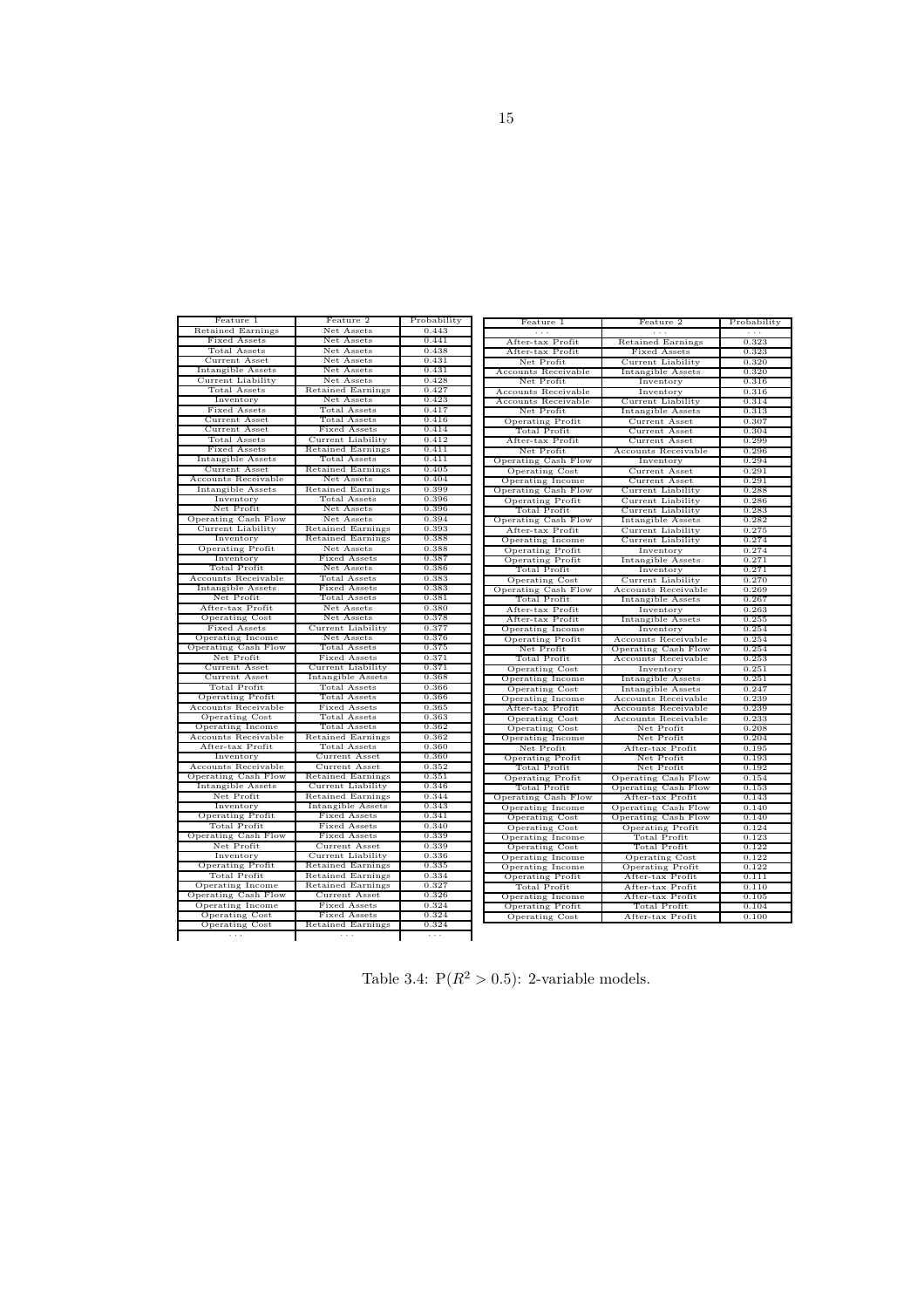| Feature 1               | Feature 2                | Probability | Feature 1               | Feature 2                | Probability          |
|-------------------------|--------------------------|-------------|-------------------------|--------------------------|----------------------|
| Retained Earnings       | Net Assets               | 0.892       | $\sim$ $\sim$ $\sim$    | $\sim$ $\sim$ $\sim$     | $\sim$ $\sim$ $\sim$ |
| Fixed Assets            | Net Assets               | 0.892       | Operating Cost          | Retained Earnings        | 0.842                |
| Fixed Assets            | <b>Retained Earnings</b> | 0.891       | Operating Income        | <b>Retained Earnings</b> | 0.842                |
| Total Assets            | Net Assets               | 0.891       | Accounts Receivable     | Intangible Assets        | 0.842                |
| Total Assets            | <b>Retained Earnings</b> | 0.889       | Accounts Receivable     | Current Liability        | 0.841                |
| Current Liability       | <b>Retained Earnings</b> | 0.883       | Operating Cash Flow     | Fixed Assets             | 0.840                |
| Current Asset           | <b>Total Assets</b>      | 0.883       | <b>Operating Profit</b> | Inventory                | 0.838                |
| Fixed Assets            | Total Assets             | 0.883       | Operating Income        | Fixed Assets             | 0.838                |
| Current Asset           | Fixed Assets             | 0.882       | <b>Operating Profit</b> | Intangible Assets        | 0.838                |
| Current Asset           | Retained Earnings        | 0.882       | After-tax Profit        | Current Asset            | 0.838                |
| Current Liability       | Net Assets               | 0.882       | Accounts Receivable     | Inventory                | 0.837                |
| Inventory               | Net Assets               | 0.879       | <b>Total Profit</b>     | Intangible Assets        | 0.836                |
| Intangible Assets       | Net Assets               | 0.879       | Operating Income        | Total Assets             | 0.836                |
| Inventory               | Retained Earnings        | 0.879       | Total Profit            | Inventory                | 0.836                |
| Current Asset           | Net Assets               | 0.876       | <b>Operating Cost</b>   | Total Assets             | 0.835                |
| Intangible Assets       | <b>Retained Earnings</b> | 0.875       | Operating Cost          | Fixed Assets             | 0.833                |
| Accounts Receivable     | Net Assets               | 0.875       | <b>Operating Profit</b> | Current Liability        | 0.832                |
| Intangible Assets       | Total Assets             | 0.874       | Operating Cash Flow     | Current Asset            | 0.832                |
| Inventory               | <b>Fixed Assets</b>      | 0.872       | <b>Total Profit</b>     | Current Liability        | 0.832                |
| Current Asset           | Current Liability        | 0.871       | Total Profit            | Accounts Receivable      | 0.829                |
| Total Assets            | Current Liability        | 0.871       | <b>Operating Cost</b>   | Current Asset            | 0.827                |
| Net Profit              | Net Assets               | 0.870       | Operating Profit        | Accounts Receivable      | 0.827                |
| <b>Operating Profit</b> | Net Assets               | 0.868       | Operating Income        | Current Asset            | 0.825                |
| Accounts Receivable     | <b>Retained Earnings</b> | 0.868       | After-tax Profit        | Inventory                | 0.824                |
| Net Profit              | Fixed Assets             | 0.868       | After-tax Profit        | Intangible Assets        | 0.823                |
| Net Profit              | Total Assets             | 0.866       | Operating Income        | Intangible Assets        | 0.818                |
| Inventory               | Total Assets             | 0.866       | After-tax Profit        | Current Liability        | 0.816                |
| Intangible Assets       | Fixed Assets             | 0.866       | Operating Cash Flow     | Inventory                | 0.815                |
| Current Asset           | Intangible Assets        | 0.865       | Operating Cash Flow     | Current Liability        | 0.815                |
| Total Profit            | Net Assets               | 0.865       | Operating Cash Flow     | Intangible Assets        | 0.814                |
| Net Profit              | <b>Retained Earnings</b> | 0.865       | Operating Cost          | Intangible Assets        | 0.814                |
| <b>Operating Profit</b> | Fixed Assets             | 0.863       | After-tax Profit        | Accounts Receivable      | 0.809                |
| <b>Operating Profit</b> | Total Assets             | 0.863       | Net Profit              | Operating Cash Flow      | 0.809                |
| Fixed Assets            | Current Liability        | 0.863       | <b>Operating Income</b> | <b>Current Liability</b> | 0.807                |
| Inventory               | Current Asset            | 0.862       | <b>Operating Cost</b>   | Current Liability        | 0.806                |
| Total Profit            | Fixed Assets             | 0.860       | Operating Income        | Accounts Receivable      | 0.805                |
| Accounts Receivable     | Current Asset            | 0.860       | Operating Cost          | Net Profit               | 0.805                |
| Accounts Receivable     | Total Assets             | 0.860       | Operating Income        | Net Profit               | 0.803                |
| Total Profit            | Total Assets             | 0.859       | Operating Income        | Inventory                | 0.802                |
| Net Profit              | Current Asset            | 0.859       | Operating Cost          | Inventory                | 0.802                |
| <b>Operating Profit</b> | <b>Retained Earnings</b> | 0.858       | Operating Cash Flow     | Accounts Receivable      | 0.801                |
| Accounts Receivable     | Fixed Assets             | 0.858       | Operating Cost          | Accounts Receivable      | 0.800                |
| Total Profit            | Retained Earnings        | 0.857       | <b>Operating Income</b> | Operating Cost           | 0.797                |
| After-tax Profit        | Net Assets               | 0.857       | Operating Income        | <b>Operating Profit</b>  | 0.797                |
| Inventory               | Intangible Assets        | 0.854       | Operating Cost          | Total Profit             | 0.795                |
| After-tax Profit        | <b>Total Assets</b>      | 0.853       | <b>Operating Cost</b>   | <b>Operating Profit</b>  | 0.794                |
| Operating Cash Flow     | Net Assets               | 0.853       | Operating Income        | Total Profit             | 0.792                |
| <b>Operating Profit</b> | Current Asset            | 0.851       | <b>Operating Profit</b> | Net Profit               | 0.788                |
| Net Profit              | Intangible Assets        | 0.851       | Net Profit              | After-tax Profit         | 0.787                |
| Total Profit            | Current Asset            | 0.850       | <b>Operating Profit</b> | Operating Cash Flow      | 0.782                |
| Net Profit              | Inventory                | 0.850       | <b>Total Profit</b>     | Operating Cash Flow      | 0.780                |
| Operating Cash Flow     | Total Assets             | 0.850       | Total Profit            | Net Profit               | 0.778                |
| Intangible Assets       | Current Liability        | 0.849       | <b>Operating Cost</b>   | After-tax Profit         | 0.777                |
| After-tax Profit        | Fixed Assets             | 0.849       | Operating Income        | After-tax Profit         | 0.777                |
| After-tax Profit        | Retained Earnings        | 0.849       | Total Profit            | After-tax Profit         | 0.770                |
| Operating Cash Flow     | <b>Retained Earnings</b> | 0.848       | Operating Income        | Operating Cash Flow      | 0.768                |
| Net Profit              | Accounts Receivable      | 0.845       | <b>Operating Profit</b> | After-tax Profit         | 0.767                |
| Inventory               | Current Liability        | 0.845       | Operating Cost          | Operating Cash Flow      | 0.765                |
| Net Profit              | Current Liability        | 0.844       | <b>Operating Profit</b> | <b>Total Profit</b>      | 0.765                |
| Operating Income        | Net Assets               | 0.843       | Operating Cash Flow     | After-tax Profit         | 0.759                |
|                         |                          |             |                         |                          |                      |

Table 3.5:  $P(R^2 > 0.5)$ : 2-variable models with index.

| Feature 1  | Feature 2                | Feature 3                | $P(R^2 > 0.5)$ |
|------------|--------------------------|--------------------------|----------------|
| Net Assets | Retained Earnings        | <b>Fixed Assets</b>      | 0.546          |
| Net Assets | Retained Earnings        | Intangible Assets        | 0.537          |
| Net Assets | <b>Fixed Assets</b>      | Intangible Assets        | 0.537          |
| Net Assets | Retained Earnings        | <b>Current Liability</b> | 0.534          |
| Net Assets | Current Asset            | Total Assets             | 0.534          |
| Net Assets | <b>Fixed Assets</b>      | Total Assets             | 0.534          |
| Net Assets | <b>Retained Earnings</b> | Total Assets             | 0.533          |
| Net Assets | <b>Fixed Assets</b>      | Current Asset            | 0.532          |
| Net Assets | <b>Fixed Assets</b>      | Current Liability        | 0.531          |
| Net Assets | Retained Earnings        | Current Asset            | 0.530          |

Table 3.6: The first 10 3-variable models in descending order of  $P(R^2 > 0.5)$  (cf. Figure 3.1).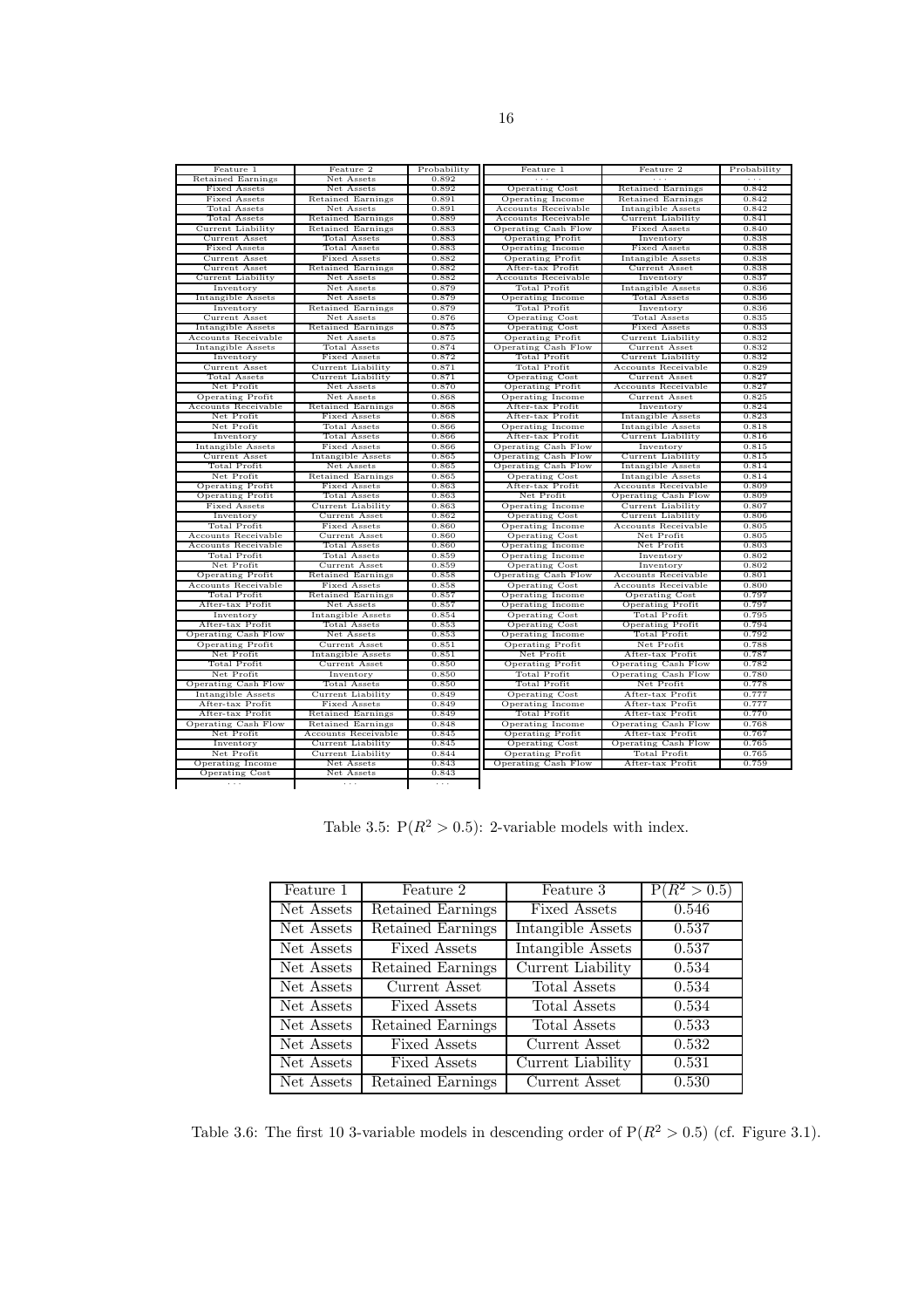

Figure 3.1: Dot plot and  $P(R^2 > 0.5)$  values for the first 10 3-variable models (cf. Table 3.6).

Finally, we summarise the result into Figure 3.14. This figure shows the result of selecting models. The indicator integers at the left of the figure show the number of independent variables  $v$  in each model. Since some models have same  $v$  values, we omit the indicator integers below the first model which has the same  $v$  value. We suppose to use this selection result in the following sections for further model analyses.

To reduce outliers, we use confidence interval level at 0.85 (85%) for net assets beta. Then we re-calculate the beta mean values and large  $R^2$  probability values for selected models, using confidence interval level at 85% for the net assets beta. Figure 3.15a shows the summary of  $P(R^2 > 0.5)$ . In 16-variable model, 92.3% companies data can be explained properly. Figure 3.15b shows the summary of beta mean for net assets against the number of independent variables  $(v)$ in a model. The result is clearly unsatisfactory. Different from intuitive expectation, the results are not convergent. There is big gap around  $v \in [5, 10]$ . Especially, the beta mean values become negative at  $v = 6$ .

After adding index feature (see Figure 3.16), our 8-or-more-variable models could explain almost all companies (Figure 3.16a), which is much better than the models without index feature. Although there are still some jumps for beta mean (Figure 3.16a), all values are positive.

These observations lead us to guess that there are some noises in the data. In some models, these noises enhance each other and affect the whole analysis. Hence, we need to reduce the noises. Therefore, we will use the principal component analysis technique to extract the real information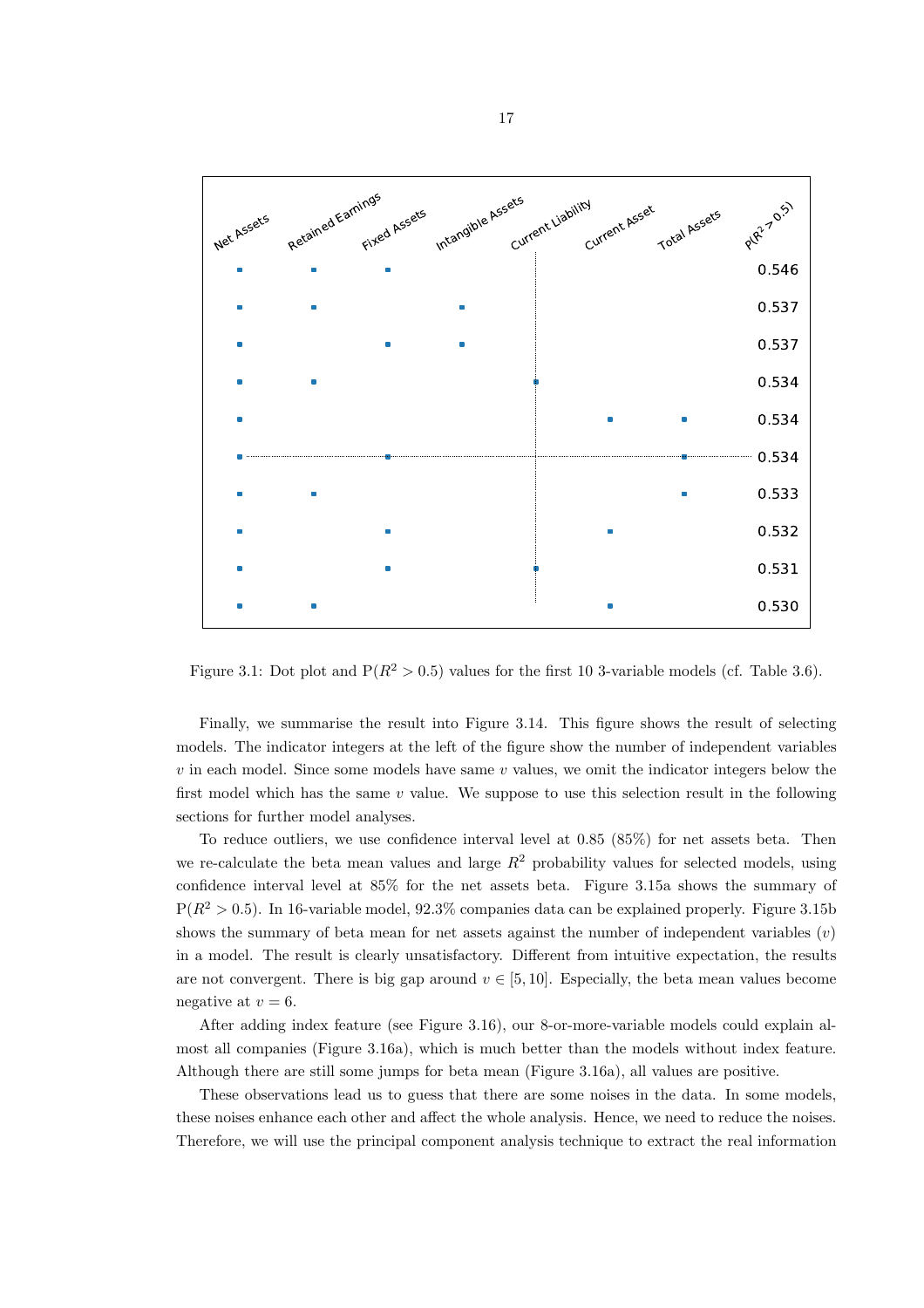

Figure 3.2: Variable selecting results and  $P(R^2 > 0.5)$  values for 4-variable models (best 10 results).

from the variables and reduce noises.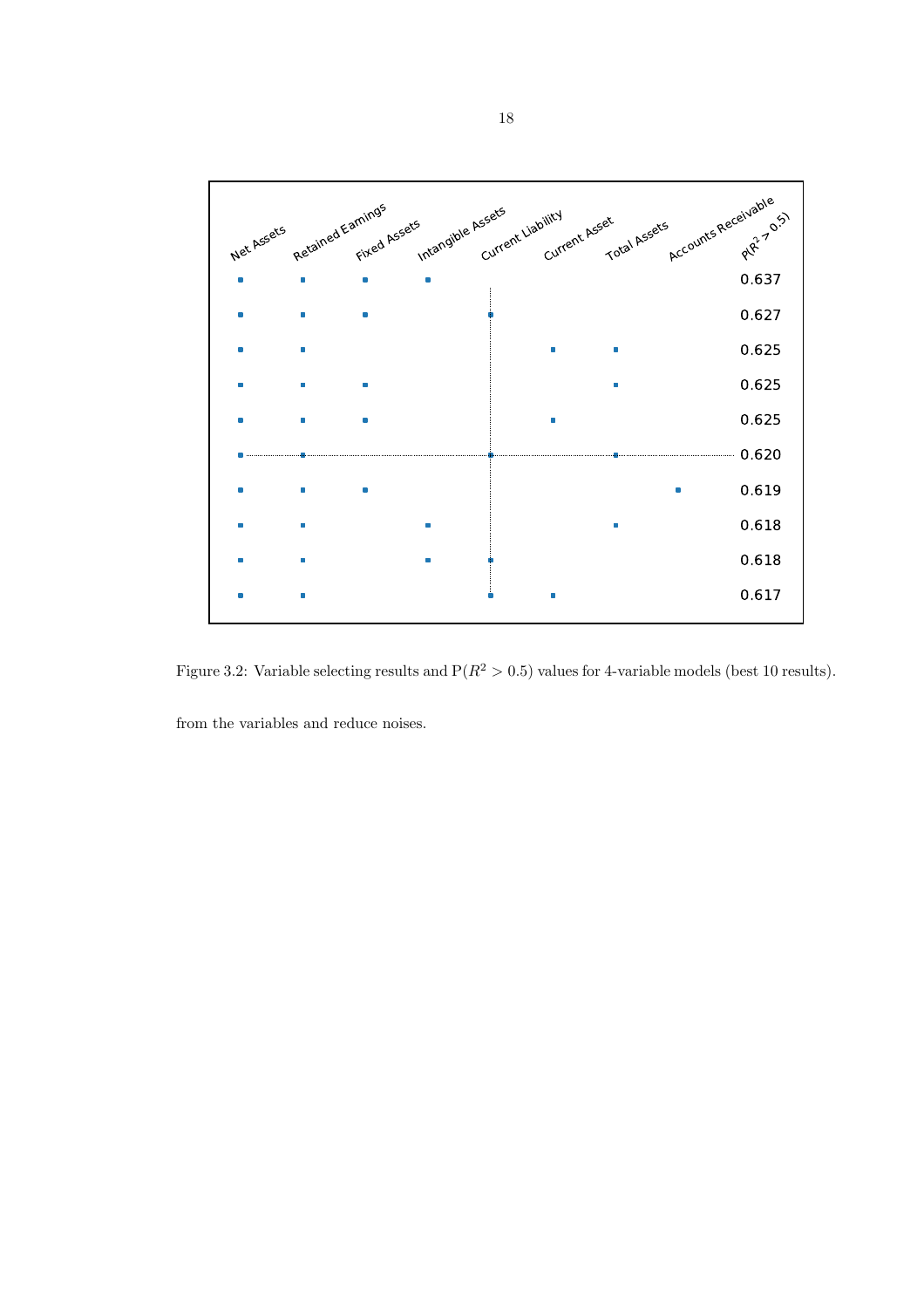

Figure 3.3: The first 10 5-variable models in descending order of  $P(R^2 > 0.5)$  and their median values.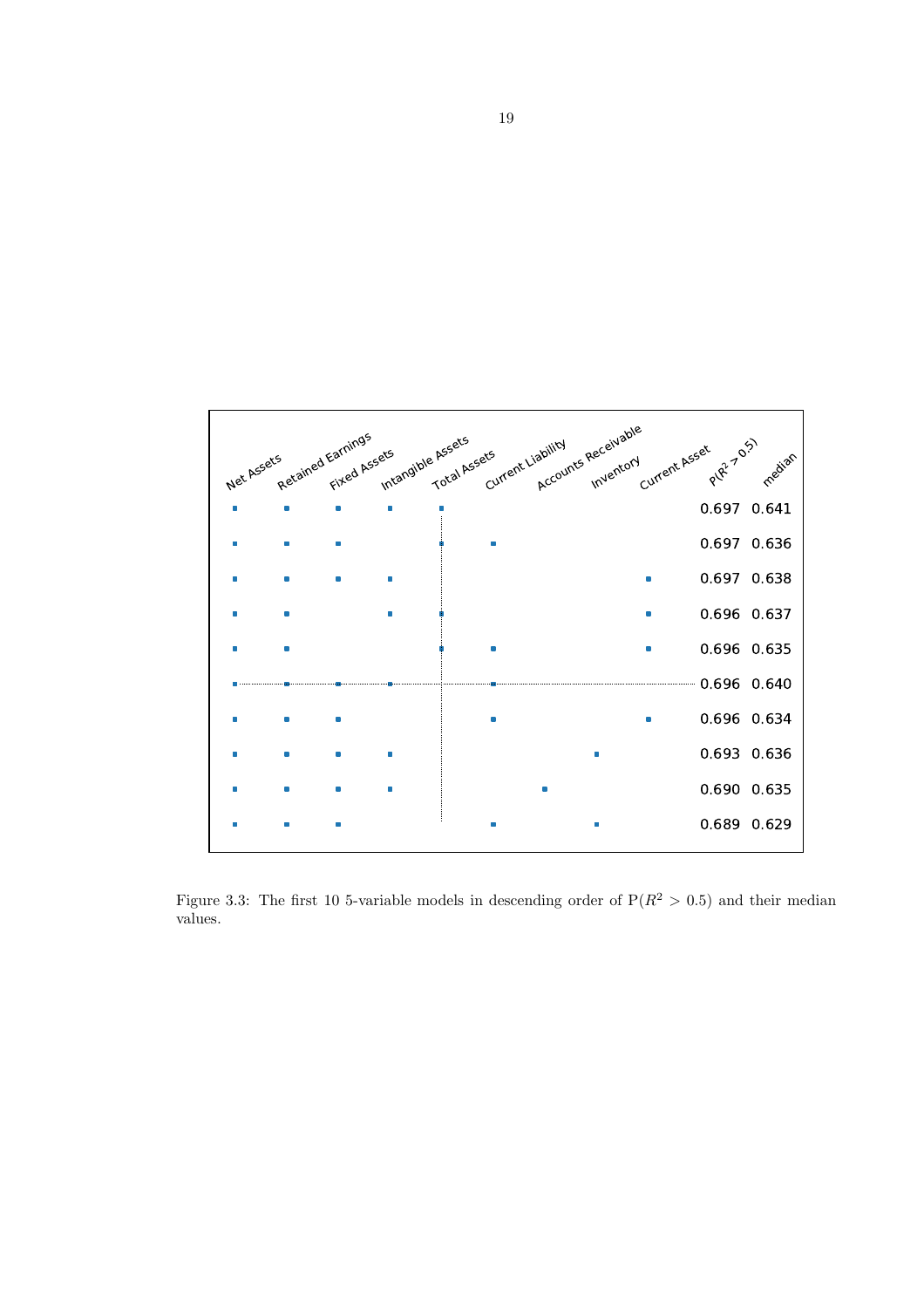

Figure 3.4: Variable selecting results and  $P(R^2 > 0.5)$  values for 6-variable models (best 10 results).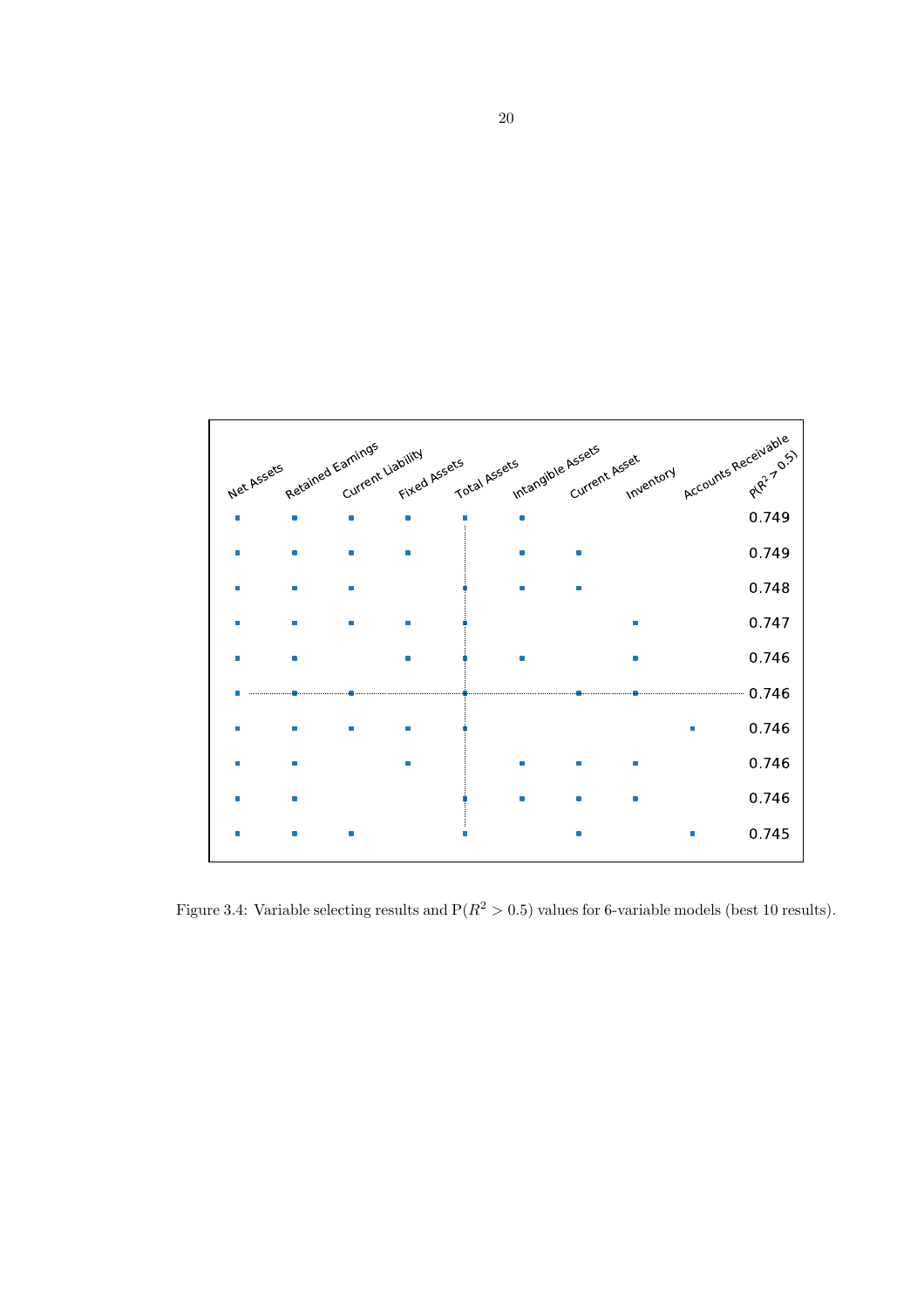

Figure 3.5: Variable selecting results and  $P(R^2 > 0.5)$  values for 7-variable models (best 10 results).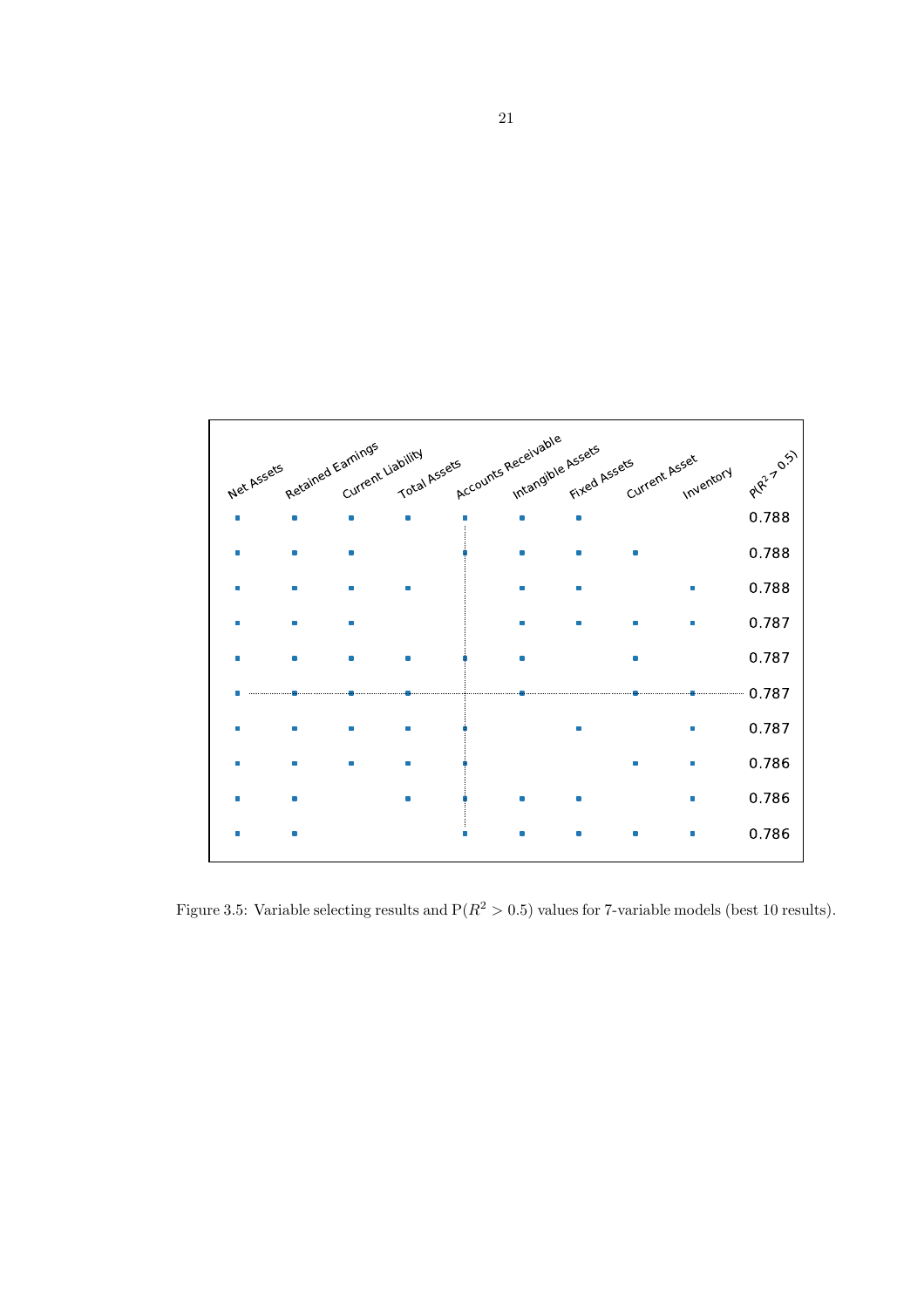

Figure 3.6: Variable selecting results and  $P(R^2 > 0.5)$  values for 8-variable models (best 10 results).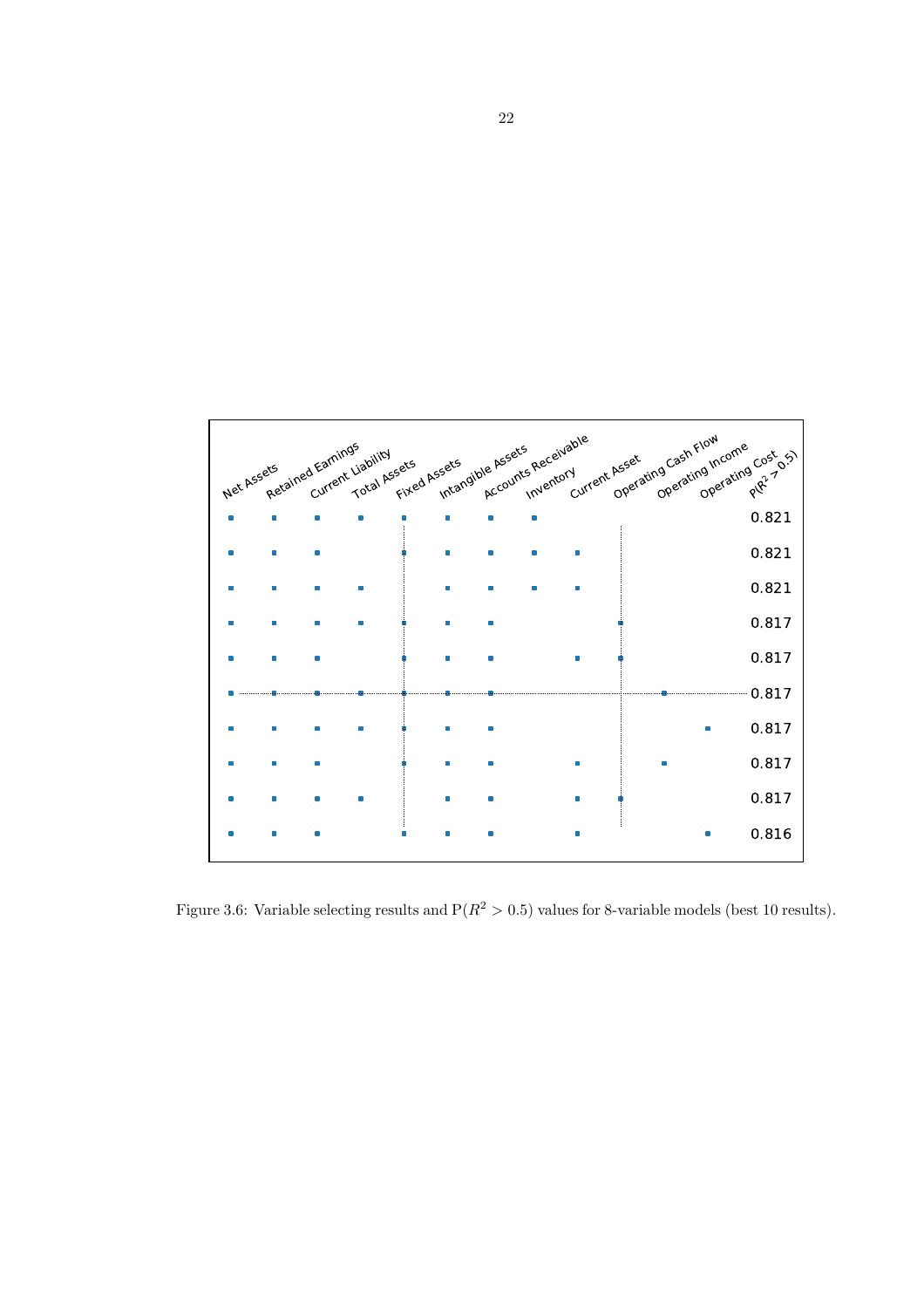

Figure 3.7: Variable selecting results and  $P(R^2 > 0.5)$  values for 9-variable models (best 10 results).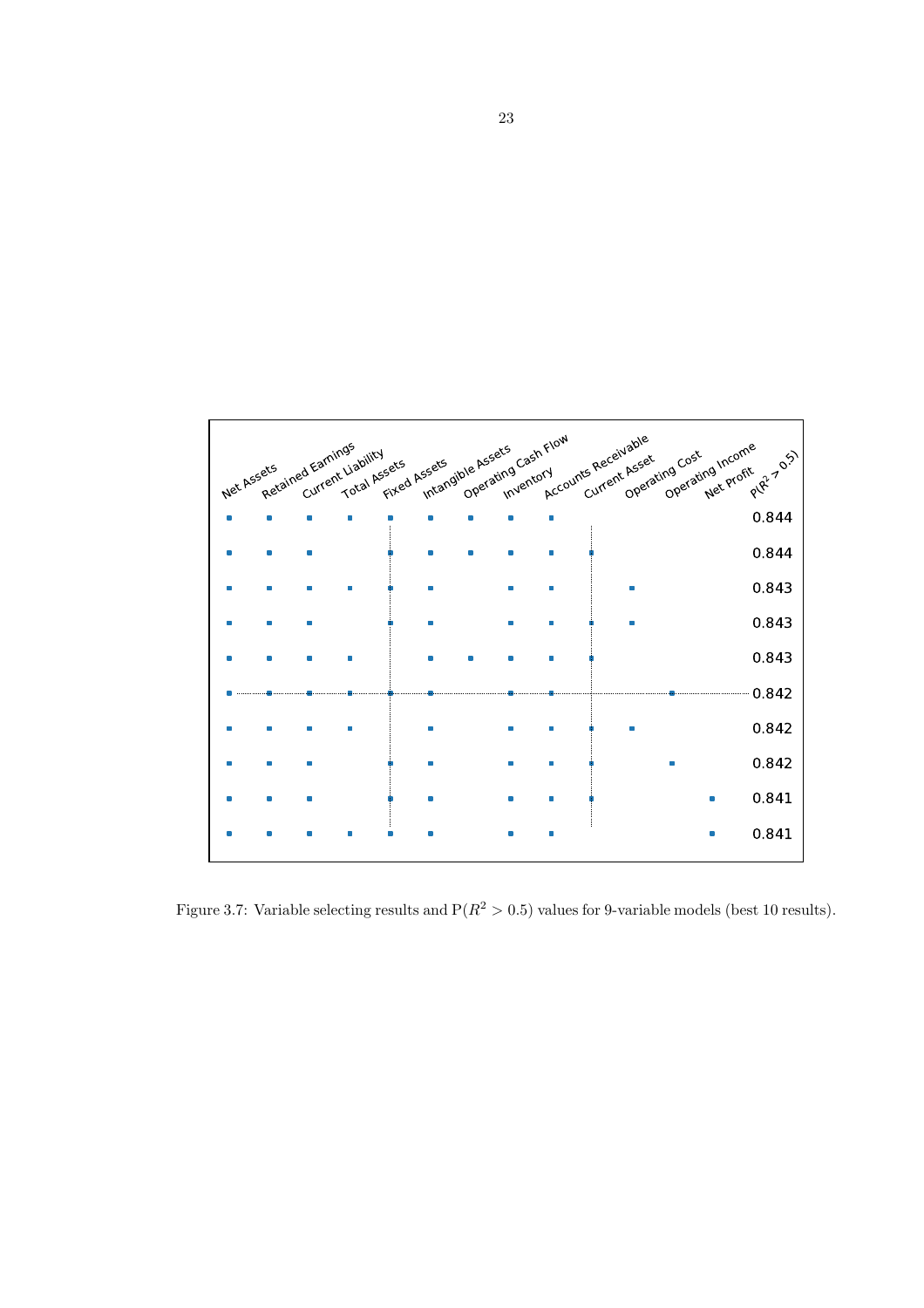

Figure 3.8: Variable selecting results and  $P(R^2 > 0.5)$  values: 10-variable models (best 10 results).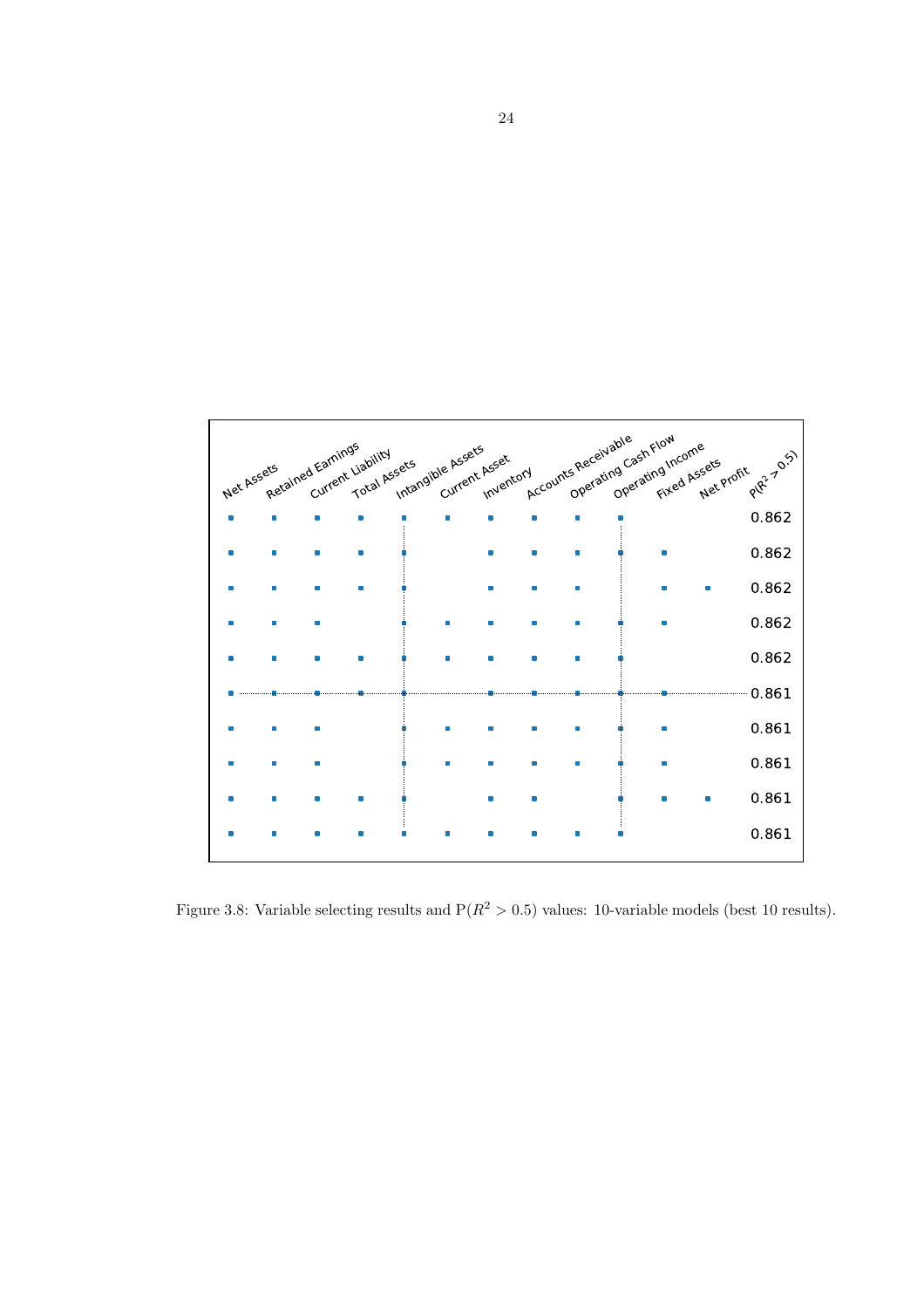

Figure 3.9: Variable selecting results and  $P(R^2 > 0.5)$  values: 11-variable models (best 10 results).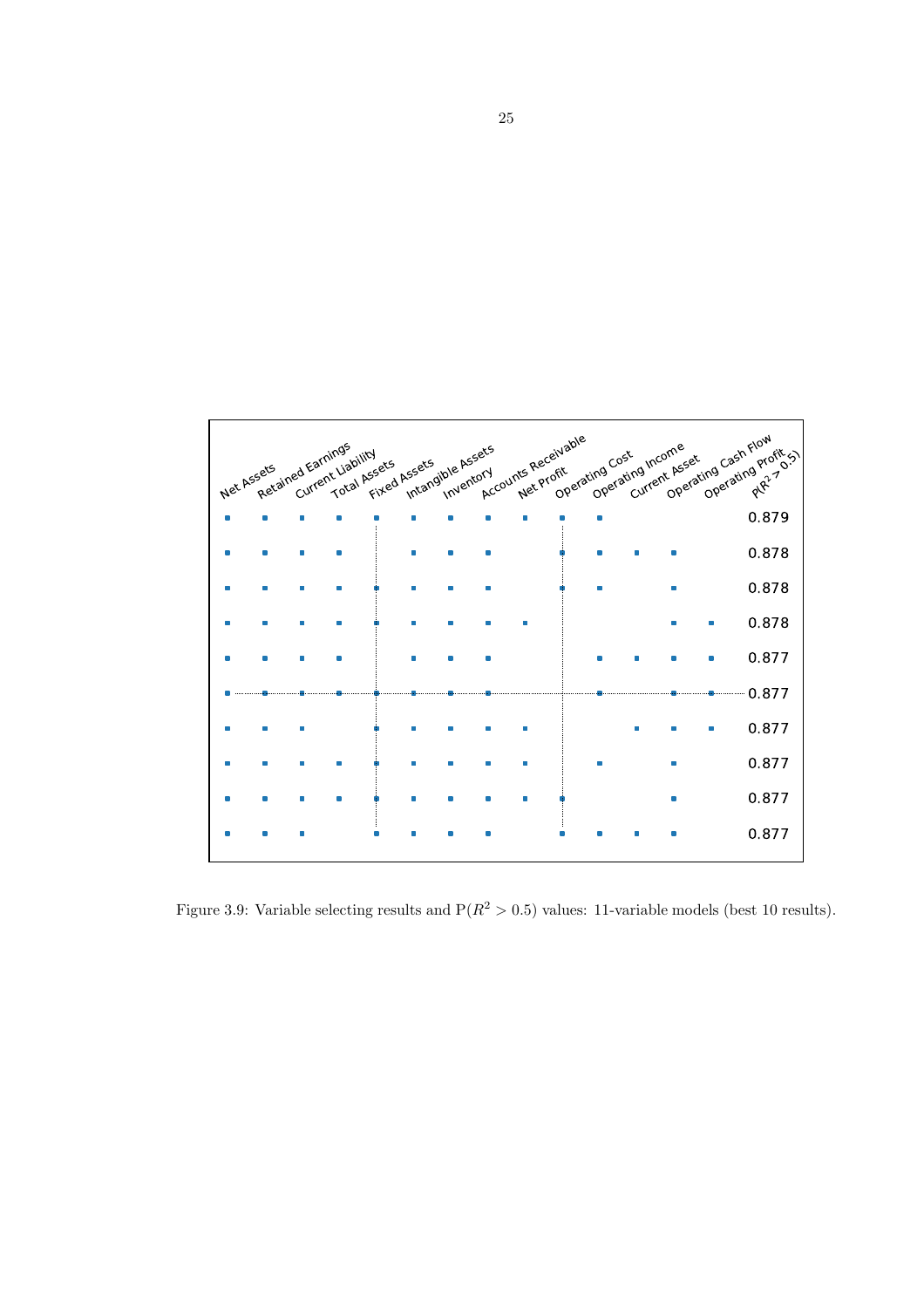

Figure 3.10: Variable selecting results and  $P(R^2 > 0.5)$  values: 12-variable models (best 10 results).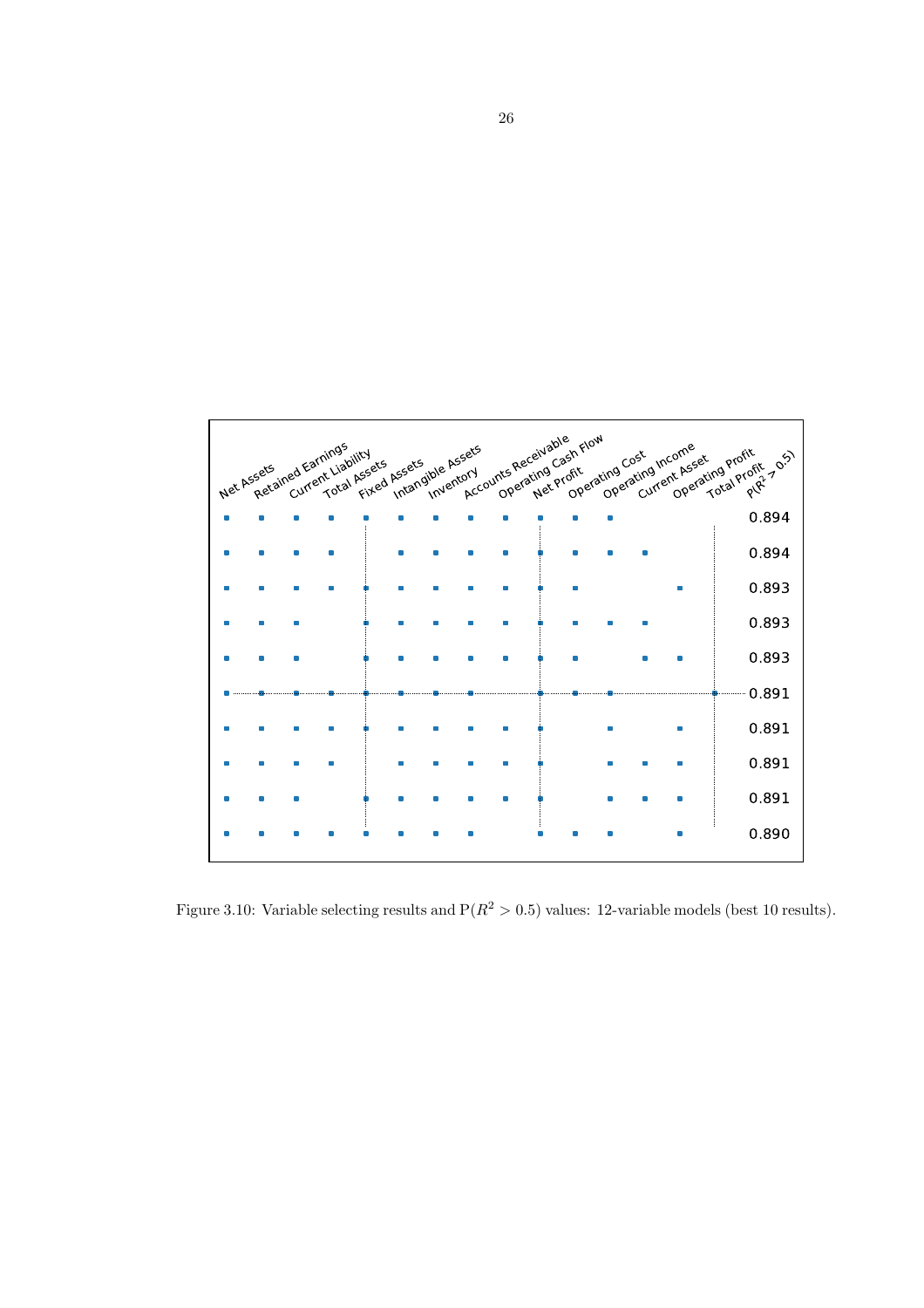

Figure 3.11: Variable selecting results and  $P(R^2 > 0.5)$  values: 13-variable models (best 10 results).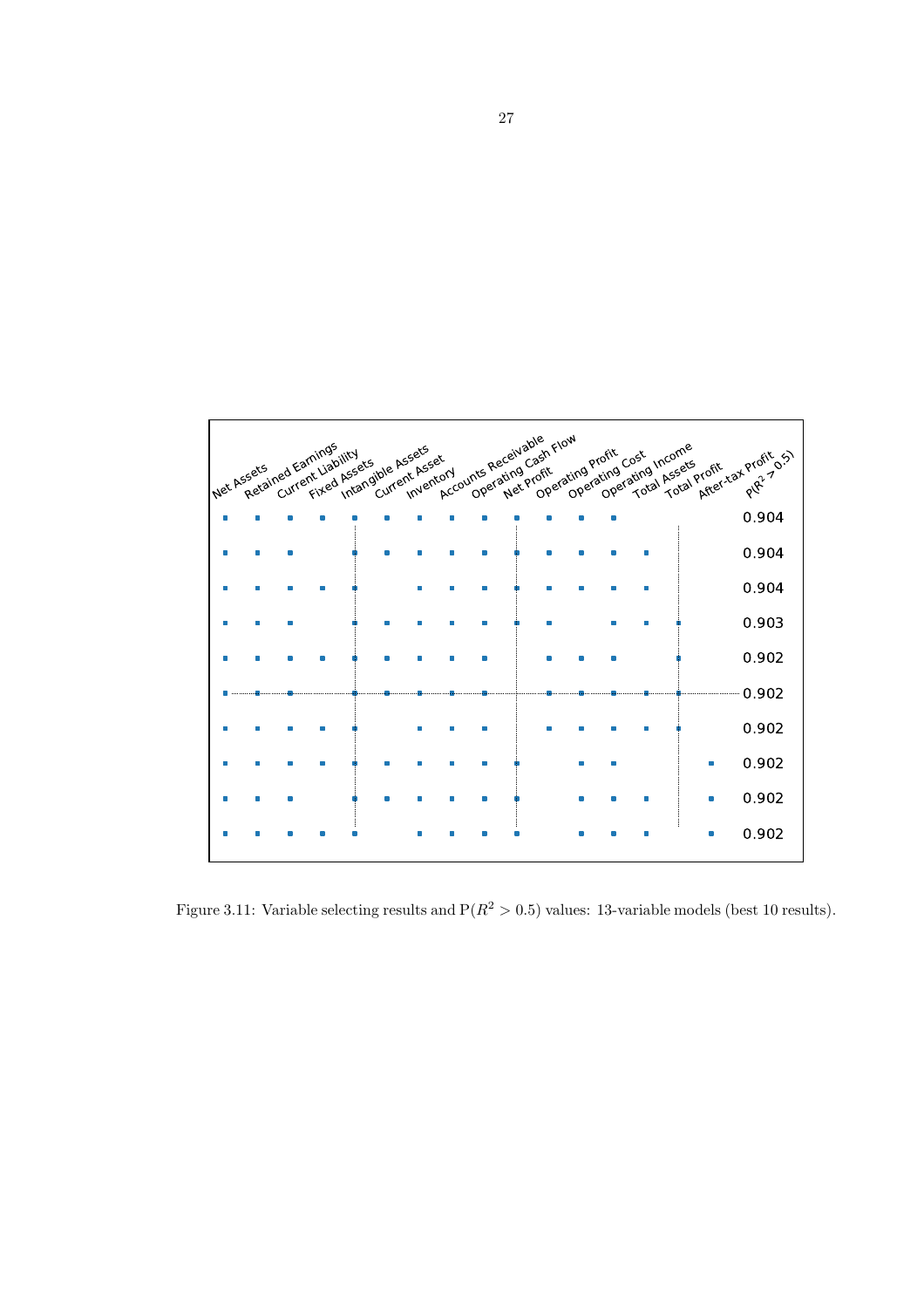

Figure 3.12: Variable selecting results and  $P(R^2 > 0.5)$  values: 14-variable models (best 10 results).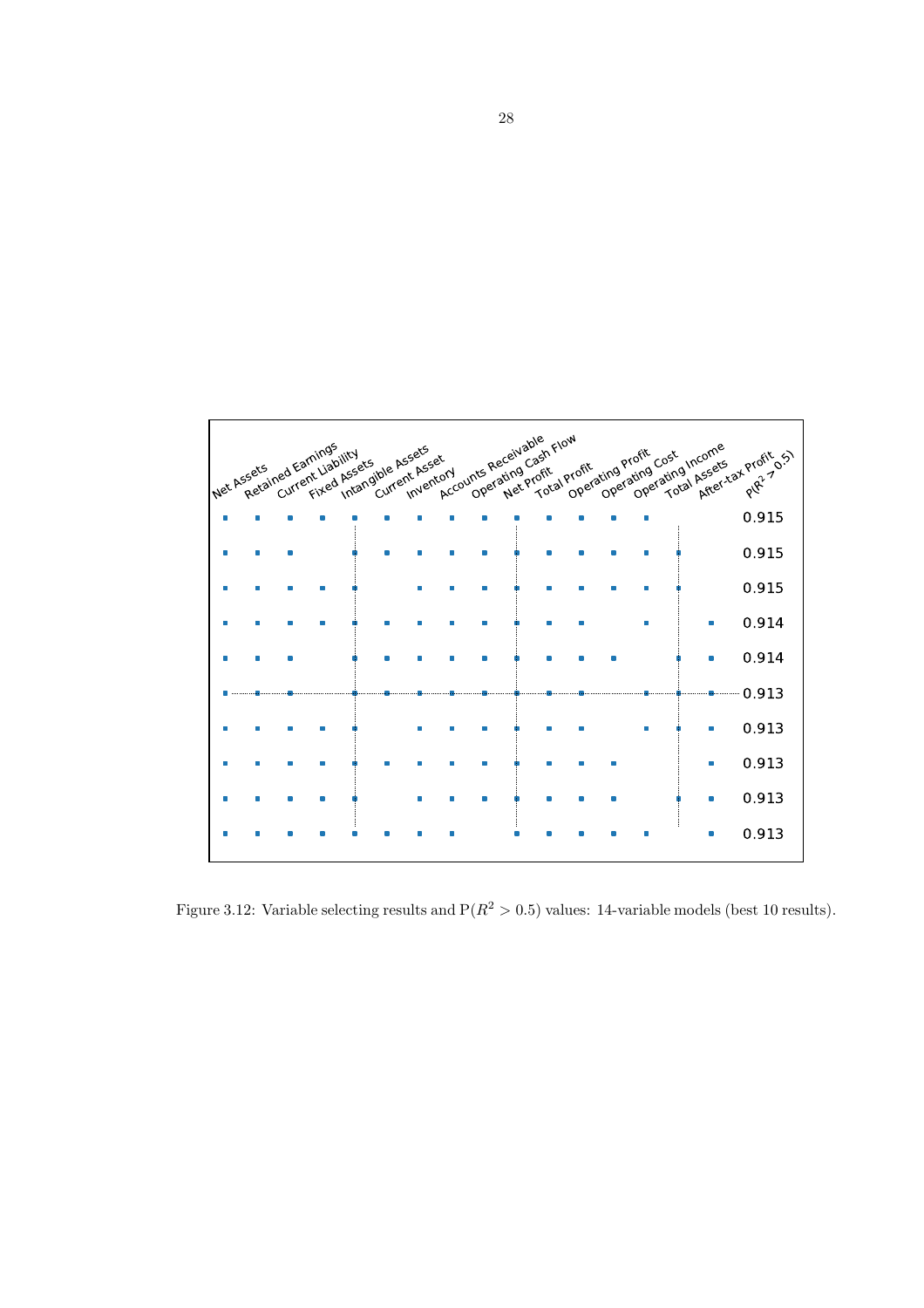

Figure 3.13: Variable selecting results and  $P(R^2 > 0.5)$  values: 15-variable models.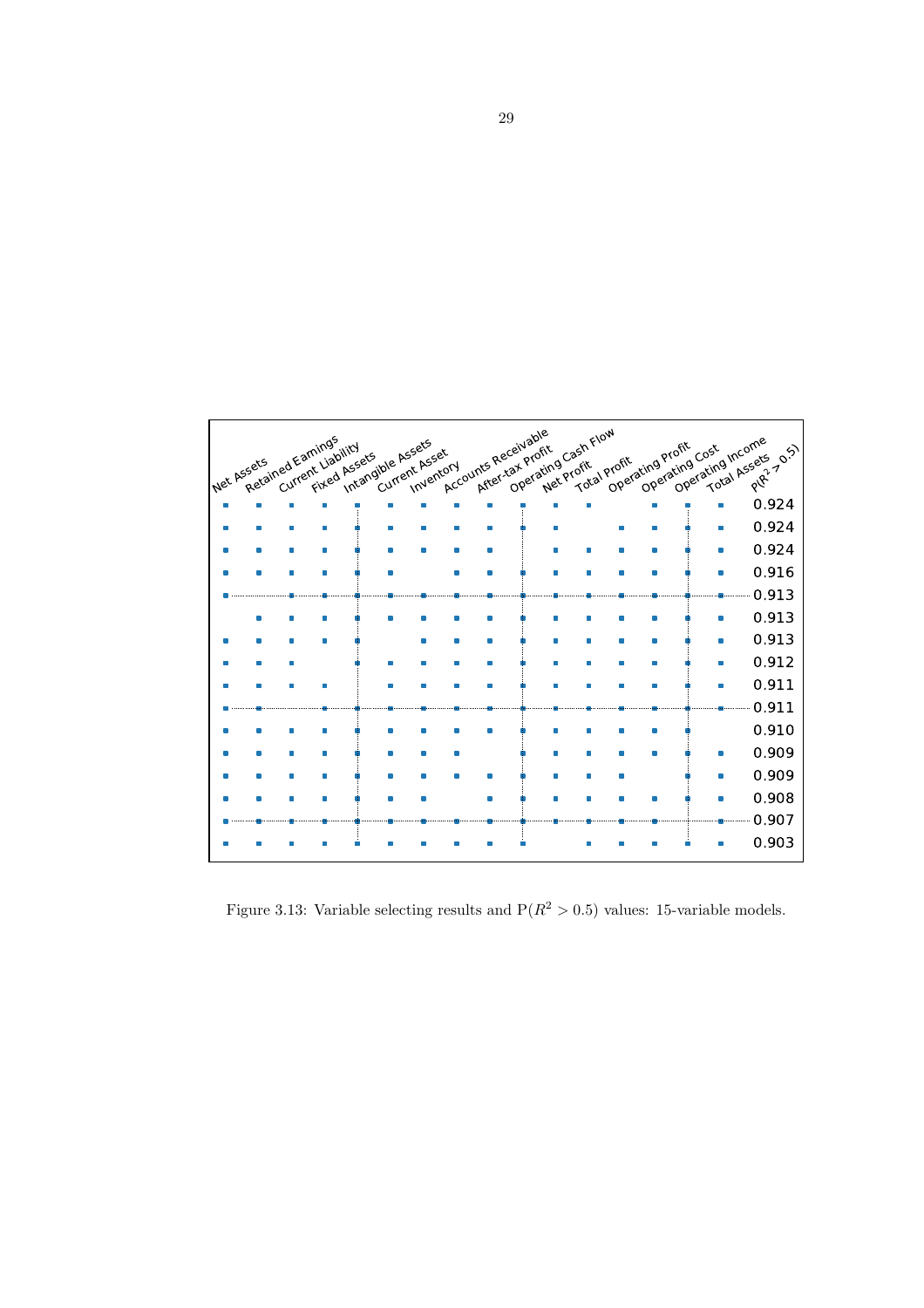

Figure 3.14: Variable selecting results for multi-variable models, order by ascending  $v$  (the number of independent variables).



(a)  $P(R^2 > 0.5)$  vs the number of variables.

(b) Mean of beta for net assets vs the number of variables.

Figure 3.15: Statistical breakdown for multi-variable regression models.

30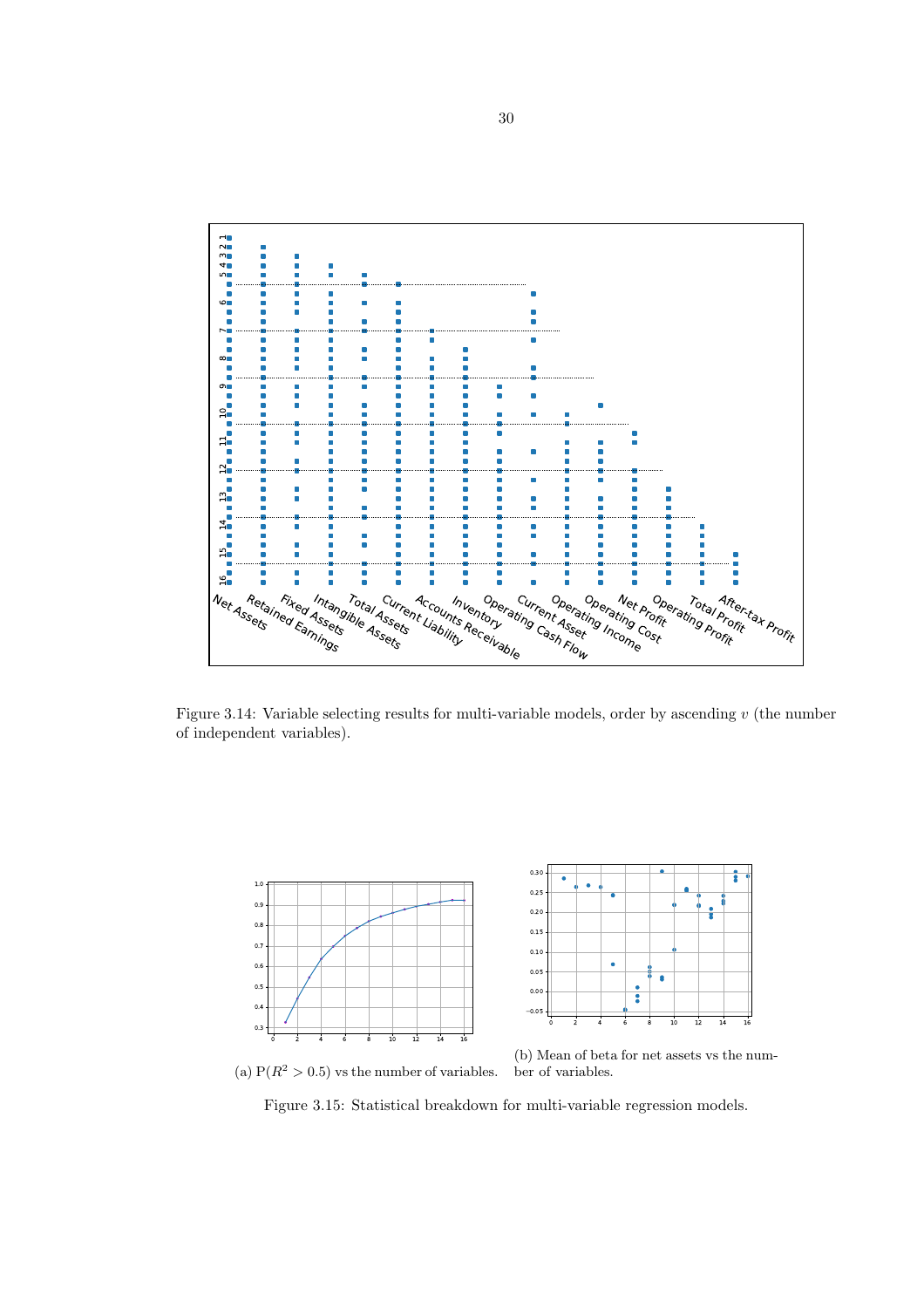

(a)  $P(R^2 > 0.5)$  vs the number of variables: models with index.

(b) Mean of beta for net assets vs the number of variables: models with index.

Figure 3.16: Statistical breakdown for multi-variable regression models, after adding index into the models.

### 3.2 Results using quarterly data

The daily data we used in our analysis are generated by filling some values (recall Section 2.2). From 5-variable models (Figure 3.3) to 15-variable models (Figure 3.13), some  $P(R^2 > 0.5)$  values are exactly the same. In this section we will explore this issue to see whether the generated data is the reason why some values are the same.

In Table 3.7, we present the results using the raw quarterly data. It is clear that some values are the same. Comparing to the results using the generated daily data (see Figure 3.3 to 3.13), there is no clear evidence that using quarterly data could solve the issue. Obviously the generated daily data is not the reason.

| $\eta$         | 5     | 6     | $\gamma$ | 8     | 9     | 10    | 11    | 12    | 13    | 14    | 15    |
|----------------|-------|-------|----------|-------|-------|-------|-------|-------|-------|-------|-------|
|                | 0.777 | 0.810 | 0.842    | 0.862 | 0.883 | 0.895 | 0.906 | 0.908 | 0.915 | 0.918 | 0.924 |
|                | 0.770 | 0.810 | 0.842    | 0.862 | 0.883 | 0.895 | 0.906 | 0.908 | 0.915 | 0.918 | 0.924 |
|                | 0.770 | 0.810 | 0.842    | 0.861 | 0.883 | 0.895 | 0.906 | 0.908 | 0.914 | 0.918 | 0.924 |
|                | 0.770 | 0.810 | 0.831    | 0.856 | 0.882 | 0.894 | 0.904 | 0.908 | 0.914 | 0.917 | 0.921 |
| $P(R^2 > 0.5)$ | 0.770 | 0.801 | 0.829    | 0.856 | 0.882 | 0.894 | 0.904 | 0.908 | 0.912 | 0.917 | 0.920 |
|                | 0.767 | 0.801 | 0.829    | 0.856 | 0.882 | 0.894 | 0.904 | 0.907 | 0.912 | 0.917 | 0.919 |
|                | 0.766 | 0.801 | 0.828    | 0.855 | 0.881 | 0.893 | 0.903 | 0.907 | 0.912 | 0.917 | 0.917 |
|                | 0.763 | 0.798 | 0.828    | 0.855 | 0.881 | 0.893 | 0.903 | 0.907 | 0.910 | 0.917 | 0.917 |
|                | 0.763 | 0.798 | 0.828    | 0.855 | 0.881 | 0.893 | 0.903 | 0.906 | 0.910 | 0.917 | 0.916 |
|                | 0.762 | 0.798 | 0.828    | 0.855 | 0.880 | 0.892 | 0.903 | 0.906 | 0.910 | 0.915 | 0.916 |

Table 3.7:  $P(R^2 > 0.5)$  values of best 10 *v*-variable models, using quarterly data.

## 3.3 Principal component analysis

In this section, we will use principal component analysis (PCA) to reduce the dimensionality of data and retain as much as possible of the data variation. We will introduce 4 variables. PC1 is the normalised first principal component of net assets, retained earnings, fixed assets, intangible assets and total assets data. PC2 is the normalised first principal component of current asset, current liability, accounts receivable and inventory data. PC3 is the normalised first principal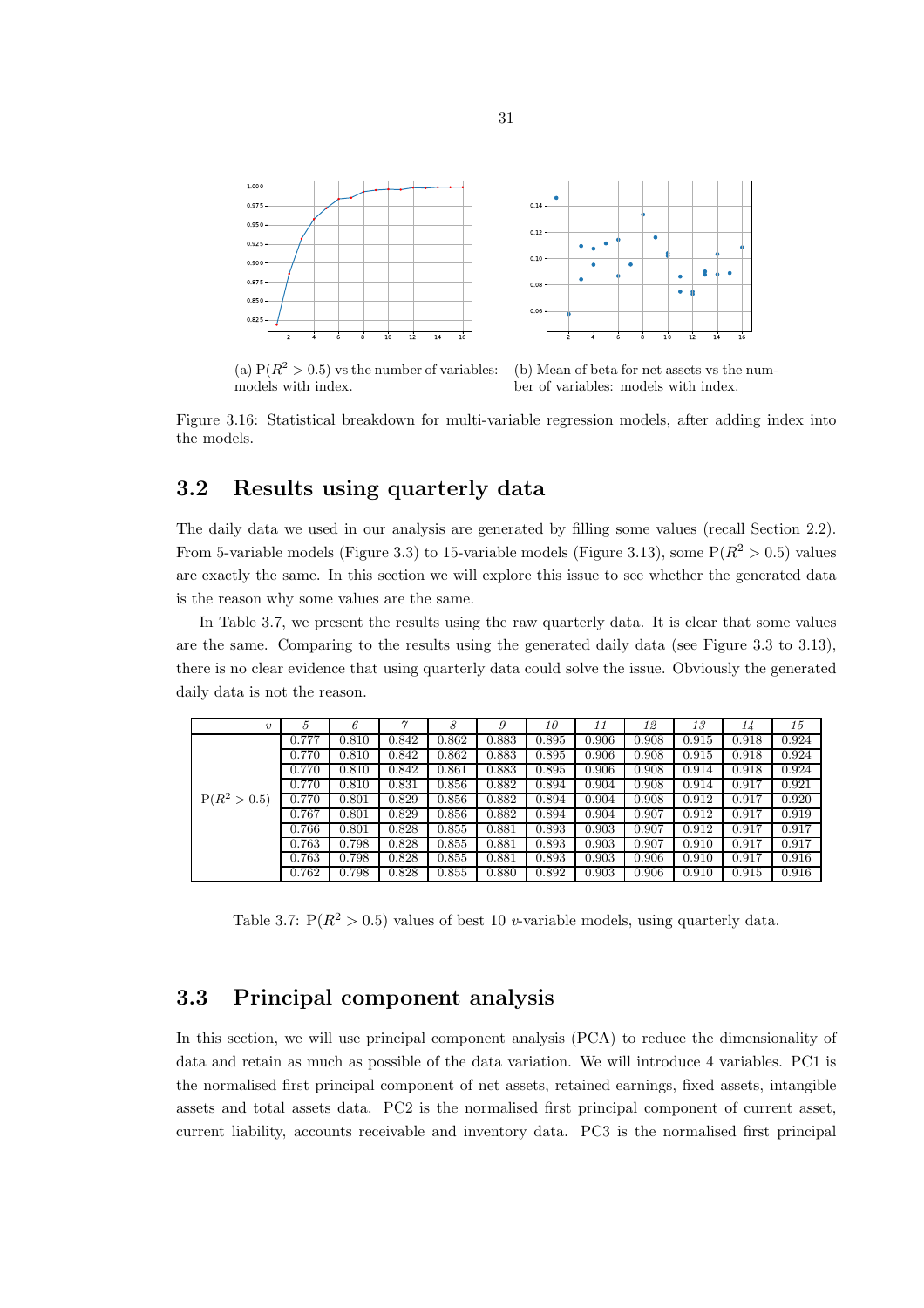component of net profit, operating profit, total profit and after-tax profit; PC4: operating cash flow and operating income data.

## 3.3.1 PC1: net assets, retained earnings, fixed assets, intangible assets and total assets

First of all, we try to extract information from the variables of the first 5-variable model and combine the information into one variable (PC1), using principal component analysis technique. Please note that we extract information from the untreated data, before normalise the result into PC1 (recall Section 2.2). We treat this PC1 variable as a normal variable as any others. The five variables are net assets, retained earnings, fixed assets, intangible assets and total assets (recall Figure 3.3). The four of these five variables are clearly asset-based, except retained earnings. The retained earnings is an item placed on income statement, while asset items are placed on balance sheet. However, retained earnings also make positive contribution to assets. In this analysis, since we only focus on assets-liabilities dividing, to simplify the research, we also treat the retained earnings as asset. Then we remove these five variables from our datasets.

We repeat our approach for PC1 and the rest 11 variables. We select the best 1-variable model, then 2-variables model and so on, using the same method as in last section. The PC1 factor is the first one which has been selected. In 1-variable model selecting, model with PC1 has higher  $P(R^2 > 0.5)$  value than any other models (shown in Table 3.8). For the 2-variable models (shown in Table 3.9), the result affirms our finding.

| Feature                    | Probability        |
|----------------------------|--------------------|
| PC <sub>1</sub>            | 0.297              |
| Current Asset              | 0.242              |
| Current Liability          | 0.209              |
| Inventory                  | 0.205              |
| Accounts Receivable        | 0.172              |
| Net Profit                 | 0.152              |
| <b>Operating Cash Flow</b> | 0.079              |
| <b>Operating Profit</b>    | 0.067              |
| <b>Total Profit</b>        | $\overline{0.066}$ |
| Operating Income           | 0.051              |
| <b>Operating Cost</b>      | 0.042              |
| After-tax Profit           | 0.038              |

Table 3.8:  $P(R^2 > 0.5)$ : single variable (including PC1) models (order by descending probability).

After that, we keep those selected models and recalculate the probability value of large  $R^2$  and the beta mean for the PC1 factor, under 85% confidence interval for PC1 beta mean. Figure 3.18a shows the  $P(R^2 > 0.5)$ . As we expected, the probability values increase very quickly. Finally, for 12-variable model ( $v = 12$ ), the probability values arrive at 0.860. Which means that over 86% companies can be interpreted properly by the 12-variable model. Please note, in the 12-variable model, we have used all 16 variables.

Figure 3.17 shows the variable selecting results. Figure 3.18b shows the beta mean for the PC1 factor. In 1-variable model  $(v = 1)$ , except PC1 factor, there is no other factors. In 2-variable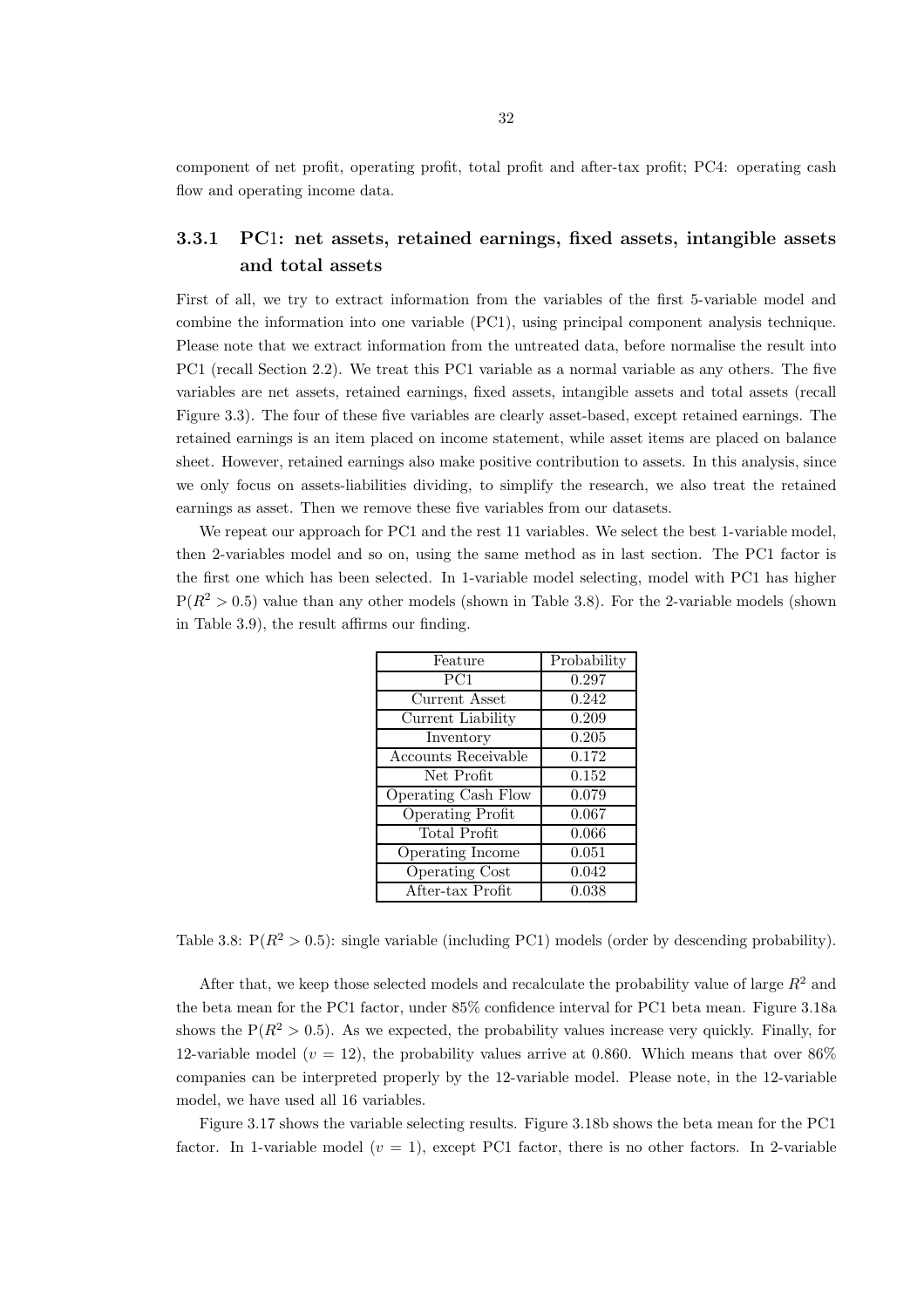| Feature 1 | Feature 2               | Probability |
|-----------|-------------------------|-------------|
| PC1       | Current Asset           | 0.418       |
| PC1       | Current Liability       | 0.387       |
| PC1       | Inventory               | 0.379       |
| PC1       | Accounts Receivable     | 0.354       |
| PC1       | Net Profit              | 0.347       |
| PC1       | Operating Cash Flow     | 0.338       |
| PC1       | <b>Operating Profit</b> | 0.332       |
| PC1       | Total Profit            | 0.326       |
| PC1       | <b>Operating Cost</b>   | 0.323       |
| PC1       | After-tax Profit        | 0.323       |
| PC1       | Operating Income        | 0.321       |

Table 3.9:  $P(R^2 > 0.5)$ : 2-variable (including PC1) models (order by descending probability).

model ( $v = 2$ ), after another factor joined, the PC1 beta mean value drops a lot. At  $v = 6$ , the PC1 beta mean drops again. It seems that these four factors, the second factor up to the fifth factor, can be place in a group. And from the sixth factor, the direction changes again.

Adding index feature into above models improves  $P(R^2 > 0.5)$  results (Figure 3.19a), as we expected. However it doesn't improve the beta mean results (Figure 3.19b). So firstly, we try to solve the first gap. Then, we check the result again, to make sure both those two values can be convergent.

## 3.3.2 PC2: current asset, current liability, accounts receivable and inventory

Now we extract another first principal component from the further four variables shown in Figure 3.18b and combine the information into one new variable (PC2), using the same principal component analysis technique as we did before. These four variables are current asset, current liability, accounts receivable and inventory. These four variables are all short-term high-liquidity items. They could change very frequently in an operating period. Additionally, all these four items make positive contributions to assets. The 1-variable models result (Table 3.10), 2-variable models result (Table 3.11) and variable selecting result (Figure 3.20) are presented.

| Feature                 | Probability |
|-------------------------|-------------|
| PC1                     | 0.323       |
| PC2                     | 0.300       |
| Net Profit              | 0.152       |
| Operating Cash Flow     | 0.079       |
| <b>Operating Profit</b> | 0.067       |
| Total Profit            | 0.066       |
| Operating Income        | 0.051       |
| Operating Cost          | 0.042       |
| After-tax Profit        | 0.038       |
|                         |             |

Table 3.10:  $P(R^2 > 0.5)$ : single variable (including PC1 and PC2) models (order by descending probability).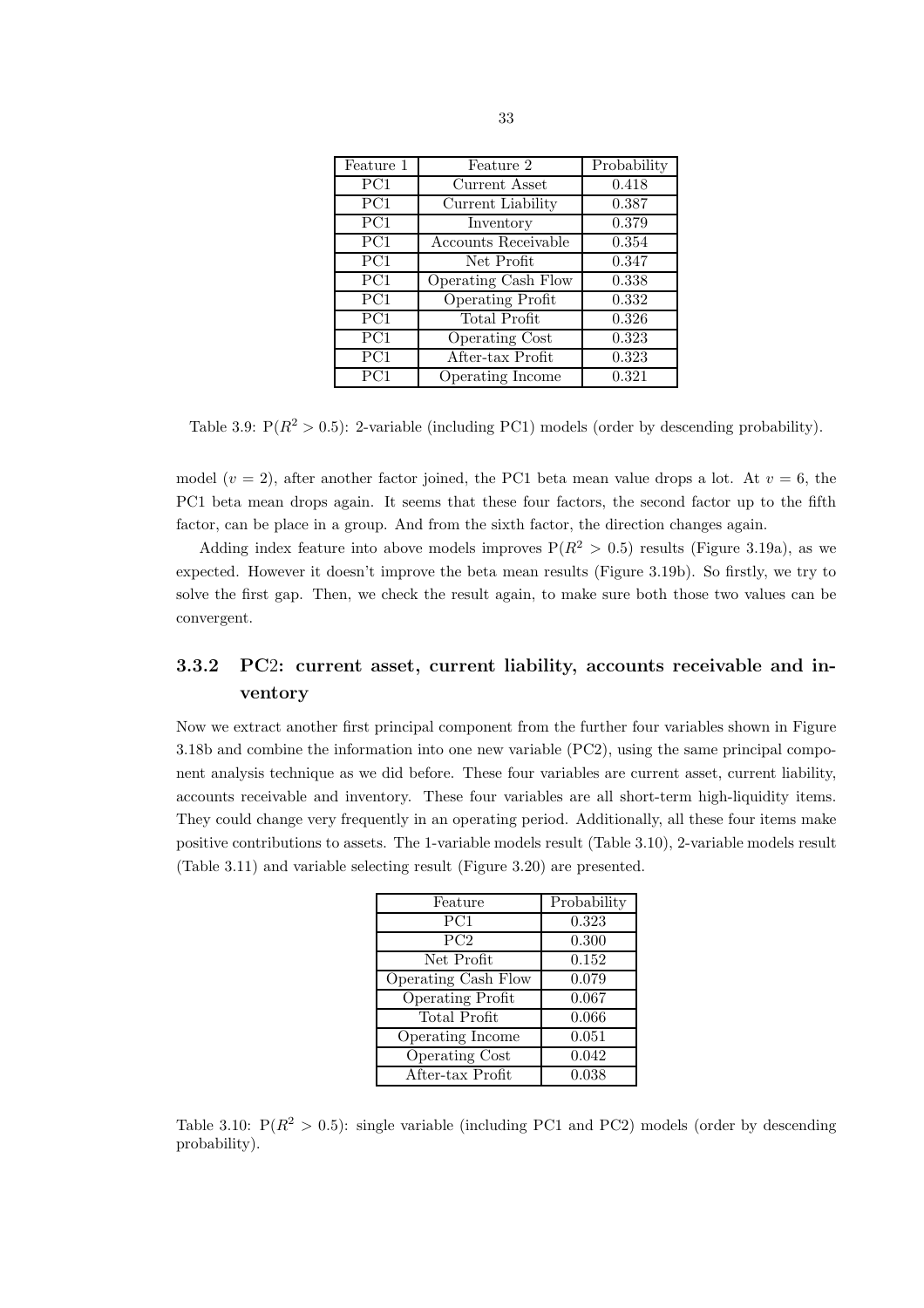

Figure 3.17: Variable selecting results after introducing PC1.



(a)  $P(R^2 > 0.5)$  vs the number of variables, models with PC1. (b) Beta mean for PC1 vs the number of variables.

Figure 3.18: Statistical breakdown for multi-variable regression model, after introducing PC1 factor.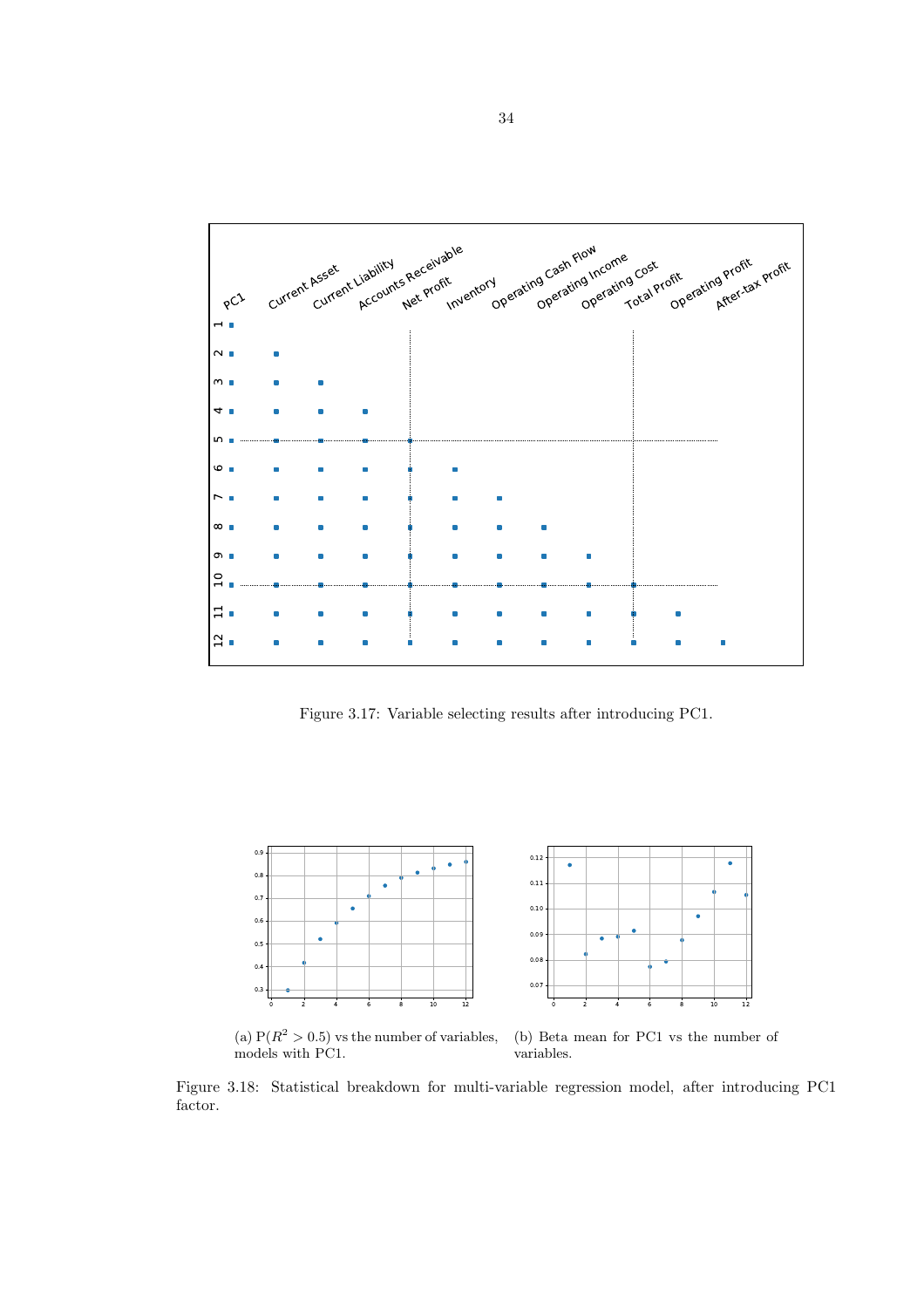

(a)  $P(R^2 > 0.5)$  vs the number of variables, models with PC1 and index.

(b) Beta mean for PC1 vs the number of variables: models with index.

Figure 3.19: Statistical breakdown for multi-variable regression models: adding index into PC1 models.

| Feature 1        | Feature 2               | Probability |
|------------------|-------------------------|-------------|
| $\overline{PC1}$ | PC2                     | 0.394       |
| $\overline{PC1}$ | Net Profit              | 0.347       |
| PC1              | Operating Cash Flow     | 0.338       |
| PC1              | <b>Operating Profit</b> | 0.332       |
| PC1              | Total Profit            | 0.326       |
| PC1              | <b>Operating Cost</b>   | 0.323       |
| $\overline{PC1}$ | After-tax Profit        | 0.323       |
| PC1              | Operating Income        | 0.321       |

Table 3.11:  $P(R^2 > 0.5)$ : 2-variable (including PC1 and PC2) models (order by descending probability).

Figure 3.21a shows the  $P(R^2 > 0.5)$ . In the new 9-variable model (where all 16 variables in the datasets have been used), 74.6% companies data can be explained properly. The corresponding value in the last section is 86%. This means that less companies can be interpreted, after we introduce more PCA factors.

However, the summary of beta mean for PC1 and PC2 in Figure 3.21b shows that the result is still not convergent. There are still some gaps or drops in the figure. For PC1 mean line (the red points and line in Figure 3.21b), the drop between  $v = 1$  and  $v = 2$  is quite obvious. This is reasonable as we have argued that the PC2 factor is another strong factor. As a result of Table 3.1, we already expected that PC2 is stronger than any remaining individual factors. So we can accept this drop. However, for PC2, the gap between  $v = 4$  and  $v = 5$  is much more serious. It suggests that the 5th variable (operating income) is stronger than PC2 which contains information from four variables. Additionally the operating income feature can only interpret 5% companies' data on its own (recall Table 3.1). Hence, we decide to use principal component analysis technique again to extract information from the rest of the variables.

After adding index feature,  $P(R^2 > 0.5)$  results are improved a lot (Figure 3.22a). But beta mean results are unchanged (Figure 3.22b).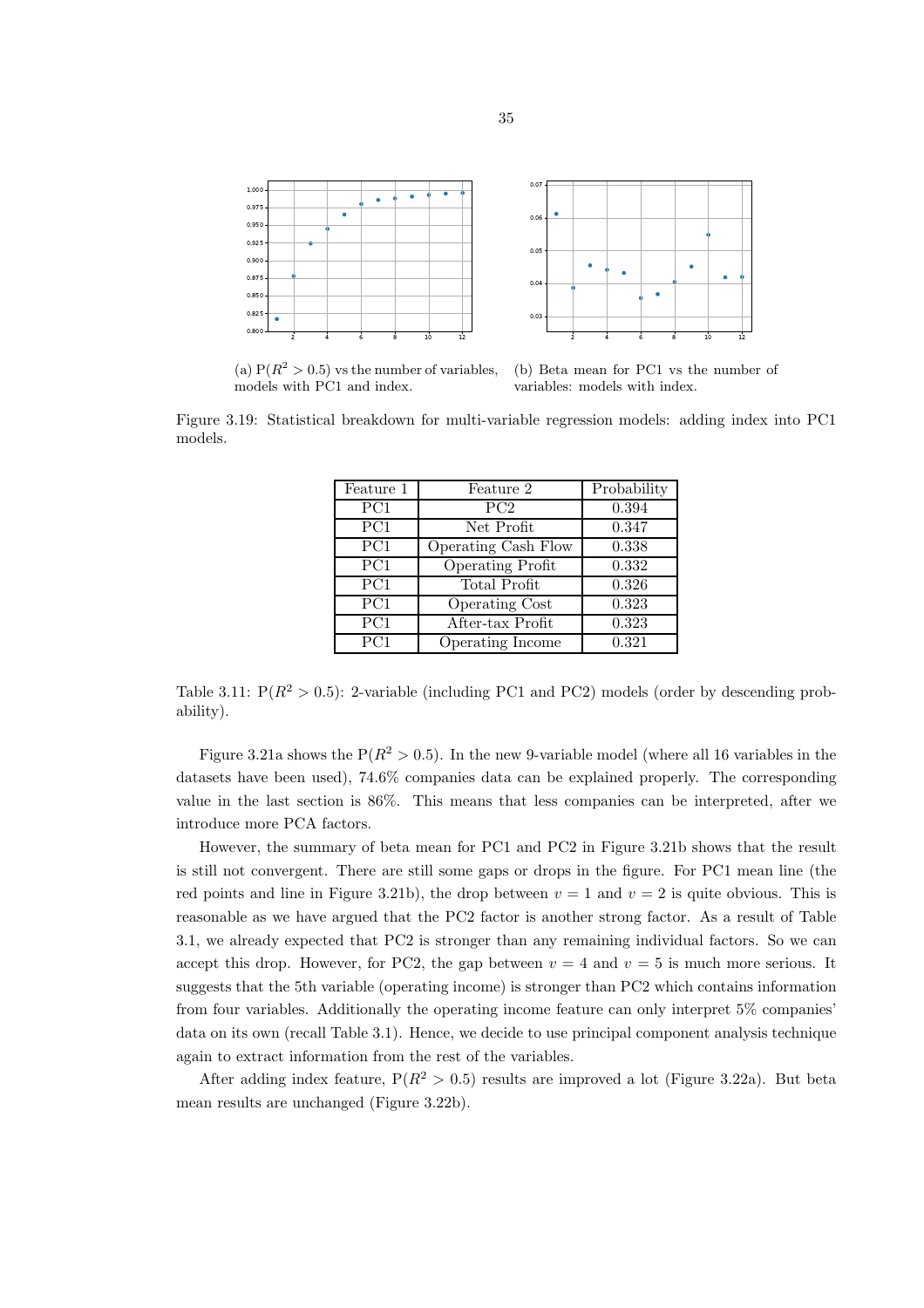

Figure 3.20: Variable selecting results after introducing PC1 and PC2.





(a)  $P(R^2 > 0.5)$  vs the number of variables, models with PC1 and PC2.

(b) Beta mean for PC1 and PC2 vs the number of variables (PC2 on secondary axis).

Figure 3.21: Statistical breakdown for multi-variable regression models: after introducing PC1 and PC2 factors.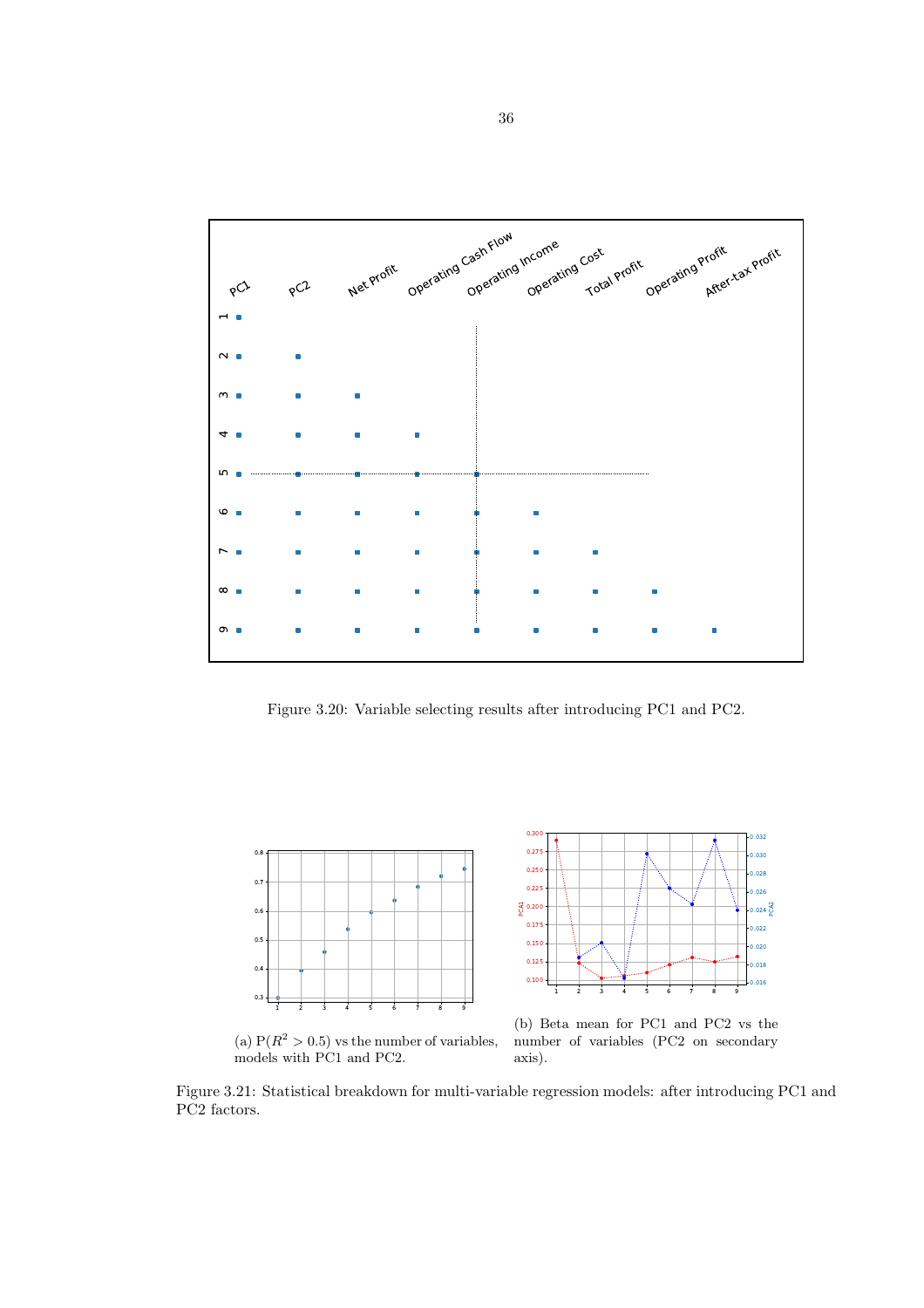

(a)  $P(R^2 > 0.5)$  vs the number of variables, models with PC1, PC2 and index.

(b) Beta mean for PC1 and PC2 vs the number of variables: models with index (PC2 on secondary axis).

oos 0.009  $_{0.01}$ Q  $0.011\frac{c}{\alpha}$ 0.012 0.013  $_{0.01}$ 4

Figure 3.22: Statistical breakdown for multi-variable regression models: adding index into PC1- PC2 models.

# 3.3.3 PC3: net profit, operating profit, total profit and after-tax profit; PC4: operating cash flow and operating income

Instead of the grouping method based on orders we used before, in this subsection, we use a new grouping method based on the underlying economic meaning. We separate the rest seven variables into three groups. The first one is PC3, including net profit, operating profit, total profit and after-tax profit. This group is clearly profit-related. The second group is PC4, including operating cash flow and operating income. This group is operating-related. There is only one variable left, which is operating cost. So we do not need to name it again.

It is anticipated that, in our datasets, there is only one variable could make negative contribution to the assets, which is the operating cost. So we separate it out from other groups.

We use the same technique as we did before to calculate the  $P(R^2 > 0.5)$  as well as beta mean for PC1 and PC2. Figure 3.23a shows the  $P(R^2 > 0.5)$  for models with different number of variables. In 5-variable model (where all 16 variables in our datasets have been used), 57.1% companies data can be explained properly. Figure 3.23b shows the beta mean values for the two PCA factors. Except the big drop between  $v = 1$  and  $v = 2$  for PC1 factor, the result is acceptable, the curve is much more smooth.

Finally, the beta mean value for operating cost is −0.166. The operating cost only appear on the 5-variable model. So we do not need to plot a figure for it. This shows that our hypothesis, operating cost makes negative contribution to assets, might be true.

So far, we have separated all variables into groups and extract the corresponding information, using principal component analysis technique, from each group.

Combining all results, we can find that PCA factors are strong. As we expected, they do contain lots of information of the corresponding companies. Additionally, the much stronger factor, index feature, could improve the goodness of fit a lot and interpret more companies. All models including PCA models are improved by adding index data into them.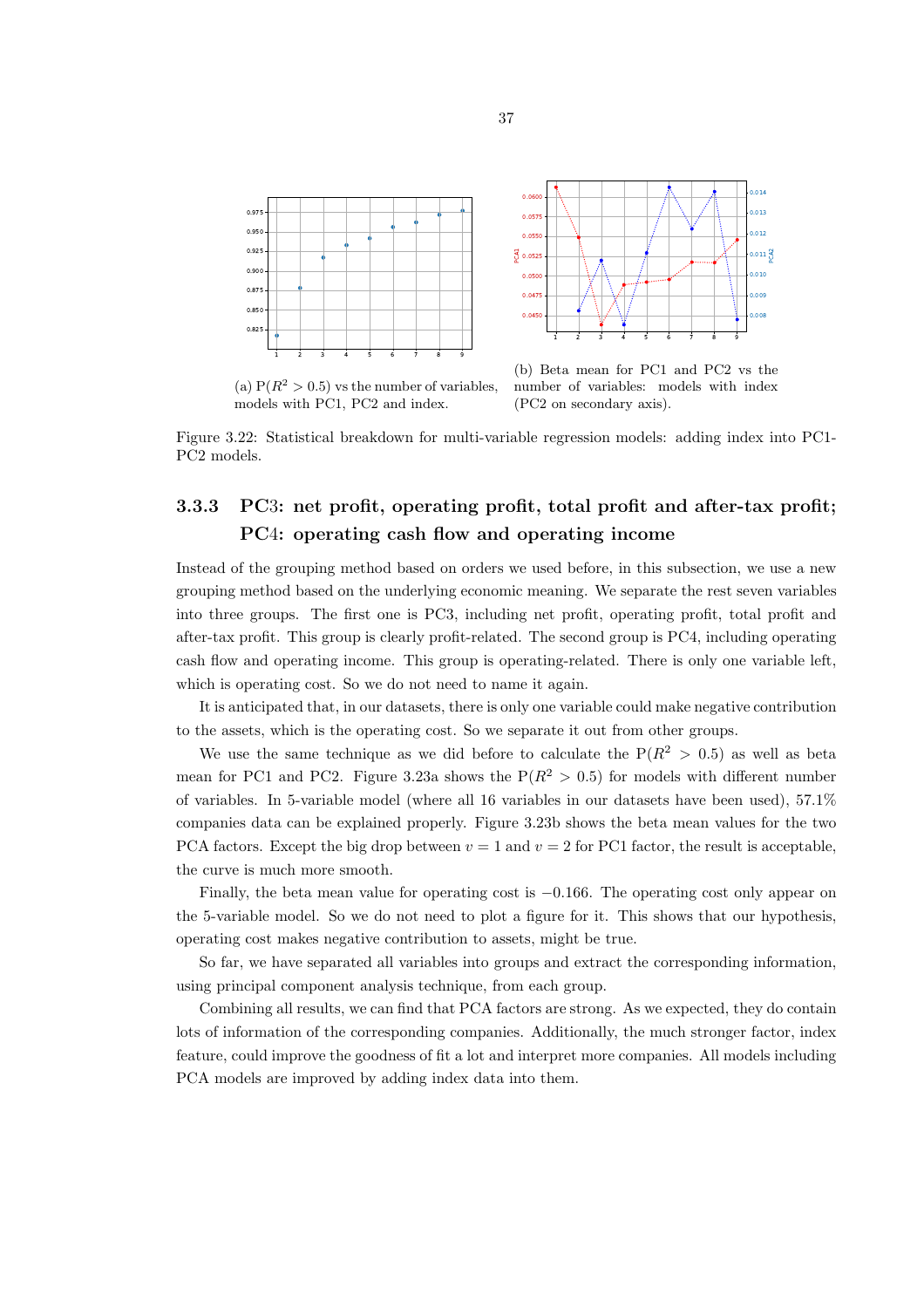



(a)  $P(R^2 > 0.5)$  vs the number of variables, models with PC1, PC2, PC3 and PC4.

(b) Beta mean for PC1 and PC2 vs the number of variables (PC2 on secondary axis).

Figure 3.23: Statistical breakdown for multi-variable regression models: after introducing PC1, PC2, PC3 and PC4 factors.



(a)  $P(R^2 > 0.5)$  vs the number of variables, models with PC1, PC2, PC3, PC4 and index.



0.014 0.015

(b) Beta mean for PC1 and PC2 vs the number of variables: models with index (PC2 on secondary axis).

Figure 3.24: Statistical breakdown for multi-variable regression models: adding index into 4-PCA models.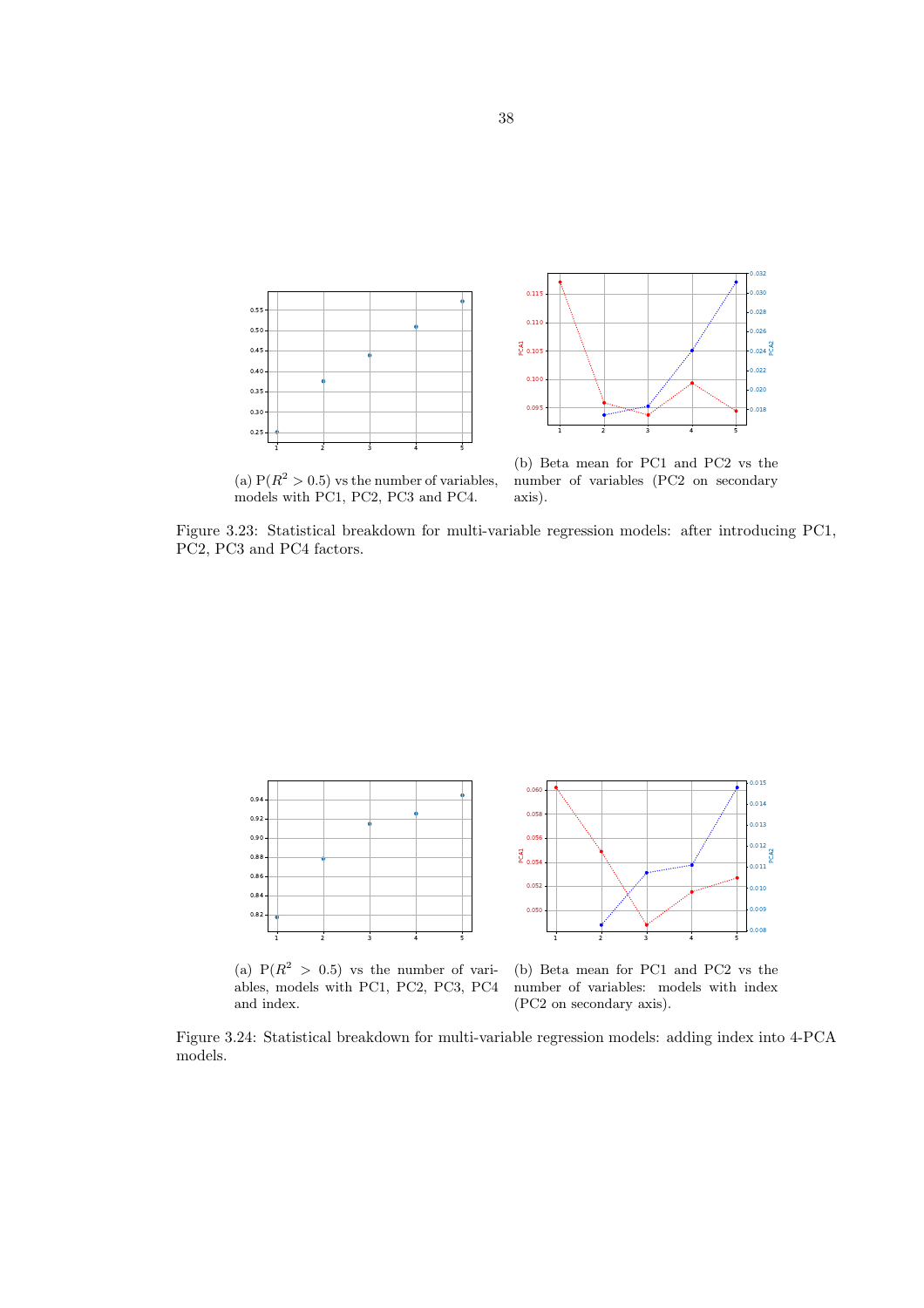In this part, we analysed the Chinese stock market. We introduced our dataset and verified Shiller's (2005) idea using Chinese data in Chapter 2. We collected 16 quarterly variables from the Chinese financial market between 1990 and 2015. These data are used through the whole thesis. We generated and normalised the daily data and used them to probe the relationship among the variables. To remove the stock split effect, instead of stock prices, we used the market capitalisation values to generate PE values and returns. The simple return-PE model showed unsatisfactory results. Although we used a large set of data and changed the holding length, we found no clear relationship between return and PE.

Following Fama et al. (1969) and Nissim & Penman's (2001) idea, using regression analysis techniques, we carried out a further research about the relationship between market capitalisation and other variables in Chapter 3. In this chapter, we conducted a plain data analysis, instead of ratio analysis. The multi-variable model results showed that more than 92.3% of market capitalisation data can be explained by our model, by using 16 independent variables. However we decided not to accept the models, because of the convergence concern. The mean of beta values jumped several times. We guessed that there are noise data in our dataset.

To reduce the noise, we carried out analyses using quarterly data, and using principal components. We expected that quarterly data could exclude the redundant data that we introduced in the daily data generating process. However, the results showed that there is no clear improvement. Then we separated our variables into 5 groups. The principal component analyses reduced noise and extracted information from each group of datasets.

Finally, the PCA-based model is acceptable. Compared to the return-PE model (see Figure 2.5,  $P(R^2 > 0.5) < 0.05$  introduced in Chapter 2, more than 57.2% of market capitalisation data can be explained by this 5-variable model. Compared to the 16-variance model in Section 3.1, this model allays the convergence concern. However, it still requires 16 datasets. It is not practical. To solve this problem, we will view the data from another perspective. We will include options and set up a portfolio of stocks and options. We expect that the portfolio requires much less datasets and reduces even more uncertainty. In the next part, we will introduce our option valuation models.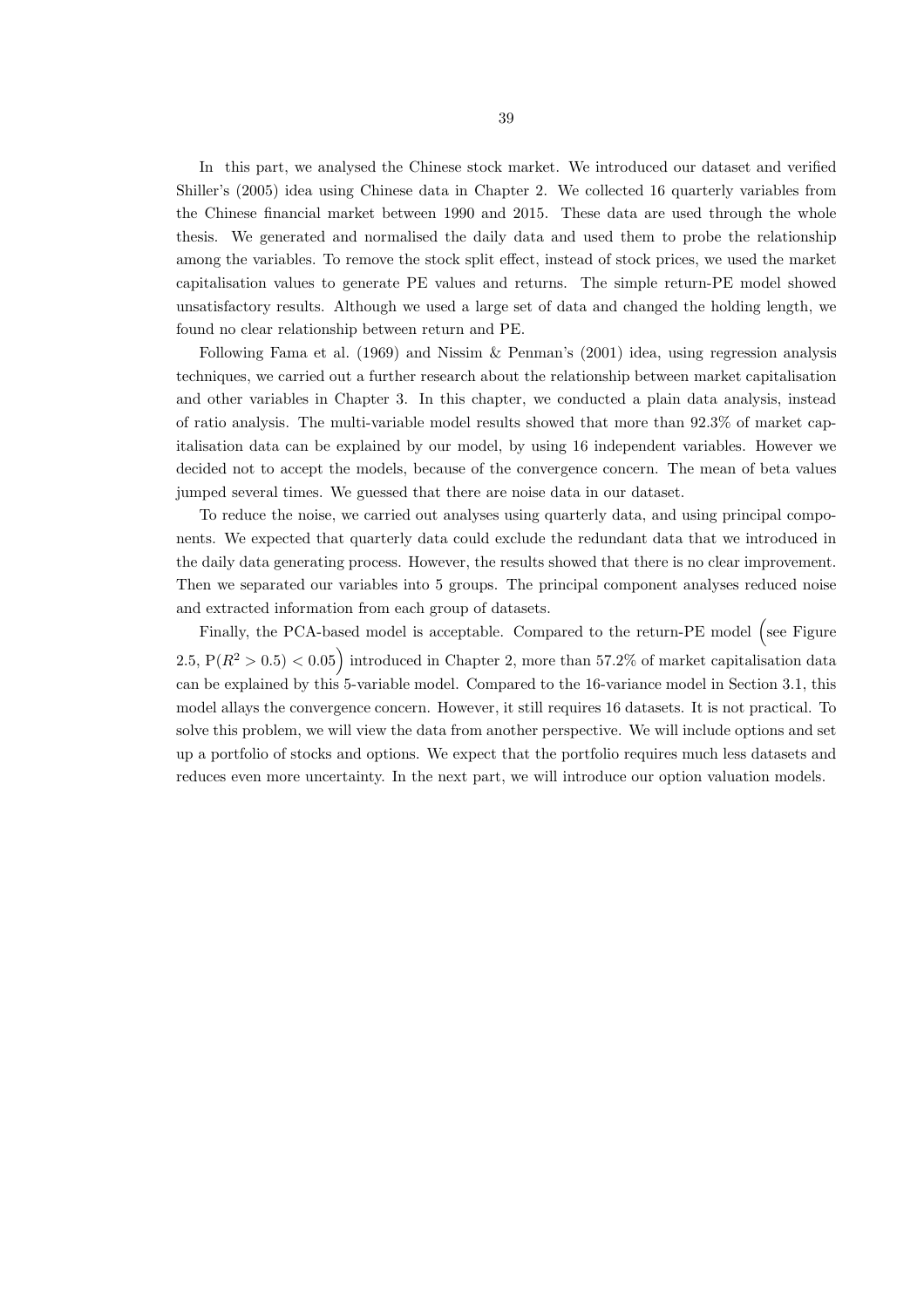# Part II

# Option pricing for assets with restricted underlying price movements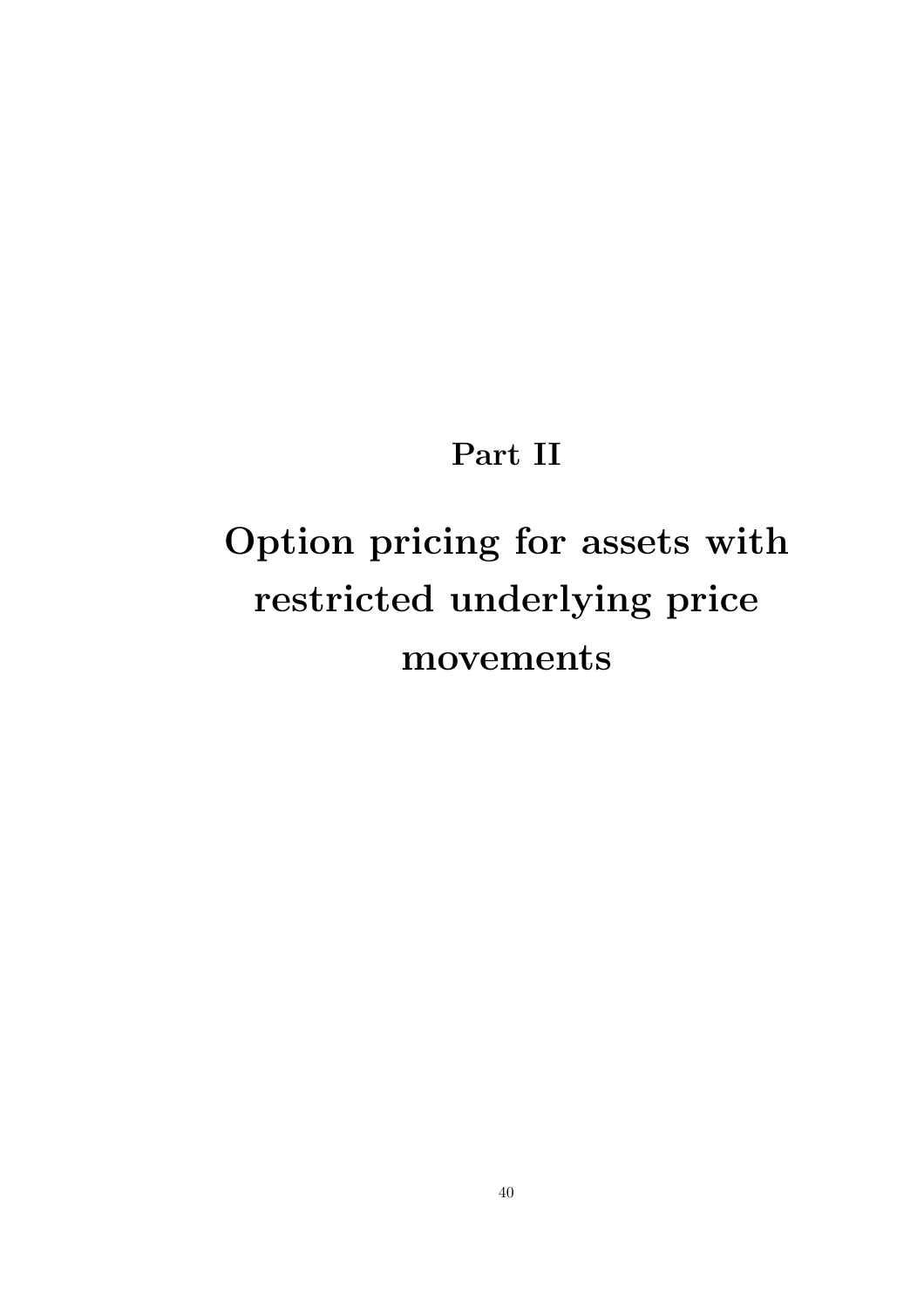# Chapter 4

# Review of binomial option pricing models

In the following chapters, the mathematical idea of Cox-Ross-Rubinstein (CRR) binomial options pricing model (Cox, Ross & Rubinstein 1979) will be used to model a special case, where stock prices cannot rise or fall over given thresholds. For example, in the Chinese financial market, prices are capped by how much they can rise or fall. In one single trading day, the maximum gain is limited to 10% of the latest close price, while the maximum loss is limited to  $-10\%$ . Which means at any time t, the daily return  $r_t \in [-0.1, 0.1]$ . Some market regulators may impose different boundaries. For example, on the Taiwanese bond market, the daily returns are limited within [−0.05, 0.05]. In this thesis, we will introduce a generalised model (the re-distributed model) for regulator-imposed price boundaries. This model is appropriate for any financial markets, if the security prices are limited in an interval proportional to a historical price. We will introduce some preparation information in Chapter 5 and 6, before introducing the re-distributed model (Chapter 7). For the empirical analysis (Section 7.6), because of data availability, we will use Chinese financial market data to examine our models.

#### 4.1 The Black-Scholes model

In finance, a European option gives its owner the right to buy (for a call option) or sell (for a put option) the underlying security at strike price  $K$  on the expiry date  $T$ . It is well known that the value V of the European option at initial time  $t_0 = 0$  is given by the following Black-Scholes partial differential equation (the Black-Scholes equation),

$$
\frac{\partial V}{\partial t} + \frac{1}{2}\sigma^2 S^2 \frac{\partial^2 V}{\partial S^2} + rS \frac{\partial V}{\partial S} - rV = 0,
$$
\n(4.1)

where V is a function of time t and stock price S, r is the risk-free rate of interest and  $\sigma$  is the volatility of the underlying security.

To derive the option pricing model, Black & Scholes (1973) assumed the following conditions:

1. There is no transaction costs or taxes in buying or selling the stock or the option.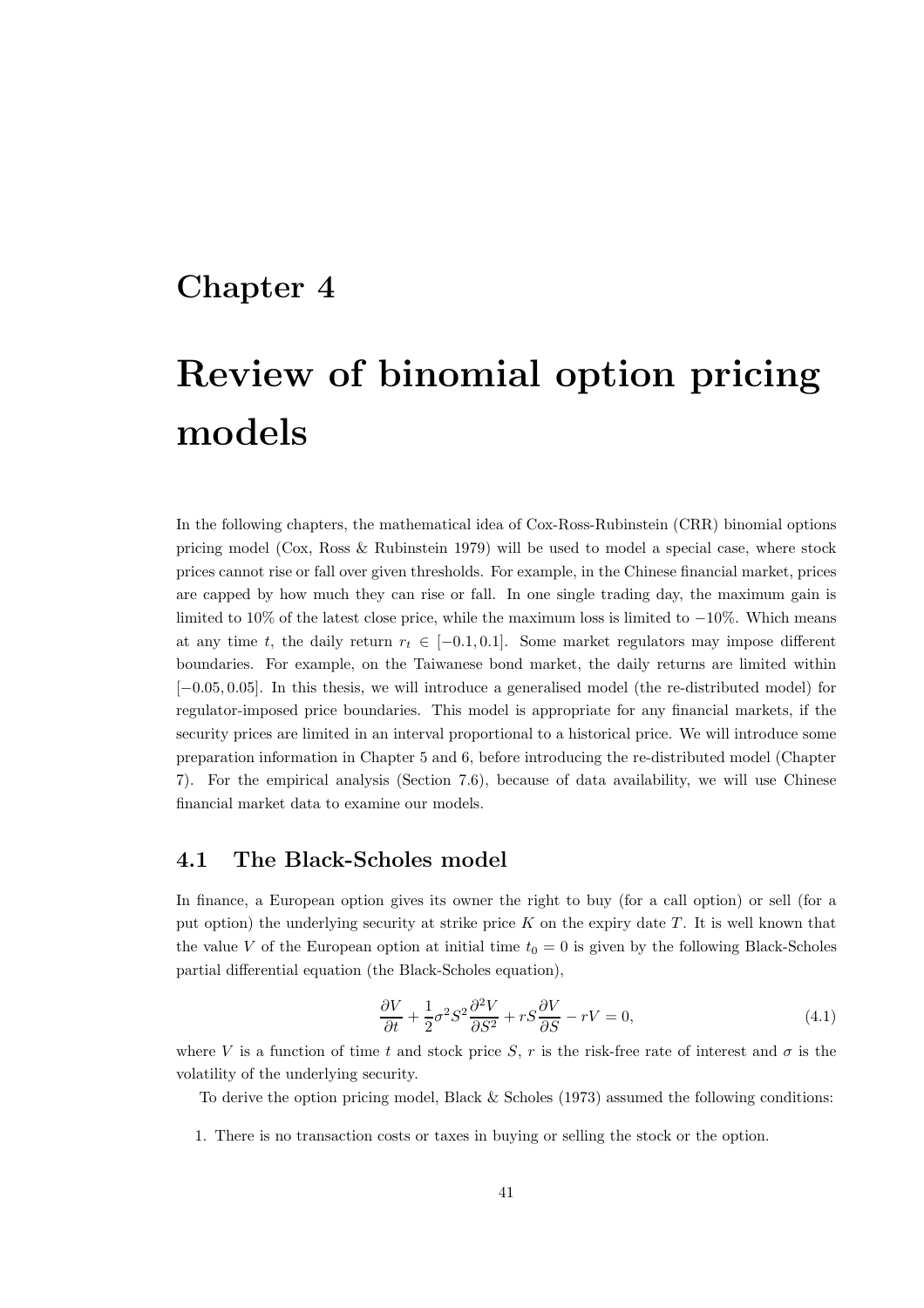- 2. The stock pays no dividends or other distributions.
- 3. The option is European.
- 4. There are no penalties to short selling.
- 5. Security trading is continuous.
- 6. The risk-free rate of interest  $r$  is constant, it is possible to borrow or lend any amount of cash at the risk-free rate.
- 7. The stock price follows a geometric Brownian motion (GBM), i.e.

$$
\ln\left(\frac{S_T}{S_0}\right) \sim \mathcal{N}\left((\mu - \frac{\sigma^2}{2})T, \sigma^2 T\right). \tag{4.2}
$$

- 8. The volatility  $\sigma$  and drift rate  $\mu$  are known and constant through time.
- 9. It is a risk-neutral world, i.e. the expected return of any investment is equal to the risk-free rate. Hence the discount rate is also the risk-free rate.

For European call options with final condition  $C(S_T, K) = \max(S_T - K, 0)$ , the solution is

Theorem 4.1 (Black-Scholes formula):

$$
c = S_0 \Phi(d_1) - K e^{-rT} \Phi(d_2),
$$

where

$$
d_1 = \frac{\ln(S_0/K) + (r + \sigma^2/2)T}{\sigma\sqrt{T}},
$$

$$
d_2 = \frac{\ln(S_0/K) + (r - \sigma^2/2)T}{\sigma\sqrt{T}}
$$

and

$$
\Phi(x) = \frac{1}{\sqrt{2\pi}} \int_{-\infty}^{x} e^{-\frac{t^2}{2}} dt.
$$

### 4.2 The Cox-Ross-Rubinstein model

In this section, the Cox-Ross-Rubinstein model (CRR model) developed by Cox, Ross & Rubinstein (1979) for European call options will be reviewed. Let  $n$  be the number of steps for the binomial tree. For a time point  $t = i \times T/n$ , where  $i \in \mathbb{Z} \cap [0, n)$ , it is obvious that there exists a one-step binomial branch over time interval  $[t, t+T/n]$ . During the time period  $[t, t+T/n]$ , the continuously compounded return of a risk-free asset is  $rT/n$ , where r is the annual risk-free interest rate.

For the one-step binomial tree branch over  $[t, t+T/n]$ , Cox, Ross & Rubinstein (1979) assumed a stock with price  $S_t$  at time  $t \in [0, T)$  can either move up to  $S_t \times u$  with the upward rate  $u > 1$ or move down to  $S_t \times d$  with downward rate  $d \in (0,1)$ . If the upward movement probability is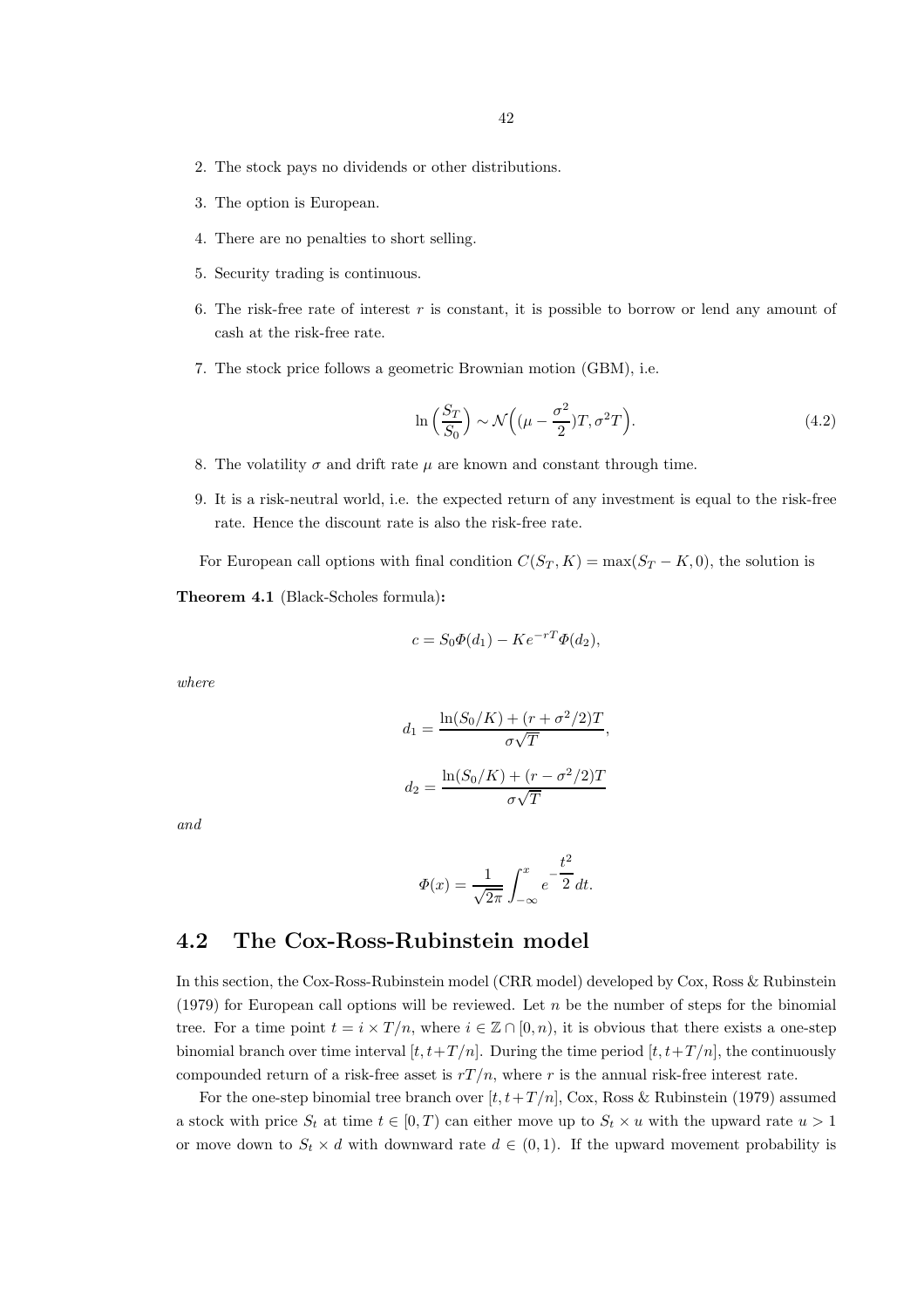assumed to be  $p \in (0, 1)$ , by risk-neutral valuation, the stock will have risk-free return over time interval  $[t, t + T/n]$ , i.e.

$$
p(St \times u) + (1 - p)(St \times d) = St \times erT/n.
$$
\n(4.3)

Solving (4.3), the probability of upward movement becomes

$$
p = \frac{e^{rT/n} - d}{u - d}.\tag{4.4}
$$

Since the volatility is defined as the standard derivation of the percentage change in the stock price in the time interval  $[t, t + T/n]$ , and the stock prices follow a geometric Brownian motion, the volatility of the stock should be  $\sigma \sqrt{T/n}$ .

For a random variable X, variance of X equals  $E(X^2) - E^2(X)$ . So

$$
\sigma^{2}T/n = \left[pu^{2} + (1-p)d^{2}\right] - \left[pu + (1-p)d\right]^{2}.
$$
\n(4.5)

The above 3-variable system  $(4.4)$  and  $(4.5)$  has many solutions for u, d and p. To simplify the analysis, Cox, Ross & Rubinstein (1979) chose

#### Proposition 4.2:

 $u \times d = 1.$ 

Hence combining (4.4), (4.5) and Proposition 4.2, we have

$$
u = e^{\sigma \sqrt{T/n}} \tag{4.6}
$$

and

$$
d = e^{-\sigma \sqrt{T/n}}.\t(4.7)
$$

Therefore, (4.4) becomes

$$
p = \frac{e^{rT/n} - e^{-\sigma\sqrt{T/n}}}{e^{\sigma\sqrt{T/n}} - e^{-\sigma\sqrt{T/n}}}.
$$
\n(4.8)

If the initial stock price is  $S_0$  at time  $t = 0$ , for a branch which has i steps going up and  $n - i$ steps going down, the price of the stock at the end of this binomial tree branch is

$$
S_0 u^i d^{n-i}.\tag{4.9}
$$

For the binomial tree with probability going up at  $p$ , by the definition of binomial distribution probability mass function, the probability of the branches that have exactly i upwards and  $n - i$ downwards steps is

$$
\frac{n!}{(n-i)!i!}p^i(1-p)^{n-i}.\tag{4.10}
$$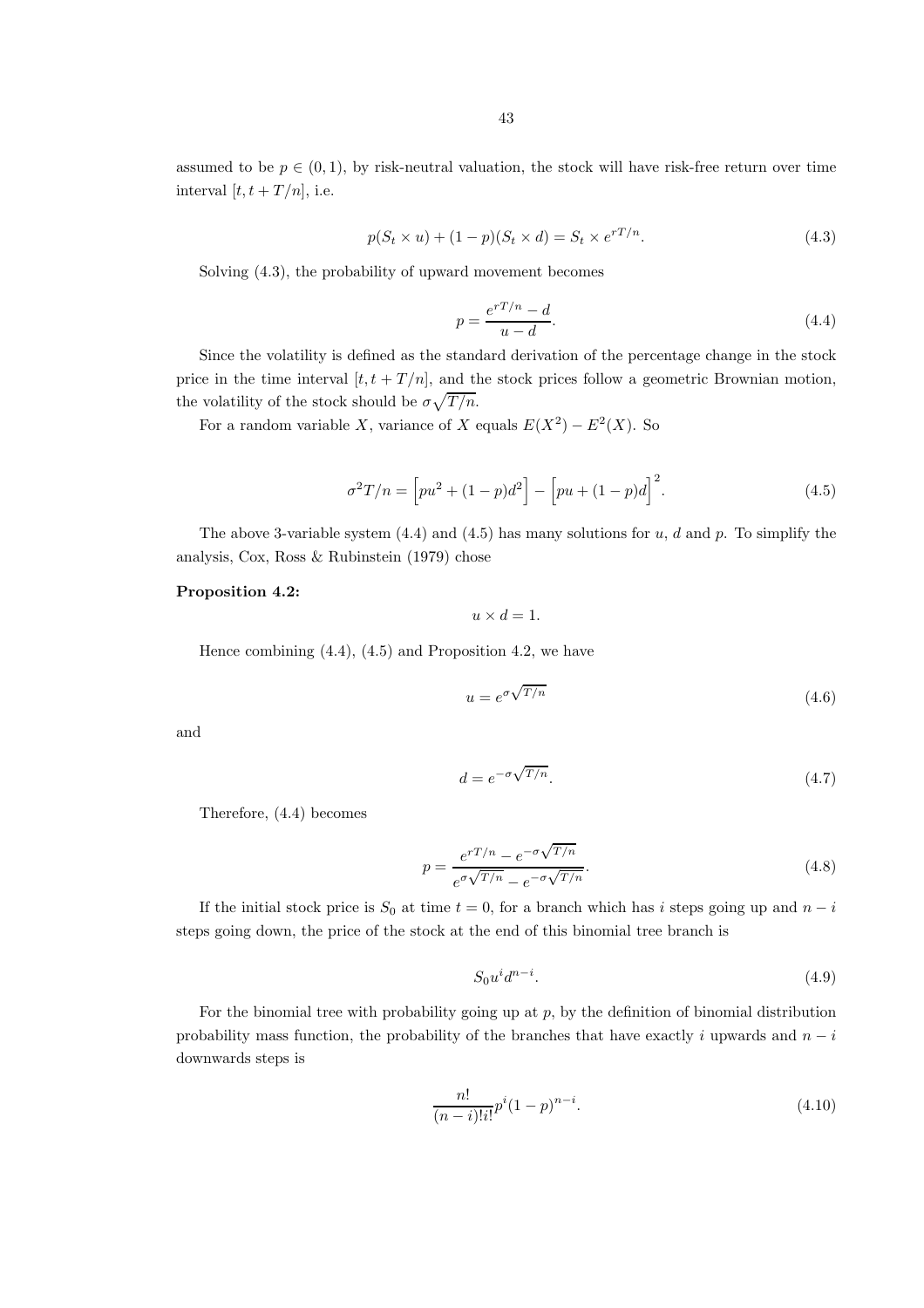Since for an European call option, its payoff formula is  $\max(S_0 u^i d^{n-i} - K, 0)$ , the expected payoff from the European call option is

$$
\sum_{i=0}^{n} \frac{n!}{(n-i)!i!} p^i (1-p)^{n-i} \max(S_0 u^i d^{n-i} - K, 0).
$$
 (4.11)

For an option with life  $T$  and an annual risk-free interest rate  $r$ , by risk-neutral valuation, the call option price should be (Cox et al. 1979):

#### Theorem 4.3:

$$
c = e^{-rT} \sum_{i=0}^{n} \frac{n!}{(n-i)!i!} p^i (1-p)^{n-i} \max(S_0 u^i d^{n-i} - K, 0).
$$
 (4.12)

Finally, we present  $S_0$ , u, d and p in Figure 4.1. Then we define

**Definition 4.1:** For fixed  $n$  and  $p$ , we denote

$$
b(i, n, p) := \frac{n!}{(n-i)!i!} p^{i} (1-p)^{n-i}
$$
  
=:  $b(i)$ 

and

**Definition 4.2:** For fixed  $n, S_0, K, u$  and  $d$ , we denote

$$
f(i, n, S_0, K, u, d) := S_0 u^i d^{n-i} - K
$$

$$
=: f(i).
$$

The above payoff formula can be rewritten as

$$
\max(S_0 u^i d^{n-i} - K, 0)
$$
  
=
$$
\max(f(i), 0)
$$
  
:=
$$
f_{payoff}(i)
$$
.  
(4.13)

So we re-write (4.12) as

$$
c := e^{-rT} \sum_{i=0}^{n} b(i) f_{payoff}(i).
$$
 (4.14)

## 4.3 A closed-form solution by Hull (2015)

In this section, we present the Hull's  $(2015)$  result which states that if n is large enough, the above CRR model converges to the BS model. In (4.11), it is clear that

#### Proposition 4.4:

$$
\max(S_0 u^i d^{n-i} - K, 0) = \begin{cases} S_0 u^i d^{n-i} - K, & \text{if } S_0 u^i d^{n-i} - K > 0 \\ 0, & \text{if } S_0 u^i d^{n-i} - K \leq 0. \end{cases}
$$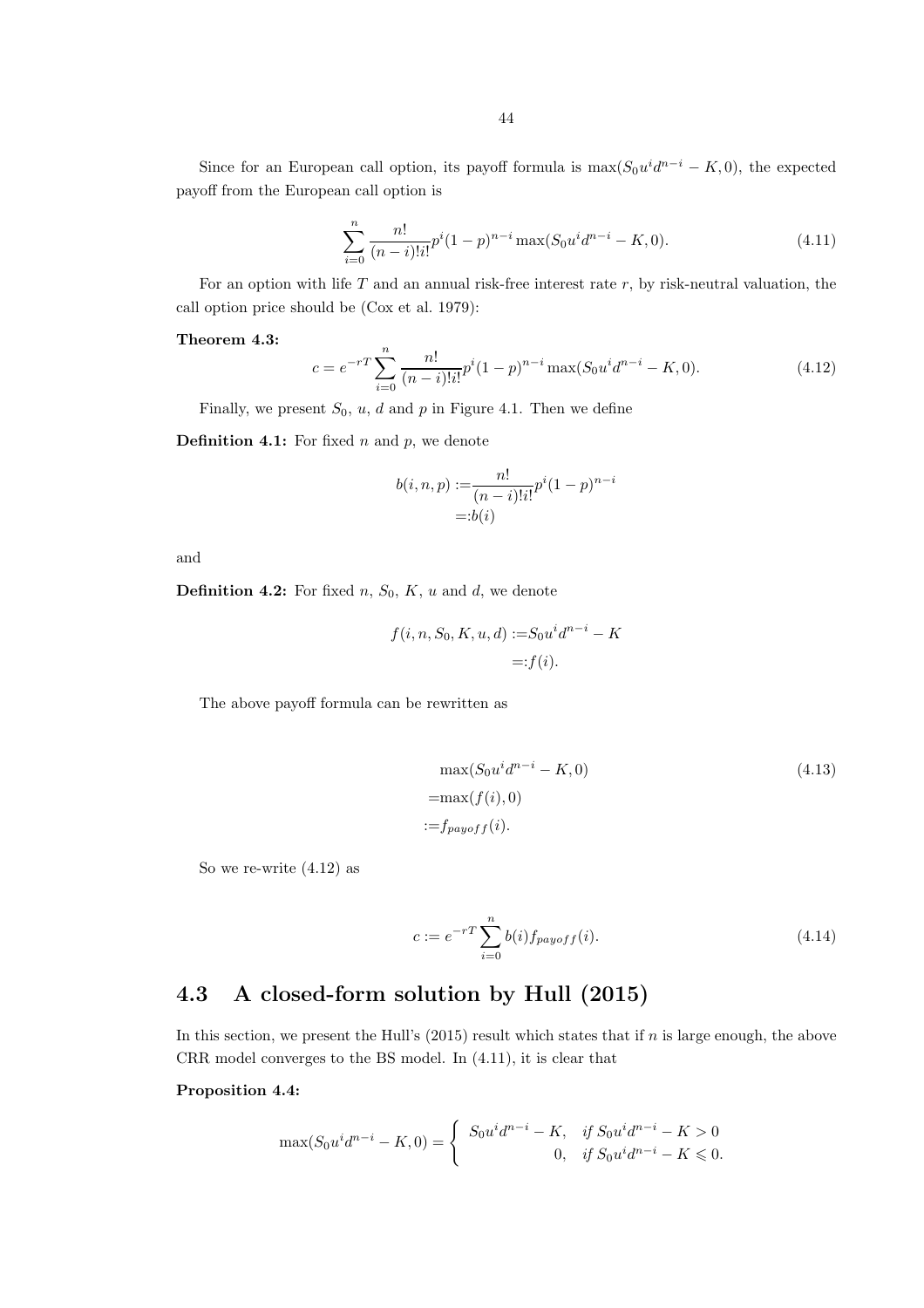

Figure 4.1: Binomial tree model.

We can find that

Lemma 4.5:

$$
i \geqslant \frac{1}{2} \Big( \frac{\ln(K/S_0)}{\sigma \sqrt{T/n}} + n \Big),
$$

 $\it{iff}$ 

$$
\max(S_0 u^i d^{n-i} - K, 0) = S_0 u^i d^{n-i} - K.
$$

Proof: Since  $S_0, K, u, d > 0$ ,

$$
S_0 u^i d^{n-i} \ge K
$$
  
\n
$$
\iff S_0/K \ge 1/(u^i d^{n-i})
$$
  
\n
$$
\iff \ln(S_0/K) \ge \ln(\frac{1}{u^i d^{n-i}})
$$
  
\n
$$
= -i \ln(u) - (n-i) \ln(d)
$$
  
\n
$$
= i(\ln(d) - \ln(u)) - n \times \ln(d)
$$
  
\n
$$
\iff \ln(S_0/K) + n \times \ln(d) \ge i(\ln(d) - \ln(u)).
$$

Since  $0 < d < 1 < u$ , then  $\ln(d) - \ln(u) < 0$ , so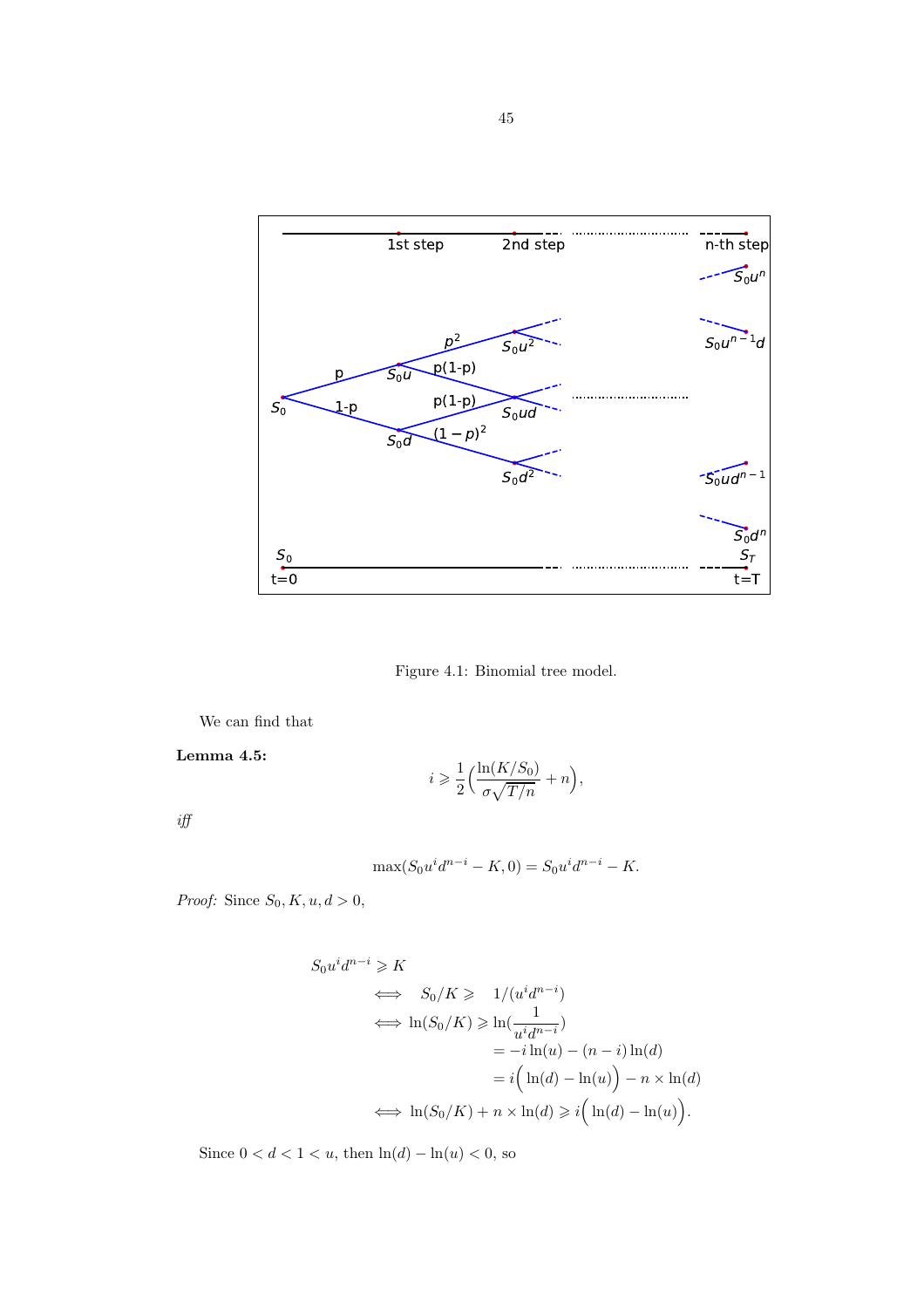$$
\ln(S_0/K) + n \times \ln(d) \geq i \left( \ln(d) - \ln(u) \right)
$$
  

$$
\iff i \geq \frac{\ln(S_0/K) + n \times \ln(d)}{\ln(d) - \ln(u)}.
$$

Since 
$$
u = e^{\sigma \sqrt{T/n}}
$$
 and  $d = e^{-\sigma \sqrt{T/n}}$ , then

$$
\frac{\ln(S_0/K) + n \times \ln(d)}{\ln(d) - \ln(u)} = \frac{1}{2} \left( \frac{\ln(K/S_0)}{\sigma \sqrt{T/n}} + n \right).
$$

Therefore

$$
i \geqslant \frac{1}{2} \Big( \frac{\ln(K/S_0)}{\sigma \sqrt{T/n}} + n \Big),
$$

iff

$$
S_0 u^i d^{n-i} \geqslant K,
$$

iff

$$
\max(S_0 u^i d^{n-i} - K, 0) = S_0 u^i d^{n-i} - K.
$$

Combining above, we have

#### Lemma 4.6:

$$
\max(S_0 u^i d^{n-i} - K, 0) = \begin{cases} S_0 u^i d^{n-i} - K, & \text{iff } i \ge \alpha \\ 0, & \text{iff } i < \alpha, \end{cases}
$$

where

$$
\alpha := \frac{1}{2} \Big( \frac{\ln(K/S_0)}{\sigma \sqrt{T/n}} + n \Big).
$$

Then (4.12) becomes

$$
c = e^{-rT} \sum_{i \ge \alpha}^{n} \frac{n!}{(n-i)!i!} p^i (1-p)^{n-i} (S_0 u^i d^{n-i} - K), \tag{4.15}
$$

where

$$
\alpha = \frac{1}{2} \left( \frac{\ln(K/S_0)}{\sigma \sqrt{T/n}} + n \right). \tag{4.16}
$$

By defining

$$
U_1 = \sum_{i \ge \alpha}^{n} \frac{n!}{(n-i)!i!} p^i (1-p)^{n-i} u^i d^{n-i}
$$
\n(4.17)

and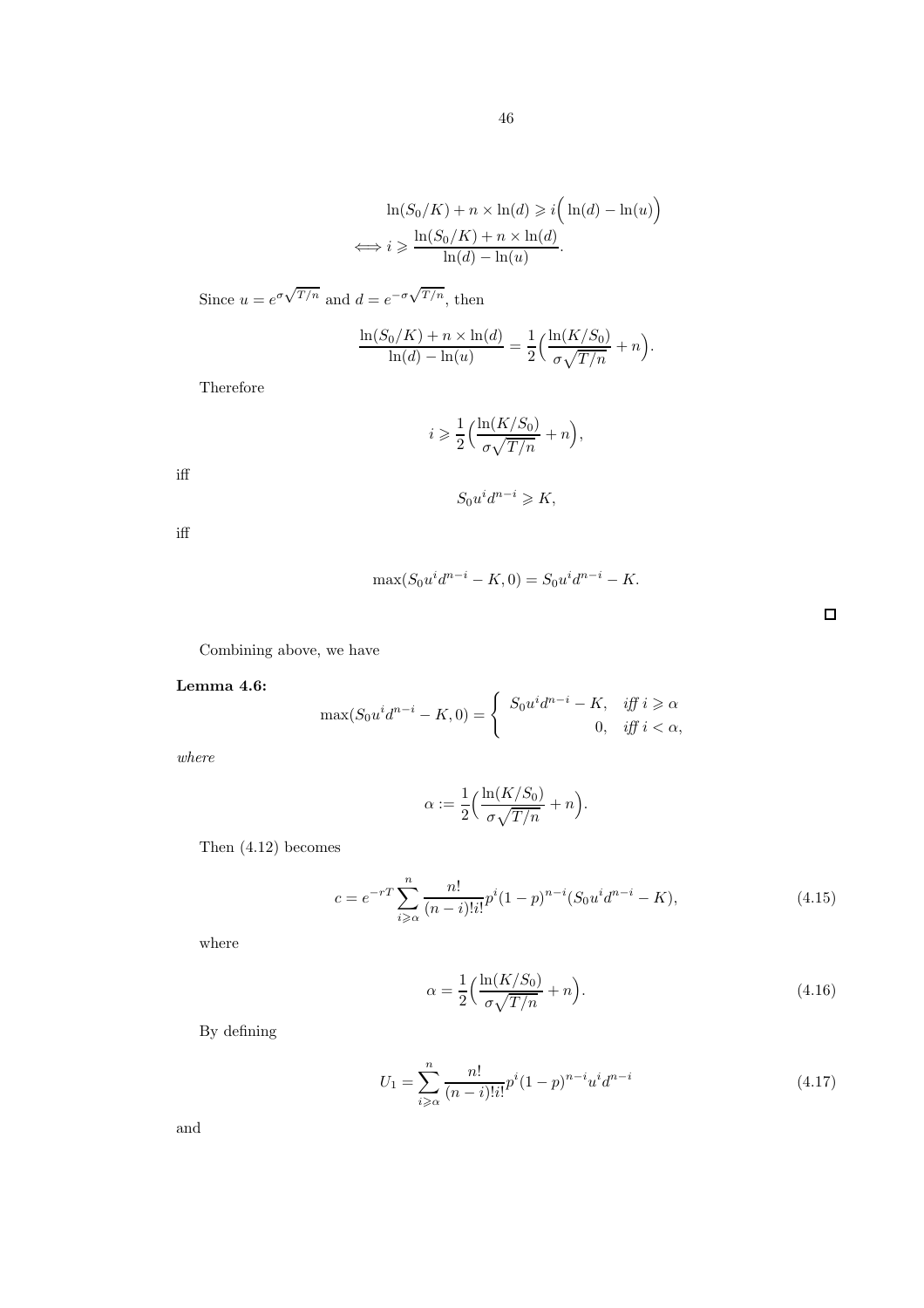$$
U_2 = \sum_{i \ge \alpha}^{n} \frac{n!}{(n-i)!i!} p^i (1-p)^{n-i},\tag{4.18}
$$

(4.15) becomes

$$
c = e^{-rT}(S_0U_1 - KU_2). \tag{4.19}
$$

We have

Lemma 4.7: If  $n$  is large,

 $p \approx 0.5$ .

*Proof:* By Taylor series, since  $n$  is large,

$$
p = \frac{\frac{rT}{e} - e^{-\sigma}\sqrt{\frac{T}{n}}}{e^{\sigma}\sqrt{\frac{T}{n}} - e^{-\sigma}\sqrt{\frac{T}{n}}}
$$
  
\n
$$
= \frac{1 + \frac{rT}{n} + \dots - 1 + \sigma\sqrt{\frac{T}{n}} + \dots}{1 + \sigma\sqrt{\frac{T}{n}} + \dots - 1 + \sigma\sqrt{\frac{T}{n}} + \dots}
$$
  
\n
$$
\approx \frac{\frac{rT}{n} + \sigma\sqrt{\frac{T}{n}}}{2\sigma\sqrt{\frac{T}{n}}}
$$
  
\n
$$
= \frac{\frac{rT}{\sqrt{n}} + \sigma\sqrt{T}}{2\sigma\sqrt{T}}
$$
  
\n
$$
\approx \frac{\sigma\sqrt{T}}{2\sigma\sqrt{T}}
$$
  
\n
$$
= \frac{1}{2}.
$$

 $\Box$ 

It is obvious that

Corollary 4.8: If n is large,

$$
p(1-p) \approx \frac{1}{4}.
$$

Hence if  $n$  is large,  $p$  is far away from 0 and 1. So  $\mathcal{B}\Big(n,p\Big)$  is approximately an  $\mathcal{N}\Big(np,np(1-p)\Big)$ distribution. Therefore Hull  $(2015, pp. 299-300)$  stated that if n is large,

Lemma 4.9:

$$
U_2 \approx \Phi\left(\frac{\sigma\sqrt{T}\sqrt{n}(2p-1) + \ln(\frac{S_0}{K})}{2\sigma\sqrt{T}\sqrt{p(1-p)}}\right),\,
$$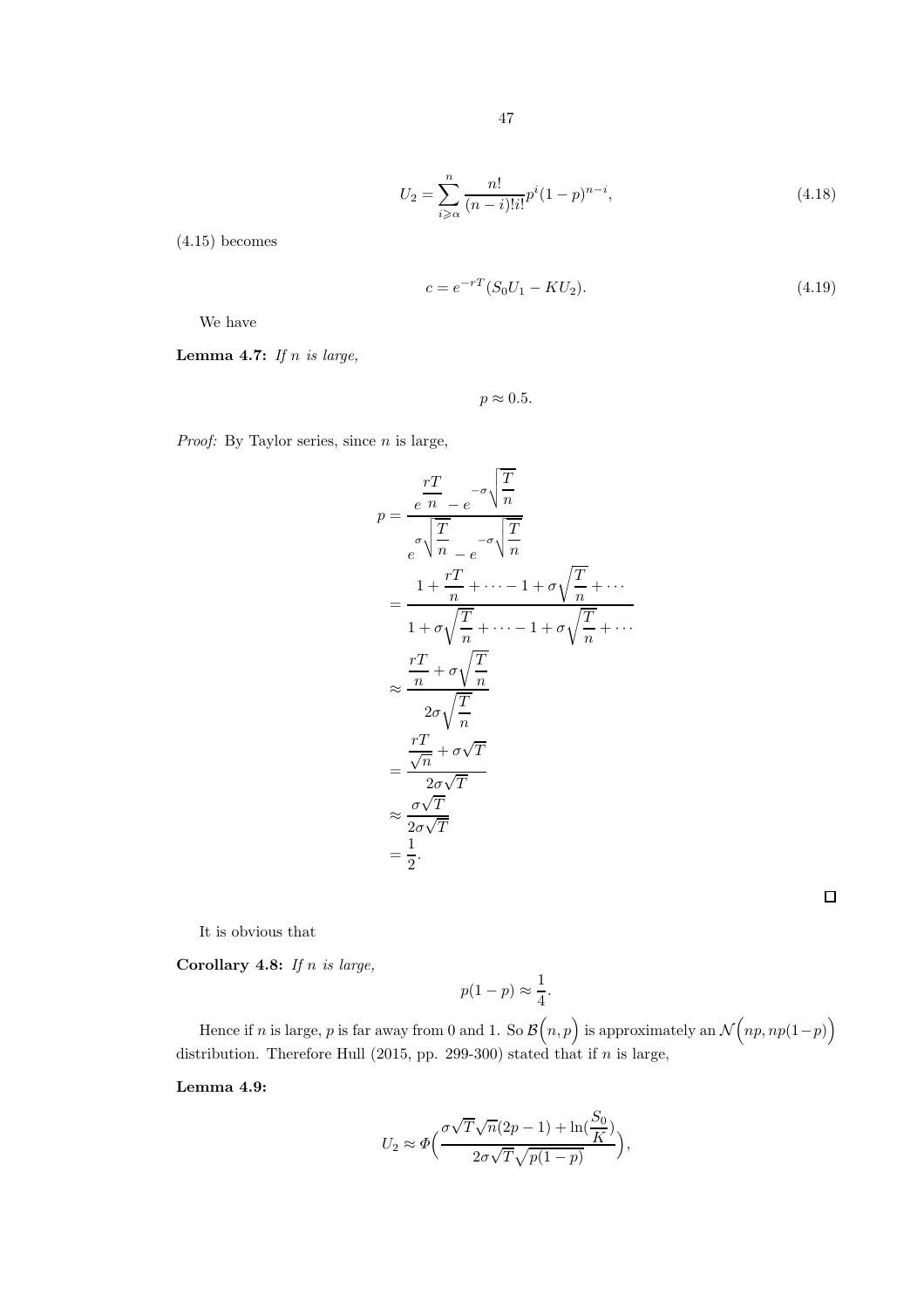$$
\Phi(x) = \frac{1}{\sqrt{2\pi}} \int_{-\infty}^{x} e^{-\frac{t^2}{2}} dt
$$

48

is the cumulative distribution function of standard normal distribution. Proof:

$$
U_2 = \sum_{i \ge \alpha}^{n} \frac{n!}{(n-i)!i!} p^i (1-p)^{n-i}
$$
  
\n
$$
\approx 1 - \Phi\left(\frac{\alpha - np}{\sqrt{np(1-p)}}\right)
$$
  
\n
$$
= \Phi\left(\frac{np - \alpha}{\sqrt{np(1-p)}}\right)
$$
  
\n
$$
= \Phi\left(\frac{np - \frac{1}{2}\left(\frac{\ln(K/S_0)}{\sigma\sqrt{T/n}} + n\right)}{\sqrt{np(1-p)}}\right)
$$
  
\n
$$
= \Phi\left(\frac{\sigma\sqrt{T}\sqrt{n}(2p-1) + \ln(\frac{S_0}{K})}{2\sigma\sqrt{T}\sqrt{p(1-p)}}\right).
$$

Furthermore if  $n$  is large,

#### Lemma 4.10:

$$
\sqrt{n}(p-\frac{1}{2}) \approx \frac{(r-\sigma^2/2)\sqrt{T}}{2\sigma}.
$$

*Proof:* By Taylor series, since  $n$  is large,

$$
\sqrt{n}(p-\frac{1}{2})
$$
\n
$$
=\frac{\sqrt{n}}{2}\frac{rT}{e^{\sigma}\sqrt{\frac{T}{n}}} - e^{-\sigma\sqrt{\frac{T}{n}}}
$$
\n
$$
= \frac{\sqrt{n}}{2}\frac{2(1+\frac{rT}{n}+\cdots)-(1-\sigma\sqrt{\frac{T}{n}}+\frac{\sigma^2T/n}{2!}+\cdots)}{1+\sigma\sqrt{\frac{T}{n}}+\cdots-(1-\sigma\sqrt{\frac{T}{n}}+\cdots)}
$$
\n
$$
+\frac{\sqrt{n}}{2}\frac{-(1+\sigma\sqrt{\frac{T}{n}}+\frac{\sigma^2T/n}{2!}+\cdots)}{1+\sigma\sqrt{\frac{T}{n}}+\cdots-(1-\sigma\sqrt{\frac{T}{n}}+\cdots)}
$$
\n
$$
\approx \frac{\sqrt{n}}{2} \times \frac{2rT/n-\sigma^2T/n}{2\sigma\sqrt{\frac{T}{n}}}
$$
\n
$$
=\frac{(r-\sigma^2/2)\sqrt{T}}{2\sigma}.
$$

 $\Box$ 

where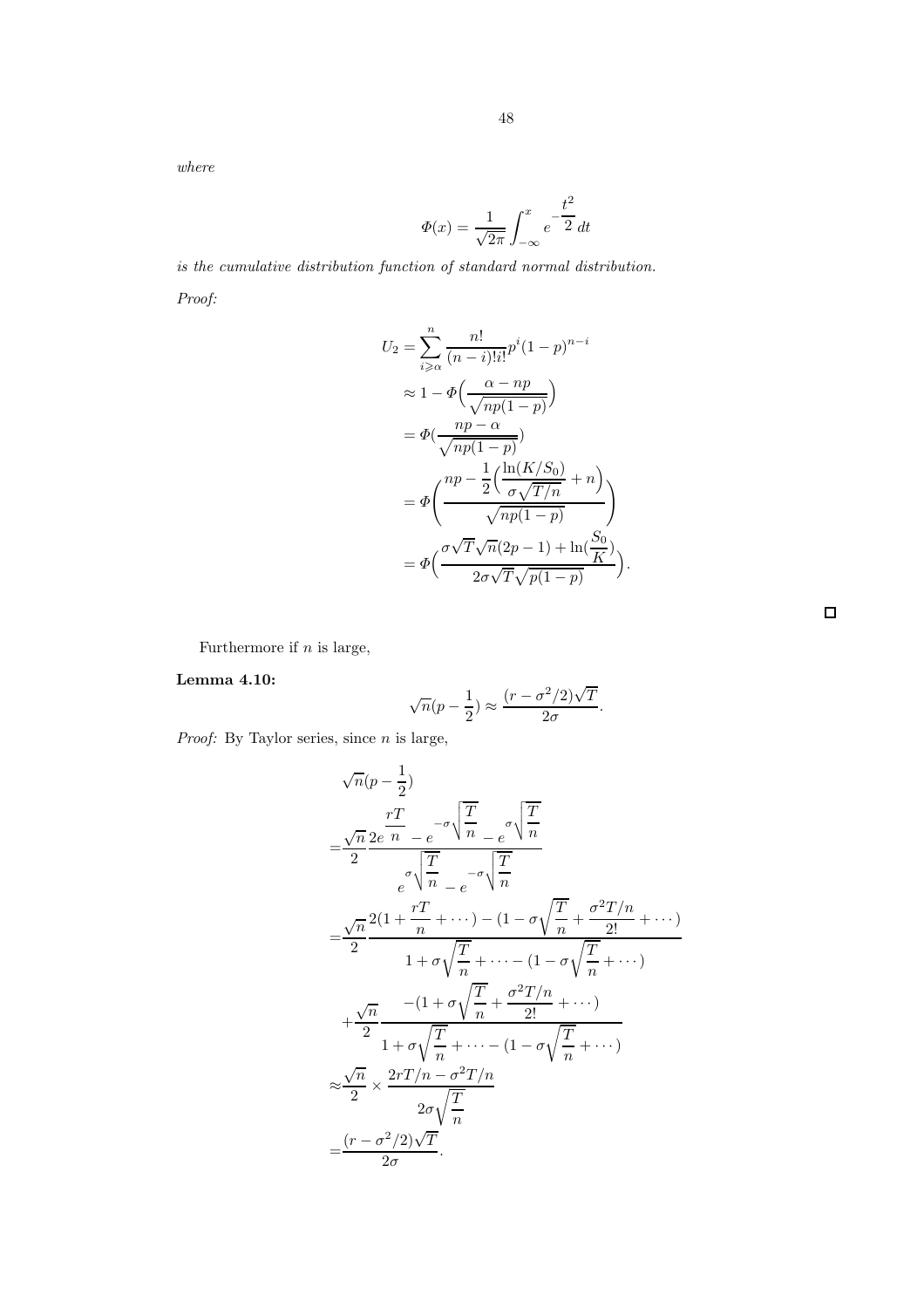Hence Hull (2015, pp. 299-300) stated that

**Lemma 4.11:** If  $n$  is large enough, for

$$
\alpha := \frac{1}{2} \Big( \frac{\ln(K/S_0)}{\sigma \sqrt{T/n}} + n \Big),\,
$$

it is true that

$$
U_2 := \sum_{i \geq \alpha}^{n} \frac{n!}{(n-i)!i!} p^i (1-p)^{n-i}
$$

$$
\approx \Phi\left(\frac{\ln(S_0/K) + (r - \sigma^2/2)T}{\sigma\sqrt{T}}\right).
$$

*Proof:* Since  $n$  is large enough,

$$
U_2 \approx \Phi\left(\frac{\sigma\sqrt{T}\sqrt{n}(2p-1) + \ln(\frac{S_0}{K})}{2\sigma\sqrt{T}\sqrt{p(1-p)}}\right)
$$
  
\n
$$
= \Phi\left(\frac{\sigma\sqrt{T}\left(\sqrt{n}(2p(n)-1)\right) + \ln(\frac{S_0}{K})}{2\sigma\sqrt{T}\left(\sqrt{p(n)(1-p(n))}\right)}\right)
$$
  
\n
$$
= \Phi\left(\frac{\sigma\sqrt{T}\left(\frac{(r-\sigma^2/2)\sqrt{T}}{\sigma}\right) + \ln(\frac{S_0}{K})}{2\sigma\sqrt{T}\left(\sqrt{\frac{1}{4}}\right)}\right)
$$
  
\n
$$
= \Phi\left(\frac{\ln(S_0/K) + (r-\sigma^2/2)T}{\sigma\sqrt{T}}\right).
$$

Furthermore, it is clear that

Corollary 4.12: If n is large enough, for any fixed  $x$  and

$$
m:=\frac{1}{2}\Big(\frac{\ln(x)}{\sigma\sqrt{T/n}}+n\Big),
$$

we have

$$
\sum_{i \geq m}^{n} \frac{n!}{(n-i)!i!} p^{i} (1-p)^{n-i}
$$

$$
\approx \Phi\left(\frac{\ln(1/x) + (r - \sigma^2/2)T}{\sigma\sqrt{T}}\right).
$$

According to (4.17),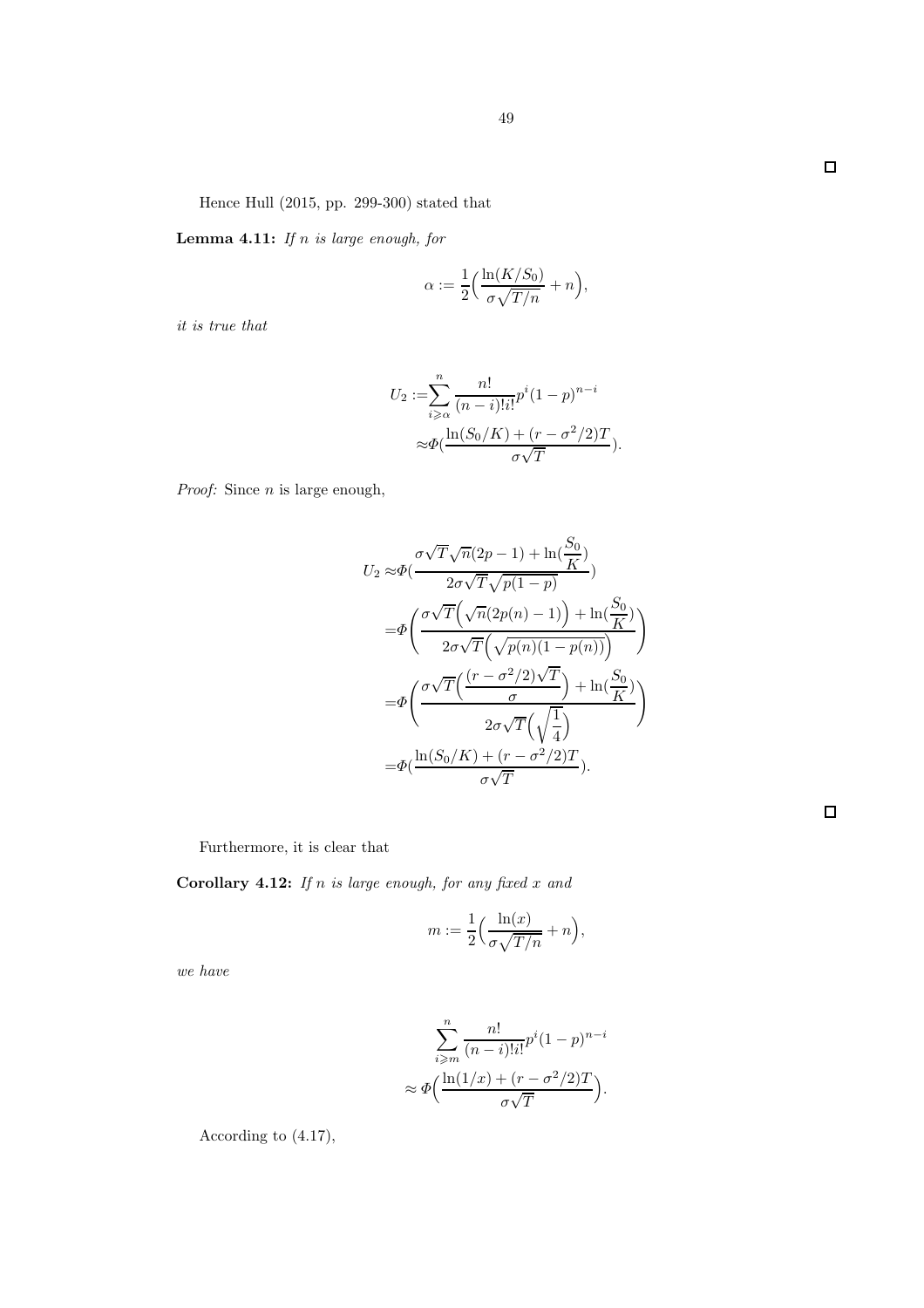$$
U_1 = \sum_{i \geq \alpha}^{n} \frac{n!}{(n-i)!i!} \left[ pu \right]^i \left[ (1-p)d \right]^{n-i}.
$$
 (4.17b)

By setting

$$
p' := \frac{pu}{pu + (1 - p)d},\tag{4.20}
$$

we have

$$
1 - p' = \frac{(1 - p)d}{pu + (1 - p)d}.
$$
\n(4.21)

According to (4.4),

$$
pu + (1 - p)d = e^{rT/n},
$$
\n(4.4b)

so  $U_1$  becomes

$$
U_1 = \left[ pu + (1-p)d \right]^n \sum_{i > \alpha}^n \frac{n!}{(n-i)!i!} (p')^i (1-p')^{n-i}
$$
  
= 
$$
e^{rT} \sum_{i > \alpha}^n \frac{n!}{(n-i)!i!} (p')^i (1-p')^{n-i}.
$$
 (4.22)

Then Hull (2015, pp. 299-300) stated that

Lemma 4.13: If  $n$  is large enough, for

$$
\alpha := \frac{1}{2} \Big( \frac{\ln(K/S_0)}{\sigma \sqrt{T/n}} + n \Big),\,
$$

it is true that

$$
U_1 := \sum_{i \geq \alpha}^{n} \frac{n!}{(n-i)!i!} p^i (1-p)^{n-i} u^i d^{n-i}
$$

$$
\approx e^{rT} \Phi\left(\frac{\ln(S_0/K) + (r + \sigma^2/2)T}{\sigma\sqrt{T}}\right).
$$

*Proof:* By Taylor series and above Lemmas, since  $n$  is large enough, we have

$$
U_1 \approx e^{rT} \Phi\left(\frac{np' - \alpha}{\sqrt{np'(1-p')}}\right)
$$
  
=  $e^{rT} \Phi\left(\frac{\sigma \sqrt{T} \sqrt{n}(2p' - 1) + \ln\left(\frac{S_0}{K}\right)}{2\sigma \sqrt{T} \sqrt{p'(1-p')}}\right)$   
=  $e^{rT} \Phi\left(\frac{\ln(S_0/K) + (r + \sigma^2/2)T}{\sigma \sqrt{T}}\right).$ 

 $\Box$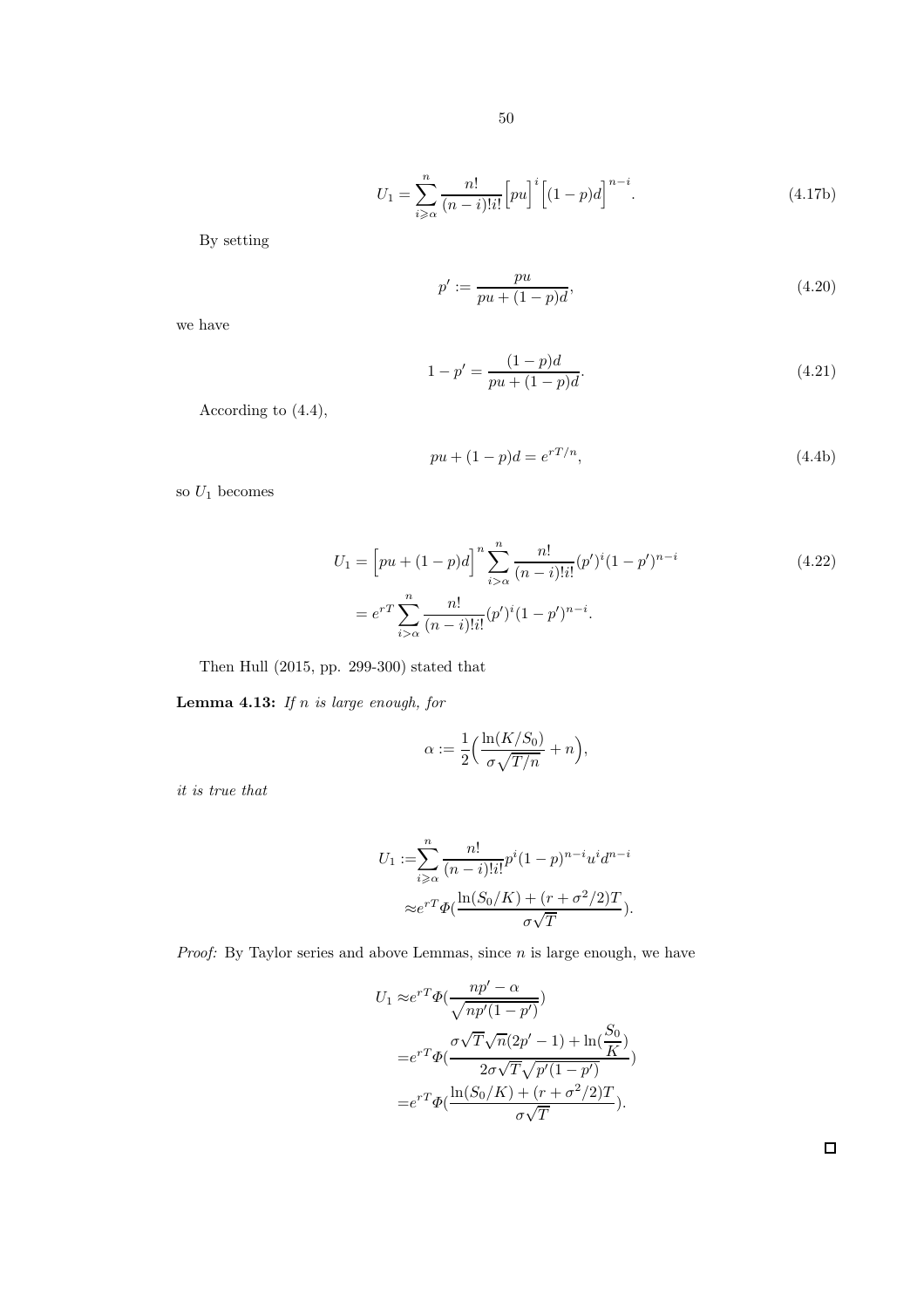Furthermore, it is clear that

Corollary 4.14: If n is large enough, for any fixed x and

$$
m:=\frac{1}{2}\Big(\frac{\ln(x)}{\sigma\sqrt{T/n}}+n\Big),
$$

we have

$$
\sum_{i \geqslant m}^{n} \frac{n!}{(n-i)!i!} p^{i} (1-p)^{n-i} u^{i} d^{n-i}
$$

$$
\approx e^{rT} \Phi\left(\frac{\ln(1/x) + (r + \sigma^2/2)T}{\sigma\sqrt{T}}\right).
$$

Finally, we can put all results together. A European call option has value

$$
c = e^{-rT} (S_0 U_1 - K U_2)
$$
\n
$$
\longrightarrow e^{-rT} \left[ S_0 e^{rT} \Phi \left( \frac{\ln(S_0/K) + (r + \sigma^2/2)T}{\sigma \sqrt{T}} \right) - K \Phi \left( \frac{\ln(S_0/K) + (r - \sigma^2/2)T}{\sigma \sqrt{T}} \right) \right],
$$
\n(4.23)

as  $n \longrightarrow \infty$ . By rearranging the above into the standard form, the CRR model converges to the BS model, if the number of steps in the binomial tree is large enough.

# 4.4 Option pricing under truncated distributions

As price boundaries are imposed in some financial markets, to evaluate the options on such markets, an intuitive method is to introduce a doubly truncated normal distribution (Amemiya 1973). Under a normal distribution  $\mathcal{N}(\mu, \sigma^2)$ , the probability density function of doubly truncated normal distribution is defined as (Johnson et al. 1994):

#### Definition 4.3:

$$
\varphi_{truncated\ normal}(x) := \begin{cases} & 0, \text{ if } x < a \\ & \frac{1}{\sigma} \frac{\varphi\left(\frac{x-\mu}{\sigma}\right)}{\Phi\left(\frac{b-\mu}{\sigma}\right) - \Phi\left(\frac{a-\mu}{\sigma}\right)}, & \text{if } x \in [a, b] \\ & 0, \text{ if } x > b, \end{cases}
$$

where the boundaries a and b satisfy  $-\infty < a < b < \infty$ ,

$$
\varphi(x) := \frac{1}{\sqrt{2\pi}} e^{-\frac{1}{2}x^2}
$$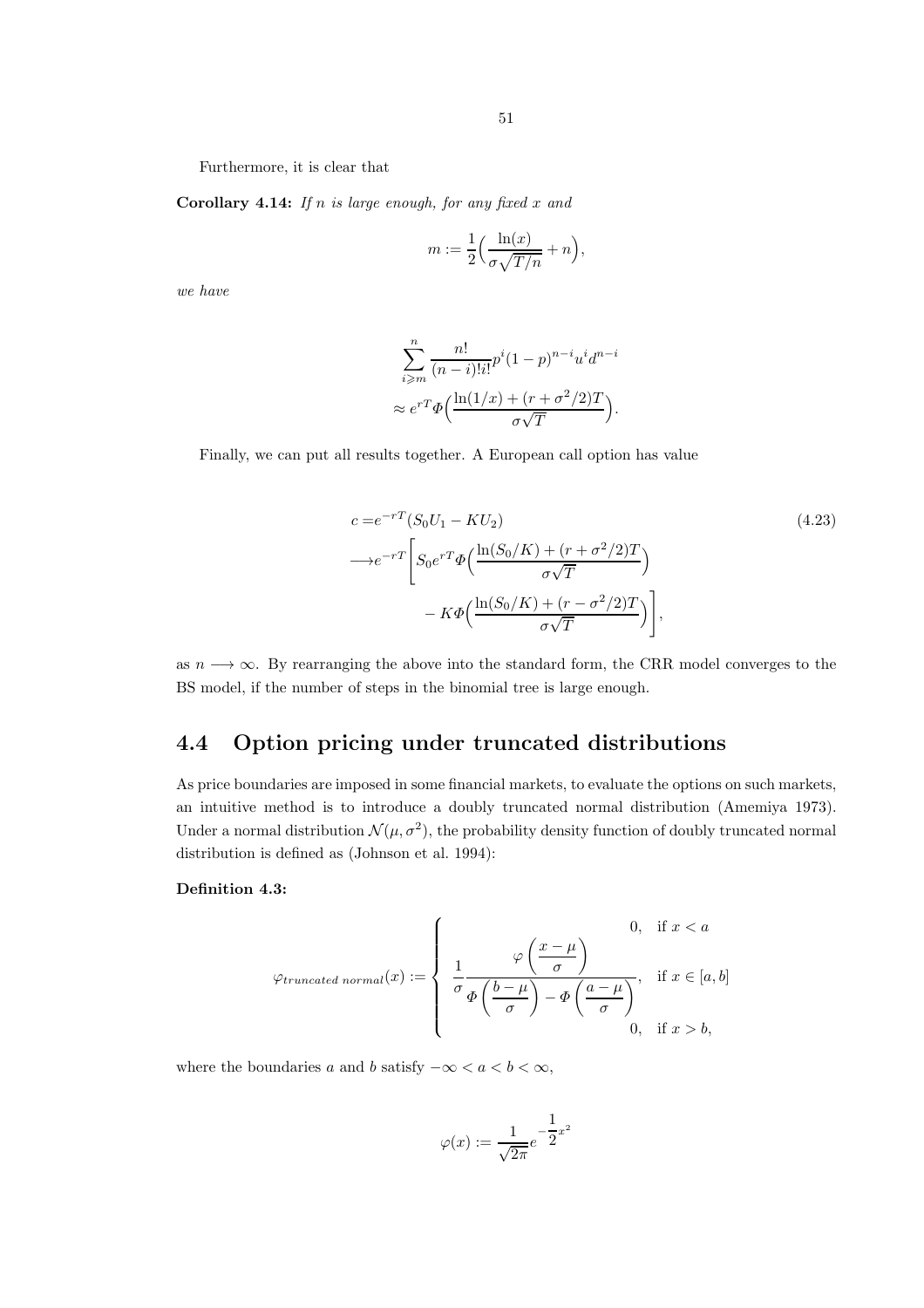is the probability density function of standard normal distribution and

$$
\Phi(x) = \frac{1}{\sqrt{2\pi}} \int_{-\infty}^{x} e^{-\frac{t^2}{2}} dt
$$

is the cumulative distribution function of standard normal distribution.

So now we can assume that the logarithmic returns of stocks in these markets follow a truncated normal distribution defined above (Friedmann  $\&$  Sanddorf-Köhle 2007). Following the similar method to the Black & Scholes's (1973) approach, Lin et al. (2015) and Zhu & He (2018) demonstrated some examples of option pricing models under truncated normal distributions. Their approaches rely on the Black-Scholes partial differential equation (4.1). In Chapter 6, we will use a truncated binomial tree to approximate the truncated normal distribution, and derive an option pricing model.

However, the stocks returns usually behave asymmetric and non-mesokurtic (Jarrow & Rudd 1982). One normal or truncated normal distribution is not enough to explain the returns. Different from a truncated normal distribution, another simple approach is to combine several distributions together. For example, Ki et al. (2005) took a linear combination of 2 normal distributions and presented a extended normal distribution model. Empirical results showed that the extended normal distribution has better performance to explains skewness and kurtosis than plain normal distributions (Ki et al. 2005).

However, normal distribution is a bell-shaped distribution. Friedmann & Sanddorf-Köhle (2007) believed that in the price-bounded markets, probabilities are clustered near the boundaries. Furthermore, Arak & Cook (1997) suggested the magnet effect of price boundaries. The price tends to move towards the boundary as it is close enough to a price boundary. The boundary itself seems like a magnet which has a powerful attraction. Using high-frequency data, Cho et al. (2003) proposed an autoregressive model to empirically verify the magnet effect. By analysing the coefficient of dummy variables related to the boundaries, Cho et al. (2003) concluded that if the price is close to the boundaries (within 3%), there is a tendency to accelerate towards the boundaries.

To capture the magnet effect, Friedmann  $\&$  Sanddorf-Köhle (2007) introduced a mixed beta distribution model, by combine 2 beta distributions. The beta distribution family already contains J-shaped distribution and U-shaped distribution. Furthermore, by combining 2 beta distributions, the mixture family also accepts W-shaped distribution. Moreover, beta distribution itself is supported on a bounded interval. Hence the mixed beta distribution is a good alternative to truncated normal distributions.

To transform those distributions into some discrete frameworks, such as binomial trees, beta distributions require more complicated techniques than the normal distributions that we are familiar with (Ki et al. 2005). In this thesis, we will focus on normal distributions and binomial distributions. To capture the magnet effect, we will use different techniques, instead of the beta distributions.

Kodres (1993) suggested using a censored distribution model. The idea is that if the consensus price is between the price boundaries, the observed price equals the consensus price. And if the consensus price is beyond a boundary, the observed price equals the boundary value. Moreover, we assume that the consensus price follows a geometric Brownian motion. In this thesis, we will follow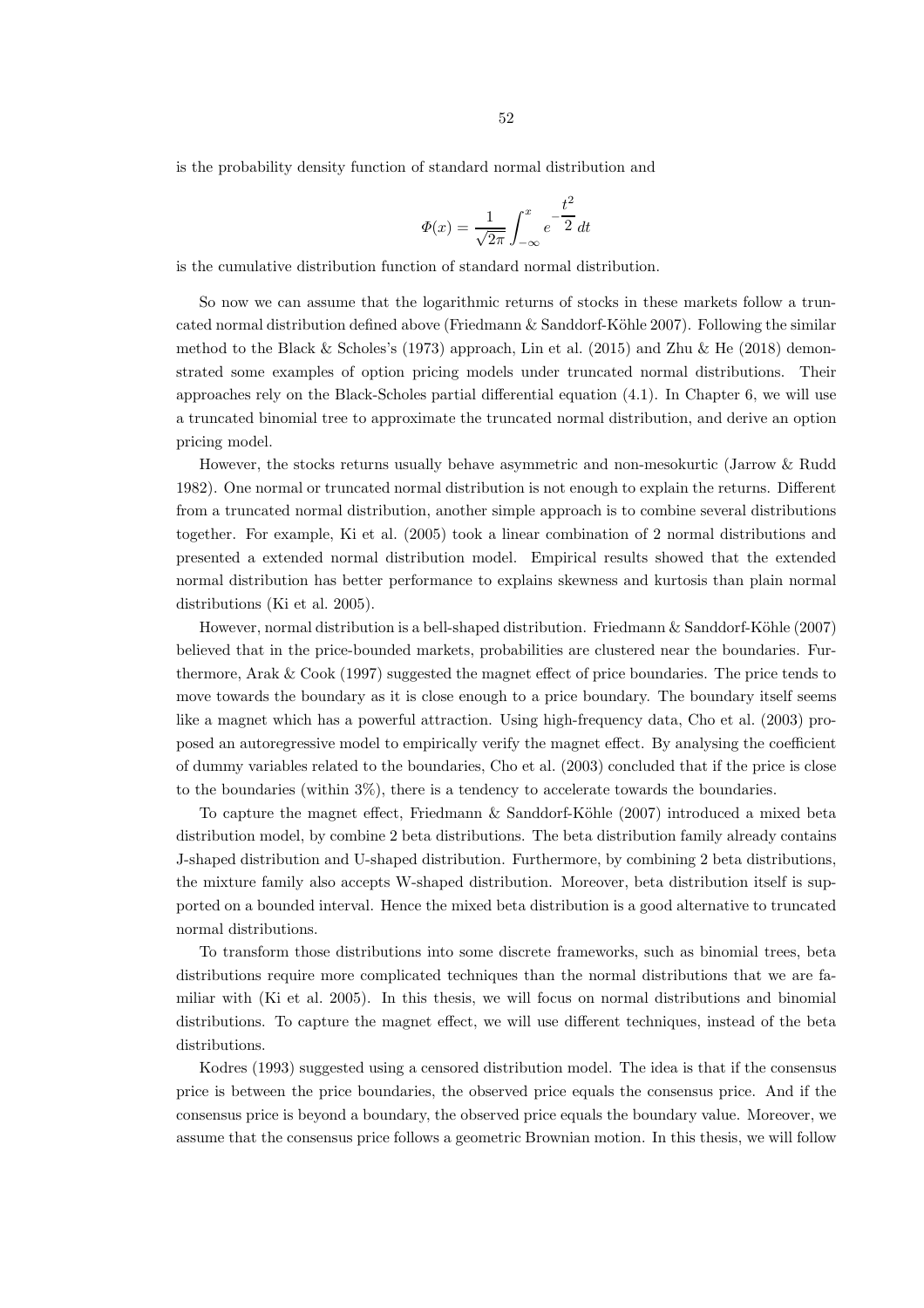the idea from the mixed beta distribution models and shift probability mass to the boundaries. To focus on the normal distributions, the probability mass is clustered at the boundaries. Hence, following Kodres's (1993) idea, we introduce another W-shaped distribution. This distribution will be transformed into discrete binomial trees in Chapter 7. We will introduce a re-distributed model under this distribution.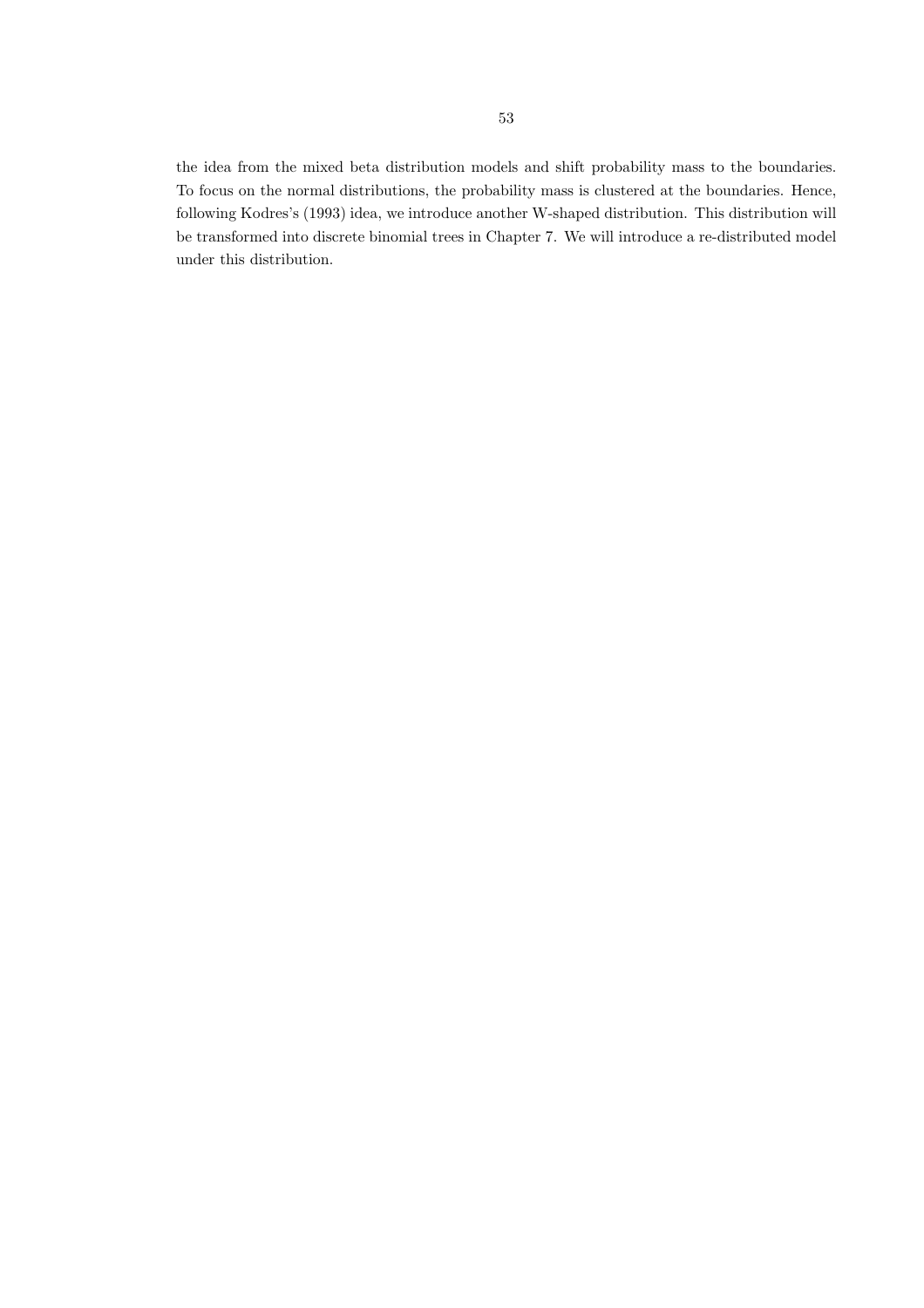# Chapter 5

# A truncated model

In Chapter 4, the standard option pricing model introduced by Black & Scholes (1973) and Cox, Ross & Rubinstein (1979) was recalled. That model serves as a useful reference in the study of the option pricing models in most cases. However, some markets have regulator imposed regulations. In this chapter, we will evaluate call options on the price-bounded financial markets. Same as standard European call options, these options may be exercised only at the expiration time  $T$ . However, the payoff formula for these options is defined as

$$
\begin{cases}\n0, & \text{if } S_t \ge S_0 L_u \\
\max(S_t - K, 0), & \text{if } S_t \in (S_0 L_d, S_0 L_u) \\
0, & \text{if } S_t \le S_0 L_d,\n\end{cases}
$$
\n(5.1)

where  $S_0L_d$  is the lower price bound and  $S_0L_u$  is the upper price bound for the underlying stocks (more details will be explained in Section 5.2 and 5.3). We assume that  $0 < L_d < 1 < L_u < \infty$  and those values are given at time  $t = 0$ . Hence, there are price bounds for  $S_T$ . If  $S_T$  goes beyond the bounds, option payoff becomes 0. In this chapter, we construct an absorption-vanishing process at the imposed bounds in returns. We assume that the price follows a geometric Brownian motion in the interior. So it is the same as the existing model. If the price  $S_T$  hits or exceeds the bounds at time  $t = T$ , the option payoff vanishes (Skorokhod 1961). This hypothetical model introduces some mathematical preparations. Some lemmas derived in this chapter will be used later. Finally, we can present our boundaries as the blue lines in Figure 5.1. In Figure 5.1, the horizontal axis represents time t and the vertical axis represents security price S.

# 5.1 Description and preliminary steps to adapt CRR to our truncated model

In our binomial tree, there are a total of  $n$  steps. Among these steps, we assume that there are  $i$ steps where price moves up and j steps where price moves down. Hence we have  $i, j \in \mathbb{Z}^+ \cup \{0\},$  $i + j = n$ . So it is obvious that  $i \in \mathbb{Z} \cap [0, n]$ . In this chapter, we are going to introduce  $\beta$  and  $\gamma$ for the upper and lower price bounds in our truncated model respectively. We will prove that they are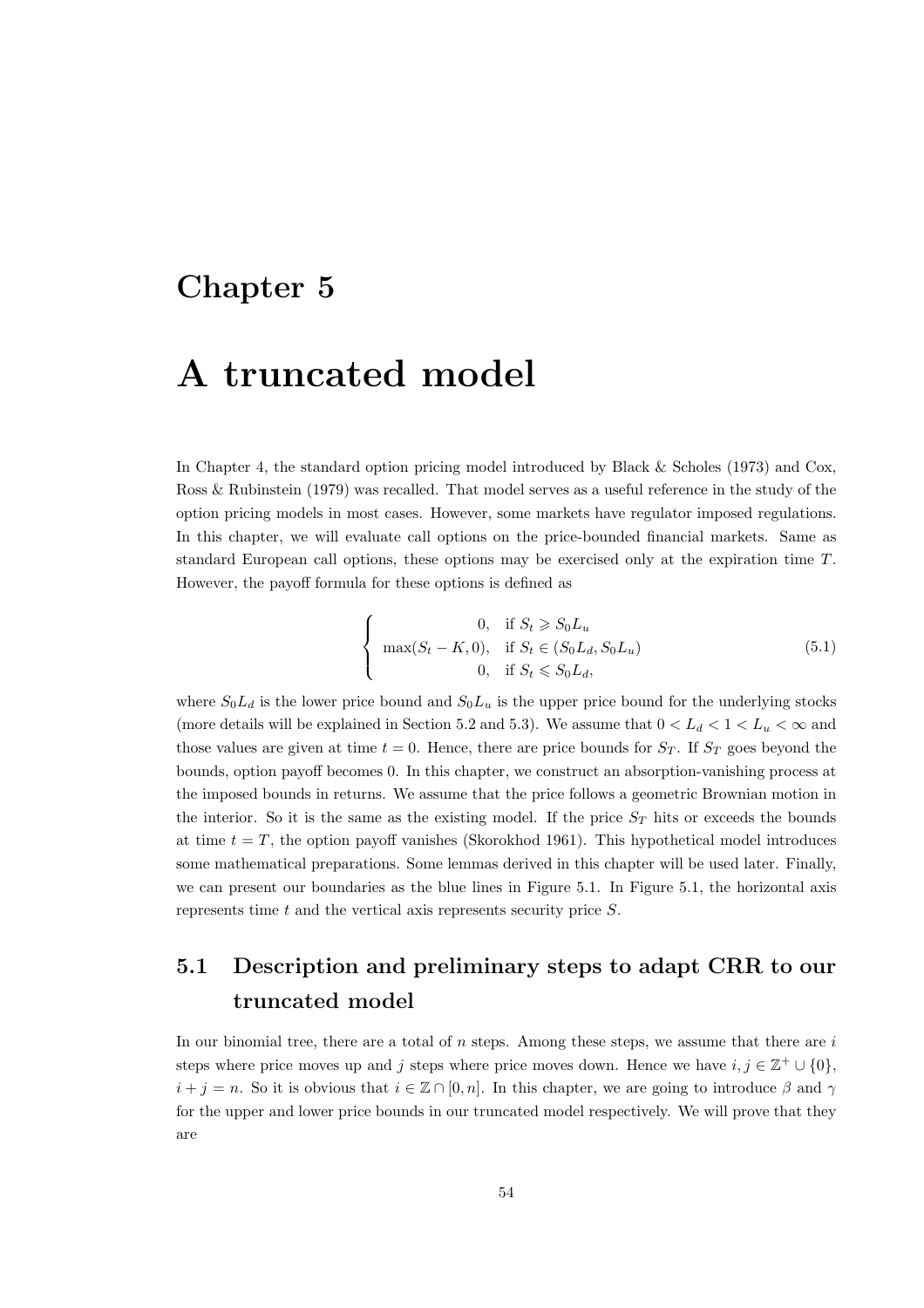

Figure 5.1: The boundaries in our model.

$$
\beta = \frac{1}{2} \left( \frac{\ln(L_u)}{\sigma \sqrt{T/n}} + n \right) \tag{5.2}
$$

and

$$
\gamma = \frac{1}{2} \left( \frac{\ln(L_d)}{\sigma \sqrt{T/n}} + n \right) \tag{5.3}
$$

respectively. Additionally, we introduced (see (4.16))

$$
\alpha = \frac{1}{2} \left( \frac{\ln(K/S_0)}{\sigma \sqrt{T/n}} + n \right). \tag{5.4}
$$

All these numbers will play a role in restricting the range of i in our truncated model. According to Proposition 4.4 and Lemma 4.5, we must have

$$
i \geqslant \alpha \tag{5.5}
$$

for strike price  $K$ , if payoff is positive. In other words, the binomial tree branches must contain at least  $\alpha$  steps going upward. It is clear that for given K,  $S_0$ ,  $\sigma$  and T, when n is sufficiently large,  $\alpha$  satisfies  $0 \le \alpha \le n$ . We are going to limit our discussion to such range, specifically we have

**Lemma 5.1:** For any given K,  $S_0$ ,  $\sigma$  and T, to ensure  $0 \le \alpha \le n$ , n must satisfy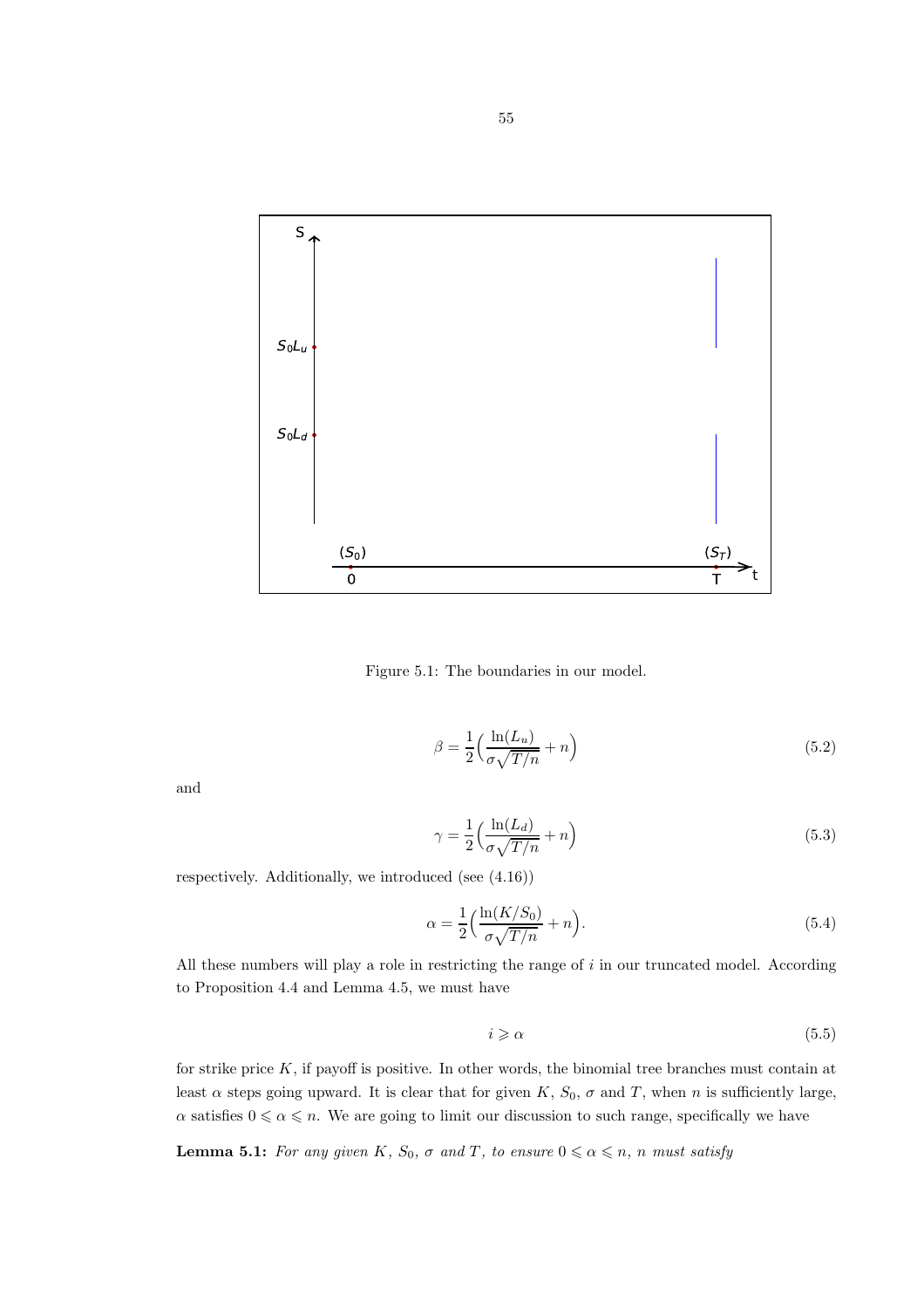$$
\sqrt{n} \geqslant \left| \frac{\ln(K/S_0)}{\sigma \sqrt{T}} \right|.
$$

Proof:

$$
0 \leq \frac{1}{2} \left( \frac{\ln(K/S_0)}{\sigma \sqrt{T/n}} + n \right) \leq n
$$
  

$$
\iff 0 \leq \frac{1}{2} \left( \frac{\ln(K/S_0)}{\sigma \sqrt{T/n}} + n \right) \text{ and } \frac{1}{2} \left( \frac{\ln(K/S_0)}{\sigma \sqrt{T/n}} + n \right) \leq n,
$$

then it is equivalent to

$$
0 \le \frac{1}{2} \left( \frac{\ln(K/S_0)}{\sigma \sqrt{T/n}} + n \right)
$$

$$
\iff 0 \le \frac{\ln(K/S_0)}{\sigma \sqrt{T}} + \sqrt{n}
$$

$$
\iff -\frac{\ln(K/S_0)}{\sigma \sqrt{T}} \le \sqrt{n}
$$

and

$$
\frac{1}{2}(\frac{\ln(K/S_0)}{\sigma\sqrt{T/n}} + n) \leq n
$$

$$
\iff \frac{\ln(K/S_0)}{\sigma\sqrt{T/n}} \leq n
$$

$$
\iff \frac{\ln(K/S_0)}{\sigma\sqrt{T}} \leq \sqrt{n}.
$$

Hence combining the above together, we have

$$
0 \leq \frac{1}{2} \left( \frac{\ln(K/S_0)}{\sigma \sqrt{T/n}} + n \right) \leq n
$$

$$
\iff \left| \frac{\ln(K/S_0)}{\sigma \sqrt{T}} \right| \leq \sqrt{n}.
$$

For  $\beta$  and  $\gamma$ , it is obvious that

**Corollary 5.2:** For any given  $L_u$ ,  $\sigma$  and  $T$ , to ensure  $0 \le \beta \le n$ , n must satisfy

$$
\sqrt{n} \geqslant \Big\lvert \frac{\ln(L_u)}{\sigma \sqrt{T}} \Big\rvert
$$

and

**Corollary 5.3:** For any given  $L_d$ ,  $\sigma$  and T, to ensure  $0 \leq \gamma \leq n$ , n must satisfy

$$
\sqrt{n} \geqslant \Big| \frac{\ln(L_d)}{\sigma \sqrt{T}} \Big|.
$$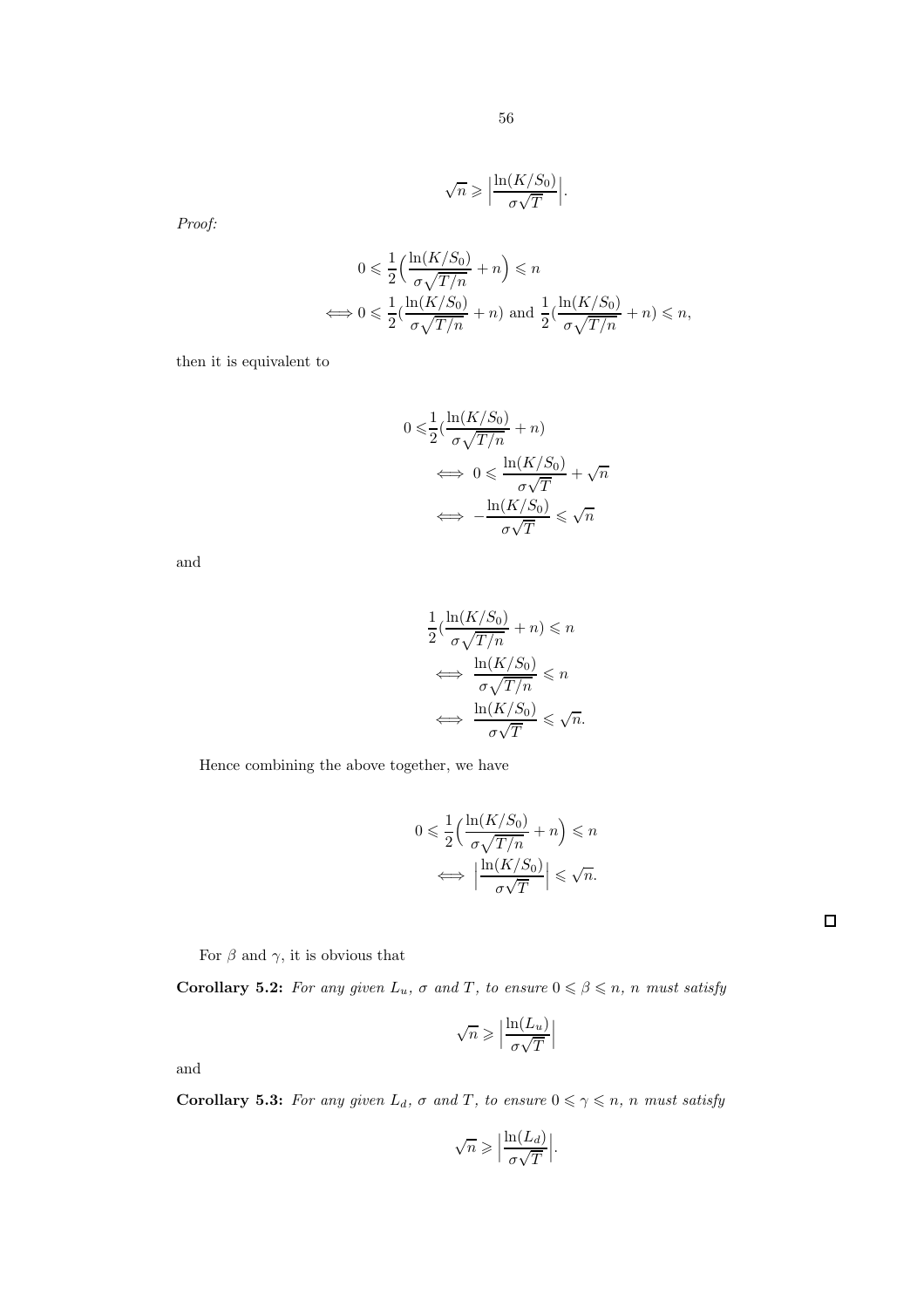Since  $S_0, K, L_d, L_u, \sigma$  and T all have constant values, the above solutions show the restrictions for the range of  $n$ , the number of steps in a binomial tree. Therefore combining the above, we must have

**Theorem 5.4:** For any given  $L_d$ ,  $\sigma$  and  $T$ , to ensure  $0 \leq \alpha, \gamma, \beta \leq n$ , where

$$
\alpha = \frac{1}{2} \left( \frac{\ln(K/S_0)}{\sigma \sqrt{T/n}} + n \right),\tag{5.6}
$$

$$
\beta = \frac{1}{2} \left( \frac{\ln(L_u)}{\sigma \sqrt{T/n}} + n \right) \tag{5.7}
$$

and

$$
\gamma = \frac{1}{2} \left( \frac{\ln(L_d)}{\sigma \sqrt{T/n}} + n \right). \tag{5.8}
$$

.

n must satisfy

$$
\sqrt{n} \ge \max\left(\left|\frac{\ln(L_d)}{\sigma\sqrt{T}}\right|, \left|\frac{\ln(L_u)}{\sigma\sqrt{T}}\right|, \left|\frac{\ln(K/S_0)}{\sigma\sqrt{T}}\right|\right)
$$

# 5.2 Upper price bound

In this section, an extension of the CRR formula where price movement is bounded from the above is introduced. If there is an upper bound  $1 < L_u \ll \infty$  on the price movement, then we have

#### Hypothesis 5.1:

$$
S_0 u^i d^j \leqslant S_0 L_u,
$$

$$
\forall i,j\in \mathbb{Z}^+\cup\{0\}, i+j=n,
$$

where u is the upward rate, d is the downward rate at each step and  $S_0$  is the initial price.

Now we show that the above is equivalent to

Lemma 5.5:

$$
i\leqslant \frac{1}{2}\Big(\frac{\ln(L_u)}{\sigma\sqrt{T/n}}+n\Big),
$$

i.e. 
$$
\beta := \frac{1}{2} \Big( \frac{\ln(L_u)}{\sigma \sqrt{T/n}} + n \Big)
$$
 is an upper bound for i.

*Proof:* According to Proposition 4.2, since  $S_0 u^i d^j \leq S_0 L_u$ ,

$$
u^{i}d^{j} = u^{i-j}u^{j}d^{j}
$$
  
\n
$$
= u^{i-j} \leq L_{u}
$$
  
\n
$$
\iff (i-j)\ln(u) \leq \ln(L_{u})
$$
  
\n
$$
\iff i-j \leq \frac{\ln(L_{u})}{\sigma\sqrt{T/n}}.
$$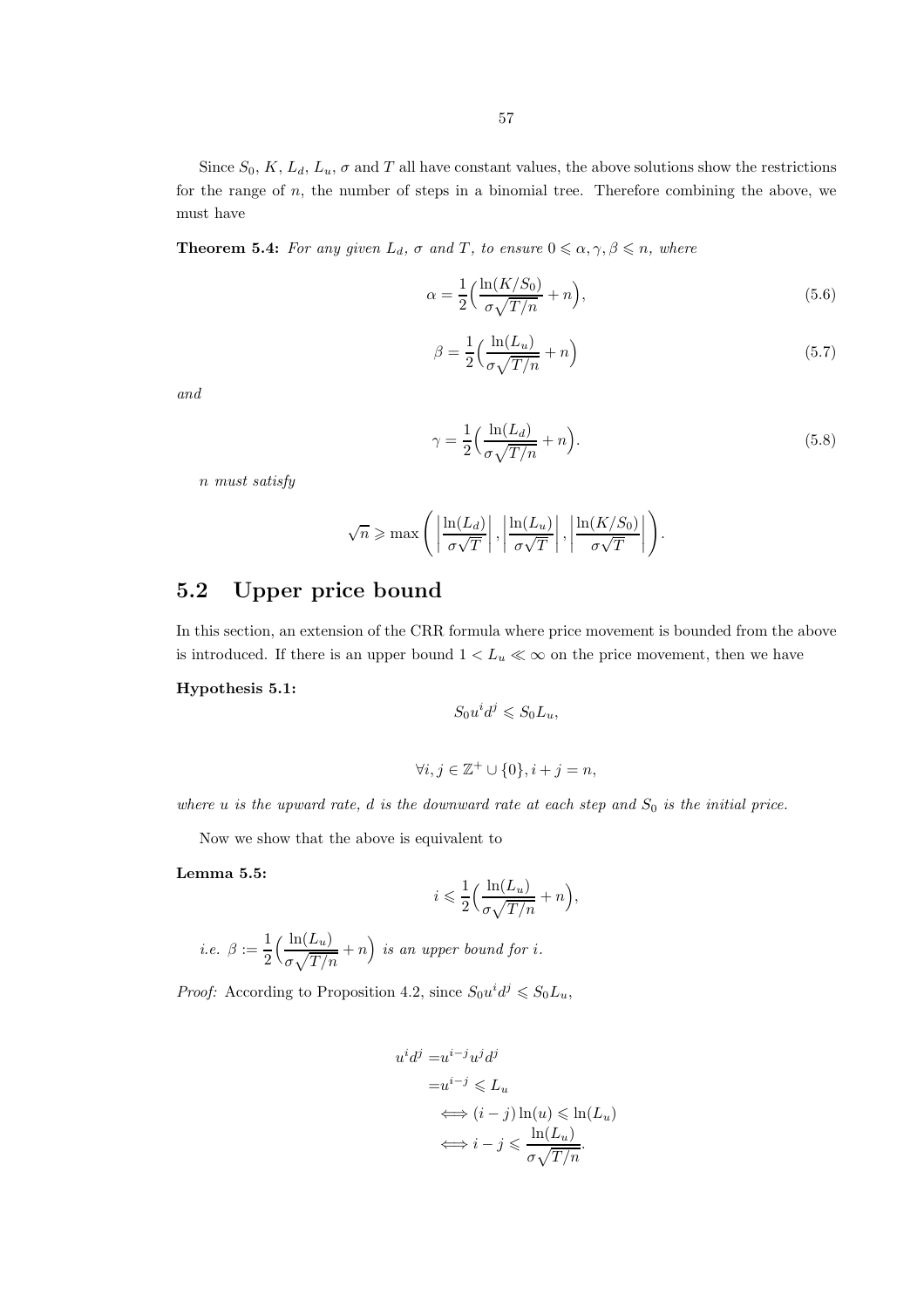Since  $i + j = n$ ,

$$
2i \leqslant \frac{\ln(L_u)}{\sigma\sqrt{T/n}} + n.
$$

Hence

$$
i \leqslant \beta := \frac{1}{2} \Big( \frac{\ln(L_u)}{\sigma \sqrt{T/n}} + n \Big).
$$

 $\Box$ 

Furthermore we have

Lemma 5.6:  $\beta := \frac{1}{2}$ 2  $\int \frac{\ln(L_u)}{L_u}$  $\sigma\sqrt{T/n}$  $+n$ ) is the least upper bound.

Proof: Proof by contradiction. We assume that there exists an arbitrarily small positive quantity  $\varepsilon$ , such that the least upper bound is  $\beta - \varepsilon$ . So at time T,

$$
S_T/S_0 := u^{\beta-\varepsilon} d^{n-\beta+\varepsilon}
$$
  
=  $u^{2\beta-n-2\varepsilon}$   
=  $e^{\sigma \sqrt{T/n} \times (2\beta-n-2\varepsilon)}$   
=  $e^{(2\beta-n)\sigma \sqrt{T/n}} / e^{2\varepsilon \sigma \sqrt{T/n}}$   
=  $L_u / e^{2\varepsilon \sigma \sqrt{T/n}}$ .

Since  $2\varepsilon\sigma\sqrt{T/n} > 0$ , then  $S_T < S_0L_u$ . It is a contradiction to our assumption.  $\Box$ 

Then using  $\beta$  as the upper bound for *i*, we re-write (4.12) into

$$
c = e^{-rT} \sum_{i=0}^{\lfloor \beta \rfloor} \frac{n!}{(n-i)!i!} p^i (1-p)^{n-i} \max(S_0 u^i d^{n-i} - K, 0)
$$
\n
$$
= e^{-rT} \sum_{i=0}^{\lfloor \beta \rfloor} b(i) f_{payoff}(i),
$$
\n(5.9)

where floor of  $\beta$ ,  $|\beta| := \max\{m \in \mathbb{Z}|m \leq \beta\}.$ 

According to Proposition 4.4 and Lemma 4.5, it is clear that

$$
\sum_{i=0}^{n} f_{payoff}(i) = \sum_{i \ge \alpha}^{n} f(i),
$$
\n(5.10)

where

$$
\alpha = \frac{1}{2} \Big( \frac{\ln(K/S_0)}{\sigma \sqrt{T/n}} + n \Big)
$$

and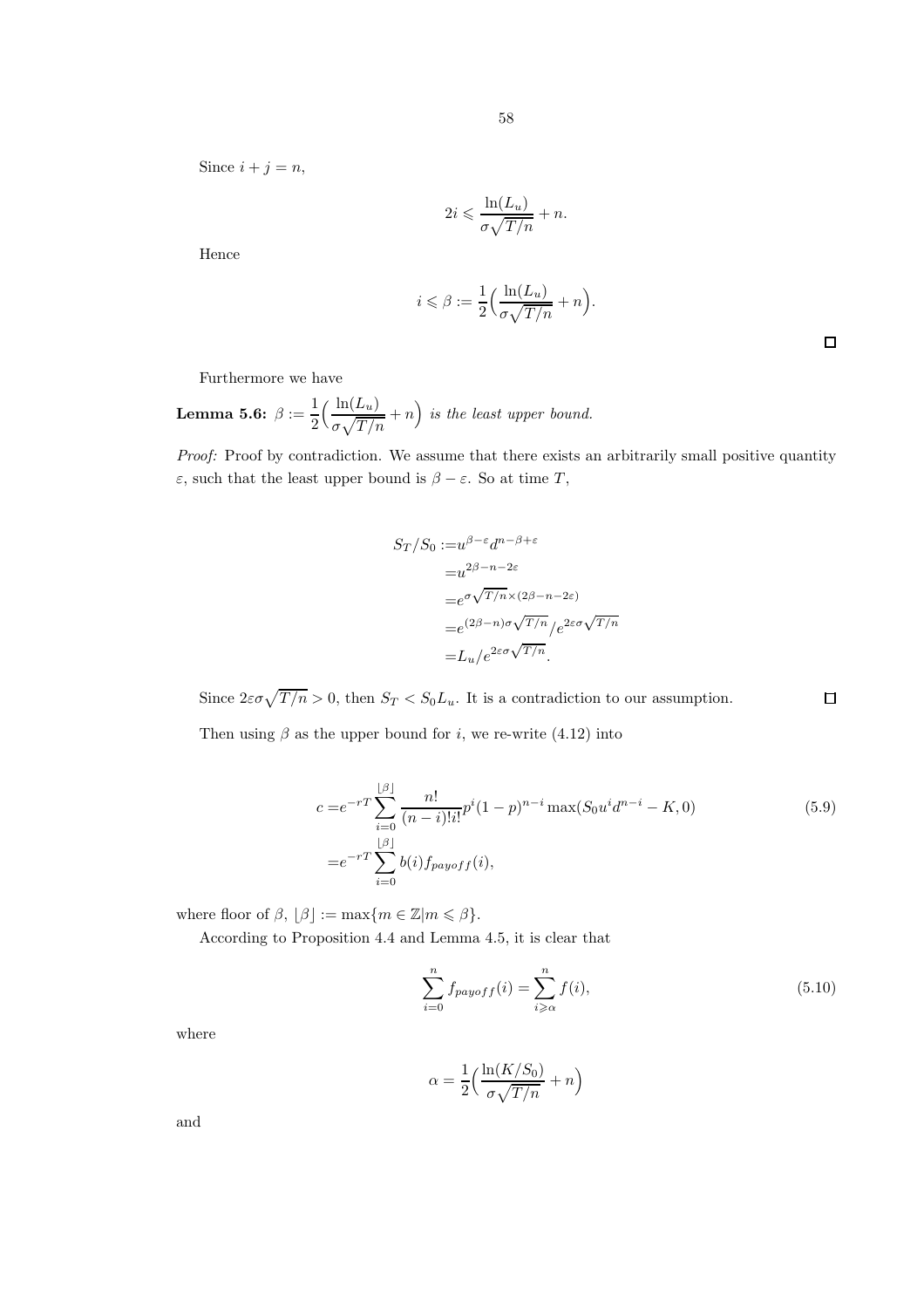$$
f(i) := S_0 u^i d^{n-i} - K.
$$

Now we split our discussion into the following cases:

- 1.  $K \leqslant S_0 L_u$ .
- 2.  $K > S_0L_u$ .

For Case 2, it is obvious that for any  $S_T$  in  $(0, S_0L_u]$ ,  $S_T$  is less than K. According to Proposition 4.4 and Lemma 4.5, call option value is zero for such  $S_T$ . For Case 1, we have

#### Lemma 5.7:

$$
\alpha \leqslant \beta \iff K \leqslant S_0 L_u.
$$

Proof:

$$
\alpha \leqslant \beta
$$
\n
$$
\iff \frac{1}{2}(\frac{\ln(K/S_0)}{\sigma\sqrt{T/n}} + n) \leqslant \frac{1}{2}(\frac{\ln(L_u)}{\sigma\sqrt{T/n}} + n)
$$
\n
$$
\iff \frac{K}{S_0} \leqslant L_u
$$
\n
$$
\iff K \leqslant S_0L_u.
$$

As  $\alpha \leq \beta$ , according to Proposition 4.4 and Lemma 4.5, we also have

$$
\sum_{i\geqslant\lfloor\beta\rfloor}^n f_{payoff}(i) = \sum_{i\geqslant\lfloor\beta\rfloor}^n f(i). \tag{5.11}
$$

Then (4.12) becomes

$$
c := e^{-rT} \sum_{i=0}^{\lfloor \beta \rfloor} b(i) f_{payoff}(i)
$$
\n
$$
= e^{-rT} \Big( \sum_{i=0}^{n} b(i) f_{payoff}(i) - \sum_{i \geq \lfloor \beta \rfloor}^{n} b(i) f_{payoff}(i) \Big)
$$
\n
$$
= e^{-rT} \sum_{i=0}^{n} b(i) f_{payoff}(i) - e^{-rT} \sum_{i \geq \lfloor \beta \rfloor}^{n} b(i) f_{payoff}(i)
$$
\n
$$
= : e^{-rT} \sum_{i \geq \alpha}^{n} b(i) f(i) - c'.
$$
\n
$$
(5.12)
$$

For  $c'$ , we have

 $\Box$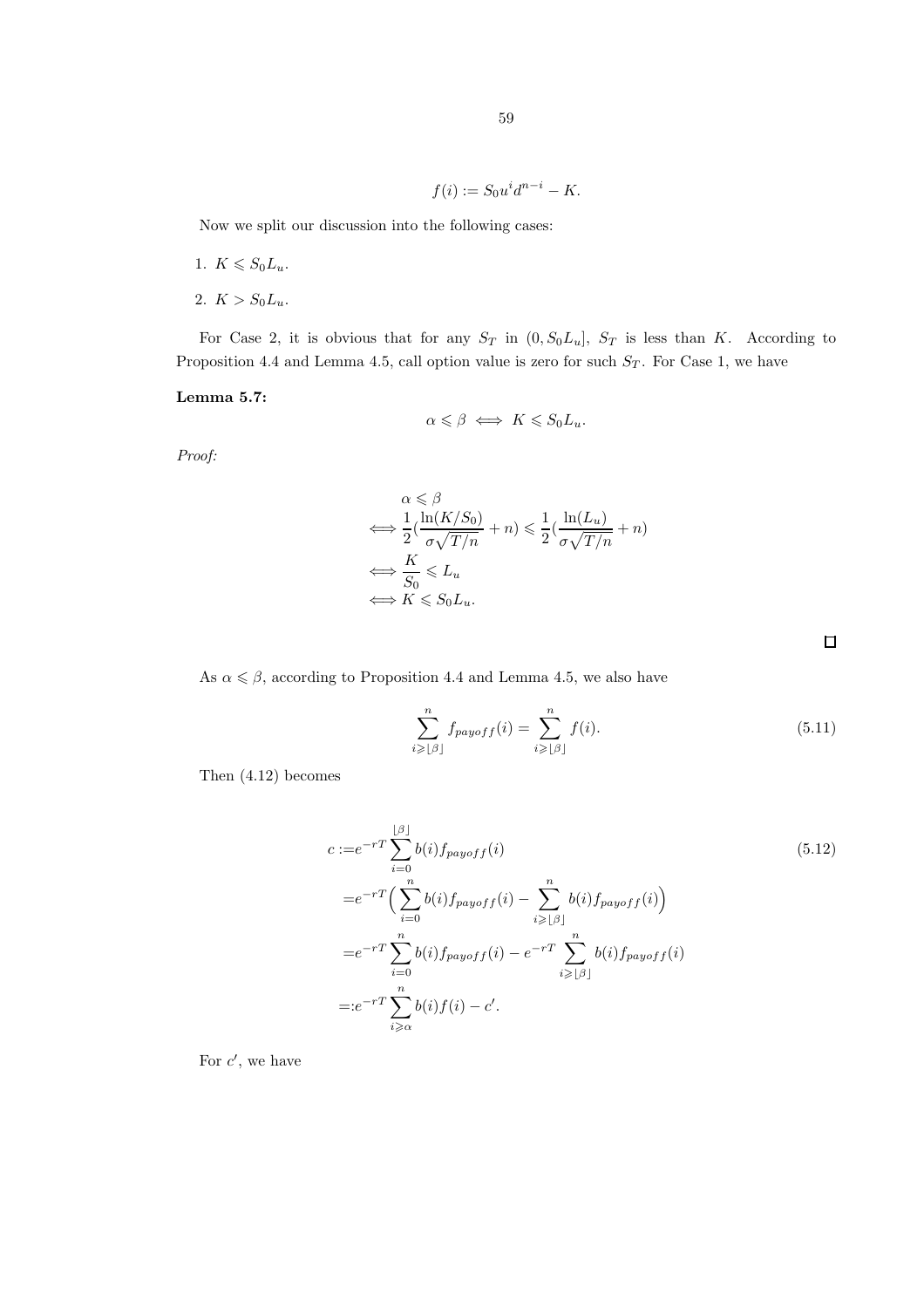$$
c' := e^{-rT} \sum_{i \geq |\beta|}^{n} b(i) f(i)
$$
\n
$$
= e^{-rT} \sum_{i' \geq |\beta|}^{n} \frac{n!}{(n-i')!i'!} p^{i'} (1-p)^{n-i'} (S_0 u^{i'} d^{n-i'} - K)
$$
\n
$$
= e^{-rT} \left( S_0 \sum_{i' \geq |\beta|}^{n} \frac{n!}{(n-i')!i'!} p^{i'} (1-p)^{n-i'} u^{i'} d^{n-i'}
$$
\n
$$
-K \sum_{i' \geq |\beta|}^{n} \frac{n!}{(n-i')!i'!} p^{i'} (1-p)^{n-i'} \right)
$$
\n(5.13)

and

$$
\beta = \frac{1}{2} \left( \frac{\ln(L_u)}{\sigma \sqrt{T/n}} + n \right). \tag{5.14}
$$

Then we can define

$$
U_1' = \sum_{i' \geq |\beta|}^{n} \frac{n!}{(n-i')!i'!} p^{i'} (1-p)^{n-i'} u^{i'} d^{n-i'}
$$
 (5.15)

and

$$
U_2' = \sum_{i' \geq |\beta|}^{n} \frac{n!}{(n-i')!i'!} p^{i'} (1-p)^{n-i'}.
$$
\n(5.16)

So (5.13) can be re-written as

$$
c' = e^{-rT}(S_0U'_1 - KU'_2). \tag{5.17}
$$

According to Corollary 4.14 and Corollary 4.12, if n is large enough, (5.15) and (5.16) become

$$
U_1' \approx e^{rT} \Phi\left(\frac{\ln(1/L_u) + (r + \sigma^2/2)T}{\sigma\sqrt{T}}\right)
$$
\n(5.18)

and

$$
U_2' \approx \Phi\left(\frac{\ln(1/L_u) + (r - \sigma^2/2)T}{\sigma\sqrt{T}}\right). \tag{5.19}
$$

Then (5.13) becomes

$$
c' \longrightarrow e^{-rT} \left( S_0 e^{rT} \Phi \left( \frac{\ln(1/L_u) + (r + \sigma^2/2)T}{\sigma \sqrt{T}} \right) - K \Phi \left( \frac{\ln(1/L_u) + (r - \sigma^2/2)T}{\sigma \sqrt{T}} \right) \right),
$$
\n(5.20)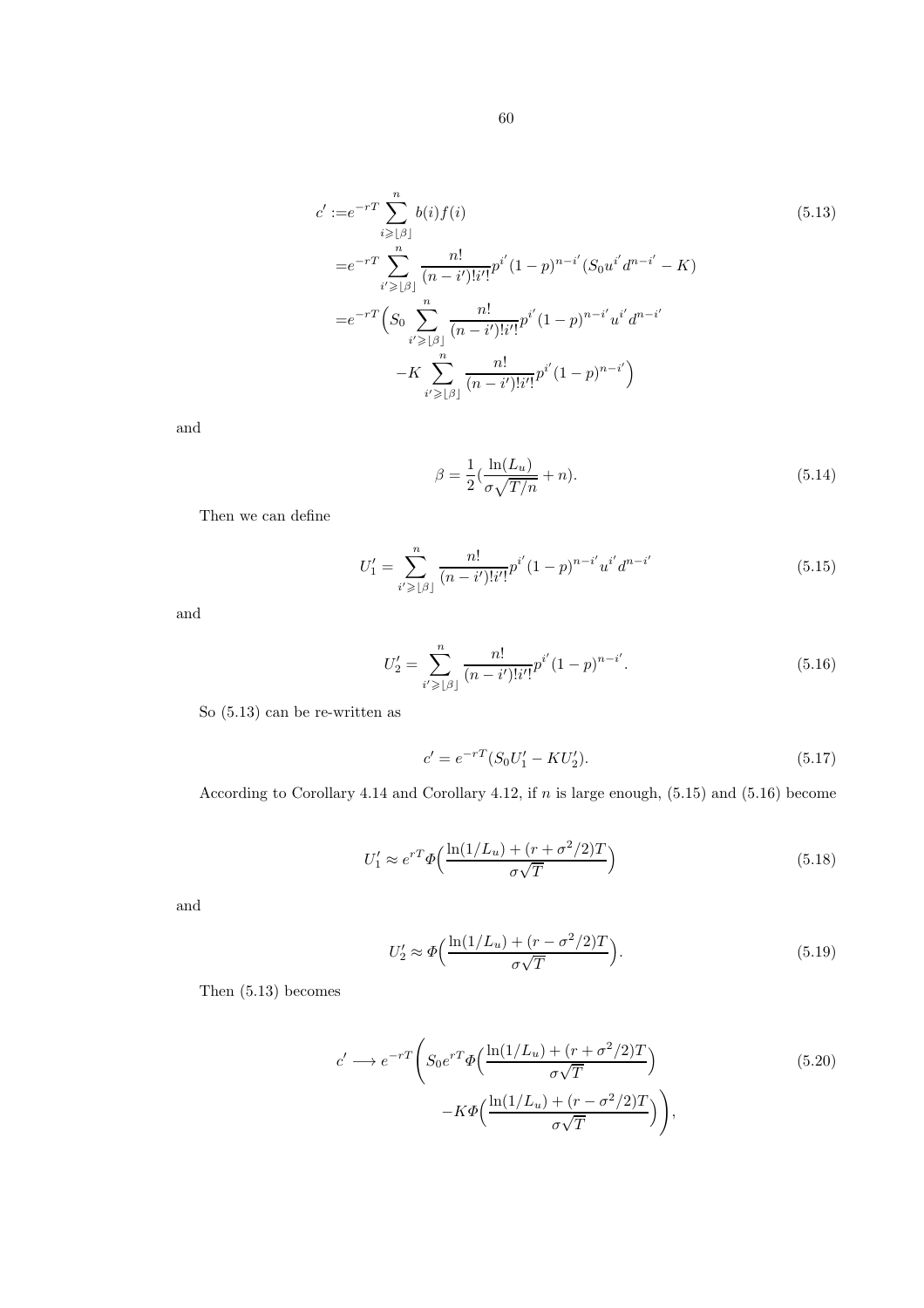as  $n \longrightarrow \infty$ . By combining the above results together, since n is large enough, we obtain Theorem 5.8: If  $K \le S_0 L_u$  (Case 1),

$$
c = S_0 \Phi(d_1) - K e^{-rT} \Phi(d_2) - S_0 \Phi(d_3) + K e^{-rT} \Phi(d_4),
$$

where

$$
d_1 = \frac{\ln(S_0/K) + (r + \sigma^2/2)T}{\sigma\sqrt{T}},
$$

$$
d_2 = \frac{\ln(S_0/K) + (r - \sigma^2/2)T}{\sigma\sqrt{T}},
$$

$$
d_3 = \frac{\ln(1/L_u) + (r + \sigma^2/2)T}{\sigma\sqrt{T}}
$$

and

$$
d_4 = \frac{\ln(1/L_u) + (r - \sigma^2/2)T}{\sigma\sqrt{T}}.
$$

If  $K > S_0L_u$  (Case 2),

 $c=0.$ 

*Proof:* If  $K > S_0L_u$  (Case 2), then  $\alpha > \beta$ . Since the lower bound of summation is greater than the upper bound of summation in  $\sum^{\beta}$  $i \geqslant \alpha$  $f(i)$ , we have

$$
\sum_{i\geqslant\alpha}^{\beta}f(i)=0,
$$

hence  $c = 0$ . If  $K \le S_0 L_u$  (Case 1), according to Hull's (2015) results and Theorem 4.1, it is clear that

$$
e^{-rT} \sum_{i \geqslant \alpha}^{n} b(i) f(i) = S_0 \Phi(d_1) - K e^{-rT} \Phi(d_2),
$$

where

$$
d_1 = \frac{\ln(S_0/K) + (r + \sigma^2/2)T}{\sigma\sqrt{T}}
$$

and

$$
d_2 = \frac{\ln(S_0/K) + (r - \sigma^2/2)T}{\sigma\sqrt{T}}.
$$

According to  $(5.13)$ , if *n* is large enough,

$$
c' = S_0 \Phi(d_3) - K e^{-rT} \Phi(d_4),
$$

where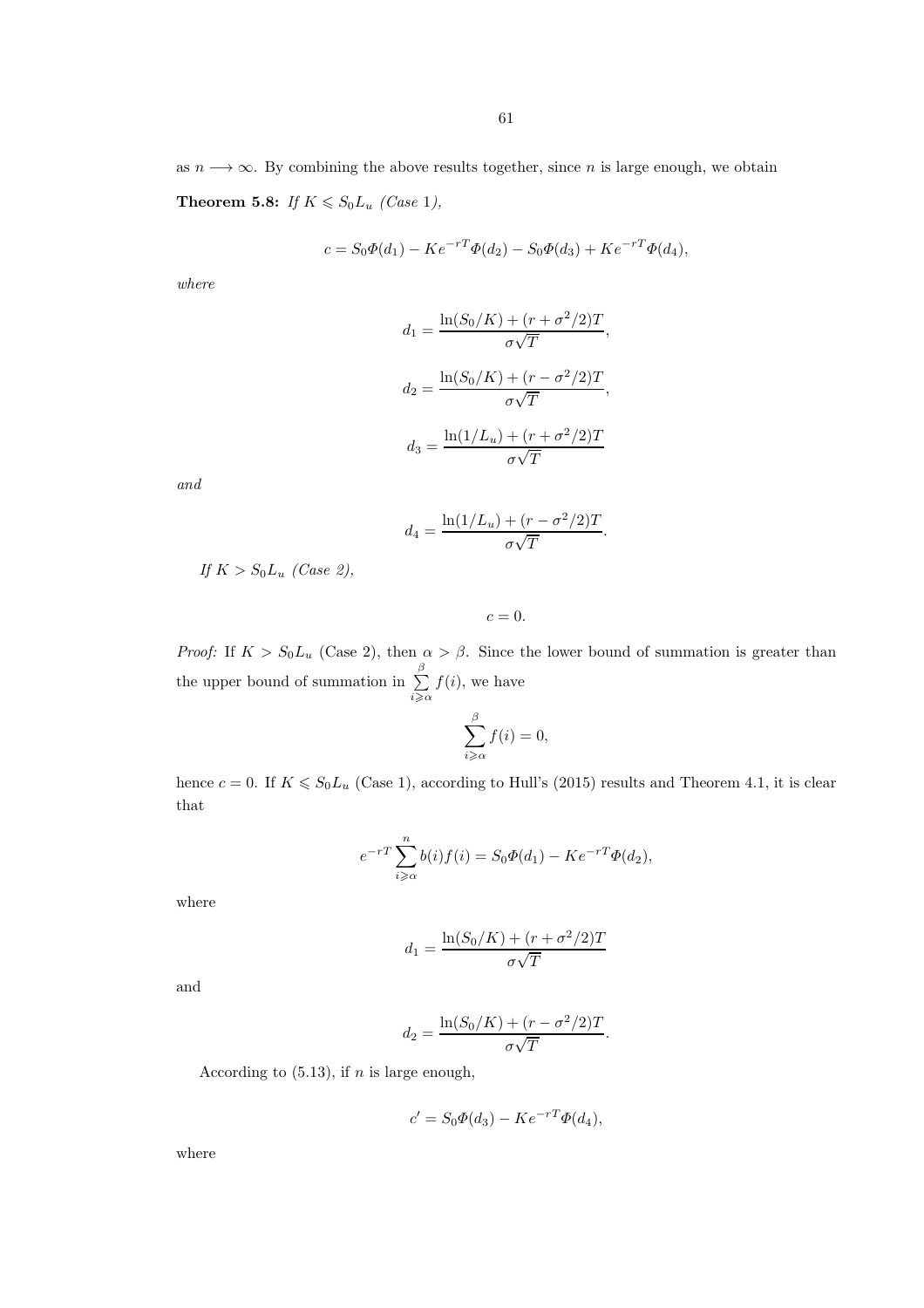$$
d_3 = \frac{\ln(1/L_u) + (r + \sigma^2/2)T}{\sigma\sqrt{T}}
$$

and

$$
d_4 = \frac{\ln(1/L_u) + (r - \sigma^2/2)T}{\sigma\sqrt{T}}
$$

.

Hence

$$
c = e^{-rT} \sum_{i=0}^{n} f(i) - c'
$$
  
=  $S_0 \Phi(d_1) - Ke^{-rT} \Phi(d_2) - S_0 \Phi(d_3) + Ke^{-rT} \Phi(d_4)$ .

# 5.3 Lower price bound

In this section, we follow the same procedure as the previous section and introduce another extension of the CRR formula where price movement is bounded from below. We assume that there is a lower bound  $L_d \in (0,1)$  at time  $t = T$ , then we have

#### Hypothesis 5.2:

$$
S_0 L_d \leqslant S_0 u^i d^j,
$$

$$
\forall i, j \in \mathbb{Z}^+ \cup \{0\}, i+j = n.
$$

The above is equivalent to

Lemma 5.9:

$$
\gamma := \frac{1}{2} \Big( \frac{\ln(L_d)}{\sigma \sqrt{T/n}} + n \Big)
$$

is a lower bound.

*Proof:* According to Proposition 4.2, since  $S_0L_d \leq S_0u^id^j$ , we could get

$$
u^{i-j} \ge L_d
$$
\n
$$
\iff (i-j)\ln(u) \ge \ln(L_d)
$$
\n
$$
\iff i-j \ge \frac{\ln(L_d)}{\sigma\sqrt{T/n}}.
$$
\n(5.21)

Since  $i + j = n$ , we have

$$
i \geqslant \frac{1}{2} \Big( \frac{\ln(L_d)}{\sigma \sqrt{T/n}} + n \Big).
$$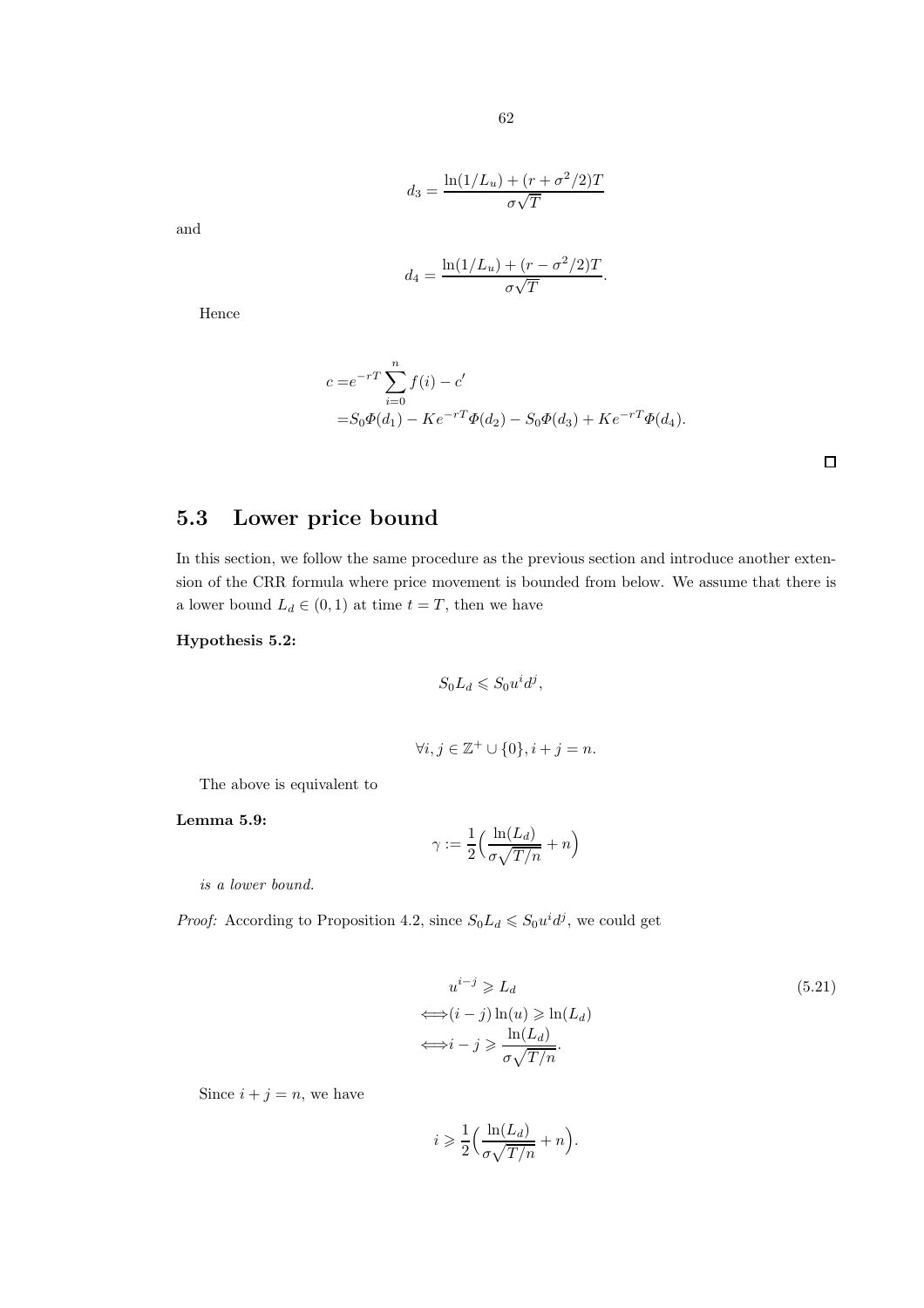Lemma 5.10:  $\gamma = \frac{1}{2}$ 2  $\int \frac{\ln(L_d)}{L_d}$  $\sigma\sqrt{T/n}$  $+n$ ) is the greatest lower bound.

Proof: Proof by contradiction. We assume that there exists an arbitrarily small positive quantity  $\varepsilon$ , such that the greatest lower bound is  $\gamma + \varepsilon$ . So at time T,

$$
S_T/S_0 := u^{\gamma + \varepsilon} d^{n - \gamma - \varepsilon}
$$
  
\n
$$
= u^{2\gamma - n + 2\varepsilon}
$$
  
\n
$$
= e^{\sigma \sqrt{T/n} \times (2\gamma - n + 2\varepsilon)}
$$
  
\n
$$
= e^{(2\gamma - n)\sigma \sqrt{T/n}} \times e^{2\varepsilon \sigma \sqrt{T/n}}
$$
  
\n
$$
= L_d \times e^{2\varepsilon \sigma \sqrt{T/n}}.
$$

Since  $2\varepsilon\sigma\sqrt{T/n} > 0$ , then  $S_T > S_0L_d$ . It is a contradiction to our assumption.

Since  $\gamma$  is a lower bound for *i*, we must have that for any  $i \leq \gamma$ , the value of our payoff is zero. To satisfy this condition, we can define

$$
f_{\text{truncated payoff}}(i) := \begin{cases} f_{payoff}(i) & \text{if } i > \gamma \\ 0 & \text{if } i \leq \gamma. \end{cases} \tag{5.22}
$$

Now we split our discussion into the following cases:

- 1.  $K < S_0 L_d$ .
- 2.  $K \geqslant S_0 L_d$ .

For Case 1, we have

#### Lemma 5.11:

$$
\alpha < \gamma \iff K < S_0 L_d.
$$

Proof:

$$
\alpha < \gamma
$$
\n
$$
\iff \frac{1}{2} \left( \frac{\ln(K/S_0)}{\sigma \sqrt{T/n}} + n \right) < \frac{1}{2} \left( \frac{\ln(L_d)}{\sigma \sqrt{T/n}} + n \right)
$$
\n
$$
\iff \frac{K}{S_0} < L_d
$$
\n
$$
\iff K < S_0 L_d.
$$

So  $i \geq \lceil \gamma \rceil \Longrightarrow i > \alpha$ , where ceiling of  $\gamma$ ,  $\lceil \gamma \rceil := \min\{m \in \mathbb{Z} | m \geq \gamma\}$ . Hence if  $i \geq \lceil \gamma \rceil$ ,

 $\Box$ 

 $\Box$ 

 $\Box$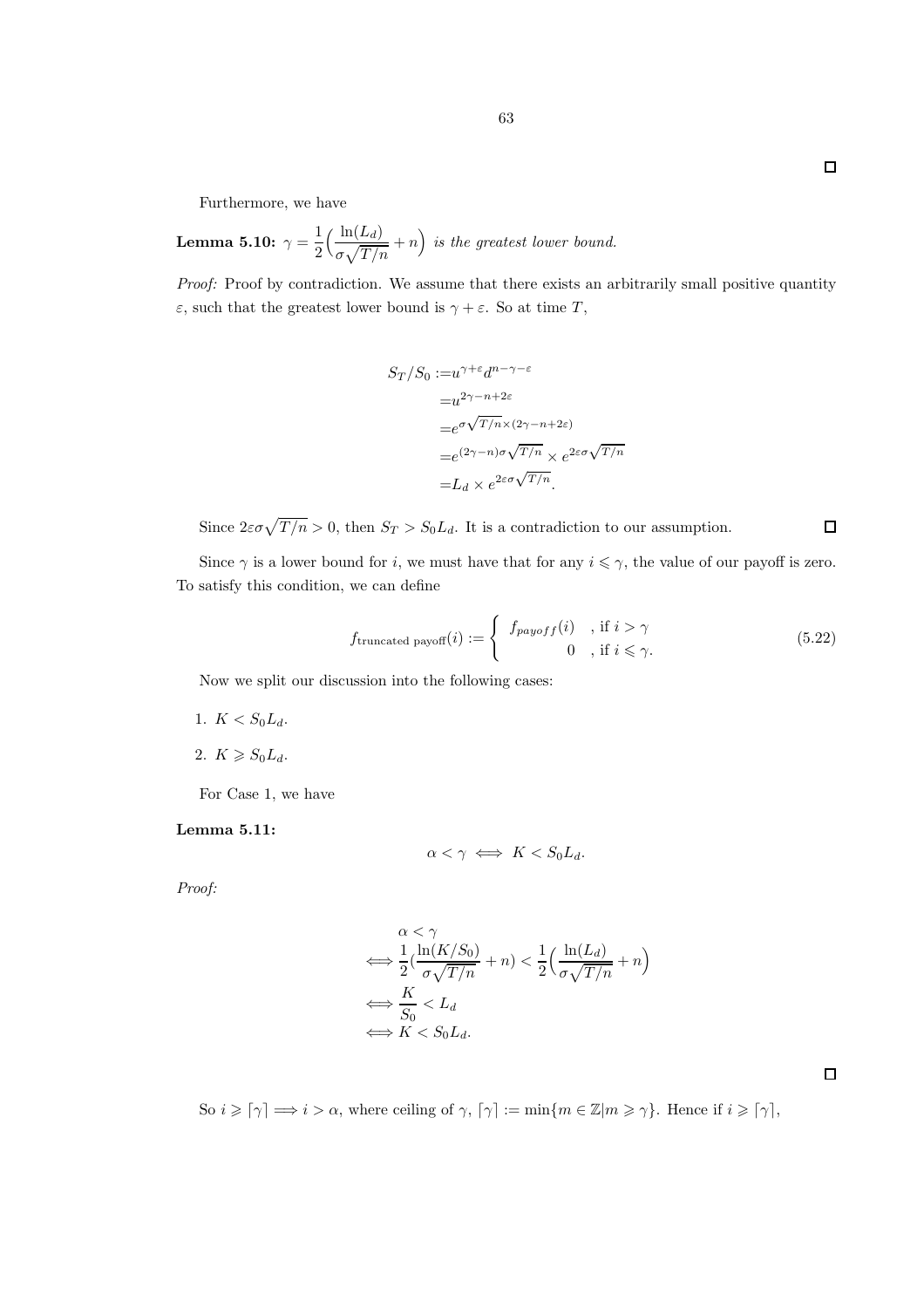$$
f_{\text{truncated payoff}}(i) = f_{payoff}(i)
$$
\n
$$
= f(i).
$$
\n(5.23)

According to (5.22), for any  $i \leq \lceil \gamma \rceil$ ,  $f_{\text{truncated payoff}}(i)$  is zero. Then (4.12) becomes

$$
c = e^{-rT} \sum_{i=0}^{n} b(i) f_{\text{truncated payoff}}(i)
$$
\n
$$
= e^{-rT} \sum_{i=0}^{\alpha} b(i) f_{\text{truncated payoff}}(i) + e^{-rT} \sum_{i \ge \alpha}^{\lceil \gamma \rceil} b(i) f_{\text{truncated payoff}}(i)
$$
\n
$$
+ e^{-rT} \sum_{i \ge \lceil \gamma \rceil}^{n} b(i) f_{\text{truncated payoff}}(i)
$$
\n
$$
= 0 + 0 + e^{-rT} \sum_{i \ge \lceil \gamma \rceil}^{n} b(i) f(i)
$$
\n
$$
= :c'.
$$
\n(5.24) (5.24)\n(6.24) (7.24) (8.24) (9.24) (10.24) (11.24) (12.24) (13.24) (14.24) (15.24) (17.24) (18.24) (19.24) (19.24) (19.24) (19.24) (19.24) (19.24) (19.24) (19.24) (19.24) (19.24) (19.24) (19.24) (19.24) (19.24) (19.24) (19.24) (19.24) (19.24) (19.24) (19.24) (19.24) (19.24) (19.24) (19.24) (19.24) (19.24) (19.24) (19.24) (19.24) (19.24) (19.24) (19.24) (19.24) (19.24) (19.24) (19.24) (19.24) (19.24) (19.24) (19.24) (19.24) (19.24) (19.24) (19.24) (19.24) (19.24) (19.24) (19.24) (19.24) (19.24) (19.24) (19.24) (19.24) (19.24) (19.24) (19.24) (19.24) (19.24) (19.24) (19.24) (19.24) (19.24) (19.24)

For  $c'$ , we have

$$
c' := e^{-rT} \sum_{i \geq \lceil \gamma \rceil}^{n} b(i) f(i)
$$
\n
$$
= e^{-rT} \left( S_0 \sum_{i' \geq \lceil \gamma \rceil}^{n} \frac{n!}{(n - i')! i'!} p^{i'} (1 - p)^{n - i'} u^{i'} d^{n - i'} \right)
$$
\n
$$
-K \sum_{i' \geq \lceil \gamma \rceil}^{n} \frac{n!}{(n - i')! i'!} p^{i'} (1 - p)^{n - i'}
$$
\n(5.25)

and

$$
\gamma = \frac{1}{2} \left( \frac{\ln(L_d)}{\sigma \sqrt{T/n}} + n \right). \tag{5.26}
$$

We can define

$$
U_1' = \sum_{i' \geq \lceil \gamma \rceil}^{n} \frac{n!}{(n - i')! i'!} p^{i'} (1 - p)^{n - i'} u^{i'} d^{n - i'} \tag{5.27}
$$

and

$$
U_2' = \sum_{i' \geq \lceil \gamma \rceil}^{n} \frac{n!}{(n - i')! i'!} p^{i'} (1 - p)^{n - i'}.
$$
\n(5.28)

then re-arrange the above as

$$
c' = e^{-rT}(S_0U'_1 - KU'_2). \tag{5.29}
$$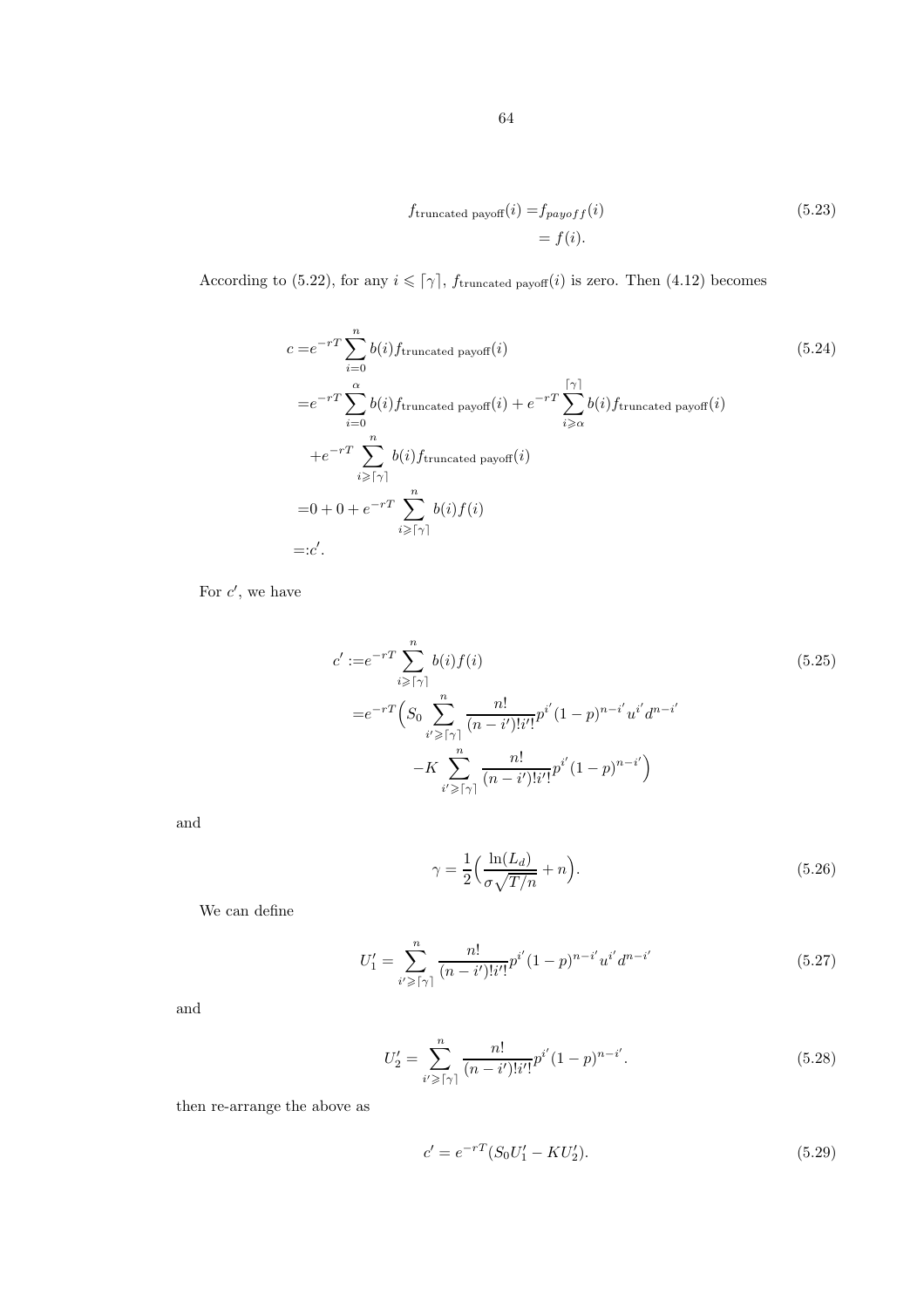According to Corollary 4.14 and Corollary 4.12, if n is large enough, (5.27) and (5.28) become

$$
U_1' \longrightarrow e^{rT} \Phi\left(\frac{\ln(1/L_d) + (r + \sigma^2/2)T}{\sigma\sqrt{T}}\right)
$$
\n(5.30)

and

$$
U_2' \longrightarrow \Phi\left(\frac{\ln(1/L_d) + (r - \sigma^2/2)T}{\sigma\sqrt{T}}\right),\tag{5.31}
$$

as  $n \longrightarrow \infty$ .

For Case 2,  $K \ge S_0L_d$ , it is obvious that if  $S_T \in [K,\infty)$ ,  $S_T$  is greater than  $S_0L_d$ . Hence  $f_{\text{truncated payoff}}(i) = f_{payoff}(i)$  for any i in this case. And again  $S_T \geq K$ , then  $f_{\text{truncated payoff}}(i)$  $f(i)$ . By combining the above results together, since n is large enough, we obtain

**Theorem 5.12:** If  $K < S_0L_d$  (Case 1),

$$
c' = S_0 \Phi(d_1) - K e^{-rT} \Phi(d_2),
$$

where

$$
d_1 = \frac{\ln(1/L_d) + (r + \sigma^2/2)T}{\sigma\sqrt{T}}
$$

and

$$
d_2 = \frac{\ln(1/L_d) + (r - \sigma^2/2)T}{\sigma\sqrt{T}}.
$$

If  $S_0L_d \leq K$  (Case 2), the original CRR model should be used, i.e.

$$
c' = S_0 \Phi(d_1) - K e^{-rT} \Phi(d_2),
$$

where

$$
d_1 = \frac{\ln(S_0/K) + (r + \sigma^2/2)T}{\sigma\sqrt{T}}
$$

and

$$
d_2 = \frac{\ln(S_0/K) + (r - \sigma^2/2)T}{\sigma\sqrt{T}}.
$$

*Proof:* If  $K < S_0L_d$  (Case 1),

$$
c' = e^{-rT} (S_0 U_1' - K U_2')
$$
  
= 
$$
e^{-rT} \left( S_0 e^{rT} \Phi \left( \frac{\ln(1/L_d) + (r + \sigma^2/2)T}{\sigma \sqrt{T}} \right) - K \Phi \left( \frac{\ln(1/L_d) + (r - \sigma^2/2)T}{\sigma \sqrt{T}} \right) \right)
$$
  
= 
$$
S_0 \Phi(d_1) - K e^{-rT} \Phi(d_2),
$$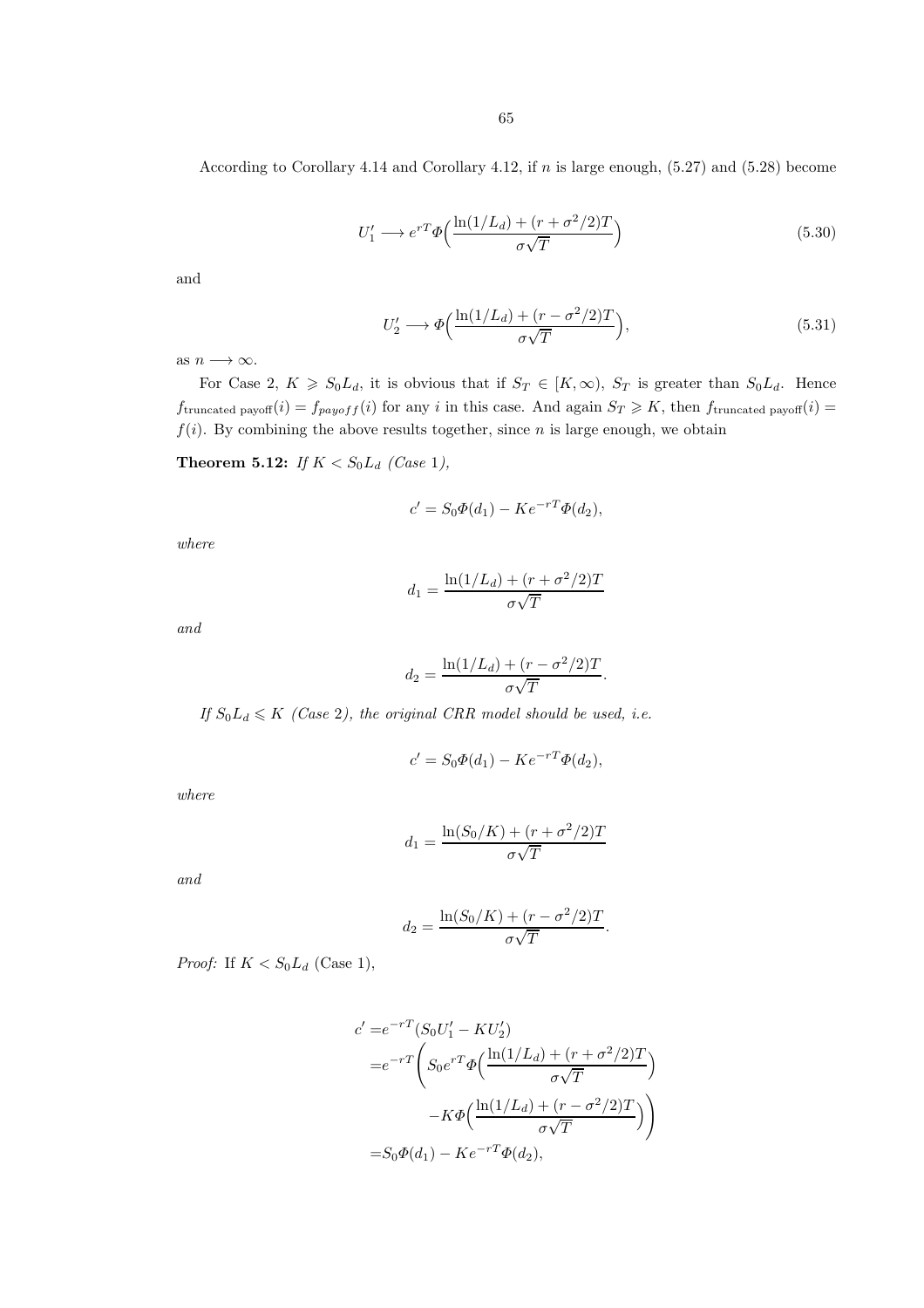$$
d_1 = \frac{\ln(1/L_d) + (r + \sigma^2/2)T}{\sigma\sqrt{T}}
$$

and

$$
d_2 = \frac{\ln(1/L_d) + (r - \sigma^2/2)T}{\sigma\sqrt{T}}.
$$

If  $S_0L_d \leq K$  (Case 2), according to Proposition 4.4 and Lemma 4.5, it is clear that for any  $i \in [\gamma, \alpha]$ , we have  $\max(S_0 u^{i'} d^{n-i'} - K, 0) = 0$ , so

$$
\sum_{i \geqslant \gamma}^{\alpha} f(i) = 0.
$$

Hence according to Hull's (2015) results and Theorem 4.1, it is clear that

$$
c' = S_0 \Phi(d_1) - K e^{-rT} \Phi(d_2),
$$

where

$$
d_1 = \frac{\ln(S_0/K) + (r + \sigma^2/2)T}{\sigma\sqrt{T}}
$$

and

$$
d_2 = \frac{\ln(S_0/K) + (r - \sigma^2/2)T}{\sigma\sqrt{T}}.
$$

### 5.4 Combine the upper and lower bounds

In this section, a stock market where both upper and lower bounds exist for the underlying security price movements will be analysed. For the price bounds  $S_0L_d$  and  $S_0L_u$ , since  $0 < L_d < 1 < L_u \ll$  $\infty$ , we always have  $S_0L_d < S_0L_u$ . So we could have three possible situations for strike price K:

- 1.  $K < S_0 L_d$  (upper bound Case 1 and lower bound Case 1).
- 2.  $S_0L_d \leq K \leq S_0L_u$  (upper bound Case 1 and lower bound Case 2).
- 3.  $S_0L_u < K$  (upper bound Case 2 and lower bound Case 2).

These situations will be discussed separately. For Situation 1, we can combine upper bound Case 1 result and lower bound Case 1 result, so the payoff formula becomes Figure 5.2.

Hence we have

**Theorem 5.13:** If  $K < S_0L_d$  (Situation 1),

$$
c = S_0 \Phi(d_1) - K e^{-rT} \Phi(d_2) - S_0 \Phi(d_3) + K e^{-rT} \Phi(d_4),
$$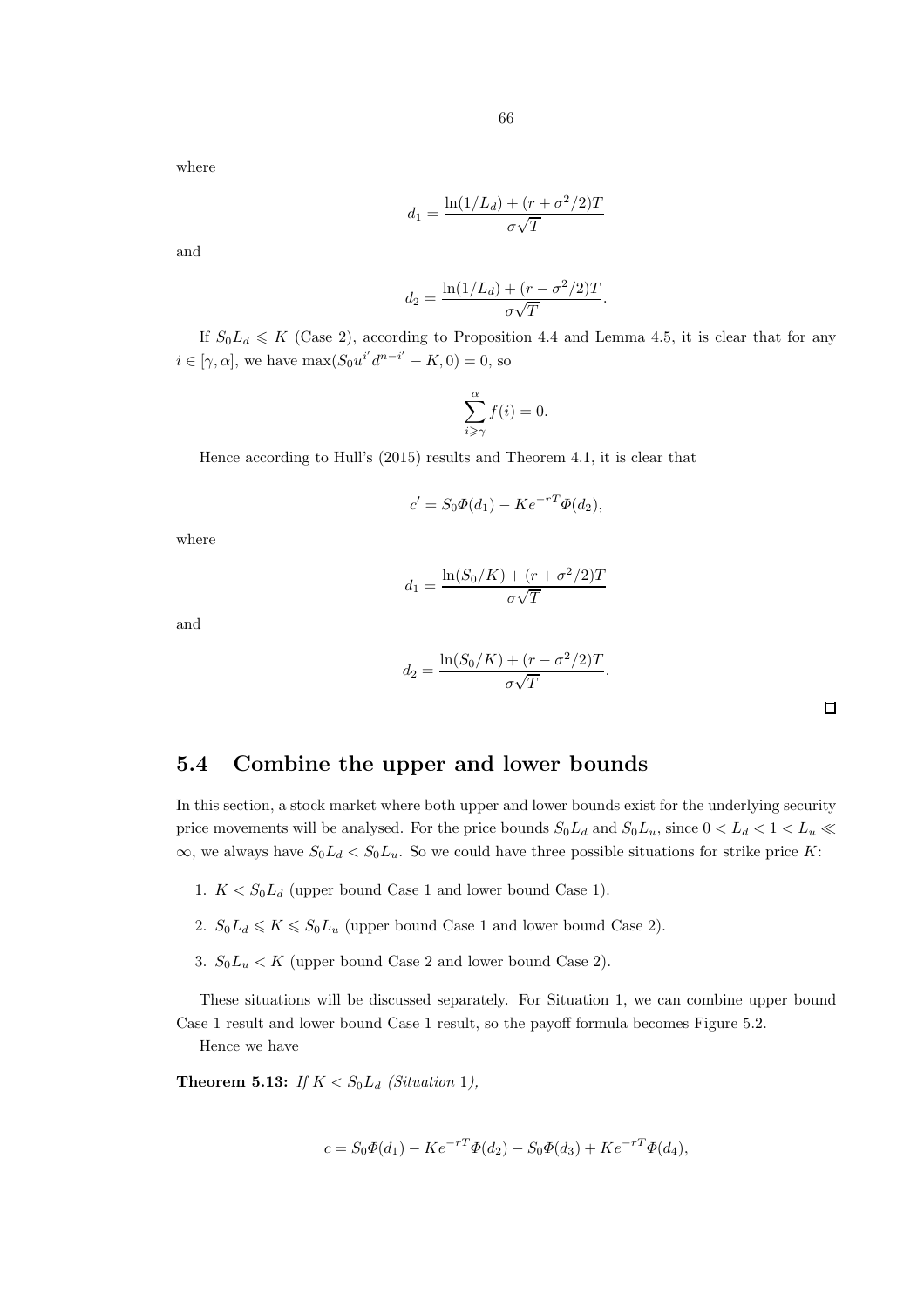

Figure 5.2: Payoff:  $K < S_0 L_d$ .

$$
d_1 = \frac{\ln(1/L_d) + (r + \sigma^2/2)T}{\sigma\sqrt{T}},
$$

$$
d_2 = \frac{\ln(1/L_d) + (r - \sigma^2/2)T}{\sigma\sqrt{T}},
$$

$$
d_3 = \frac{\ln(1/L_u) + (r + \sigma^2/2)T}{\sigma\sqrt{T}}
$$

and

$$
d_4 = \frac{\ln(1/L_u) + (r - \sigma^2/2)T}{\sigma\sqrt{T}}.
$$

*Proof:*  $K < S_0 L_d \Longrightarrow \alpha < \gamma$ , according to (5.22),

$$
\sum_{i \geq \alpha}^{\gamma} f_{\text{truncated payoff}}(i) = 0.
$$

Hence according to Theorem 5.8 Case 1 result and Theorem 5.12 Case 1 result, (4.12) becomes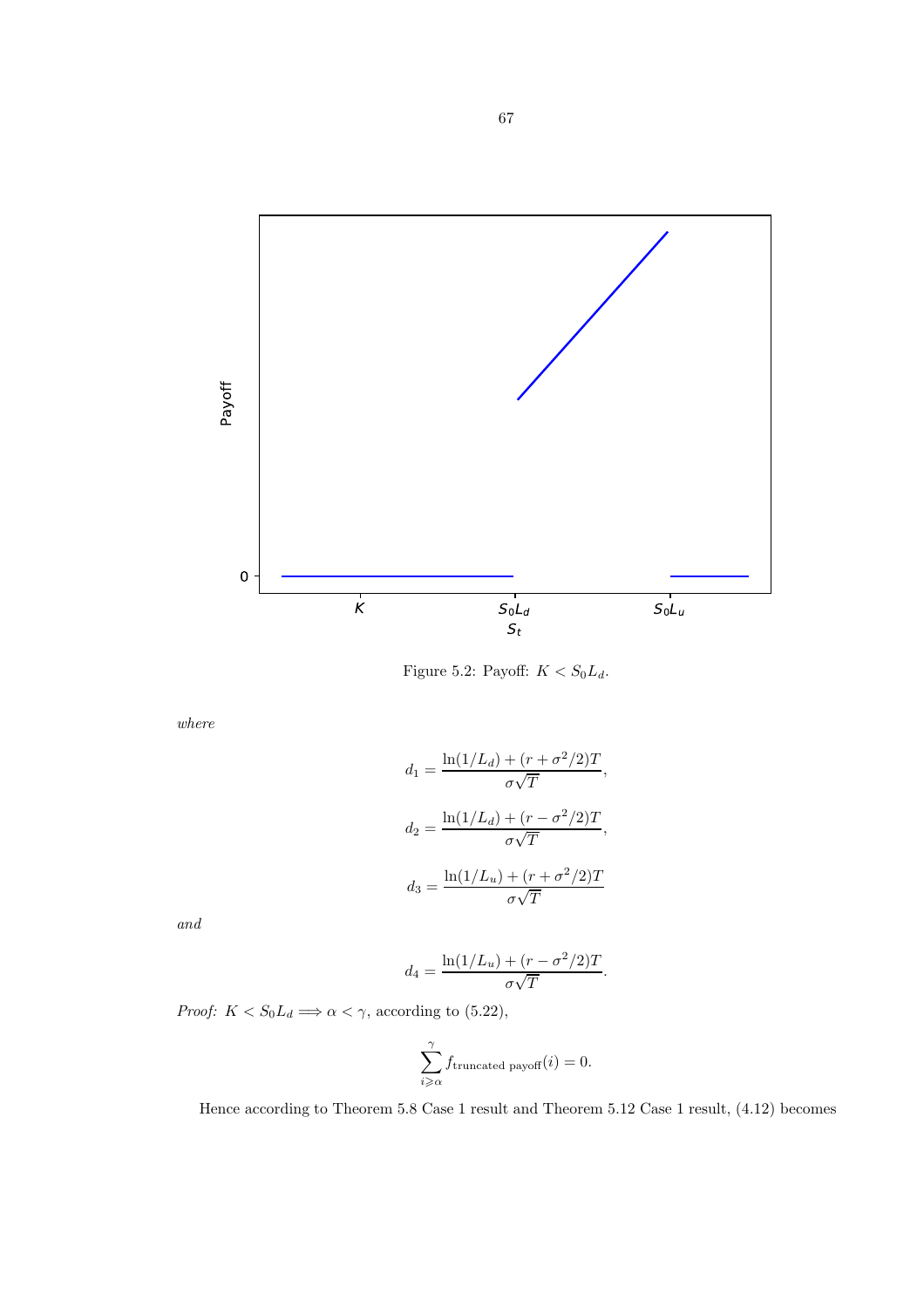$$
c = e^{-rT} \sum_{i=0}^{n} b(i) f_{\text{truncated payoff}}(i)
$$
  
\n
$$
= e^{-rT} \sum_{i \geq \lceil \gamma \rceil}^{\lfloor \beta \rfloor} f(i)
$$
  
\n
$$
= e^{-rT} \sum_{i \geq \lceil \gamma \rceil}^{n} f(i) - e^{-rT} \sum_{i \geq \lfloor \beta \rfloor}^{n} f(i)
$$
  
\n
$$
= S_0 \Phi(d_1) - Ke^{-rT} \Phi(d_2) - S_0 \Phi(d_3) + Ke^{-rT} \Phi(d_4),
$$

$$
d_1 = \frac{\ln(1/L_d) + (r + \sigma^2/2)T}{\sigma\sqrt{T}},
$$

$$
d_2 = \frac{\ln(1/L_d) + (r - \sigma^2/2)T}{\sigma\sqrt{T}},
$$

$$
d_3 = \frac{\ln(1/L_u) + (r + \sigma^2/2)T}{\sigma\sqrt{T}}
$$

and

$$
d_4 = \frac{\ln(1/L_u) + (r - \sigma^2/2)T}{\sigma\sqrt{T}}.
$$

For Situation 3, we can combine upper bound Case 2 result and lower bound Case 2 result, so we have

**Theorem 5.14:** If  $S_0L_u < K$  (Situation 3),

 $c = 0$ .

Proof:  $S_0L_u < K \Longrightarrow \beta < \alpha$ , since the lower bound of summation is greater than the upper bound of summation in  $\sum^{\beta}$  $i \geqslant \alpha$  $f(i)$ , we have

$$
\sum_{i\geqslant\alpha}^{\beta}f(i)=0,
$$

hence  $c = 0$ .

And for Situation 2, we can combine upper bound Case 1 result and lower bound Case 2 result, so the amount of payoff is plotted in Figure 5.3.

Hence we have

**Theorem 5.15:** If  $S_0L_d \leq K \leq S_0L_u$  (Situation 2),

 $\Box$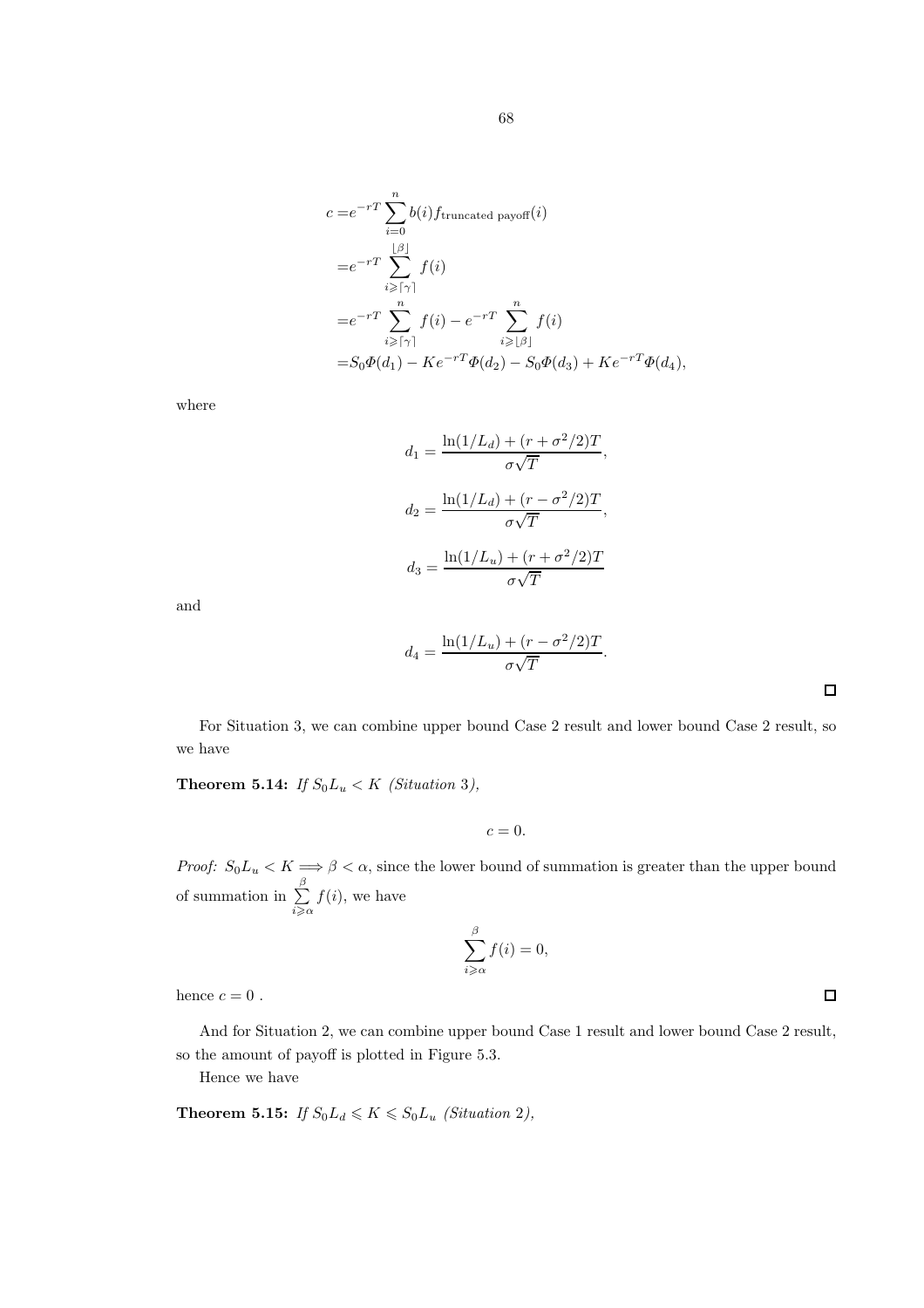

Figure 5.3: Payoff:  $S_0L_d \leqslant K \leqslant S_0L_u$ .

$$
c = S_0 \Phi(d_1) - K e^{-rT} \Phi(d_2) - S_0 \Phi(d_3) + K e^{-rT} \Phi(d_4),
$$

$$
d_1 = \frac{\ln(S_0/K) + (r + \sigma^2/2)T}{\sigma\sqrt{T}},
$$

$$
d_2 = \frac{\ln(S_0/K) + (r - \sigma^2/2)T}{\sigma\sqrt{T}},
$$

$$
d_3 = \frac{\ln(1/L_u) + (r + \sigma^2/2)T}{\sigma\sqrt{T}}
$$

and

$$
d_4 = \frac{\ln(1/L_u) + (r - \sigma^2/2)T}{\sigma\sqrt{T}}
$$

.

Proof:  $S_0L_d \leq K \leq S_0L_u \Longrightarrow \gamma \leq \alpha \leq \beta$ , so  $i \leq \gamma \Longrightarrow i \leq \alpha$ . Then according to Proposition 4.4 and Lemma 4.5, we have that for any  $i < \alpha$ ,  $f_{payoff}(i) = 0$ . So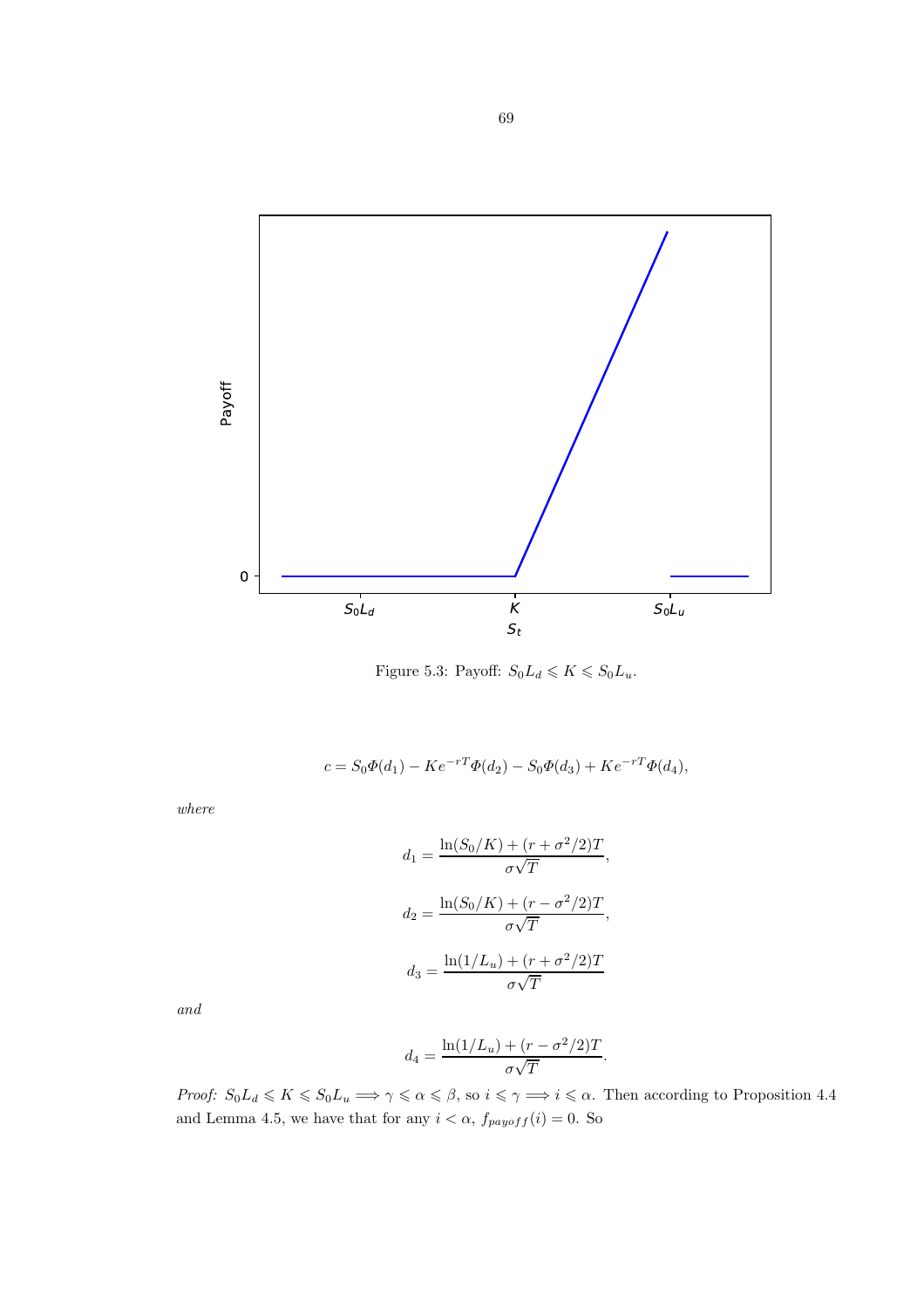$$
\sum_{i \geq \gamma}^{\alpha} b(i) f_{payoff}(i) = 0.
$$

Hence according to Theorem 5.8 Case 1 result and Theorem 5.12 Case 2 result, (4.12) becomes

$$
c = e^{-rT} \sum_{i=0}^{n} b(i) f_{\text{truncated payoff}}(i)
$$
  
=  $e^{-rT} \sum_{i \ge \alpha}^{n} b(i) f(i) - e^{-rT} \sum_{i \ge \beta}^{n} b(i) f(i)$   
=  $S_0 \Phi(d_1) - Ke^{-rT} \Phi(d_2) - S_0 \Phi(d_3) + Ke^{-rT} \Phi(d_4),$ 

where

$$
d_1 = \frac{\ln(S_0/K) + (r + \sigma^2/2)T}{\sigma\sqrt{T}},
$$

$$
d_2 = \frac{\ln(S_0/K) + (r - \sigma^2/2)T}{\sigma\sqrt{T}},
$$

$$
d_3 = \frac{\ln(1/L_u) + (r + \sigma^2/2)T}{\sigma\sqrt{T}}
$$

and

$$
d_4 = \frac{\ln(1/L_u) + (r - \sigma^2/2)T}{\sigma\sqrt{T}}.
$$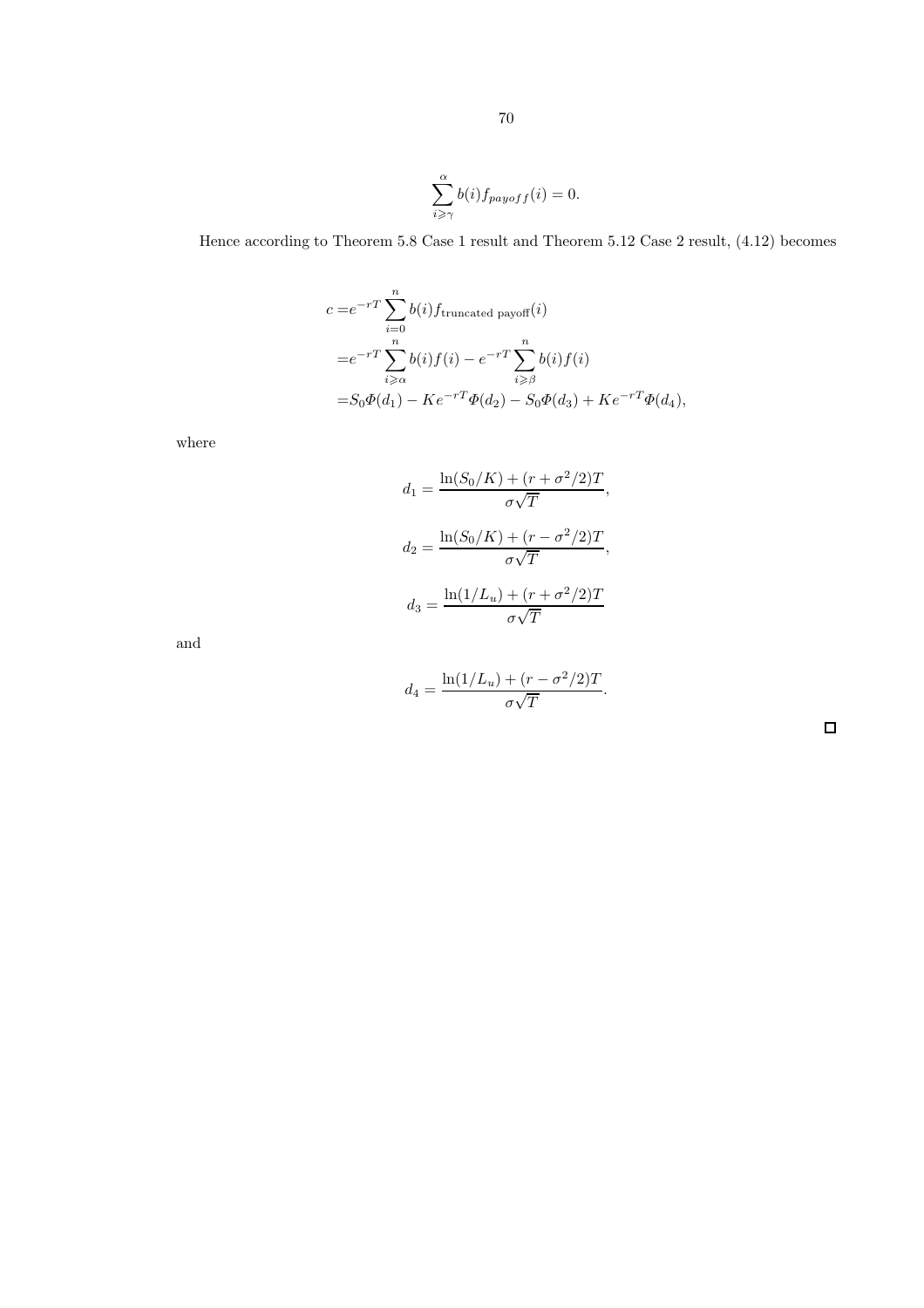## Chapter 6

# Re-weighting model

### 6.1 Introduction

In this chapter, we will discuss another type of European call option. Similar to the discussions made in Chapter 5, the underlying asset for this option has boundaries imposed on its price movements:  $S_0L_d$  and  $S_0L_u$ , where  $L_d < L_u$ . Suppose that the market regulator dictates that if the underlying stock price  $S_T$  at time  $t = T$  goes beyond the stated boundaries, the buyers of this option will get a refund, and the option contract is annulled. The refund value equals the future value at time  $T$  of its initial cost  $c$ . In other words, this option has a payoff formula which is defined as

$$
\begin{cases}\n e^{rT}c, & \text{if } S_T \geqslant S_0L_u \\
 \max(S_T - K, 0), & \text{if } S_T \in (S_0L_d, S_0L_u) \\
 e^{rT}c, & \text{if } S_T \leqslant S_0L_d,\n\end{cases}
$$
\n(6.1)

where c is the European call option initial cost at time  $t = 0$ . In this chapter, our payoff formula is an implicit formula. Right now, we don't know the exact value of c. Now let me introduce some technical preparations here. The following lemmas will be used later. For our  $n$ -step binomial tree defined in Chapter 4, we introduce that for  $S_0L_u$  and  $S_0u^id^{n-i}$  (which equals  $S_T$ ),

Lemma 6.1:  $S_0 u^i d^{n-i} > S_0 L_u \iff i > \beta,$ where

$$
\beta := \frac{1}{2} \Big( \frac{\ln(L_u)}{\sigma \sqrt{T/n}} + n \Big).
$$

Proof: According to Lemma 5.5,

$$
S_0 u^i d^{n-i} > S_0 L_u
$$
  

$$
\iff i > \frac{1}{2} \Big( \frac{\ln(L_u)}{\sigma \sqrt{T/n}} + n \Big).
$$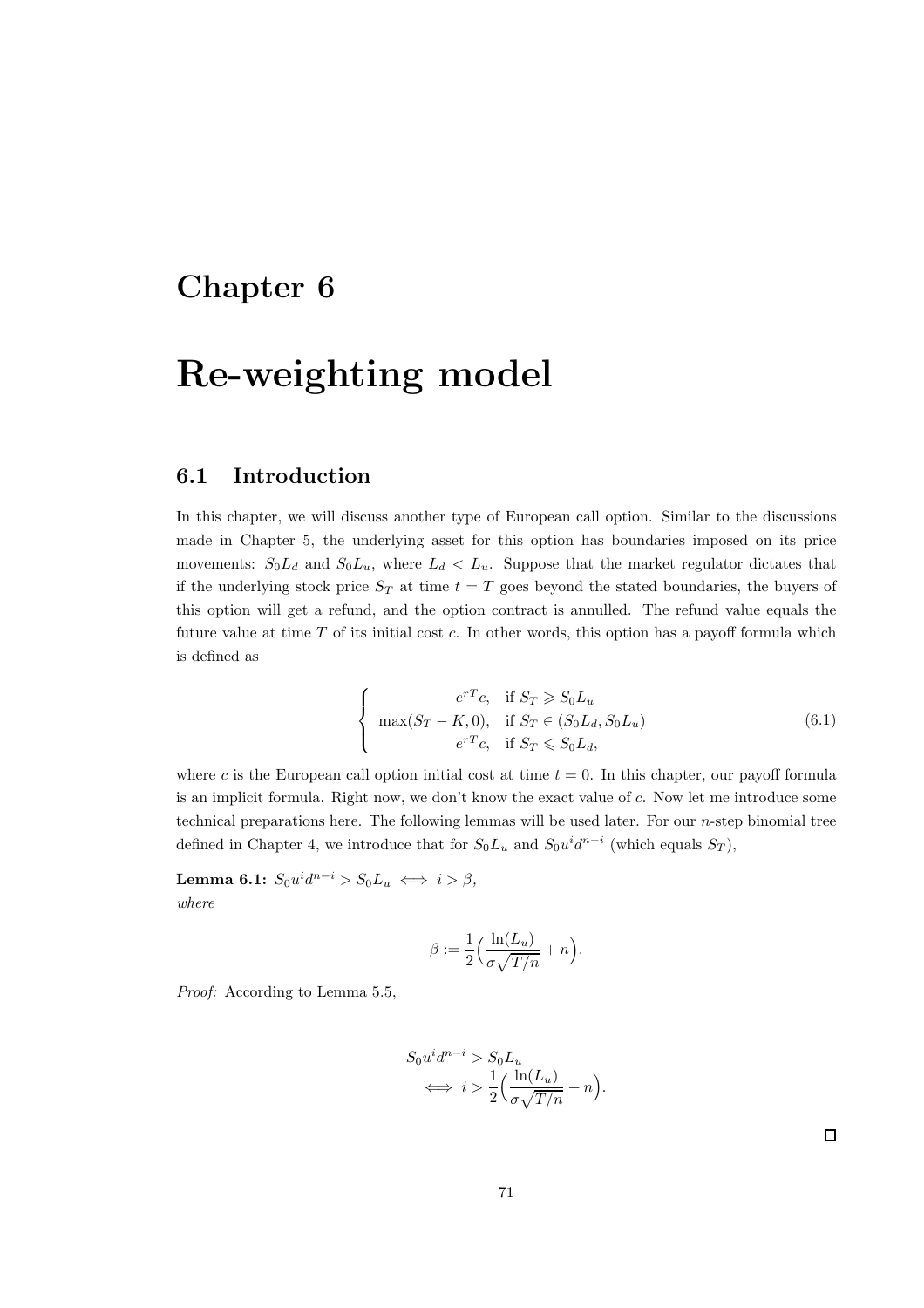For K and  $S_0 u^i d^{n-i}$ ,

Lemma 6.2:  $S_0 u^i d^{n-i} > K \iff i > \alpha,$ where

$$
\alpha:=\frac{1}{2}\Big(\frac{\ln(K/S_0)}{\sigma\sqrt{T/n}}+n\Big).
$$

|  | <i>Proof:</i> According to Lemma 4.5, |  |  |  |
|--|---------------------------------------|--|--|--|
|--|---------------------------------------|--|--|--|

$$
S_0 u^i d^{n-i} > K
$$
  

$$
\iff i > \frac{1}{2} \Big( \frac{\ln(K/S_0)}{\sigma \sqrt{T/n}} + n \Big).
$$

| And for $S_0L_d$ and $S_0u^id^{n-i}$ , |  |  |
|----------------------------------------|--|--|
|----------------------------------------|--|--|

**Lemma 6.3:**  $S_0 u^i d^{n-i} > S_0 L_d \iff i > \gamma$ , where

$$
\gamma := \frac{1}{2} \Big( \frac{\ln(L_d)}{\sigma \sqrt{T/n}} + n \Big).
$$

Proof: According to Lemma 5.9,

$$
S_0 u^i d^{n-i} > S_0 L_d
$$
  

$$
\iff i > \frac{1}{2} \Big( \frac{\ln(L_d)}{\sigma \sqrt{T/n}} + n \Big).
$$

 $\Box$ 

Now we use these lemmas to re-write (6.1) into three cases:

- $K \in (S_0L_d, S_0L_u)$ , i.e.  $\alpha \in [\gamma, \beta]$ .
- $K < S_0 L_d$ , i.e.  $\alpha < \gamma$ .
- $K > S_0 L_u$ , i.e.  $\alpha > \beta$ .

We will discuss them respectively.

## **6.2** If  $K \in (S_0L_d, S_0L_u)$

If  $K \in (S_0L_d, S_0L_u)$ , it is obvious that  $(S_0L_d, S_0L_u)$  can be divided into two intervals,  $(S_0L_d, K]$ and  $(K, S_0L_u)$ . If  $S_0u^id^{n-i} \in (S_0L_d, K]$ , then

$$
S_0 u^i d^{n-i} - K \leqslant 0,\tag{6.2}
$$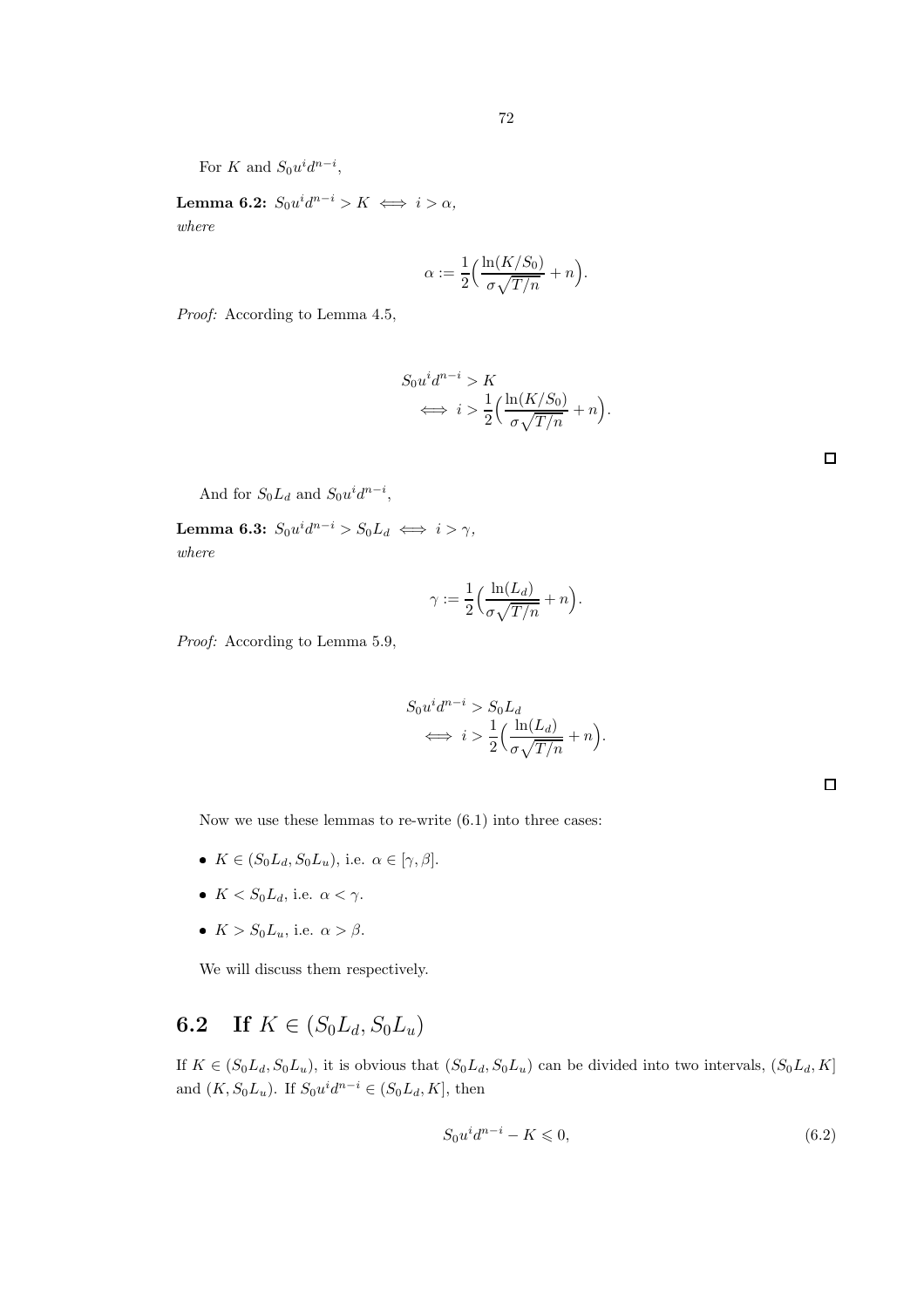hence

$$
\max(S_0 u^i d^{n-i} - K, 0) = 0.
$$
\n(6.3)

If  $S_0 u^i d^{n-i} \in (K, S_0 L_u)$ , then

$$
S_0 u^i d^{n-i} - K > 0,\t\t(6.4)
$$

hence

$$
\max(S_0 u^i d^{n-i} - K, 0) = S_0 u^i d^{n-i} - K.
$$
\n(6.5)

Therefore if  $K \in (S_0L_d, S_0L_u)$ , (6.1) becomes

$$
\begin{cases}\n e^{rT}c, & \text{if } S_0u^id^{n-i} \geq S_0L_u \\
 S_0u^id^{n-i} - K := f(i), & \text{if } S_0u^id^{n-i} \in (K, S_0L_u) \\
 0, & \text{if } S_0u^id^{n-i} \in (S_0L_d, K] \\
 e^{rT}c, & \text{if } S_0u^id^{n-i} \leqslant S_0L_d.\n\end{cases}
$$
\n(6.6)

According to Lemmas 6.1, 6.2 and 6.3, the above payoff formula (also shown in Figure 6.1) can be re-written as

$$
f_{\text{truncated payoff}}(i) := \begin{cases} e^{rT}c, & \text{if } i \geq \beta \\ f(i), & \text{if } i \in (\alpha, \beta) \\ 0, & \text{if } i \in (\gamma, \alpha] \\ e^{rT}c, & \text{if } i \leq \gamma. \end{cases} \tag{6.7}
$$

According to CRR model, our call option is priced as

$$
c = e^{-rT} \sum_{i=0}^{n} b(i) f_{\text{truncated payoff}}(i)
$$
\n
$$
= e^{-rT} \left[ \sum_{i=0}^{|r|} b(i) f_{\text{truncated payoff}}(i) + \sum_{i=|\gamma|}^{|r|} b(i) f_{\text{truncated payoff}}(i) + \sum_{i=|\gamma|}^{|r|} b(i) f_{\text{truncated payoff}}(i) + \sum_{i=|\alpha|}^{|r|} b(i) f_{\text{truncated payoff}}(i) + \sum_{i=|\beta|}^{n} b(i) f_{\text{truncated payoff}}(i) \right]
$$
\n
$$
= e^{-rT} \left[ \sum_{i=0}^{|r|} b(i) e^{rT} c + \sum_{i=|\alpha|}^{|r|} b(i) f(i) + \sum_{i=|\beta|}^{n} b(i) e^{rT} c \right]
$$
\n
$$
= e^{-rT} \sum_{i=|\alpha|}^{|r|} b(i) f(i) + e^{-rT} \left[ \sum_{i=0}^{|\gamma|} b(i) + \sum_{i=|\beta|}^{n} b(i) \right] e^{rT} c
$$
\n(6.8)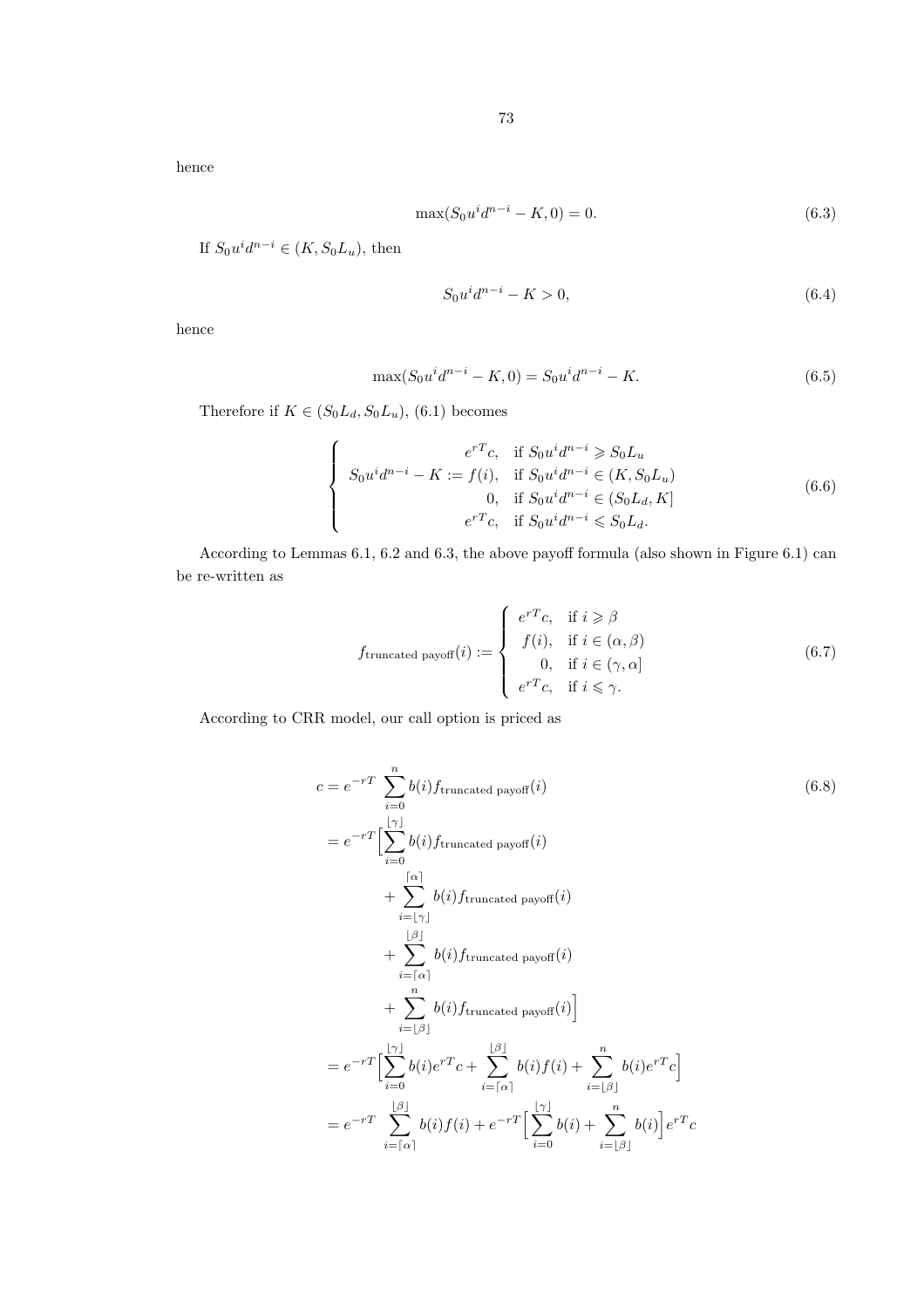

Figure 6.1: Payoff:  $K \in (S_0L_d, S_0L_u)$ .

$$
=e^{-rT}\sum_{i=\lceil\alpha\rceil}^{\lfloor\beta\rfloor}b(i)f(i)+\Big[\sum_{i=0}^{\lfloor\gamma\rfloor}b(i)+\sum_{i=\lfloor\beta\rfloor}^{n}b(i)\Big]c.
$$

Rearranging the above, we have

$$
c\left[1-\sum_{i=0}^{\lfloor \gamma\rfloor}b(i)-\sum_{i=\lfloor \beta\rfloor}^{n}b(i)\right] = e^{-rT}\sum_{i=\lceil \alpha\rceil}^{\lfloor \beta\rfloor}b(i)f(i). \tag{6.9}
$$

Now our model becomes explicit for the option cost c. Since for binomial distribution probability mass function

$$
b(i) := \frac{n!}{(n-i)!i!}p^{i}(1-p)^{n-i},
$$

we have

$$
\sum_{i=0}^{n} b(i) \tag{6.10}
$$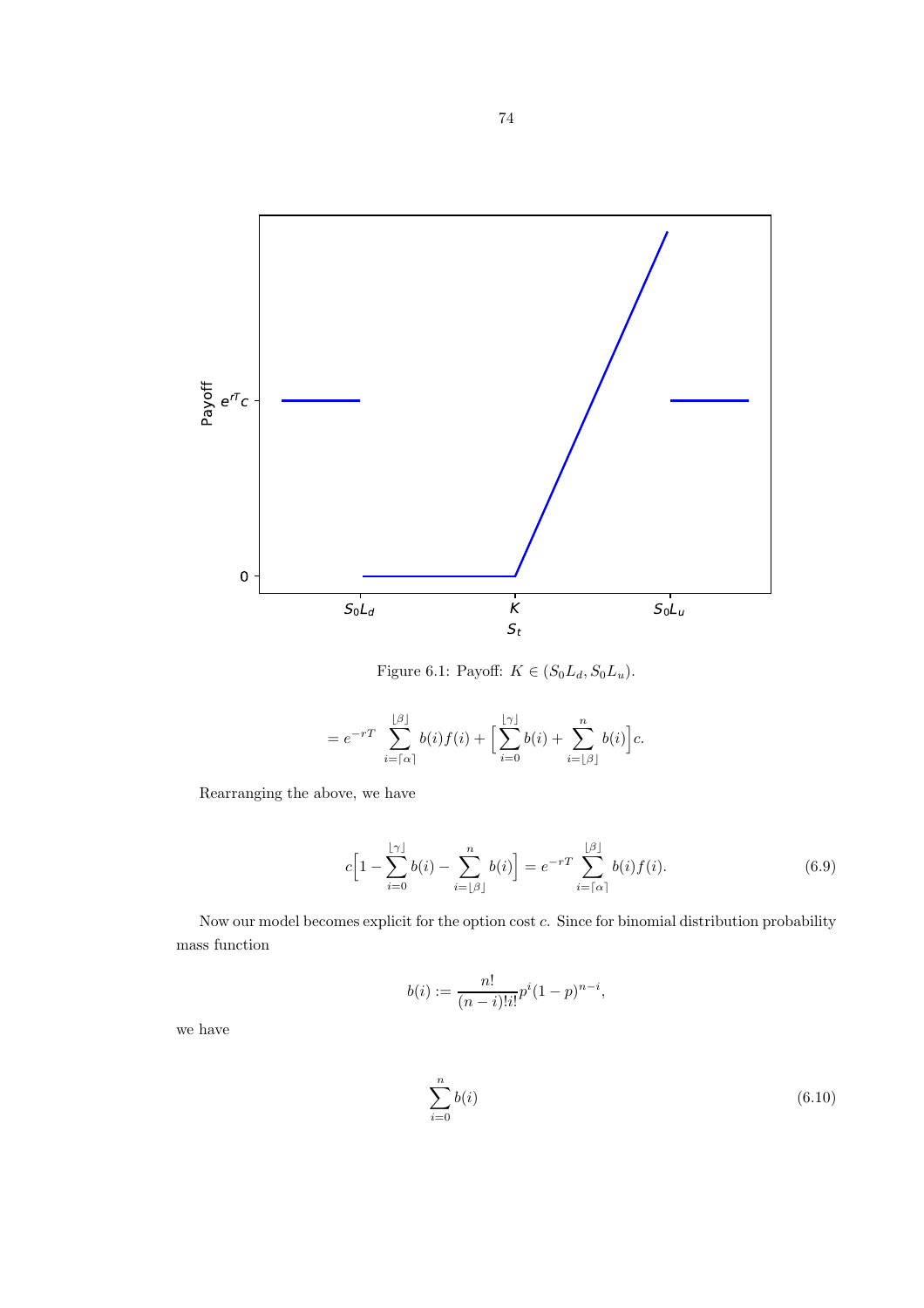:=
$$
\sum_{i=0}^{n} \frac{n!}{(n-i)!i!} p^{i} (1-p)^{n-i}
$$
  
=1.

Hence in the left hand side of (6.9),

$$
1 - \sum_{i=0}^{\lfloor \gamma \rfloor} b(i) - \sum_{i=\lfloor \beta \rfloor}^{n} b(i) = \sum_{i=\lfloor \gamma \rfloor}^{\lfloor \beta \rfloor} b(i). \tag{6.11}
$$

Therefore (6.9) becomes

$$
c\sum_{i=\lfloor \gamma \rfloor}^{\lfloor \beta \rfloor} b(i) = e^{-rT} \sum_{i=\lceil \alpha \rceil}^{\lfloor \beta \rfloor} b(i) f(i). \tag{6.12}
$$

For the left hand side of (6.12), we have

#### Lemma 6.4:

$$
\sum_{i=\lfloor \gamma\rfloor}^{\lfloor \beta\rfloor}b(i)=\varrho,
$$

where

$$
\varrho :\approx \varPhi\Bigl(\frac{\ln(1/L_d)+(r-\sigma^2/2)T}{\sigma\sqrt{T}}\Bigr)-\varPhi\Bigl(\frac{\ln(1/L_u)+(r-\sigma^2/2)T}{\sigma\sqrt{T}}\Bigr).
$$

Proof: According to  $(5.31)$ ,

$$
\sum_{i=\lfloor \gamma \rfloor}^{n} b(i)
$$

$$
\approx \Phi\left(\frac{\ln(1/L_d) + (r - \sigma^2/2)T}{\sigma\sqrt{T}}\right).
$$

According to (5.19),

$$
\sum_{i=\lfloor \beta \rfloor}^{n} b(i)
$$

$$
\approx \Phi\Big(\frac{\ln(1/L_u) + (r - \sigma^2/2)T}{\sigma\sqrt{T}}\Big).
$$

Hence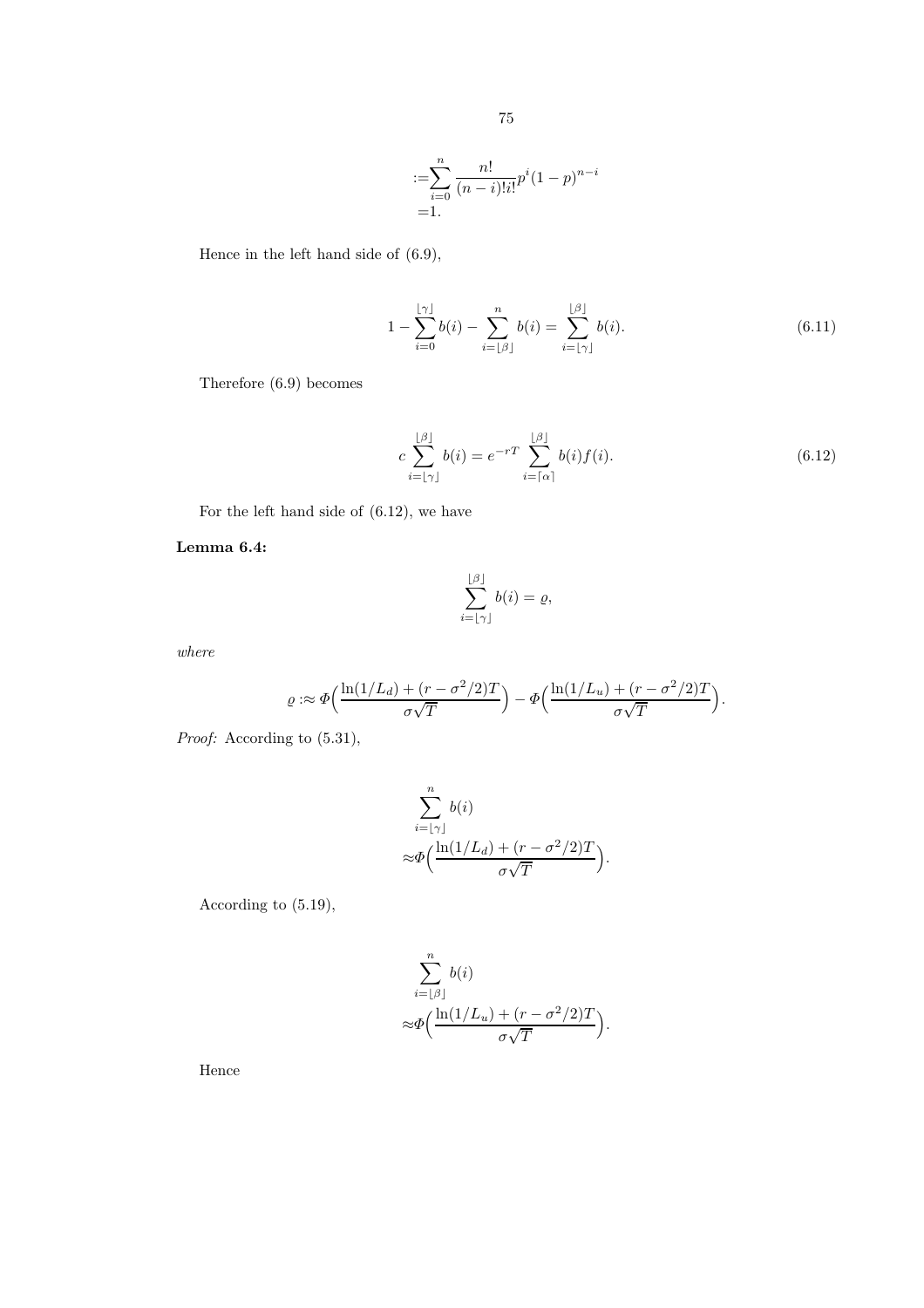$$
\sum_{i=\lfloor \gamma \rfloor}^{\lfloor \beta \rfloor} b(i)
$$
\n
$$
= \sum_{i=\lfloor \gamma \rfloor}^{n} b(i) - \sum_{i=\lfloor \beta \rfloor}^{n} b(i)
$$
\n
$$
\approx \Phi\left(\frac{\ln(1/L_d) + (r - \sigma^2/2)T}{\sigma\sqrt{T}}\right) - \Phi\left(\frac{\ln(1/L_u) + (r - \sigma^2/2)T}{\sigma\sqrt{T}}\right).
$$

For the right hand side of (6.12), according to Theorem 5.15,

$$
e^{-rT} \sum_{i=\lceil \alpha \rceil}^{\lfloor \beta \rfloor} b(i) f(i) \tag{6.13}
$$
  

$$
\approx S_0 \Phi(d_1) - Ke^{-rT} \Phi(d_2) - S_0 \Phi(d_5) + Ke^{-rT} \Phi(d_6),
$$

 $\Box$ 

where

$$
d_1 = \frac{\ln(S_0/K) + (r + \sigma^2/2)T}{\sigma\sqrt{T}},
$$

$$
d_2 = \frac{\ln(S_0/K) + (r - \sigma^2/2)T}{\sigma\sqrt{T}},
$$

$$
d_5 = \frac{\ln(1/L_u) + (r + \sigma^2/2)T}{\sigma\sqrt{T}}
$$

and

$$
d_6 = \frac{\ln(1/L_u) + (r - \sigma^2/2)T}{\sigma\sqrt{T}}.
$$

Therefore combining the above, since  $n$  is large enough, we have

**Theorem 6.5:** If  $K \in (S_0L_d, S_0L_u)$ , our European call option is priced as

$$
c = \frac{1}{\varrho} \Big( S_0 \Phi(d_1) - K e^{-rT} \Phi(d_2) - S_0 \Phi(d_5) + K e^{-rT} \Phi(d_6) \Big),
$$

where

$$
d_1 = \frac{\ln(S_0/K) + (r + \sigma^2/2)T}{\sigma\sqrt{T}},
$$
  

$$
d_2 = \frac{\ln(S_0/K) + (r - \sigma^2/2)T}{\sigma\sqrt{T}},
$$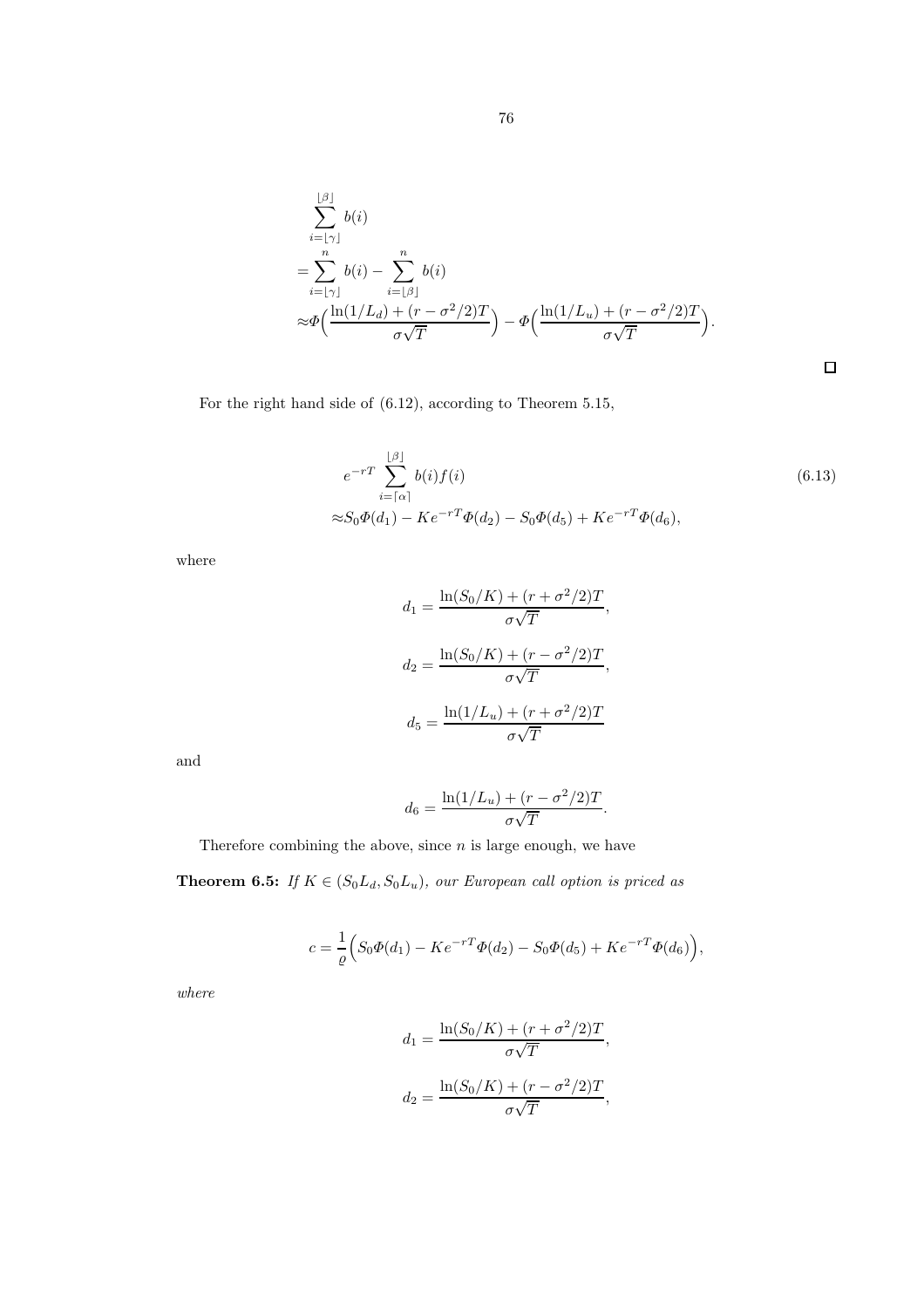$$
d_4 = \frac{\ln(1/L_d) + (r - \sigma^2/2)T}{\sigma\sqrt{T}},
$$

$$
d_5 = \frac{\ln(1/L_u) + (r + \sigma^2/2)T}{\sigma\sqrt{T}},
$$

$$
d_6 = \frac{\ln(1/L_u) + (r - \sigma^2/2)T}{\sigma\sqrt{T}}
$$

and

$$
\varrho = \varPhi(d_4) - \varPhi(d_6).
$$

Proof: According to  $(6.12)$ ,

$$
c = 1 / \Big( \sum_{i=\lfloor \gamma \rfloor}^{\lfloor \beta \rfloor} b(i) \Big) \times e^{-rT} \sum_{i=\lceil \alpha \rceil}^{\lfloor \beta \rfloor} b(i) f(i)
$$
  
= 
$$
\frac{1}{\varrho} \Big( S_0 \Phi(d_1) - K e^{-rT} \Phi(d_2) - S_0 \Phi(d_5) + K e^{-rT} \Phi(d_6) \Big).
$$

## **6.3** If  $K \le S_0 L_d$

If  $K \le S_0L_d$ , then for any  $S_T \in (S_0L_d, S_0L_u)$ ,  $S_T$  is always greater than K. Hence if  $S_T \in$  $(S_0L_d, S_0L_u)$ , then

$$
\max(S_T - K, 0) = S_T - K. \tag{6.14}
$$

 $\Box$ 

Therefore if  $K \leq S_0 L_d$ , (6.1) becomes

$$
\begin{cases}\ne^{rT}c, & \text{if } S_0u^id^{n-i} \geqslant S_0L_u \\
f(i), & \text{if } S_0u^id^{n-i} \in (S_0L_d, S_0L_u) \\
e^{rT}c, & \text{if } S_0u^id^{n-i} \leqslant S_0L_d.\n\end{cases}
$$
\n(6.15)

According to Lemma 6.1, 6.2 and 6.3, the above payoff formula (also shown in Figure 6.2) can be re-written as

$$
f_{\text{truncated payoff}}(i) := \begin{cases} e^{rT}c, & \text{if } i \geq \beta \\ f(i), & \text{if } i \in (\gamma, \beta) \\ e^{rT}c, & \text{if } i \leq \gamma. \end{cases}
$$
(6.16)

According to CRR model, our call option is priced as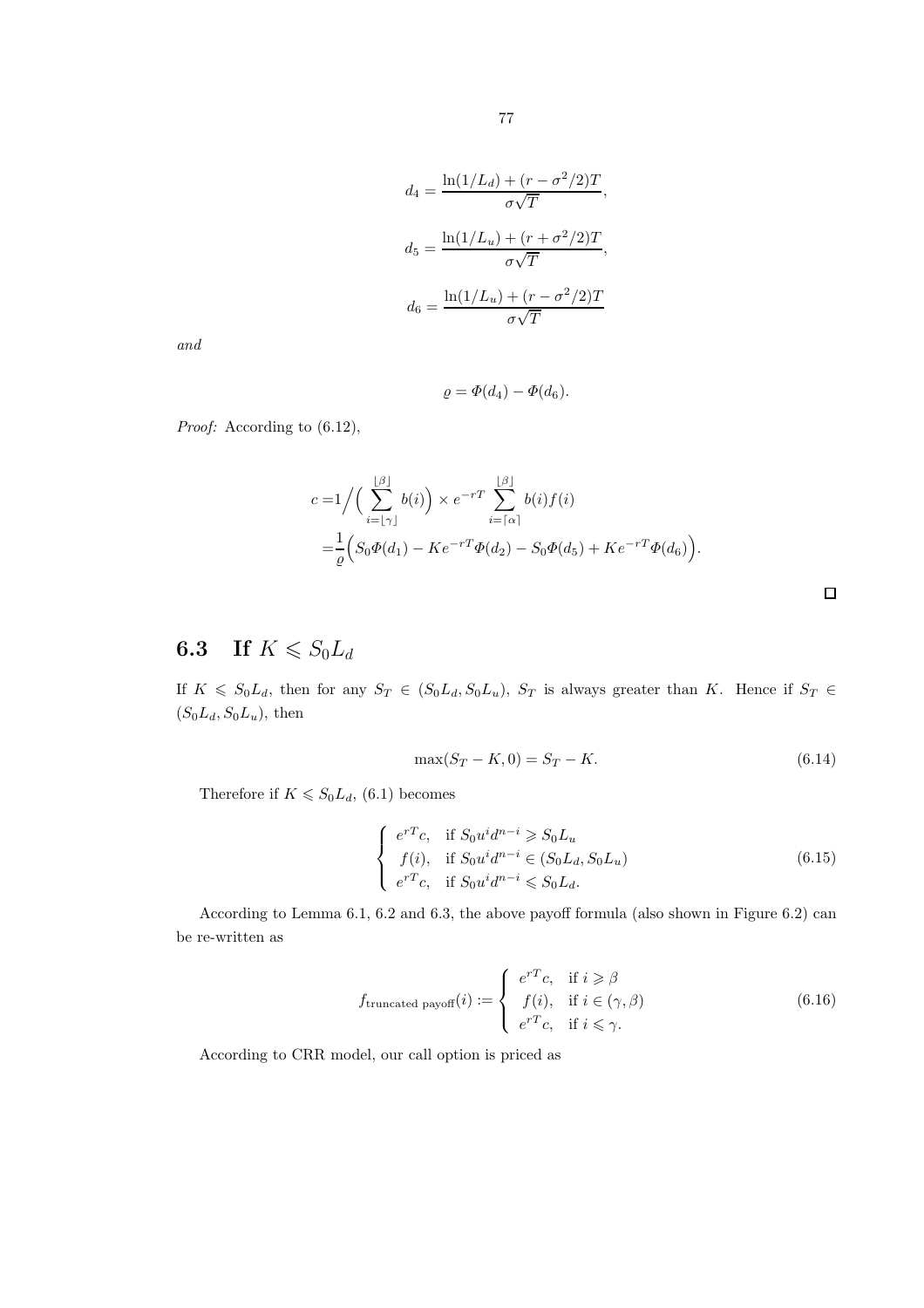

Figure 6.2: Payoff:  $K \leq S_0 L_d$ .

$$
c = e^{-rT} b(i) f_{truncated\ payoff}(i)
$$
\n
$$
= e^{-rT} \left[ \sum_{i=0}^{\lfloor \gamma \rfloor} b(i) f_{truncated\ payoff}(i) + \sum_{i=\lfloor \gamma \rfloor}^{\lfloor \beta \rfloor} b(i) f_{truncated\ payoff}(i) + \sum_{i=\lfloor \beta \rfloor}^n b(i) f_{truncated\ payoff}(i) \right]
$$
\n
$$
+ \sum_{i=\lfloor \beta \rfloor}^n b(i) f_{truncated\ payoff}(i)
$$
\n
$$
= e^{-rT} \left[ \sum_{i=0}^{\lfloor \gamma \rfloor} b(i) e^{rT} c + \sum_{i=\lfloor \gamma \rfloor}^{\lfloor \beta \rfloor} b(i) f(i) + \sum_{i=\lfloor \beta \rfloor}^n b(i) e^{rT} c \right]
$$
\n
$$
= e^{-rT} \sum_{i=\lfloor \gamma \rfloor}^{\lfloor \beta \rfloor} b(i) f(i) + e^{-rT} \left[ \sum_{i=0}^{\lfloor \gamma \rfloor} b(i) + \sum_{i=\lfloor \beta \rfloor}^n b(i) \right] e^{rT} c
$$
\n
$$
= e^{-rT} \sum_{i=\lfloor \gamma \rfloor}^{\lfloor \beta \rfloor} b(i) f(i) + \left[ \sum_{i=0}^{\lfloor \gamma \rfloor} b(i) + \sum_{i=\lfloor \beta \rfloor}^n b(i) \right] c.
$$
\n(6.17)

According to (6.11), (6.17) becomes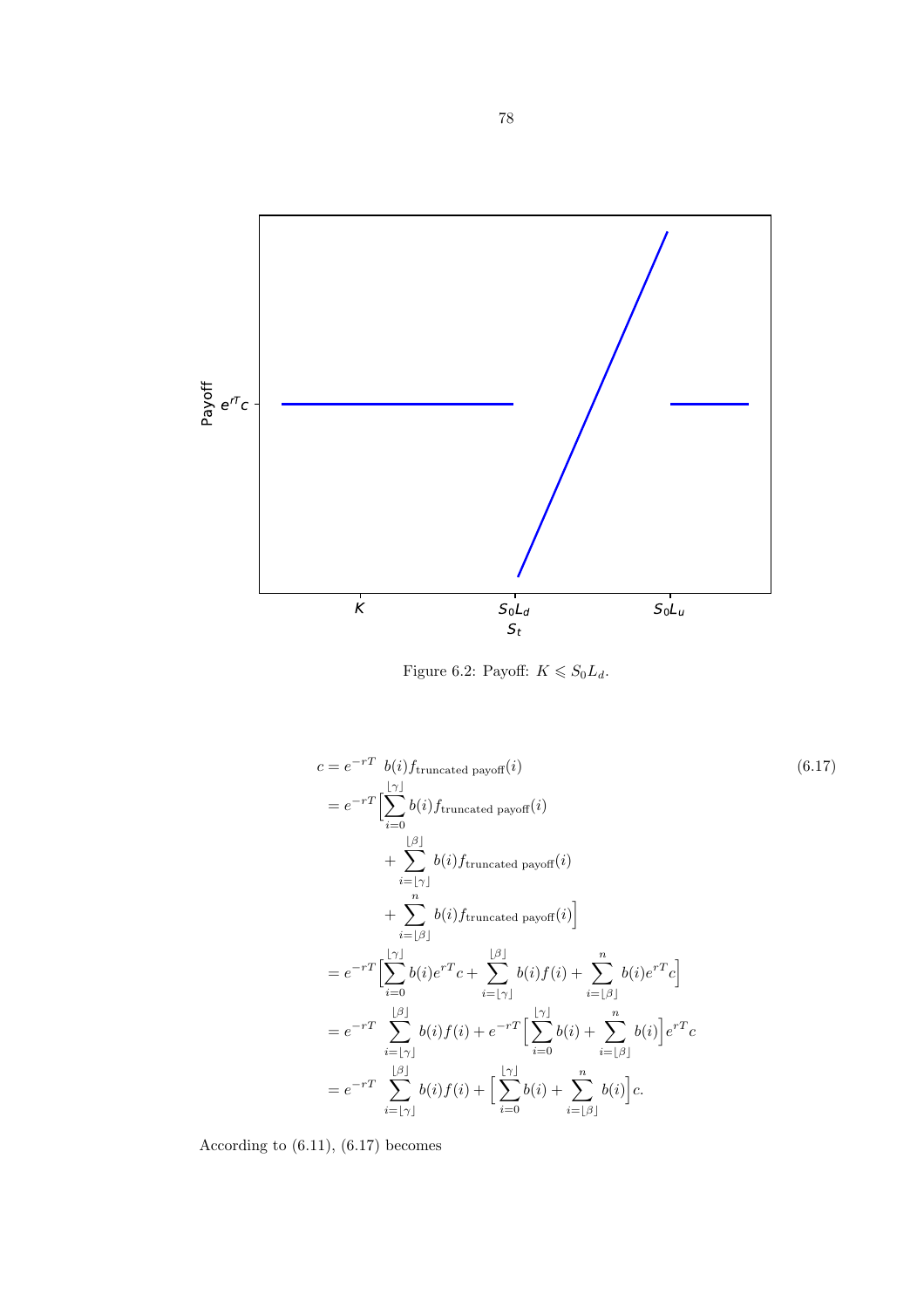$$
c\sum_{i=\lfloor \gamma \rfloor}^{\lfloor \beta \rfloor} b(i) = e^{-rT} \sum_{i=\lfloor \gamma \rfloor}^{\lfloor \beta \rfloor} b(i) f(i). \tag{6.18}
$$

Now our model becomes explicit for the option cost  $c$ . For the left hand side of  $(6.18)$ , according to Lemma 6.4,

$$
\sum_{i=\lfloor \gamma \rfloor}^{\lfloor \beta \rfloor} b(i) = \varrho. \tag{6.19}
$$

For the right hand side of (6.18), according to Theorem 5.13,

$$
e^{-rT} \sum_{i=\lfloor \gamma \rfloor}^{\lfloor \beta \rfloor} b(i) f(i)
$$
\n
$$
\approx S_0 \Phi(d_3) - K e^{-rT} \Phi(d_4) - S_0 \Phi(d_5) + K e^{-rT} \Phi(d_6),
$$
\n(6.20)

where

$$
d_3 = \frac{\ln(1/L_d) + (r + \sigma^2/2)T}{\sigma\sqrt{T}},
$$

$$
d_4 = \frac{\ln(1/L_d) + (r - \sigma^2/2)T}{\sigma\sqrt{T}},
$$

$$
d_5 = \frac{\ln(1/L_u) + (r + \sigma^2/2)T}{\sigma\sqrt{T}}
$$

and

$$
d_6 = \frac{\ln(1/L_u) + (r - \sigma^2/2)T}{\sigma\sqrt{T}}.
$$

Therefore, since  $n$  is large enough, we have

**Theorem 6.6:** If  $K \le S_0L_d$ , our European call option is priced as

$$
c = \frac{1}{\varrho} \Big( S_0 \Phi(d_3) - K e^{-rT} \Phi(d_4) - S_0 \Phi(d_5) + K e^{-rT} \Phi(d_6) \Big),
$$

where

$$
d_3 = \frac{\ln(1/L_d) + (r + \sigma^2/2)T}{\sigma\sqrt{T}},
$$

$$
d_4 = \frac{\ln(1/L_d) + (r - \sigma^2/2)T}{\sigma\sqrt{T}},
$$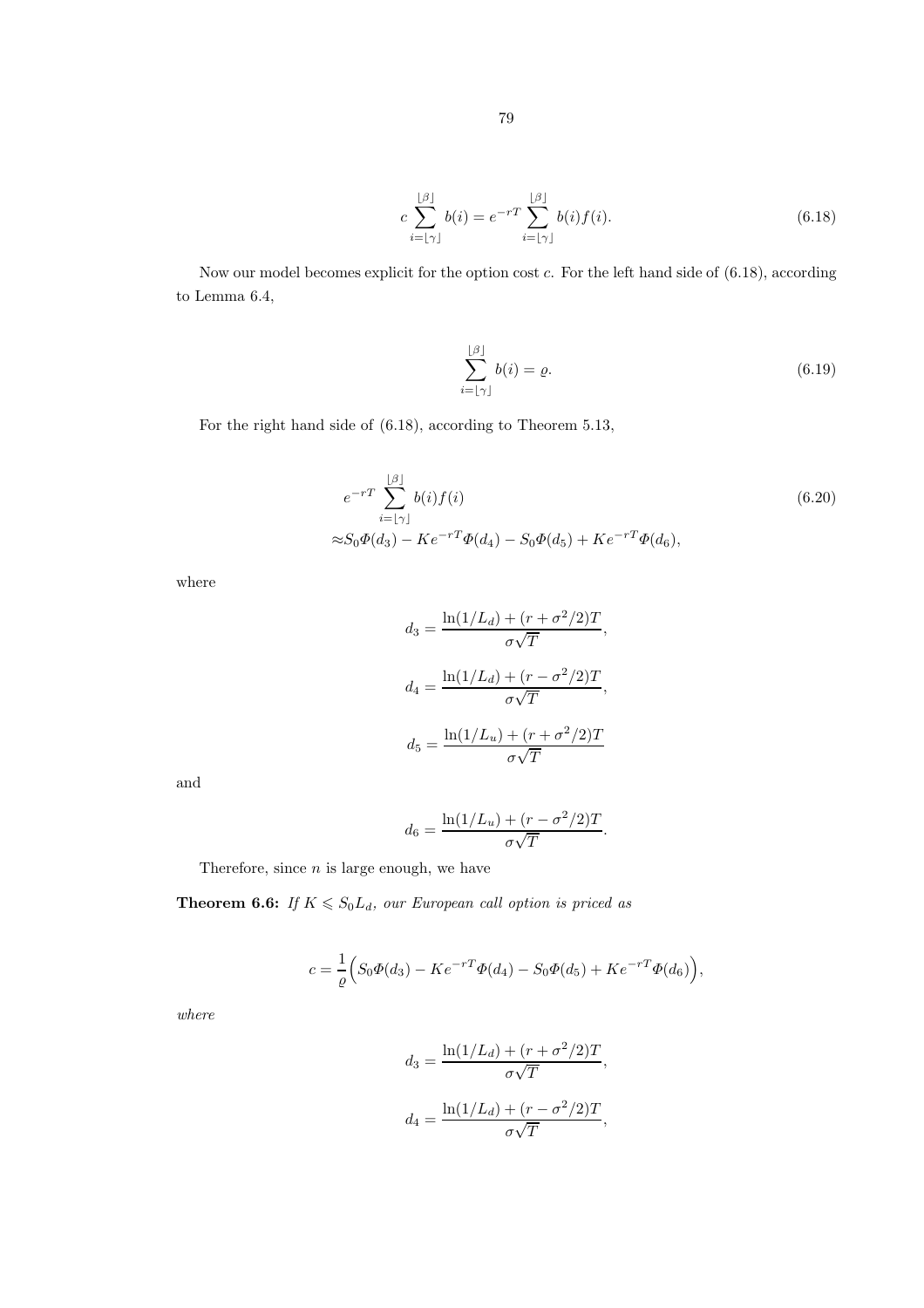$$
d_5 = \frac{\ln(1/L_u) + (r + \sigma^2/2)T}{\sigma\sqrt{T}},
$$

$$
d_6 = \frac{\ln(1/L_u) + (r - \sigma^2/2)T}{\sigma\sqrt{T}}
$$

and

$$
\varrho = \Phi(d_4) - \Phi(d_6).
$$

Proof: According to  $(6.18)$ ,

$$
c = 1 / \Big( \sum_{i=\lfloor \gamma \rfloor}^{\lfloor \beta \rfloor} b(i) \Big) \times e^{-rT} \sum_{i=\lfloor \gamma \rfloor}^{\lfloor \beta \rfloor} b(i) f(i)
$$
  
=  $\frac{1}{\varrho} \Big( S_0 \Phi(d_3) - K e^{-rT} \Phi(d_4) - S_0 \Phi(d_5) + K e^{-rT} \Phi(d_6) \Big).$ 

## **6.4** If  $K \ge S_0L_u$

If  $K \ge S_0L_u$ , then for any  $S_T \in (S_0L_d, S_0L_u)$ , we always have

$$
\max(S_T - K, 0) = 0. \tag{6.21}
$$

 $\Box$ 

Therefore according to Lemma 6.1, 6.2 and 6.3, our payoff formula (also shown in Figure 6.3) can be re-written as

$$
f_{\text{truncated payoff}}(i) := \begin{cases} e^{rT}c, & \text{if } i \geq \beta \\ 0, & \text{if } i \in (\gamma, \beta) \\ e^{rT}c, & \text{if } i \leq \gamma. \end{cases} \tag{6.22}
$$

It is obvious that

**Theorem 6.7:** If  $K \ge S_0L_u$ , our European call option has value

 $c=0.$ 

Proof: According to CRR model, our call option is priced as

$$
c = e^{-rT} b(i) f_{\text{truncated payoff}}(i)
$$
  
= 
$$
e^{-rT} \Big[ \sum_{i=0}^{\lfloor r \rfloor} b(i) f_{\text{truncated payoff}}(i)
$$
  
+ 
$$
\sum_{i=\lfloor r \rfloor}^{\lfloor \beta \rfloor} b(i) f_{\text{truncated payoff}}(i)
$$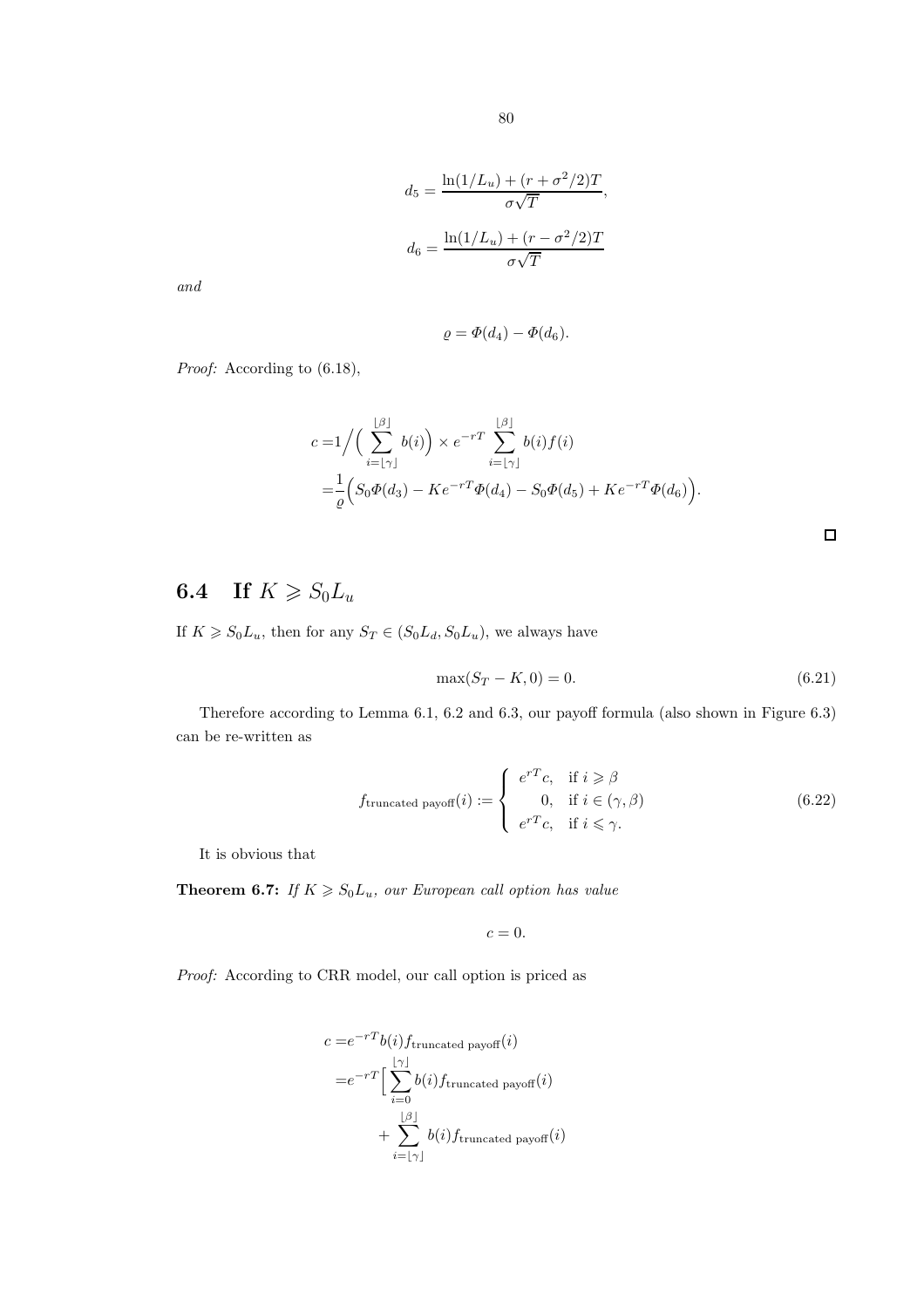

Figure 6.3: Payoff:  $K \ge S_0L_u$ .

+ 
$$
\sum_{i=\lfloor \beta \rfloor}^{n} b(i) f_{\text{truncated payoff}}(i)
$$
  
\n=  $e^{-rT} \Big[ \sum_{i=0}^{\lfloor \gamma \rfloor} b(i) e^{rT} c + \sum_{i=\lfloor \gamma \rfloor}^{\lfloor \beta \rfloor} b(i) \times 0 + \sum_{i=\lfloor \beta \rfloor}^{n} b(i) e^{rT} c \Big]$   
\n=  $0 + \Big[ \sum_{i=0}^{\lfloor \gamma \rfloor} b(i) + \sum_{i=\lfloor \beta \rfloor}^{n} b(i) \Big] c.$ 

Hence according to (6.11) and Lemma 6.4, we have

$$
c \times \varrho = 0.
$$

Since  $L_d < L_u$ , according to Lemma 6.4, it is clear that  $\varrho > 0$ . Therefore  $c = 0$ .  $\Box$ 

## 6.5 Summary

Finally, we summarise our findings together. For a European call option whose payoff formula satisfies (6.1), we have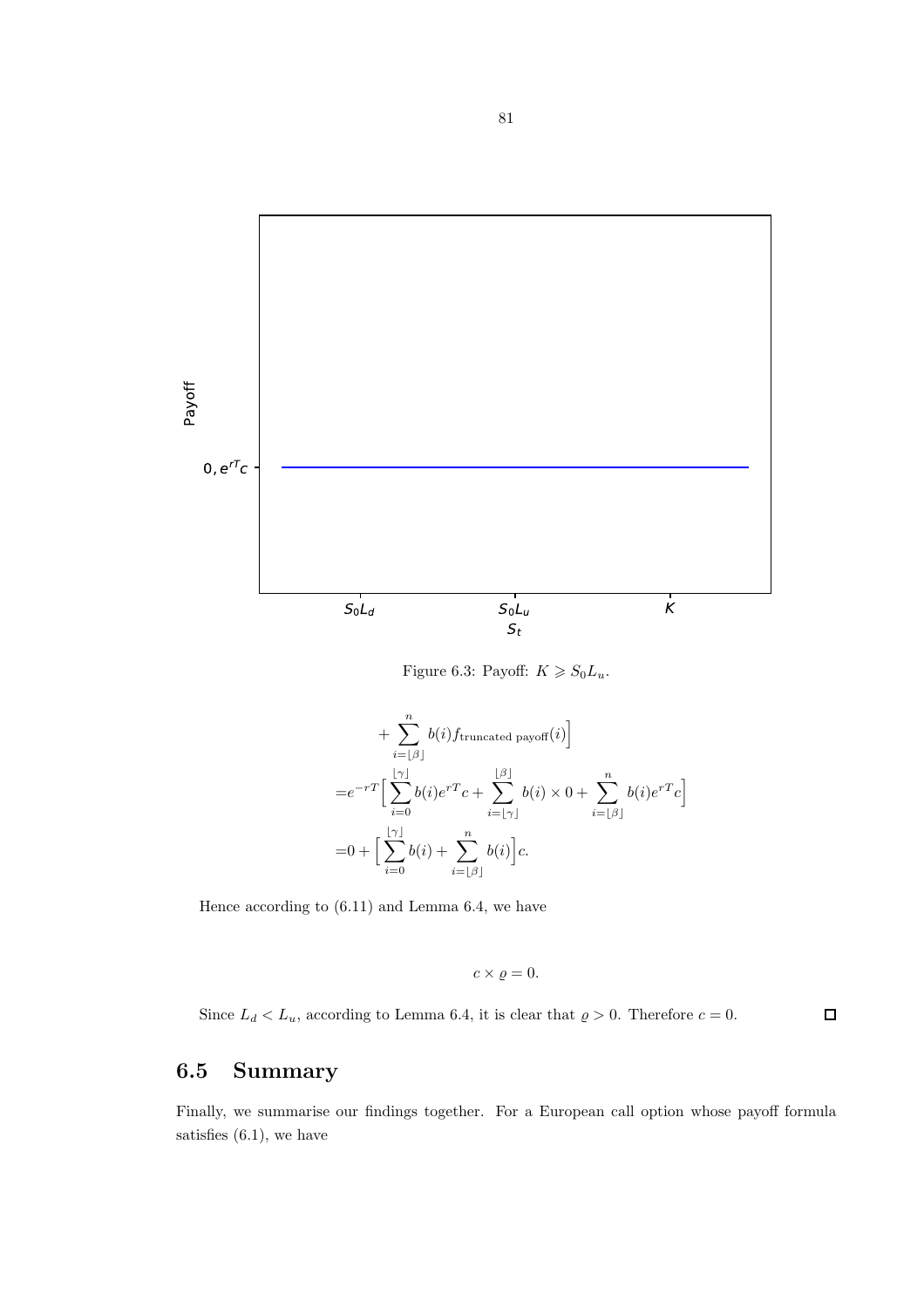**Theorem 6.8:** If  $K \le S_0L_d$ , the European call option is priced as

$$
c = \frac{1}{\varrho} \Big( S_0 \Phi(d_3) - K e^{-rT} \Phi(d_4) - S_0 \Phi(d_5) + K e^{-rT} \Phi(d_6) \Big).
$$

If  $K \in (S_0L_d, S_0L_u)$ , the European call option is priced as

$$
c = \frac{1}{\varrho} \Big( S_0 \Phi(d_1) - K e^{-rT} \Phi(d_2) - S_0 \Phi(d_5) + K e^{-rT} \Phi(d_6) \Big).
$$

If  $K \ge S_0L_u$ , the European call option has value

$$
c=0,
$$

where

$$
d_1 = \frac{\ln(S_0/K) + (r + \sigma^2/2)T}{\sigma\sqrt{T}},
$$
  
\n
$$
d_2 = \frac{\ln(S_0/K) + (r - \sigma^2/2)T}{\sigma\sqrt{T}},
$$
  
\n
$$
d_3 = \frac{\ln(1/L_d) + (r + \sigma^2/2)T}{\sigma\sqrt{T}},
$$
  
\n
$$
d_4 = \frac{\ln(1/L_d) + (r - \sigma^2/2)T}{\sigma\sqrt{T}},
$$
  
\n
$$
d_5 = \frac{\ln(1/L_u) + (r + \sigma^2/2)T}{\sigma\sqrt{T}},
$$
  
\n
$$
d_6 = \frac{\ln(1/L_u) + (r - \sigma^2/2)T}{\sigma\sqrt{T}}
$$

and

$$
\varrho = \varPhi(d_4) - \varPhi(d_6).
$$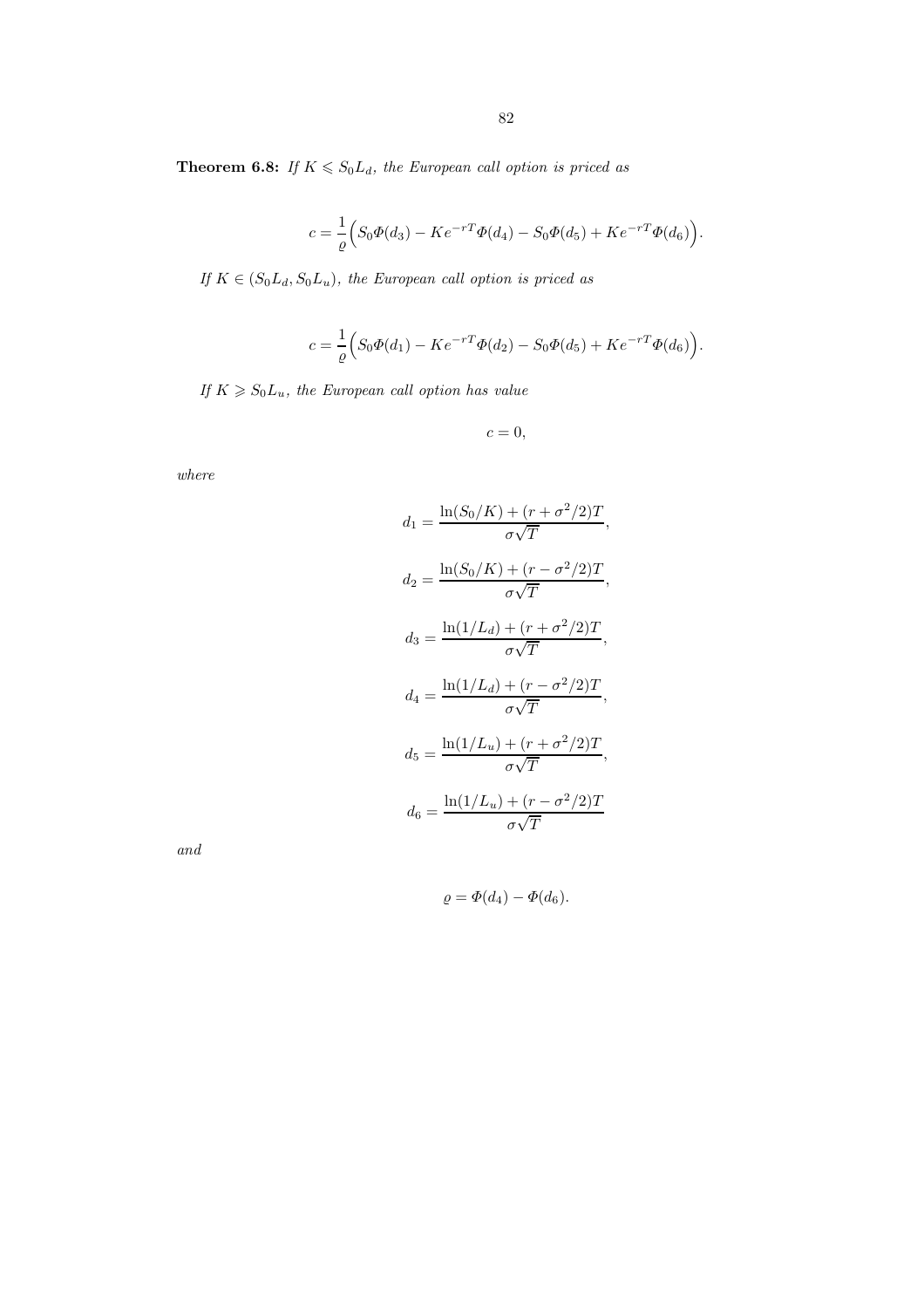# Chapter 7

# Re-distributed model

### 7.1 Introduction

In this chapter, we assume that the stock economic value  $V_t := S_0 u^i d^j$  follows a geometric Brownian motion for any time  $t \in [0, T]$ . However the market regulator imposes price bounds  $S_0L_d$  and  $S_0L_u$ for the market price  $P_t$ , where  $0 < L_d < 1 < L_u$ . Hence combining the above, we set

**Hypothesis 7.1:** At time  $t = T$ , the market price

$$
P_T = \begin{cases} S_0 L_u, & \text{if } V_T := S_0 u^i d^{n-i} > S_0 L_u \\ V_T, & \text{if } V_T \in [S_0 L_d, S_0 L_u] \\ S_0 L_d, & \text{if } V_T < S_0 L_d. \end{cases}
$$

According to Lemmas 6.1, 6.2 and 6.3, Hypothesis 7.1 is equivalent to

$$
P_T = \begin{cases} S_0 L_u, & \text{if } i > \lfloor \beta \rfloor \\ S_0 u^i d^{n-i}, & \text{if } i \in \lfloor \lceil \gamma \rceil, \lfloor \beta \rfloor \rfloor \\ S_0 L_d, & \text{if } i < \lceil \gamma \rceil. \end{cases}
$$
 (7.1)

Hence the stock's logarithmic returns follow the following probability distribution

$$
b_{truncated}(i) = \begin{cases} 0, & \text{if } V_T > S_0 L_u \\ \sum_{j=\lfloor \beta \rfloor+1}^{n} b(j), & \text{if } V_T = S_0 L_u \\ b(i), & \text{if } V_T \in [S_0 L_d, S_0 L_u] \\ \sum_{j=0}^{\lceil \gamma \rceil-1} b(j), & \text{if } V_T = S_0 L_d \\ 0, & \text{if } V_T < S_0 L_d, \end{cases} \tag{7.2}
$$

where

$$
b(i) := \frac{n!}{(n-i)!i!}p^{i}(1-p)^{n-i}.
$$

Using Lemmas 6.1, 6.2 and 6.3, the above (also shown in Figure 7.1) can be re-written as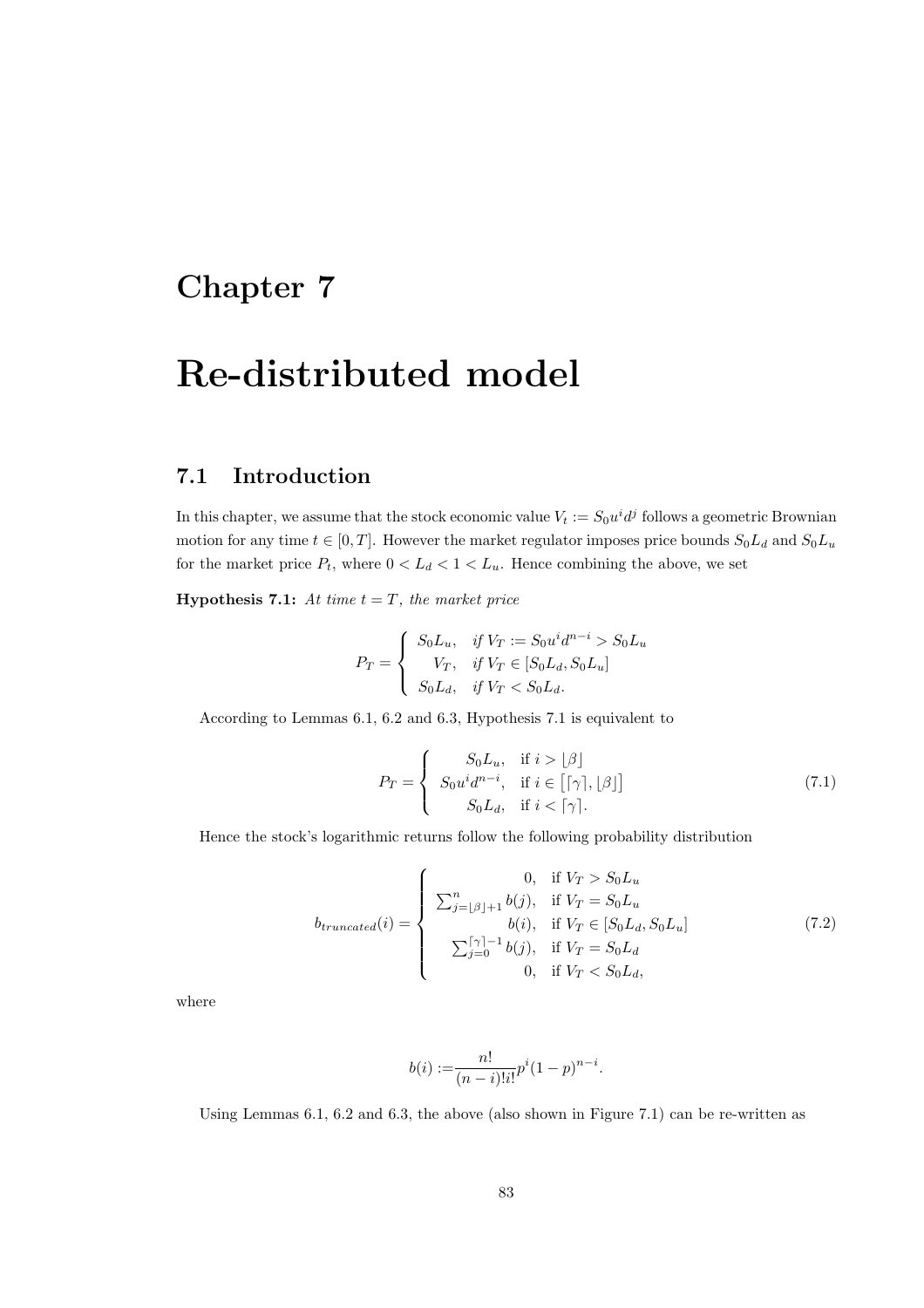$$
b_{truncated}(i) = \begin{cases} 0, & \text{if } i \geq |\beta| + 2 \\ \sum_{j=\lfloor \beta \rfloor+1}^{n} b(j), & \text{if } i = \lfloor \beta \rfloor + 1 \\ b(i), & \text{if } i \in \lfloor \lceil \gamma \rceil, \lfloor \beta \rfloor] \\ \sum_{j=0}^{\lceil \gamma \rceil-1} b(j), & \text{if } i = \lceil \gamma \rceil-1 \\ 0, & \text{if } i \leq \lceil \gamma \rceil-2. \end{cases} (7.3)
$$



Figure 7.1: Probability density: economic value vs market price.

In this chapter, we will study a plain European call option for this kind of stocks. The option payoff formula is defined as

$$
f_{\text{truncated payoff}}(i) := \begin{cases} f(i) := P_T - K, & \text{if } P_T > K \\ 0, & \text{if } P_T \leq K. \end{cases}
$$
 (7.4)

In the following sections, we will explore three possible situations for the strike price  $K$ .

## 7.2 If  $K \in (S_0L_d, S_0L_u)$

According to CRR model, our call option is priced as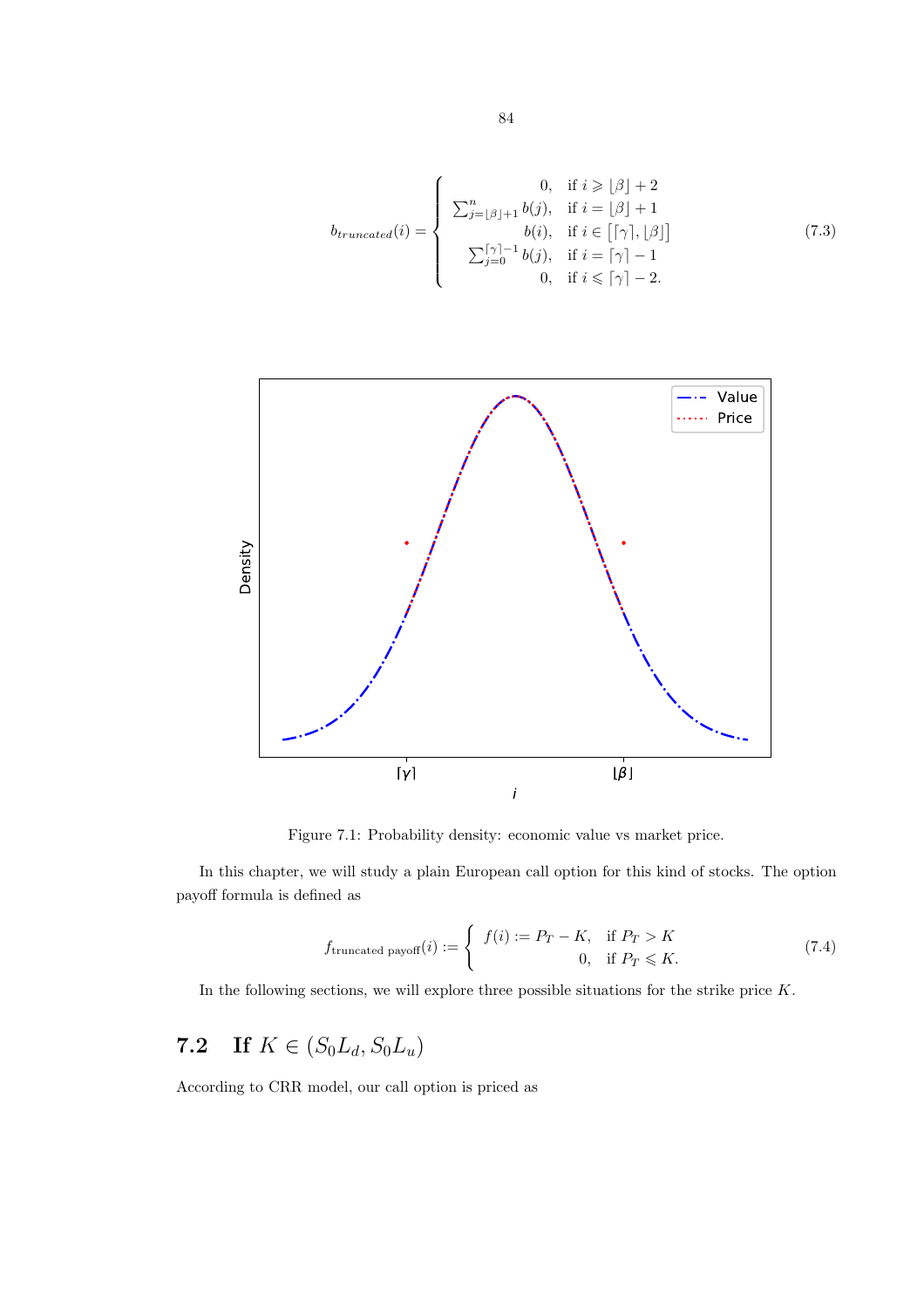$$
c = e^{-rT} \sum_{i=0}^{n} b_{truncated}(i) f_{\text{truncated payoff}}(i). \tag{7.5}
$$

If  $S_0L_d < K < S_0L_u$ , it is obvious that

$$
\frac{1}{2}\left(\frac{\ln(L_d)}{\sigma\sqrt{T/n}} + n\right) < \frac{1}{2}\left(\frac{\ln(K/S_0)}{\sigma\sqrt{T/n}} + n\right) < \frac{1}{2}\left(\frac{\ln(L_u)}{\sigma\sqrt{T/n}} + n\right). \tag{7.6}
$$

According to (4.16), Lemmas 5.5 and 5.9, the above becomes

$$
\gamma < \alpha < \beta. \tag{7.7}
$$

Hence (7.5) becomes

$$
c = e^{-rT} \Big[ \sum_{i=0}^{\lceil \gamma \rceil - 2} b_{truncated}(i) f_{truncated\ payoff}(i) \Big] \qquad (7.8)
$$
  
+ 
$$
b_{truncated}(\lceil \gamma \rceil - 1) f_{truncated\ payoff}(\lceil \gamma \rceil - 1)
$$
  
+ 
$$
\sum_{i=\lceil \gamma \rceil}^{[\alpha]} b_{truncated}(i) f_{truncated\ payoff}(i)
$$
  
+ 
$$
\sum_{i=\lfloor \alpha \rfloor + 1}^{[\beta]} b_{truncated}(i) f_{truncated\ payoff}(i)
$$
  
+ 
$$
b_{truncated}(\lfloor \beta \rfloor + 1) f_{truncated\ payoff}(\lfloor \beta \rfloor + 1)
$$
  
+ 
$$
b_{truncated}(\lfloor \beta \rfloor + 1) f_{truncated\ payoff}(i).
$$
  
+ 
$$
\sum_{i=\lfloor \beta \rfloor + 2}^{n} b_{truncated}(i) f_{truncated\ payoff}(i).
$$

Now we discuss these terms one by one. Firstly for any  $i \in [0, \lceil \gamma \rceil - 2]$ , according to (7.3),

$$
b_{truncated}(i) = 0. \tag{7.9}
$$

Hence

$$
\sum_{i=0}^{\lceil \gamma \rceil - 2} b_{truncated}(i) f_{\text{truncated payoff}}(i) = 0.
$$
 (7.10)

Secondly for any  $i \in [\lceil \gamma \rceil - 1, \lfloor \alpha \rfloor]$ , according to Lemmas 6.2 and 6.3,

$$
V_T \in [S_0 L_d, K]. \tag{7.11}
$$

Moreover, since  $K \in (S_0L_d, S_0L_u)$ , and according to Hypothesis 7.1,

$$
P_T = V_T \in [S_0 L_d, K].
$$
\n(7.12)

Furthermore, according to (7.4),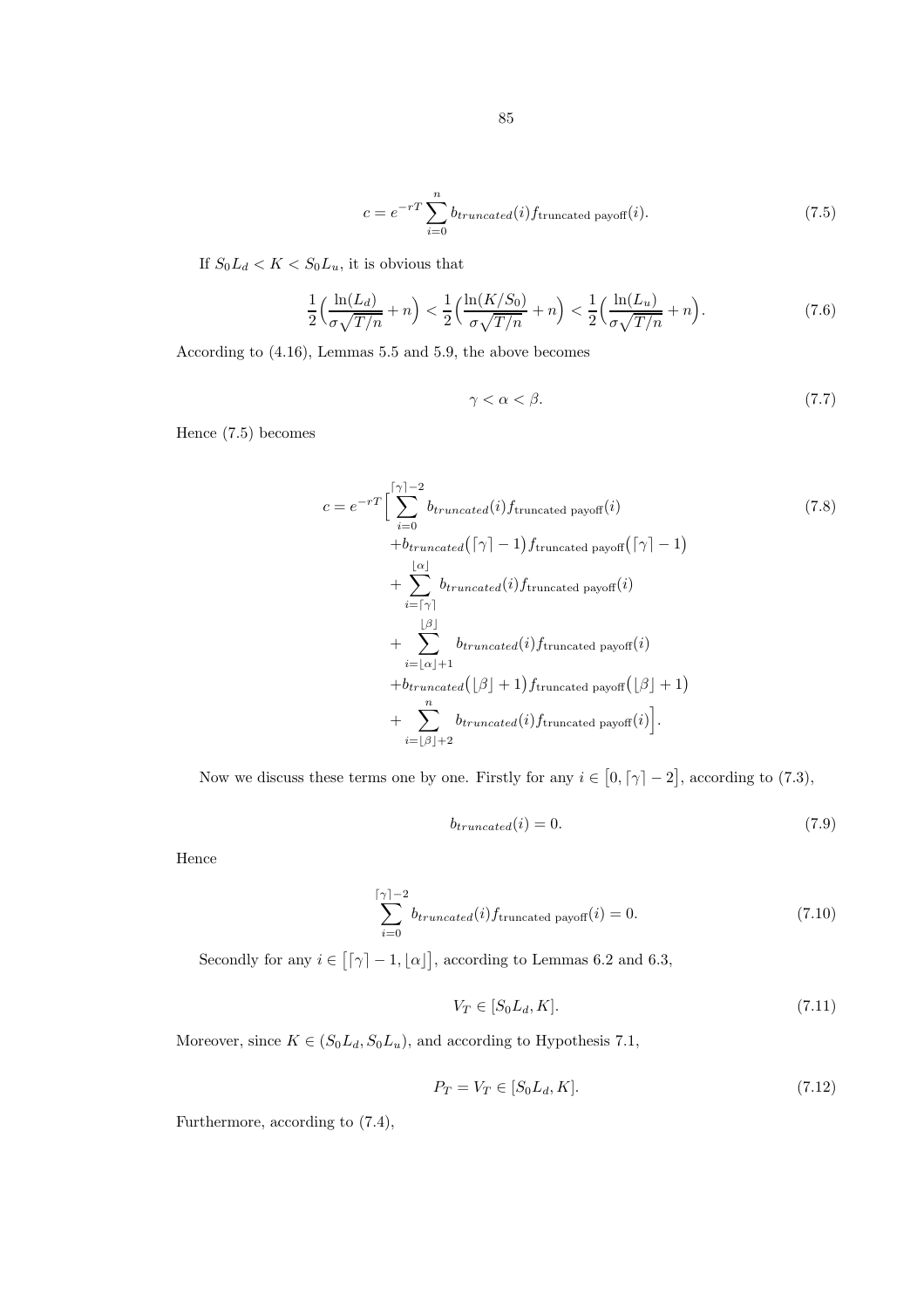$$
f_{\text{truncated payoff}}(i) = 0. \tag{7.13}
$$

Hence

$$
b_{truncated}(\lceil \gamma \rceil - 1) f_{truncated\ payoff}(\lceil \gamma \rceil - 1) = 0 \tag{7.14}
$$

and

$$
\sum_{i=\lceil \gamma \rceil}^{\lfloor \alpha \rfloor} b_{truncated}(i) f_{\text{truncated payoff}}(i) = 0.
$$
 (7.15)

Thirdly for any  $i \in [$ [ $\alpha$ ] + 1, [ $\beta$ ]], according to (7.3),

$$
b_{truncated}(i) = b(i). \tag{7.16}
$$

On the other hand, according to Lemmas 6.1 and 6.2,

$$
V_T \in (K, S_0 L_u). \tag{7.17}
$$

Since  $K \in (S_0L_d, S_0L_u)$ , and according to Hypothesis 7.1,

$$
P_T = V_T \in (K, S_0 L_u). \tag{7.18}
$$

In addition, according to (7.4),

$$
f_{\text{truncated payoff}}(i) = f(i). \tag{7.19}
$$

Hence

$$
\sum_{i=\lfloor \alpha \rfloor + 1}^{\lfloor \beta \rfloor} b_{truncated}(i) f_{\text{truncated payoff}}(i) = \sum_{i=\lfloor \alpha \rfloor + 1}^{\lfloor \beta \rfloor} b(i) f(i). \tag{7.20}
$$

Fourthly for  $i = \lfloor \beta \rfloor + 1$ , according to (7.3),

$$
b_{truncated}(i) = \sum_{j=\lfloor \beta \rfloor + 1}^{n} b(j). \tag{7.21}
$$

On the other hand, according to Lemma 6.1,

$$
V_T = S_0 L_u. \tag{7.22}
$$

Since  $K \in (S_0L_d, S_0L_u)$ , and according to Hypothesis 7.1,

$$
P_T = S_0 L_u. \tag{7.23}
$$

Furthermore, according to (7.4),

$$
f_{\text{truncated payoff}}(i) = S_0 L_u - K. \tag{7.24}
$$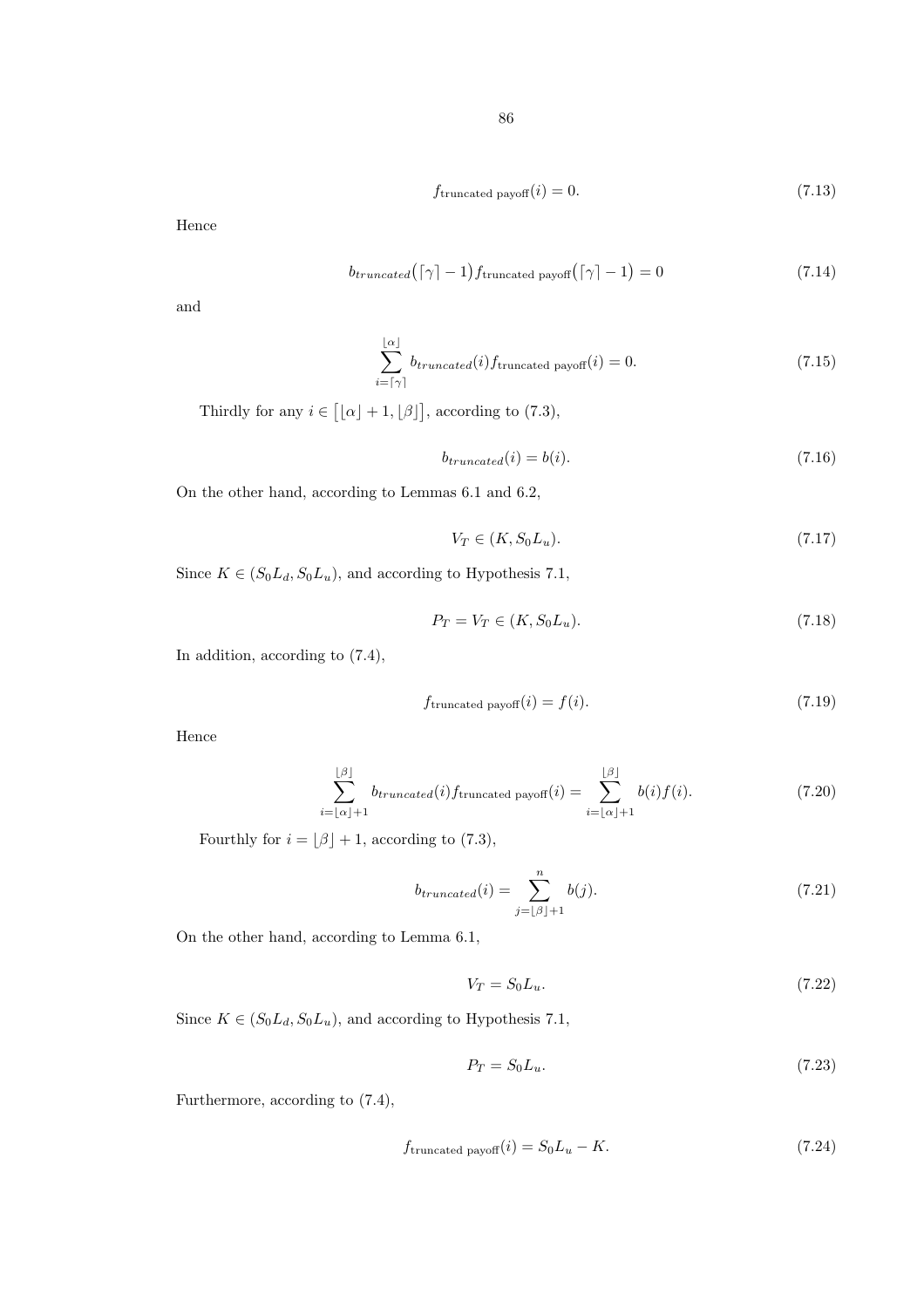Hence

$$
b_{truncated}([\beta] + 1) f_{truncated\ payoff}([\beta] + 1)
$$
\n
$$
= (S_0 L_u - K) \times \sum_{j=[\beta]+1}^{n} b(j).
$$
\n(7.25)

Fifthly for any  $i \in [\lfloor \beta \rfloor + 2, n]$ , according to (7.3),

$$
b_{truncated}(i) = 0.\t\t(7.26)
$$

Hence

$$
\sum_{i=\lfloor \beta \rfloor+2}^{n} b_{truncated}(i) f_{\text{truncated payoff}}(i) = 0. \tag{7.27}
$$

Combining all of the above, since  $n$  is large enough, we have

**Theorem 7.1:** If  $K \in (S_0L_d, S_0L_u)$ , our option is priced as

$$
c = S_0 \Phi(d_1) - K e^{-rT} \Phi(d_2) - S_0 \Phi(d_5) + e^{-rT} S_0 L_u \Phi(d_6),
$$

where

$$
d_1 = \frac{\ln(S_0/K) + (r + \sigma^2/2)T}{\sigma\sqrt{T}},
$$

$$
d_2 = \frac{\ln(S_0/K) + (r - \sigma^2/2)T}{\sigma\sqrt{T}},
$$

$$
d_5 = \frac{\ln(1/L_u) + (r + \sigma^2/2)T}{\sigma\sqrt{T}}
$$

and

$$
d_6 = \frac{\ln(1/L_u) + (r - \sigma^2/2)T}{\sigma\sqrt{T}}.
$$

Proof: According to Theorem 5.15,

$$
e^{-rT} \sum_{i=\lfloor \alpha \rfloor}^{\lfloor \beta \rfloor} b(i) f(i)
$$
  
\$\longrightarrow S\_0 \Phi(d\_1) - Ke^{-rT} \Phi(d\_2) - S\_0 \Phi(d\_5) + Ke^{-rT} \Phi(d\_6),\$

as  $n \longrightarrow \infty$ , where

$$
d_1 = \frac{\ln(S_0/K) + (r + \sigma^2/2)T}{\sigma\sqrt{T}},
$$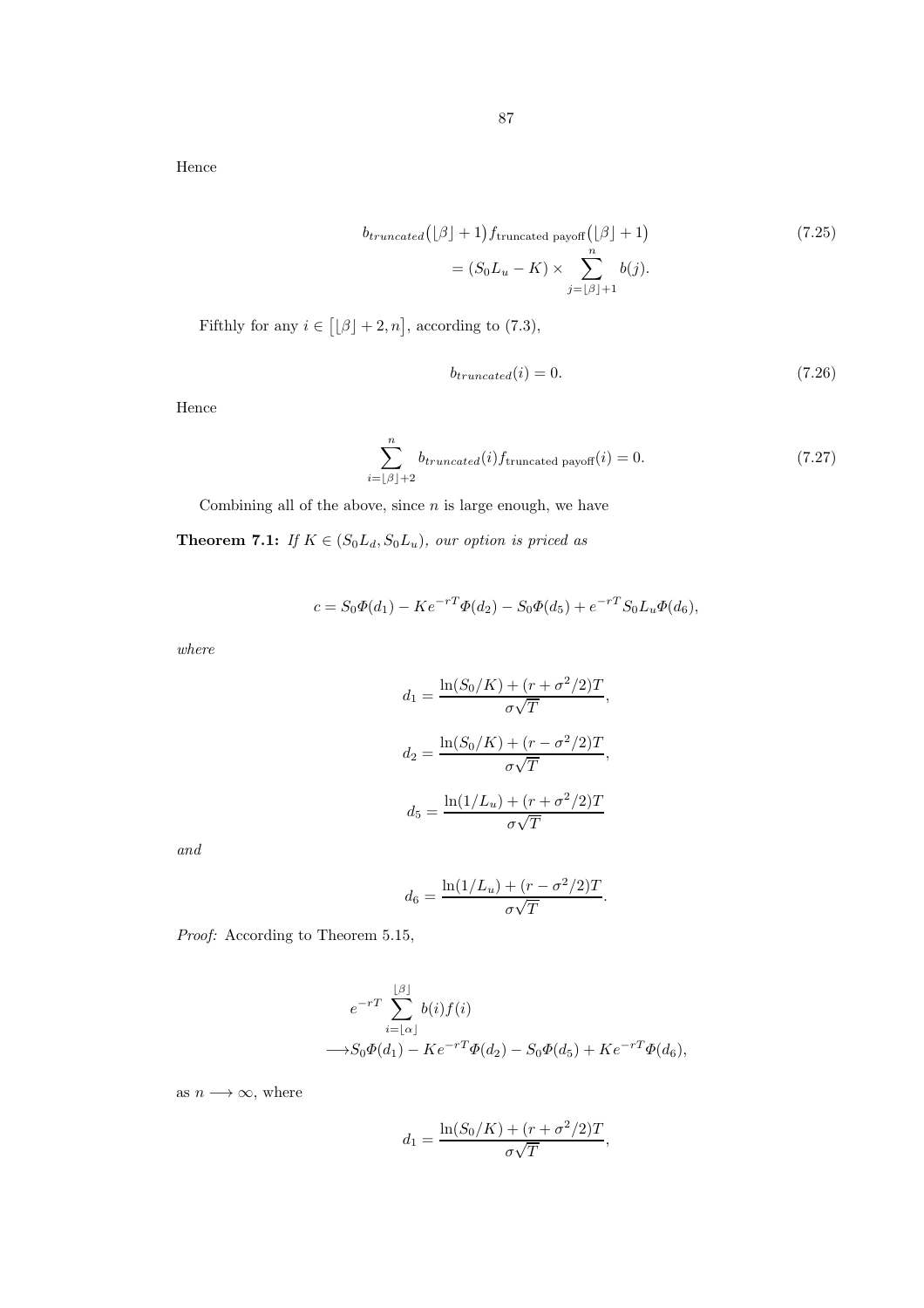$$
d_2 = \frac{\ln(S_0/K) + (r - \sigma^2/2)T}{\sigma\sqrt{T}},
$$

$$
d_5 = \frac{\ln(1/L_u) + (r + \sigma^2/2)T}{\sigma\sqrt{T}}
$$

and

$$
d_6 = \frac{\ln(1/L_u) + (r - \sigma^2/2)T}{\sigma\sqrt{T}}.
$$

Additionally, according to (5.19),

$$
\sum_{j=\lfloor \beta \rfloor+1}^n b(j) \longrightarrow \Phi(d_6),
$$

as  $n \longrightarrow \infty$ .

Hence (7.8) becomes

$$
c = e^{-rT} \sum_{i=\lfloor \alpha \rfloor + 1}^{\lfloor \beta \rfloor} b(i) f(i) + e^{-rT} (S_0 L_u - K) \times \sum_{j=\lfloor \beta \rfloor + 1}^{n} b(j).
$$

According to (7.4) and Lemma 6.2, we obtain that

$$
f\bigl(\lfloor\alpha\rfloor\bigr)=0.
$$

Hence

$$
c \longrightarrow e^{-rT} \sum_{i=\lfloor \alpha \rfloor}^{\lfloor \beta \rfloor} b(i) f(i) + e^{-rT} (S_0 L_u - K) \sum_{j=\lfloor \beta \rfloor+1}^n b(j)
$$
  
=  $S_0 \Phi(d_1) - K e^{-rT} \Phi(d_2) - S_0 \Phi(d_5) + K e^{-rT} \Phi(d_6)$   
+  $e^{-rT} (S_0 L_u - K) \Phi(d_6)$   
=  $S_0 \Phi(d_1) - K e^{-rT} \Phi(d_2) - S_0 \Phi(d_5) + e^{-rT} S_0 L_u \Phi(d_6),$ 

as  $n\longrightarrow\infty.$ 

 $\Box$ 

## 7.3 If  $K \le S_0 L_d$

If  $K \le S_0 L_d$ , and since  $S_0 L_d < S_0 L_u$  it is obvious that

$$
\frac{1}{2} \left( \frac{\ln(K/S_0)}{\sigma \sqrt{T/n}} + n \right) \leq \frac{1}{2} \left( \frac{\ln(L_d)}{\sigma \sqrt{T/n}} + n \right) < \frac{1}{2} \left( \frac{\ln(L_u)}{\sigma \sqrt{T/n}} + n \right). \tag{7.28}
$$

According to (4.16), Lemmas 5.5 and 5.9, the above becomes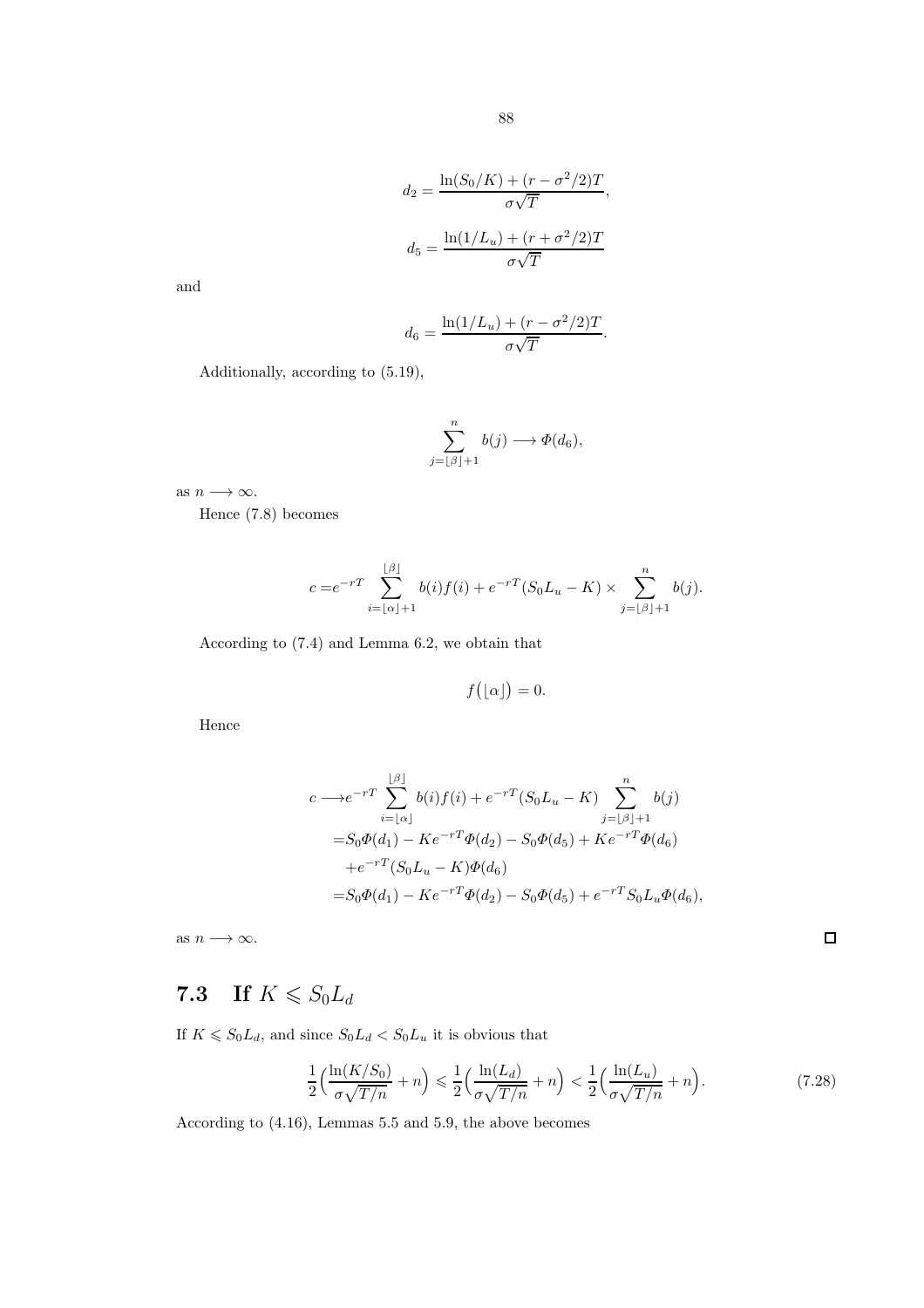$$
\alpha \leqslant \gamma < \beta. \tag{7.29}
$$

As a result, according to CRR model, our call option is priced as

$$
c = e^{-rT} \sum_{i=0}^{n} b_{truncated}(i) f_{truncated\ payoff}(i)
$$
\n
$$
= e^{-rT} \left[ \sum_{i=0}^{\lfloor \alpha \rfloor} b_{truncated}(i) f_{truncated\ payoff}(i) + \sum_{i=\lfloor \alpha \rfloor + 1}^{\lceil \gamma \rceil - 2} b_{truncated}(i) f_{truncated\ payoff}(i) + b_{truncated} \left( \lceil \gamma \rceil - 1 \right) f_{truncated\ payoff}(i) + b_{truncated} \left( \lceil \gamma \rceil - 1 \right) f_{truncated\ payoff}(i)
$$
\n
$$
+ \sum_{i=\lceil \gamma \rceil}^{\lfloor \beta \rfloor} b_{truncated}(i) f_{truncated\ payoff}(i) + b_{truncated} \left( \lfloor \beta \rfloor + 1 \right) f_{truncated\ payoff}(l) + b_{truncated} \left( \lfloor \beta \rfloor + 1 \right) f_{truncated\ payoff}(i).
$$

Now we discuss these terms one by one. Firstly for any  $i < \lceil \gamma \rceil - 1$ , according to (7.3),

$$
b_{truncated}(i) = 0,\t\t(7.31)
$$

and since  $\alpha \leqslant \gamma,$  then

$$
\sum_{i=0}^{\lfloor \alpha \rfloor} b_{truncated}(i) f_{\text{truncated payoff}}(i) = 0 \tag{7.32}
$$

and

$$
\sum_{i=\lfloor \alpha \rfloor + 1}^{\lceil \gamma \rceil - 2} b_{truncated}(i) f_{\text{truncated payoff}}(i) = 0.
$$
 (7.33)

Secondly for  $i = \lceil \gamma \rceil - 1$ , according to (7.3),

$$
b_{truncated}(i) = \sum_{j=0}^{\lceil \gamma \rceil - 1} b(j). \tag{7.34}
$$

And according to Lemma 6.3,

$$
V_T = S_0 L_d. \tag{7.35}
$$

Since  $K \le S_0 L_d$ , and according to Hypothesis 7.1,

$$
P_T = S_0 L_d. \tag{7.36}
$$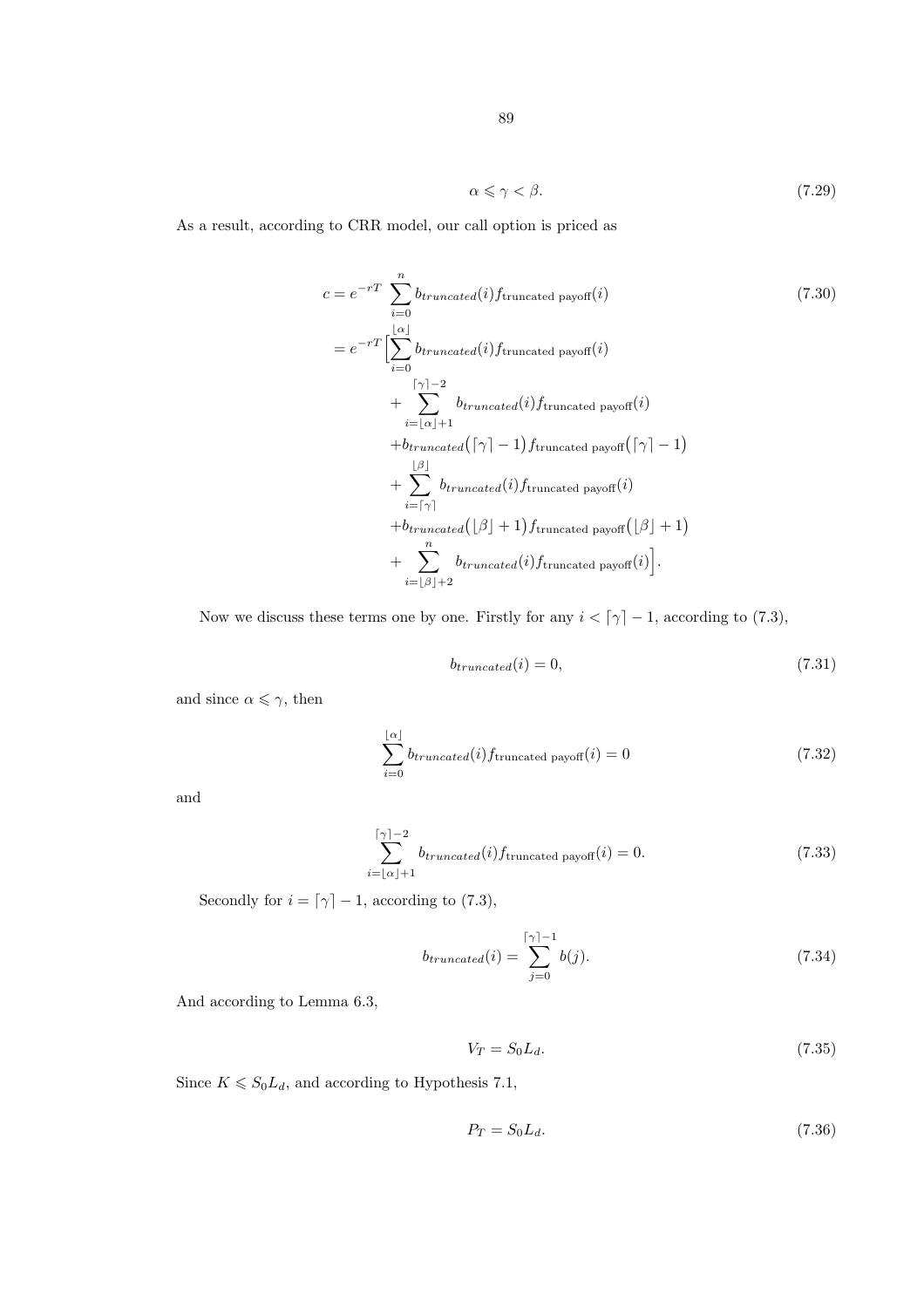Furthermore, according to (7.4),

$$
f_{\text{truncated payoff}}(i) = S_0 L_d - K. \tag{7.37}
$$

Hence

$$
b_{truncated}([\gamma] - 1) f_{truncated\ payoff}([\gamma] - 1)
$$
\n
$$
= (S_0 L_d - K) \times \sum_{j=0}^{\lceil \gamma \rceil - 1} b(j).
$$
\n(7.38)

Thirdly for any  $i \in [ [\gamma], [\beta] ]$ , according to (7.3),

$$
b_{truncated}(i) = b(i). \tag{7.39}
$$

On the other hand, according to Lemmas 6.1 and 6.3,

$$
V_T \in (S_0 L_d, S_0 L_u). \tag{7.40}
$$

Since  $K \leq S_0 L_d$ , and according to Hypothesis 7.1,

$$
P_T = V_T \in (S_0 L_d, S_0 L_u). \tag{7.41}
$$

Furthermore, since  $P_T > S_0 L_d \geq K$ , according to (7.4),

$$
f_{\text{truncated payoff}}(i) = f(i). \tag{7.42}
$$

Hence

$$
\sum_{i=\lceil \gamma \rceil}^{\lfloor \beta \rfloor} b_{truncated}(i) f_{\text{truncated payoff}}(i) = \sum_{i=\lceil \gamma \rceil}^{\lfloor \beta \rfloor} b(i) f(i). \tag{7.43}
$$

Fourthly For  $i = \lfloor \beta \rfloor + 1$ , according to (7.3),

$$
b_{truncated}(i) = \sum_{j=\lfloor \beta \rfloor + 1}^{n} b(j). \tag{7.44}
$$

In addition, according to Lemma 6.1,

$$
V_T = S_0 L_u. \tag{7.45}
$$

According to Hypothesis 7.1,

$$
P_T = S_0 L_u. \tag{7.46}
$$

Furthermore, since  $K \le S_0 L_d < S_0 L_u = P_T$ , and according to (7.4),

$$
f_{\text{truncated payoff}}(i) = S_0 L_u - K. \tag{7.47}
$$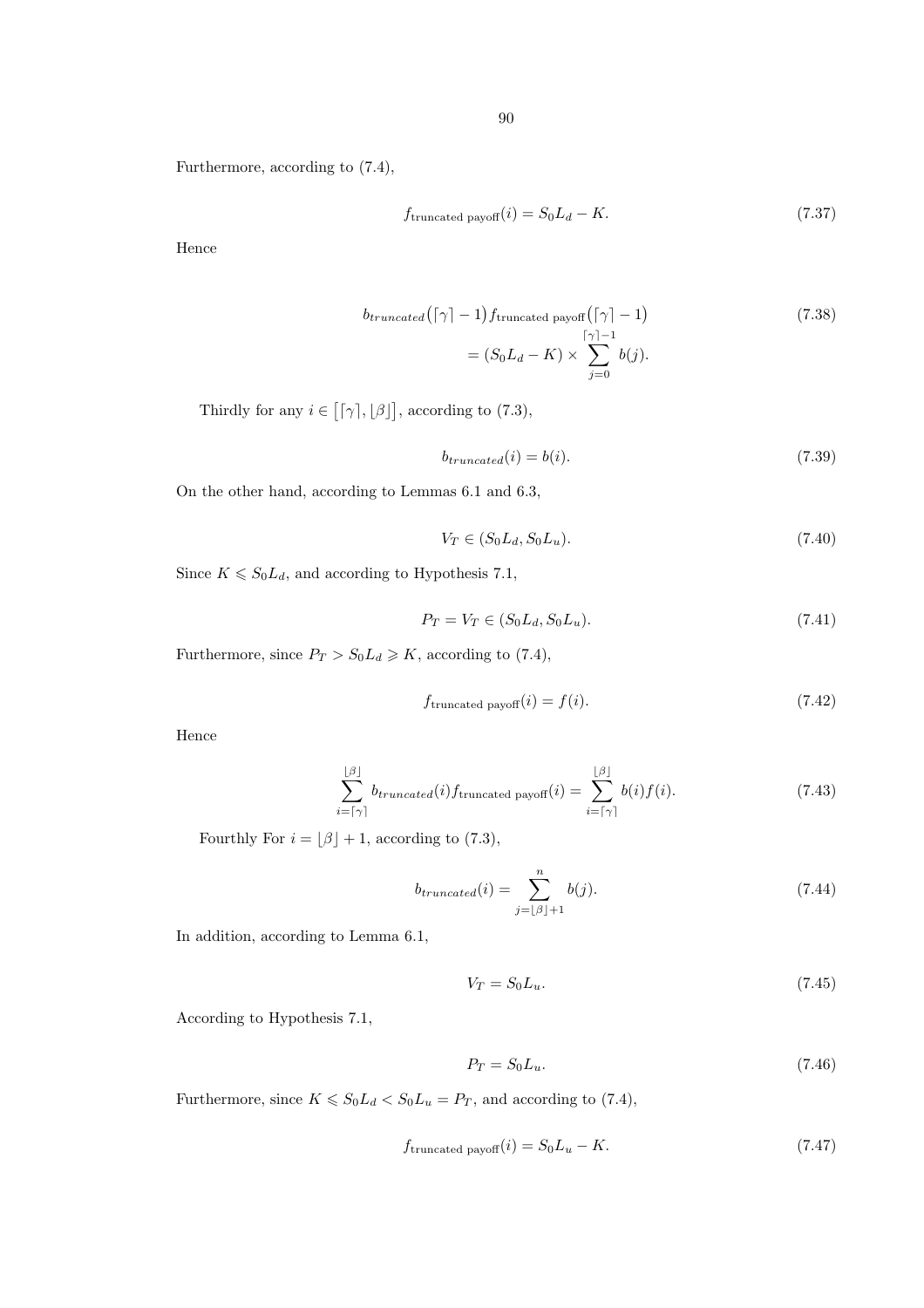Hence

$$
b_{truncated}([\beta]) f_{truncated\ payoff}([\beta])
$$
\n
$$
= (S_0 L_u - K) \times \sum_{j=[\beta]+1}^{n} b(j).
$$
\n(7.48)

Fifthly for any  $i > \lfloor \beta \rfloor + 1$ , according (7.3),

$$
b_{truncated}(i) = 0.\t\t(7.49)
$$

Hence

$$
\sum_{i=\lfloor \beta \rfloor+2}^{n} b_{truncated}(i) f_{\text{truncated payoff}}(i) = 0. \tag{7.50}
$$

All things considered, since  $n$  is large enough, therefore

**Theorem 7.2:** If  $K \le S_0L_d$ , our option is priced as

$$
c = e^{-rT} (S_0 L_d - K) - e^{-rT} S_0 L_d \Phi(d_4)
$$
  
+ $S_0 \Phi(d_3) - S_0 \Phi(d_5)$   
+ $e^{-rT} S_0 L_u \Phi(d_6)$ ,

where

$$
d_3 = \frac{\ln(1/L_d) + (r + \sigma^2/2)T}{\sigma\sqrt{T}},
$$

$$
d_4 = \frac{\ln(1/L_d) + (r - \sigma^2/2)T}{\sigma\sqrt{T}},
$$

$$
d_5 = \frac{\ln(1/L_u) + (r + \sigma^2/2)T}{\sigma\sqrt{T}}
$$

and

$$
d_6 = \frac{\ln(1/L_u) + (r - \sigma^2/2)T}{\sigma\sqrt{T}}.
$$

Proof: According to Theorem 5.13,

$$
e^{-rT} \sum_{i=\lceil \gamma \rceil}^{\lfloor \beta \rfloor} b(i) f(i)
$$
  

$$
\longrightarrow S_0 \Phi(d_3) - K e^{-rT} \Phi(d_4) - S_0 \Phi(d_5) + K e^{-rT} \Phi(d_6),
$$

as  $n \longrightarrow \infty$ , where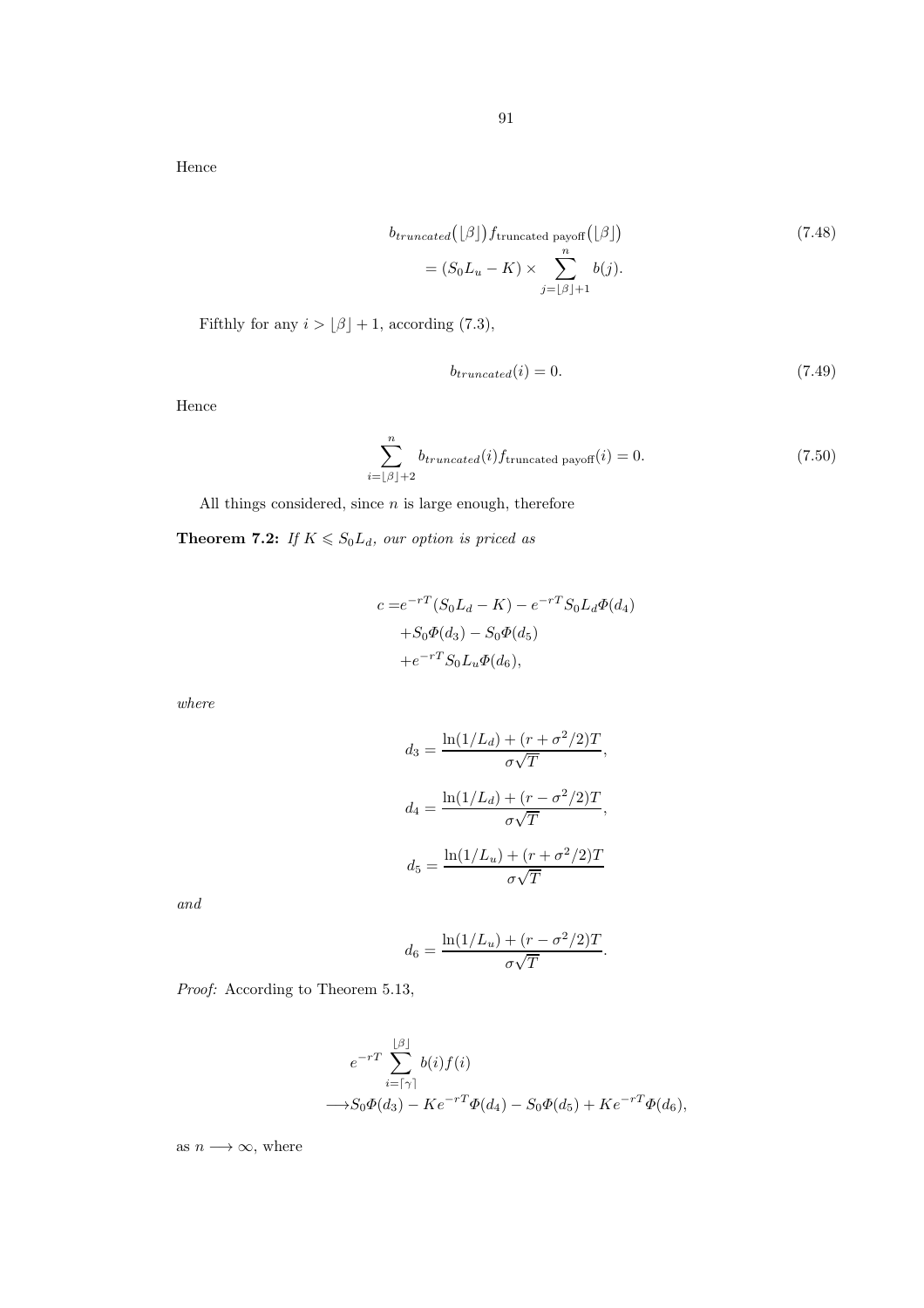$$
d_3 = \frac{\ln(1/L_d) + (r + \sigma^2/2)T}{\sigma\sqrt{T}},
$$

$$
d_4 = \frac{\ln(1/L_d) + (r - \sigma^2/2)T}{\sigma\sqrt{T}},
$$

$$
d_5 = \frac{\ln(1/L_u) + (r + \sigma^2/2)T}{\sigma\sqrt{T}}
$$

and

$$
d_6 = \frac{\ln(1/L_u) + (r - \sigma^2/2)T}{\sigma\sqrt{T}}.
$$

Moreover, according to (5.19),

$$
\sum_{j=\lfloor \beta \rfloor+1}^n b(j) = \Phi(d_6).
$$

And according to (5.31),

$$
\sum_{j=0}^{\lceil \gamma \rceil - 1} b(j) = 1 - \Phi(d_4). \tag{7.51}
$$

Hence (7.30) becomes

$$
c = e^{-rT} (S_0 L_d - K) \sum_{j=0}^{\lceil \gamma \rceil - 1} b(j)
$$
\n
$$
+ e^{-rT} \sum_{i=\lceil \gamma \rceil}^{\lfloor \beta \rfloor} b(i) f(i)
$$
\n
$$
+ e^{-rT} \sum_{i=\lceil \gamma \rceil}^{\lceil \beta \rceil} b(i) f(i)
$$
\n
$$
+ e^{-rT} (S_0 L_u - K) \sum_{j=\lfloor \beta \rfloor + 1}^n b(j)
$$
\n
$$
+ S_0 e^{-rT} (S_0 L_d - K) (1 - \Phi(d_4))
$$
\n
$$
+ S_0 \Phi(d_3) - K e^{-rT} \Phi(d_4) - S_0 \Phi(d_5) + K e^{-rT} \Phi(d_6)
$$
\n
$$
+ e^{-rT} (S_0 L_u - K) \Phi(d_6)
$$
\n
$$
= e^{-rT} (S_0 L_d - K) - e^{-rT} S_0 L_d \Phi(d_4)
$$
\n
$$
+ S_0 \Phi(d_3) - S_0 \Phi(d_5)
$$
\n
$$
+ e^{-rT} S_0 L_u \Phi(d_6),
$$
\n(11.10)

as  $n \longrightarrow \infty$ .

 $\Box$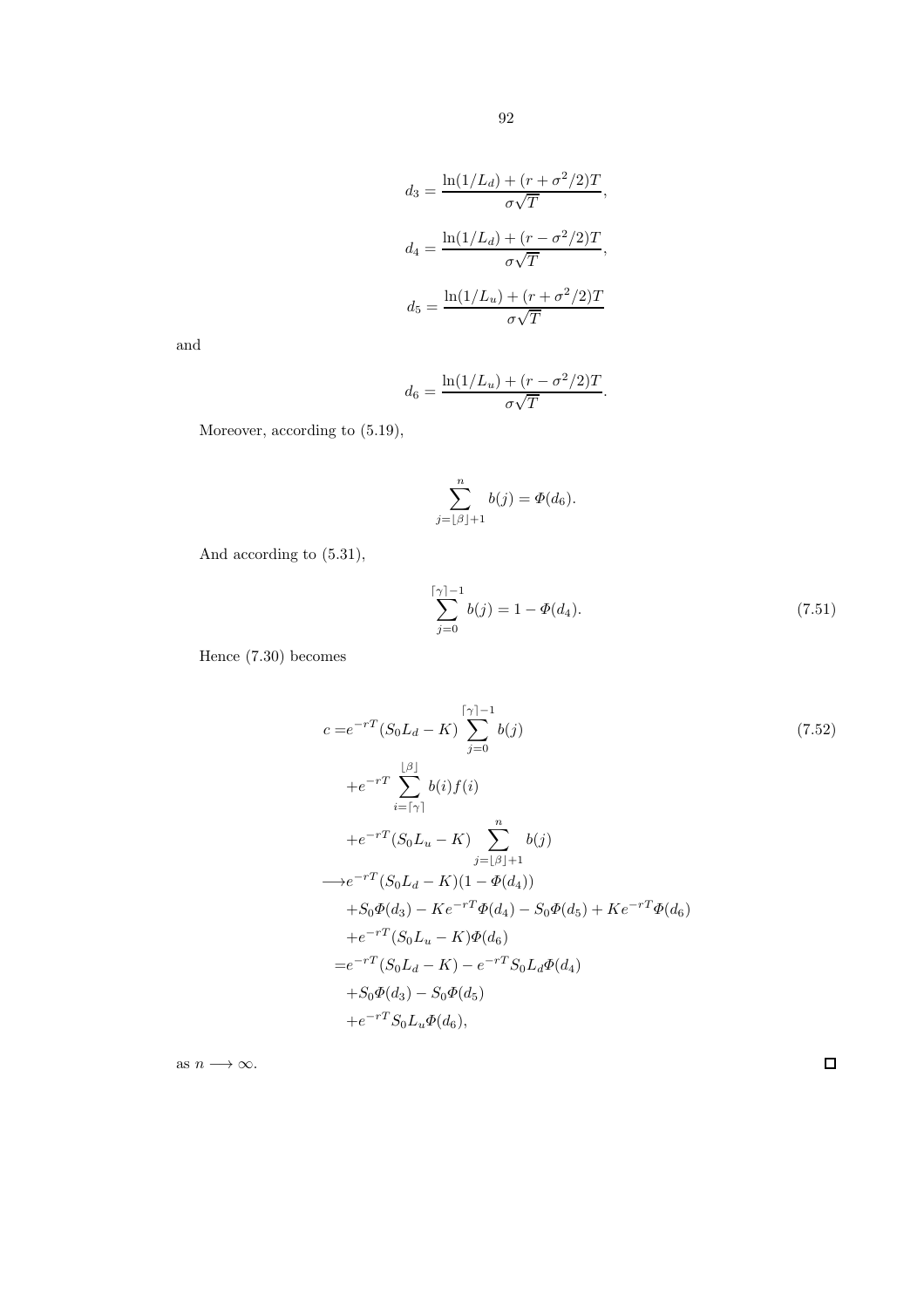#### 93

## 7.4 If  $K \ge S_0L_u$

According to CRR model, our call option is priced as

$$
c = e^{-rT} \sum_{i=0}^{n} b_{truncated}(i) f_{\text{truncated payoff}}(i). \tag{7.53}
$$

If  $K \ge S_0L_u$ , and since  $S_0L_d < S_0L_u$  it is obvious that

$$
\frac{1}{2}\left(\frac{\ln(L_d)}{\sigma\sqrt{T/n}} + n\right) < \frac{1}{2}\left(\frac{\ln(L_u)}{\sigma\sqrt{T/n}} + n\right) \leq \frac{1}{2}\left(\frac{\ln(K/S_0)}{\sigma\sqrt{T/n}} + n\right). \tag{7.54}
$$

According to (4.16), Lemmas 5.5 and 5.9, the above becomes

$$
\gamma < \beta \leqslant \alpha. \tag{7.55}
$$

Furthermore, according to Hypothesis 7.1,

$$
P_T \leqslant S_0 L_u. \tag{7.56}
$$

Since  $K \ge S_0L_u$ , then

$$
f_{\text{truncated payoff}}(i) = 0. \tag{7.57}
$$

Therefore, if  $K \ge S_0L_u$ , then the option has value

$$
c = 0.\t\t(7.58)
$$

### 7.5 Summary of re-distributed model

Finally, we summarise our findings for a call option which satisfies (7.3), (7.4) and Hypothesis 7.1 as follows:

**Theorem 7.3:** If  $K \in (S_0L_d, S_0L_u)$ , the option is priced as

$$
c = S_0 \Phi(d_1) - K e^{-rT} \Phi(d_2) - S_0 \Phi(d_5) + e^{-rT} S_0 L_u \Phi(d_6).
$$

If  $K \le S_0 L_d$ , the option is priced as

$$
c = e^{-rT}(S_0L_d - K) - e^{-rT}S_0L_d\Phi(d_4)
$$
  
+
$$
S_0\Phi(d_3) - S_0\Phi(d_5)
$$
  
+
$$
e^{-rT}S_0L_u\Phi(d_6).
$$

If  $K \ge S_0L_u$ , then the option has value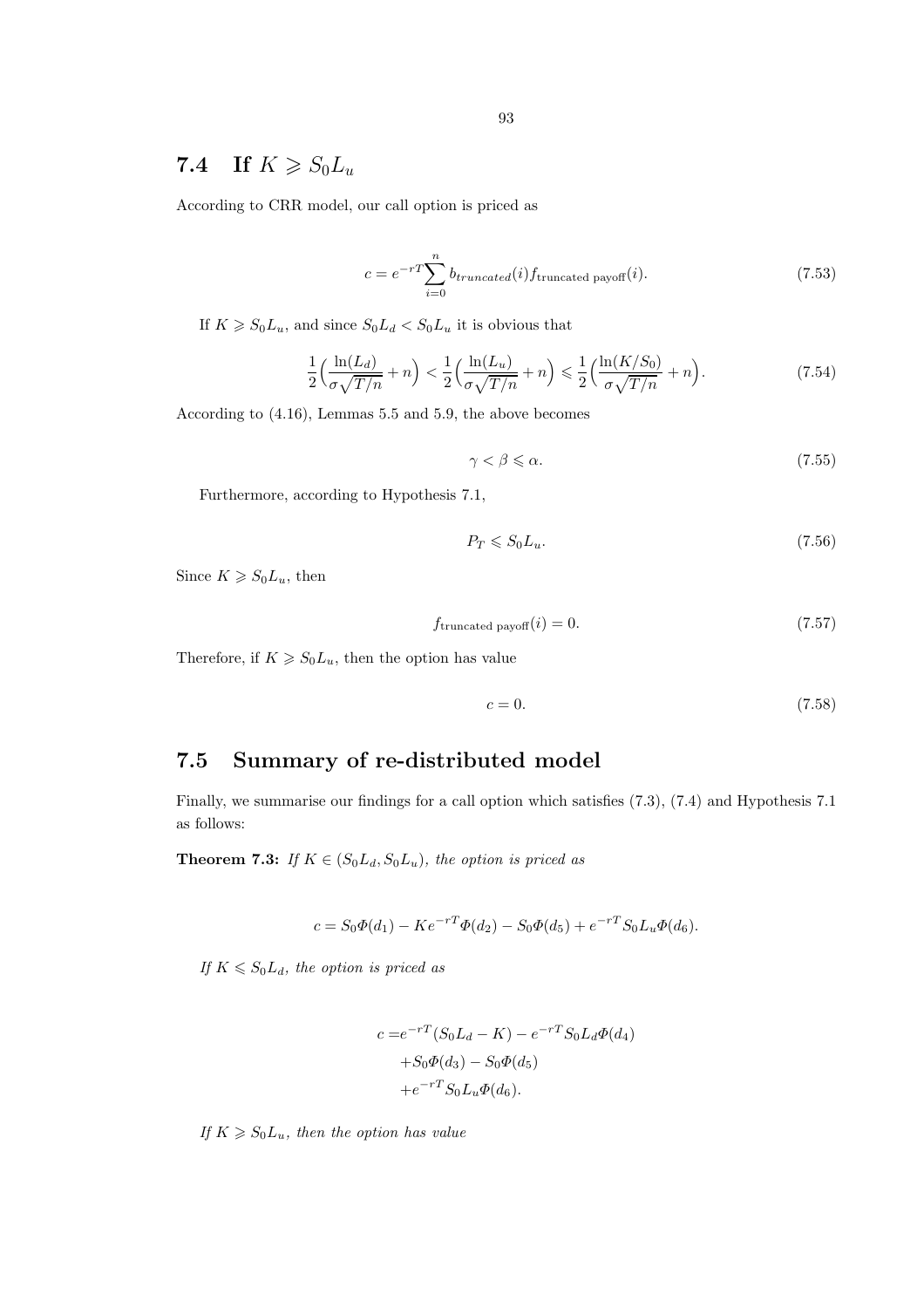$$
c=0,
$$

$$
d_1 = \frac{\ln(S_0/K) + (r + \sigma^2/2)T}{\sigma\sqrt{T}},
$$
  
\n
$$
d_2 = \frac{\ln(S_0/K) + (r - \sigma^2/2)T}{\sigma\sqrt{T}},
$$
  
\n
$$
d_3 = \frac{\ln(1/L_d) + (r + \sigma^2/2)T}{\sigma\sqrt{T}},
$$
  
\n
$$
d_4 = \frac{\ln(1/L_d) + (r - \sigma^2/2)T}{\sigma\sqrt{T}},
$$
  
\n
$$
d_5 = \frac{\ln(1/L_u) + (r + \sigma^2/2)T}{\sigma\sqrt{T}}
$$

and

$$
d_6 = \frac{\ln(1/L_u) + (r - \sigma^2/2)T}{\sigma\sqrt{T}}.
$$

## 7.6 Delta hedging portfolios

In finance, investors could use delta hedging strategy to set up a portfolio by purchasing  $\varDelta$  shares and short selling 1 corresponding call option contract. The portfolio value should remain unchanged if the underlying stock price changes a little (Hull 2015). The delta  $\Delta$  here is defined as

$$
\Delta := \frac{\partial c}{\partial S_0}.\tag{7.59}
$$

For BS model,  $\Delta$  equals  $\Phi(d_1)$  (Hull 2015, p. 404). For our re-distributed model, it is clear that if  $K \leq S_0 L_d$ ,

$$
\Delta := \frac{\partial c}{\partial S_0}
$$
  
=  $e^{-rT}L_d - e^{-rT}L_d\Phi(d_4) + \Phi(d_3) - \Phi(d_5) + e^{-rT}L_u\Phi(d_6).$ 

If  $K \in (S_0L_d, S_0L_u)$ ,

$$
\Delta := \frac{\partial c}{\partial S_0}
$$
  
=  $\Phi(d_1) - \Phi(d_5) + e^{-rT} L_u \Phi(d_6).$ 

If  $K \geqslant S_0L_u$ ,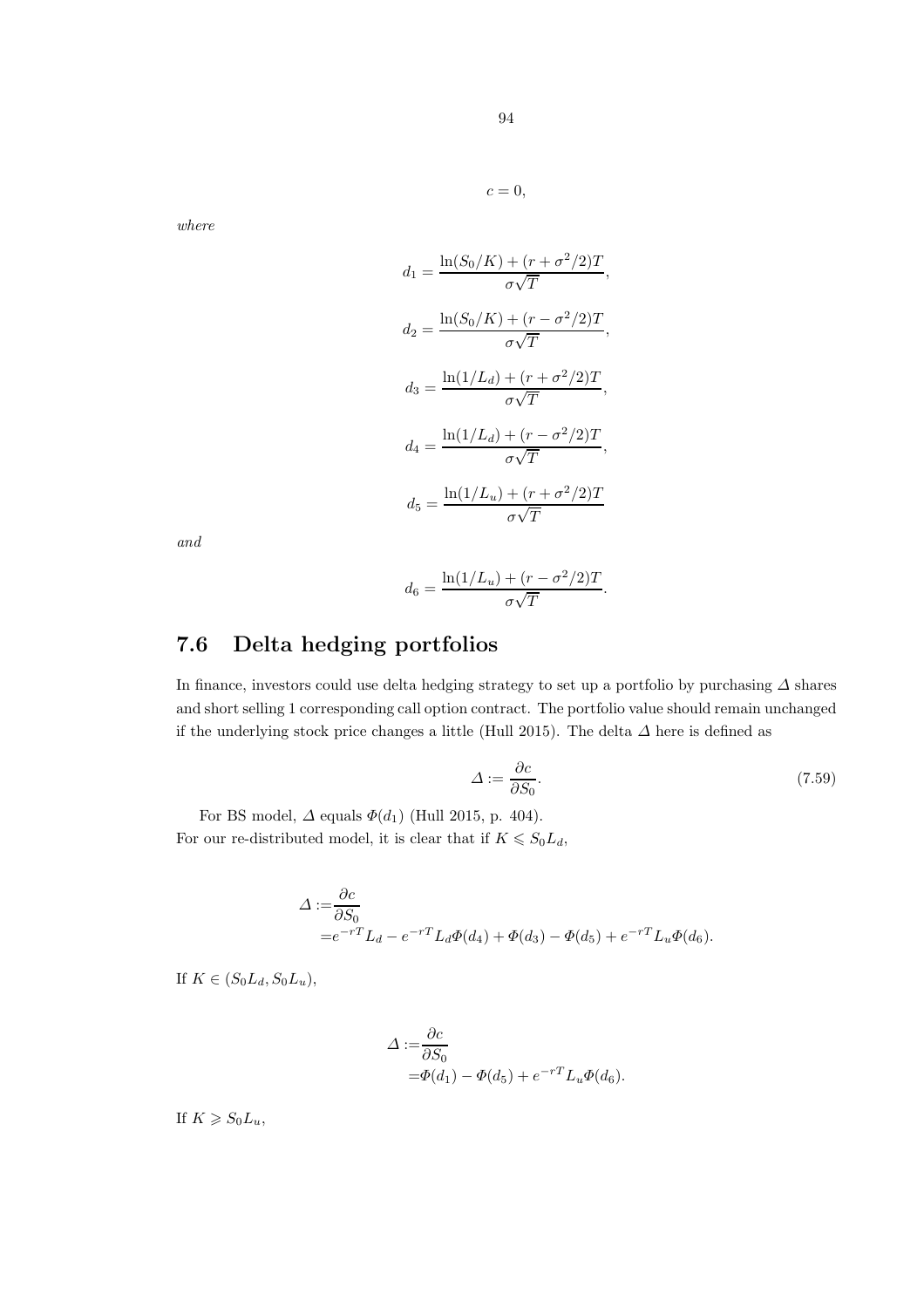$$
\Delta=0.
$$

According to GBM assumption (see Section 4.1), the logarithmic return of the portfolio satisfies

$$
\ln\left(\frac{S_T}{S_0}\right) \sim \mathcal{N}\left((r - \frac{\sigma^2}{2})T, \sigma^2 T\right). \tag{7.60}
$$

If the stock price follows a geometric Brownian motion, it is clear that BS model can be used here. For BS model, the corresponding risk-free rate  $r_{bs}$  and volatility  $\sigma_{bs}$  should satisfy

$$
\begin{cases}\n r_{bs} - \frac{\sigma_{bs}^2}{2} = \mu_{historical} \\
 \sigma_{bs} = \sigma_{historical},\n\end{cases}
$$
\n(7.61)

where the actual historical drift rate  $\mu_{historical}$  and volatility  $\sigma_{historical}$  are observable.

Solving the above, we have

$$
\begin{cases}\n r_{bs} = \mu_{historical} + \frac{\sigma_{historical}^2}{2} \\
 \sigma_{bs} = \sigma_{historical}.\n\end{cases}
$$
\n(7.62)

We solve the formulas to obtain risk-free rate, instead of collecting the risk-free rate data. Hence what we get here is the implied risk-free rate.

If the stock satisfies the assumptions of the re-distributed model, our RD model should be used here. For RD model, using Newton's method (Burden & Faires 2011, pp. 638-644), we can solve the values of

$$
\begin{cases}\n\mu_{rd}(\mu,\sigma) = \mu_{historical} \\
\sigma_{rd}^2(\mu,\sigma) = \sigma_{historical}^2,\n\end{cases}
$$
\n(7.63)

where  $\mu_{underlying}$  is the mean and  $\sigma_{underlying}^2$  is the variance of an underlying normal distribution for

$$
\mu_{rd}(\mu_{underlying}, \sigma_{underlying}) \qquad (7.64)
$$
\n
$$
= \mu_{underlying} \left[ \Phi \left( \frac{\ln(1.1) - \mu_{underlying}}{\sigma_{underlying}} \right) - \Phi \left( \frac{\ln(0.9) - \mu_{underlying}}{\sigma_{underlying}} \right) \right]
$$
\n
$$
+ \sigma_{underlying} \left[ \varphi \left( \frac{\ln(0.9) - \mu_{underlying}}{\sigma_{underlying}} \right) - \varphi \left( \frac{\ln(1.1) - \mu_{underlying}}{\sigma_{underlying}} \right) \right]
$$
\n
$$
+ \Phi \left( \frac{\ln(0.9) - \mu_{underlying}}{\sigma_{underlying}} \right) \ln(0.9)
$$
\n
$$
+ \left[ 1 - \Phi \left( \frac{\ln(1.1) - \mu_{underlying}}{\sigma_{underlying}} \right) \right] \ln(1.1)
$$
\n
$$
(7.64)
$$

and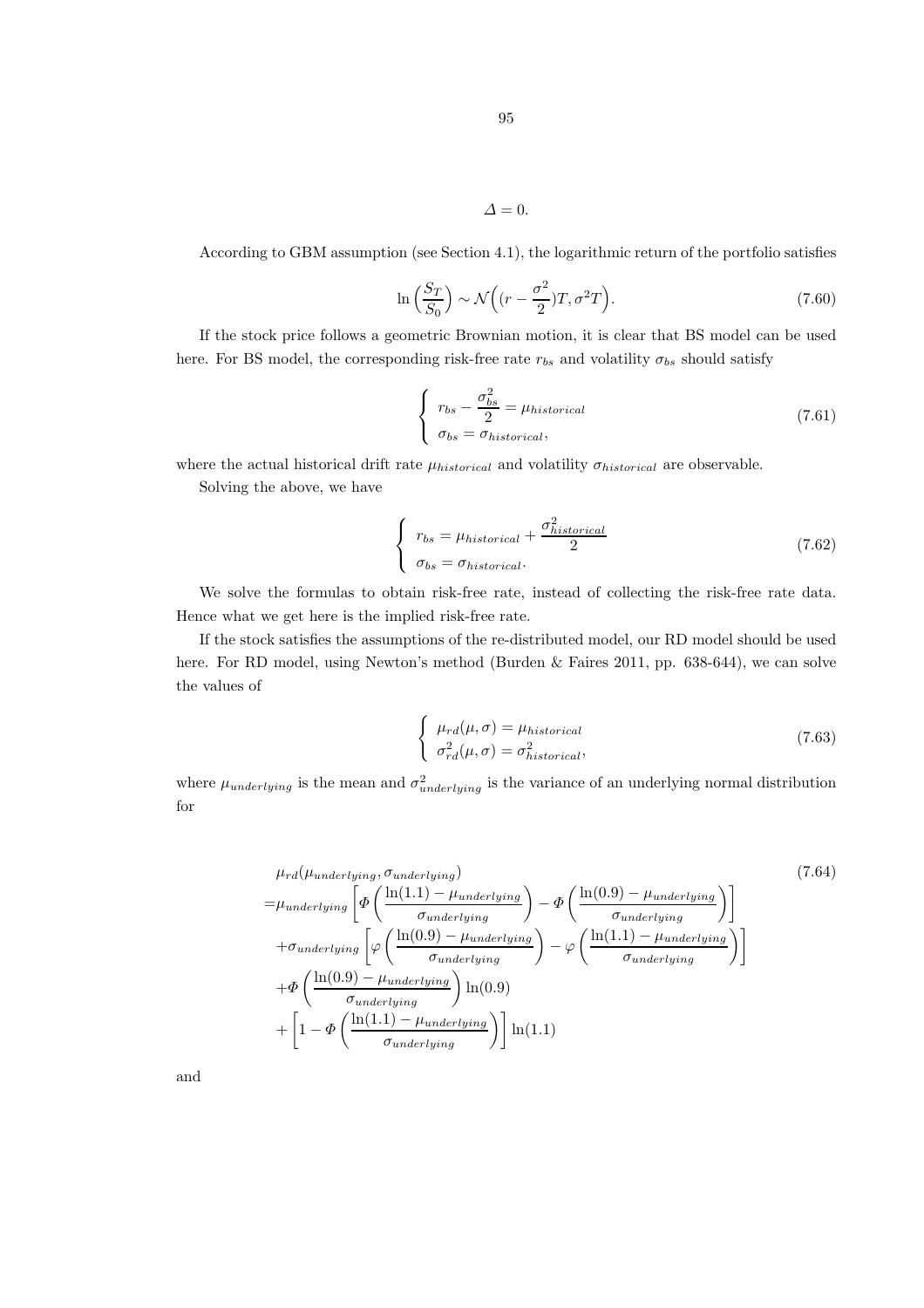$$
\sigma_r^2 d(\mu_{underlying}, \sigma_{underlying}) \qquad (7.65)
$$
\n
$$
= \sigma_{underlying}^2 \left[ \frac{\ln(0.9) - \mu_{underlying}}{\sigma_{underlying}} \cdot \varphi \left( \frac{\ln(0.9) - \mu_{underlying}}{\sigma_{underlying}} \right) \right]
$$
\n
$$
- \frac{\ln(1.1) - \mu_{underlying}}{\sigma_{underlying}} \cdot \varphi \left( \frac{\ln(1.1) - \mu_{underlying}}{\sigma_{underlying}} \right)
$$
\n
$$
+ \Phi \left( \frac{\ln(1.1) - \mu_{underlying}}{\sigma_{underlying}} \right) - \Phi \left( \frac{\ln(0.9) - \mu_{underlying}}{\sigma_{underlying}} \right)
$$
\n
$$
+ 2\mu_{underlying} \sigma_{underlying} \left[ \varphi \left( \frac{\ln(0.9) - \mu_{underlying}}{\sigma_{underlying}} \right) \right]
$$
\n
$$
+ 2\mu_{underlying} \sigma_{underlying} \left[ \varphi \left( \frac{\ln(0.9) - \mu_{underlying}}{\sigma_{underlying}} \right) \right]
$$
\n
$$
+ \mu_{underlying}^2 \left[ \Phi \left( \frac{\ln(1.1) - \mu_{underlying}}{\sigma_{underlying}} \right) \right]
$$
\n
$$
+ \mu_{underlying}^2 \left[ \Phi \left( \frac{\ln(1.1) - \mu_{underlying}}{\sigma_{underlying}} \right) \right]
$$
\n
$$
+ [\ln(0.9)]^2 \Phi \left( \frac{\ln(0.9) - \mu_{underlying}}{\sigma_{underlying}} \right)
$$
\n
$$
+ [\ln(1.1)]^2 \left[ 1 - \Phi \left( \frac{\ln(1.1) - \mu_{underlying}}{\sigma_{underlying}} \right) \right]
$$
\n
$$
- \left[ \mu_{underlying} \left[ \Phi \left( \frac{\ln(1.1) - \mu_{underlying}}{\sigma_{underlying}} \right) - \Phi \left( \frac{\ln(0.9) - \mu_{underlying}}{\sigma_{underlying}} \right) \right]
$$
\n
$$
+ \sigma_{underlying} \left[ \varphi \left( \frac{\ln(0.9) - \mu_{underlying}}{\sigma_{underlying}} \right) - \varphi \left( \frac{\ln(1.1) - \mu_{underlying}}{\sigma_{underlying}} \right) \right]
$$
\n
$$
+
$$

The above  $\mu_{rd}$  and  $\sigma_{rd}$  will be explained in Chapter 9. Then solving  $r_{underlying}$ , we have

$$
r_{underlying} = \mu_{underlying} + \frac{\sigma_{underlying}^2}{2}.
$$
\n(7.66)

Now we have  $r_{bs}$  and  $\sigma_{bs}$  for BS model as well as  $r_{underlying}$  and  $\sigma_{underlying}$  for our RD model. We can set up two portfolios (called BS hedging portfolio and RD hedging portfolio respectively) using delta hedging strategy. These two portfolios satisfy different assumptions. We compare these portfolios, using the raw data we collected in Part I. On rolling base, we analyse 1110048 day trading cases for 186 companies whose listing history is longer than 20 years. On each day, we use historical 20 trading days' data to calculate  $\mu_{historical}$  and  $\sigma_{historical}$ . Since our RD model is a 1-phase model (more details will be explained in Section 8.1), we hold every portfolios for 1 day. Now we run a one-sample t-test for the two portfolios separately. We use the hypotheses

> $\int H_0$ : expected return of the portfolio equals risk-free rate  $H_1:$  expected return of the portfolio doesn't equal risk-free rate,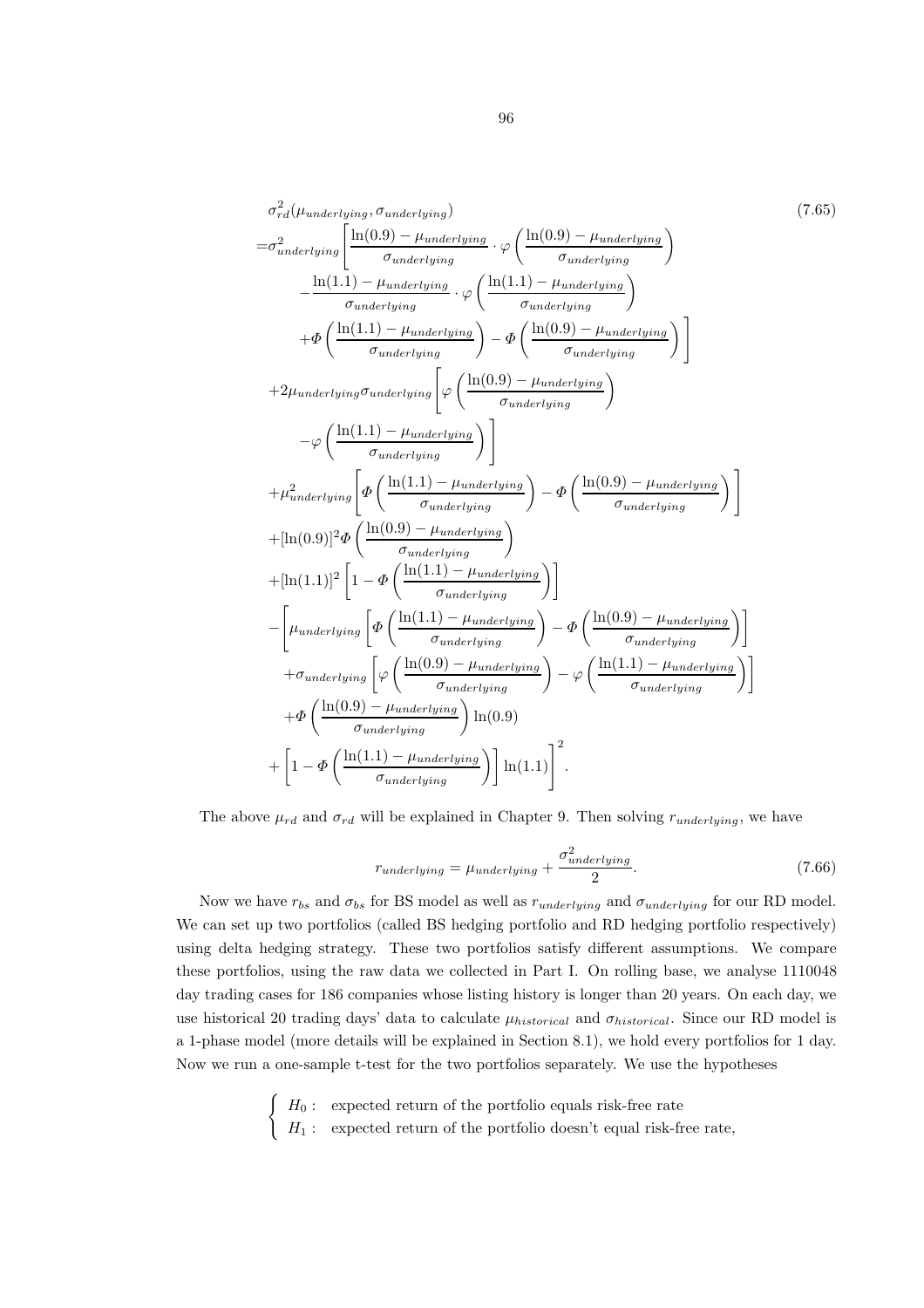at alpha level of 0.05. Since the risk-free return is not constant, we subtract the corresponding risk-free rate from the portfolio return on each case. So in our t-tests, we test that portfolio return minus risk-free rate equals zero. The results are broke down into Table 7.1.

|                      | expected value of difference of $ p$ -value |       |
|----------------------|---------------------------------------------|-------|
|                      | portfolio return minus risk-free            |       |
|                      | rate                                        |       |
| BS hedging portfolio | $5.38 \times 10^{-4}$                       | 0.073 |
| RD hedging portfolio | $5.20 \times 10^{-4}$                       | 0.083 |

Table 7.1: Delta hedging t-test results (comparing RD model with BS model).

For RD hedging portfolio, since the p-value is larger than 0.05, we cannot reject  $H_0$ . Therefore using our RD model, the delta hedging technique is effective. The value of RD hedging portfolio remains unchanged. Furthermore the expect value of difference of portfolio return minus risk-free rate for RD hedging portfolio is less than the one for BS hedging portfolio. And the p-value for RD hedging portfolio test is greater than the p-value for BS hedging portfolio test. Therefore our RD model has better performance to keep the portfolio value unchanged.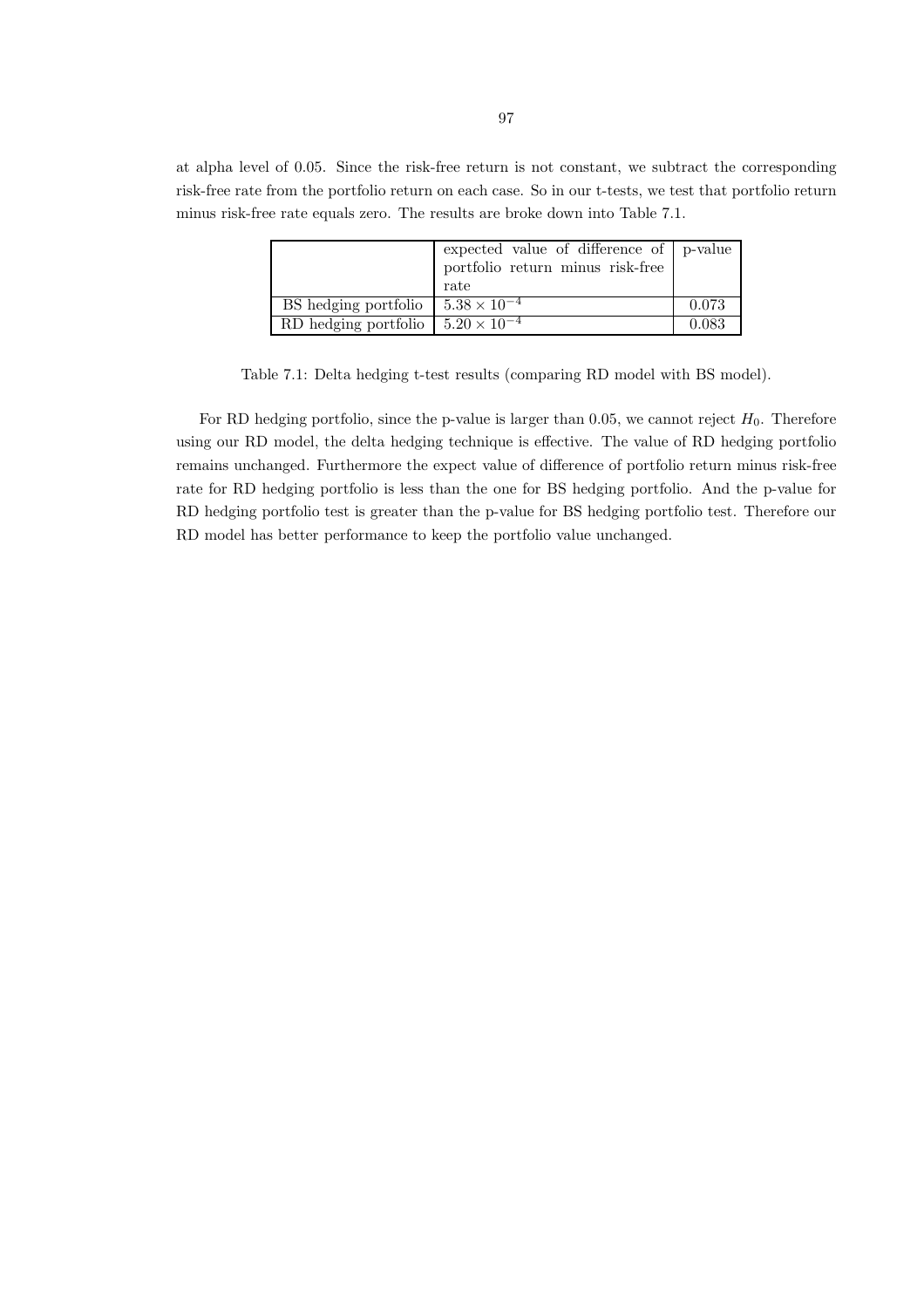## Chapter 8

# Multi-phase model

In previous chapters, we have assumed that there are price bounds (lower bound  $S_0L_d$  and upper bound  $S_0L_u$  on the price movements of the underlying asset) during time  $t \in [0, T]$  and introduced the re-distributed model for the options whose life time is T. Since the unchanged boundaries are applied from  $0$  to  $T$ , the re-distributed model can be considered as a single-phase model (more details will be explained in Section 8.1). In this chapter, we assume that there are multiple phases. For an m-phase case, there are price bounds  $S_{j-1}L_d$  and  $S_{j-1}L_u$  on the j-th phase, where  $S_{j-1}$ is the stock price at the end of the  $(j-1)$ -th phase and  $j \in \mathbb{Z}^+ \cap [1,m]$ . Then we set up a n-step binomial tree for each phase.

For the binomial tree on the  $j$ -th phase, according to Hypothesis 7.1,

Hypothesis 8.1: the stock prices at the end of the phases satisfy

$$
\frac{S_j(i_j; u_j, d_j, n, \gamma, \beta)}{S_{j-1}} := \left\{ \begin{array}{ll} u_j^{[\gamma]} d_j^{n - \lceil \gamma \rceil}, & \text{if } i_j < \lceil \gamma \rceil \\ u_j^{i_j} d_j^{n - i_j}, & \text{if } i_j \in \lbrack \lceil \gamma \rbrack, \lfloor \beta \rfloor \rbrack \\ u_j^{[\beta]} d_j^{n - \lfloor \beta \rfloor}, & \text{if } i_j > \lfloor \beta \rfloor. \end{array} \right.
$$

According to (4.10),

Hypothesis 8.2: the corresponding probabilities satisfy

$$
P_j(i_j; p_j, n) := \frac{n}{(n-i_j)i_j} p_j^{i_j} (1-p_j)^{n-i_j},
$$

where  $i_j \in \mathbb{Z} \cap [0, n]$  is the number of upwards steps in the j-th phase,  $j \in \mathbb{Z}^+ \cap [1, m]$ ,

$$
\gamma := \frac{1}{2} \left( \frac{\ln(L_d)}{\sigma \sqrt{T_j/n}} + n \right),
$$

$$
\beta := \frac{1}{2} \left( \frac{\ln(L_u)}{\sigma \sqrt{T_j/n}} + n \right)
$$

and  $u_j, d_j, p_j, T_j$  are the corresponding variables for each phase. Since the initial price  $S_0$  is given, then the probability at the beginning is  $P_0 = 1$ .

Hence according to the above recursive definitions, at end of the m-th phase, the stock price is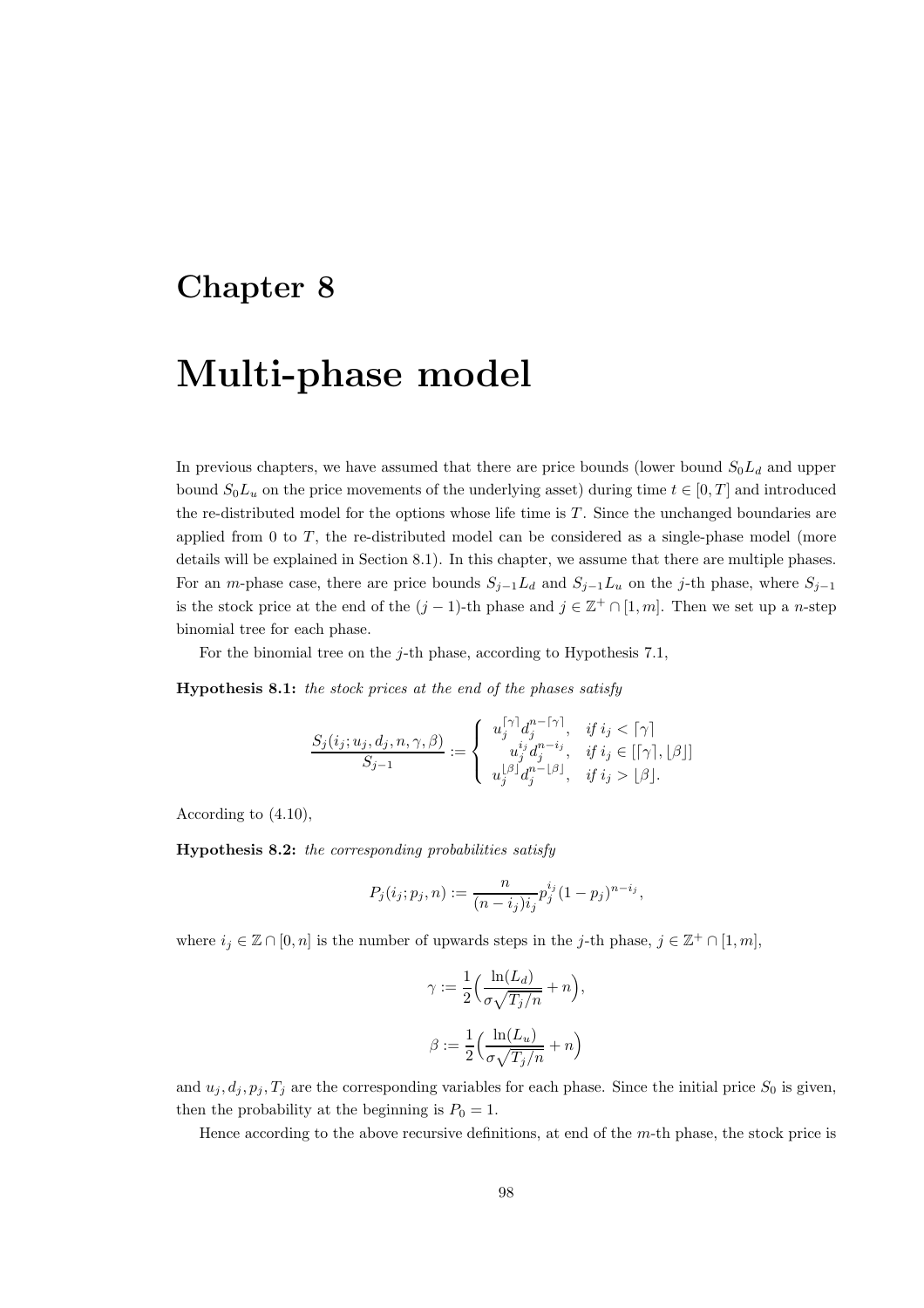$$
99\\
$$

$$
S_m(i_1, \dots, i_m) = \frac{S_m(i_m)}{S_{m-1}(i_{m-1})} \times \dots \times \frac{S_1(i_1)}{S_0} \times S_0.
$$
\n(8.1)

And the corresponding probability is

$$
P_m(i_1, \dots, i_m) = \frac{n!}{(n - i_1)! i_1!} p^{i_1} (1 - p)^{n - i_1} \times \dots \times \frac{n!}{(n - i_m)! i_m!} p^{i_m} (1 - p)^{n - i_m}.
$$
\n(8.2)

To simplify the analysis, we assume that the risk-free interest rate is unchanged during  $[0, T]$ , i.e.

$$
r_1 = \dots = r_m = r \tag{8.3}
$$

and the time lengths for each phase are the same, i.e.

$$
T_1 = \dots = T_m = \frac{T}{m}.\tag{8.4}
$$

According to (4.12), a plain European call option whose payoff formula satisfies

$$
\begin{cases}\nS_m - K, & \text{if } S_m > K \\
0, & \text{if } S_m \leq K,\n\end{cases}
$$
\n(8.5)

is priced as

$$
c := e^{-rT} \sum_{i_1=0}^n \cdots \sum_{i_m=0}^n \left[ P_m(i_1, \cdots, i_m) \times \max\left( S_m(i_1, \cdots, i_m) - K \right) \right]
$$
\n
$$
= e^{-rT} \sum_{i_1=0}^n \cdots \sum_{i_m=0}^n \left[ \frac{n!}{(n-i_1)! i_1!} p^{i_1} (1-p)^{n-i_1} \times \cdots \times \frac{n!}{(n-i_m)! i_m!} p^{i_m} (1-p)^{n-i_m} \right]
$$
\n
$$
\times \max\left( S_0 \times \left[ \frac{S_m(i_m)}{S_{m-1}(i_{m-1})} \right] \times \cdots \times \left[ \frac{S_1(i_1)}{S_0} \right] - K, 0 \right).
$$
\n(8.6)

It is clear that the stock price at the end of  $m$ -th phase is

$$
S_m = S_0 \times \left[\frac{S_m}{S_{m-1}}\right] \times \cdots \times \left[\frac{S_1}{S_0}\right]
$$
\n(8.7)

in (8.6). Since the initial stock price  $S_0$  is given and  $\frac{S_j}{S_{j-1}}$ , where  $j \in \mathbb{Z}^+ \cap [1,m]$  is defined,  $S_m$  is achieved recursively.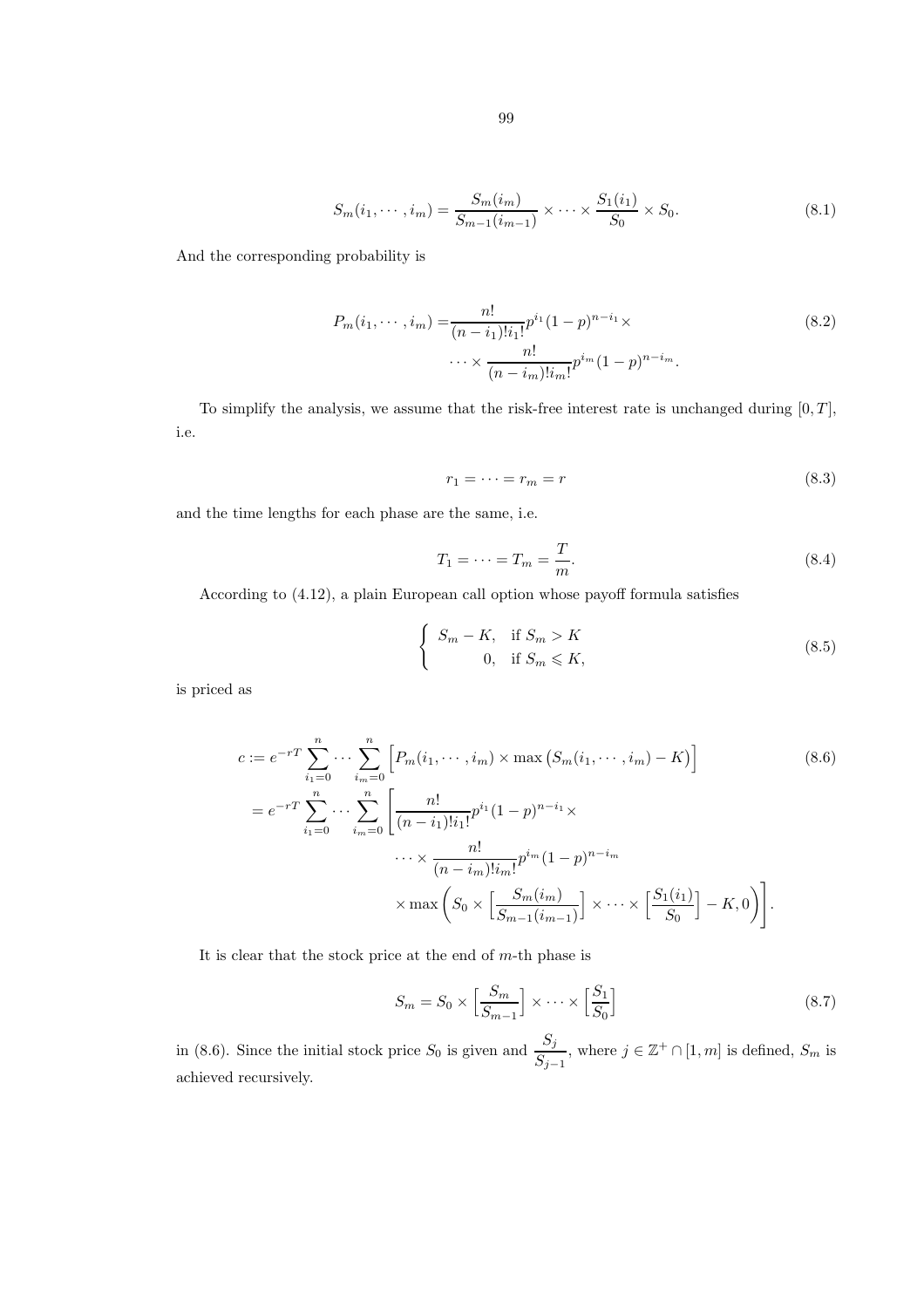### 8.1 1-phase model:  $m = 1$

If  $m = 1$ , it is a single-phase case. Then  $(8.6)$  becomes

$$
c = e^{-rT} \sum_{i_1=0}^{n} \left[ \frac{n!}{(n-i_1)!i_1!} p^{i_1} (1-p)^{n-i_1} \times \max\left(S_0 \times \frac{S_1(i_1)}{S_0} - K, 0\right) \right].
$$
\n(8.8)

According to Hypothesis 8.1, the following 5 intervals should be analysed:

1.  $S_1 < S_0 u_1^{\lceil \gamma \rceil} d_1^{n - \lceil \gamma \rceil}$ . 2.  $S_1 = S_0 u_1^{\lceil \gamma \rceil} d_1^{n - \lceil \gamma \rceil}$ . 3.  $S_1 \in (S_0 u_1^{\lceil \gamma \rceil} d_1^{n - \lceil \gamma \rceil}, S_0 u_1^{\lfloor \beta \rfloor} d_1^{n - \lfloor \beta \rfloor}).$ 4.  $S_1 = S_0 u_1^{\lfloor \beta \rfloor} d_1^{n-\lfloor \beta \rfloor}$ . 5.  $S_1 > S_0 u_1^{\lfloor \beta \rfloor} d_1^{n-\lfloor \beta \rfloor},$ 

where

$$
\gamma := \frac{1}{2} \Big( \frac{\ln(L_d)}{\sigma \sqrt{T_j/n}} + n \Big),\tag{8.9}
$$

and

$$
\beta := \frac{1}{2} \left( \frac{\ln(L_u)}{\sigma \sqrt{T_j/n}} + n \right). \tag{8.10}
$$

For the 1-phase case, it is clear that if  $n$  is large enough, then

$$
S_0 u_1^{\lceil \gamma \rceil} d_1^{n - \lceil \gamma \rceil} \approx S_0 L_d \tag{8.11}
$$

and

$$
S_0 u_1^{\lfloor \beta \rfloor} d_1^{n-\lfloor \beta \rfloor} \approx S_0 L_u. \tag{8.12}
$$

Furthermore since  $L_d < L_u$ , then for  $S_0L_d$ ,  $S_0L_u$  and K, there are 3 possible situations:

- $K < S_0L_d$ .
- $K \in [S_0 L_d, S_0 L_u]$ .
- $K > S_0L_u$ .

Now the 1-phase model becomes the re-distributed model. A closed-form solution is derived in Chapter 7.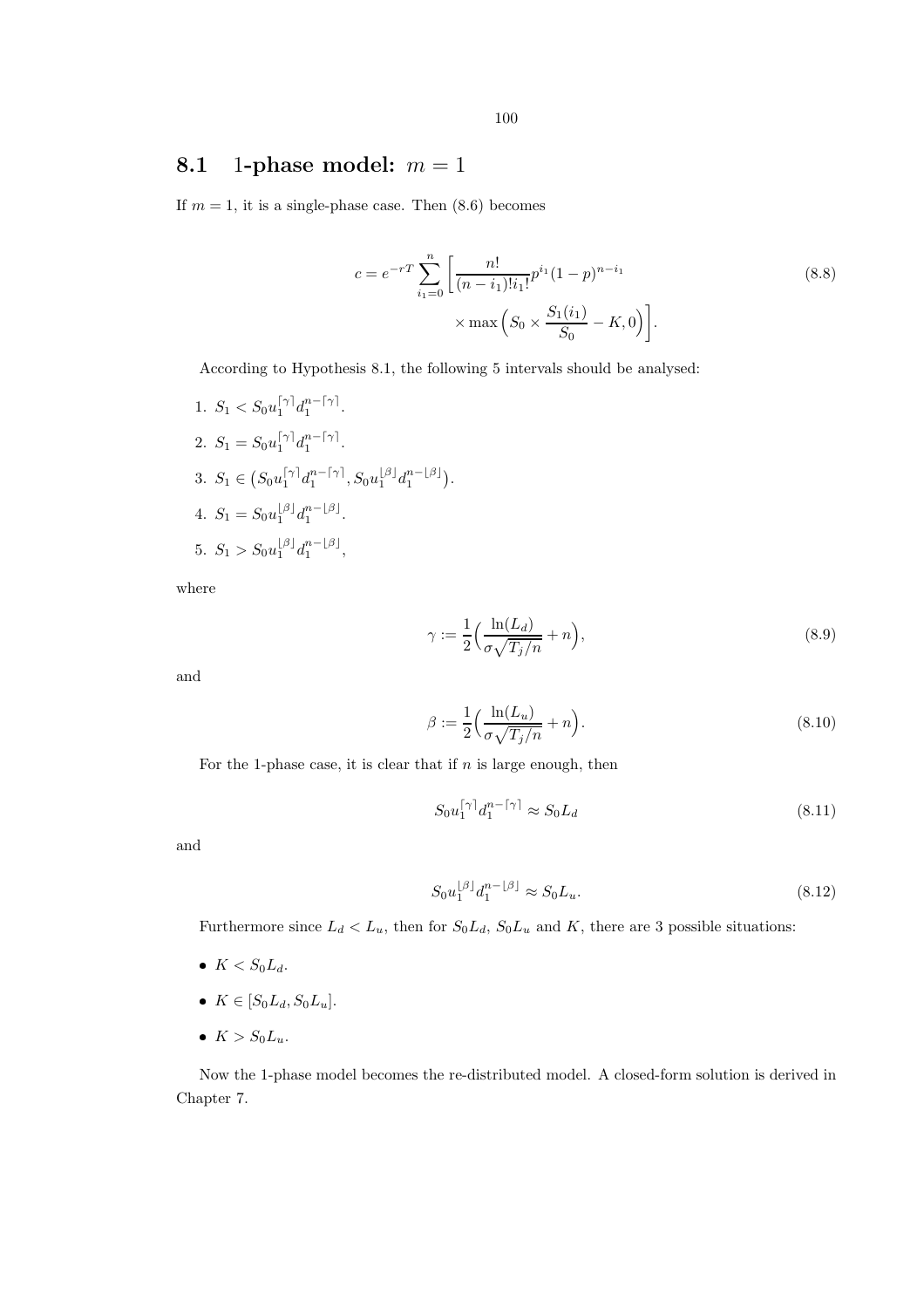### 8.2 2-phase model:  $m = 2$

If  $m \geq 2$ , some very complex closed formulas can be obtained but loses practical sense (see Appendix A). Hence recursive models are applied and we have to compute (8.6) numerically. For  $m = 2, (8.6)$  becomes

$$
c = e^{-rT} \sum_{i_1=0}^n \sum_{i_2=0}^n \left[ \frac{n!}{(n-i_1)! i_1!} p^{i_1} (1-p)^{n-i_1} \times \frac{n!}{(n-i_2)! i_2!} p^{i_2} (1-p)^{n-i_2} \right] \times \max \left( S_0 \times \frac{S_1(i_1)}{S_0} \times \frac{S_2(i_2)}{S_1(i_1)} - K, 0 \right).
$$

We explore a simple case here, where  $S_0 = 1, K = 1, r = 0.03, \sigma = 0.3, T = 1, L_d = 0.9$  and  $L_u = 1.1$ . According to Theorem 5.4, to set up a binomial tree, the number of steps for each phase  $(n \text{ in this chapter})$  must satisfy

$$
\sqrt{n} \ge \max\left(\left|\frac{\ln(L_d)}{\sigma\sqrt{T/m}}\right|, \left|\frac{\ln(L_u)}{\sigma\sqrt{T/m}}\right|, \left|\frac{\ln(K/S_0)}{\sigma\sqrt{T/m}}\right|\right).
$$
\n(8.13)

For our case, we must have  $n \geq 1$ . For different n, the time (in minutes) taken by the calculation is plotted in Figure 8.1. The computation time curve suggests that a small  $n$  should be used for fast calculation, as the computation time raises very quickly.



Figure 8.1: 2-phase model results for different number of steps: the computation time.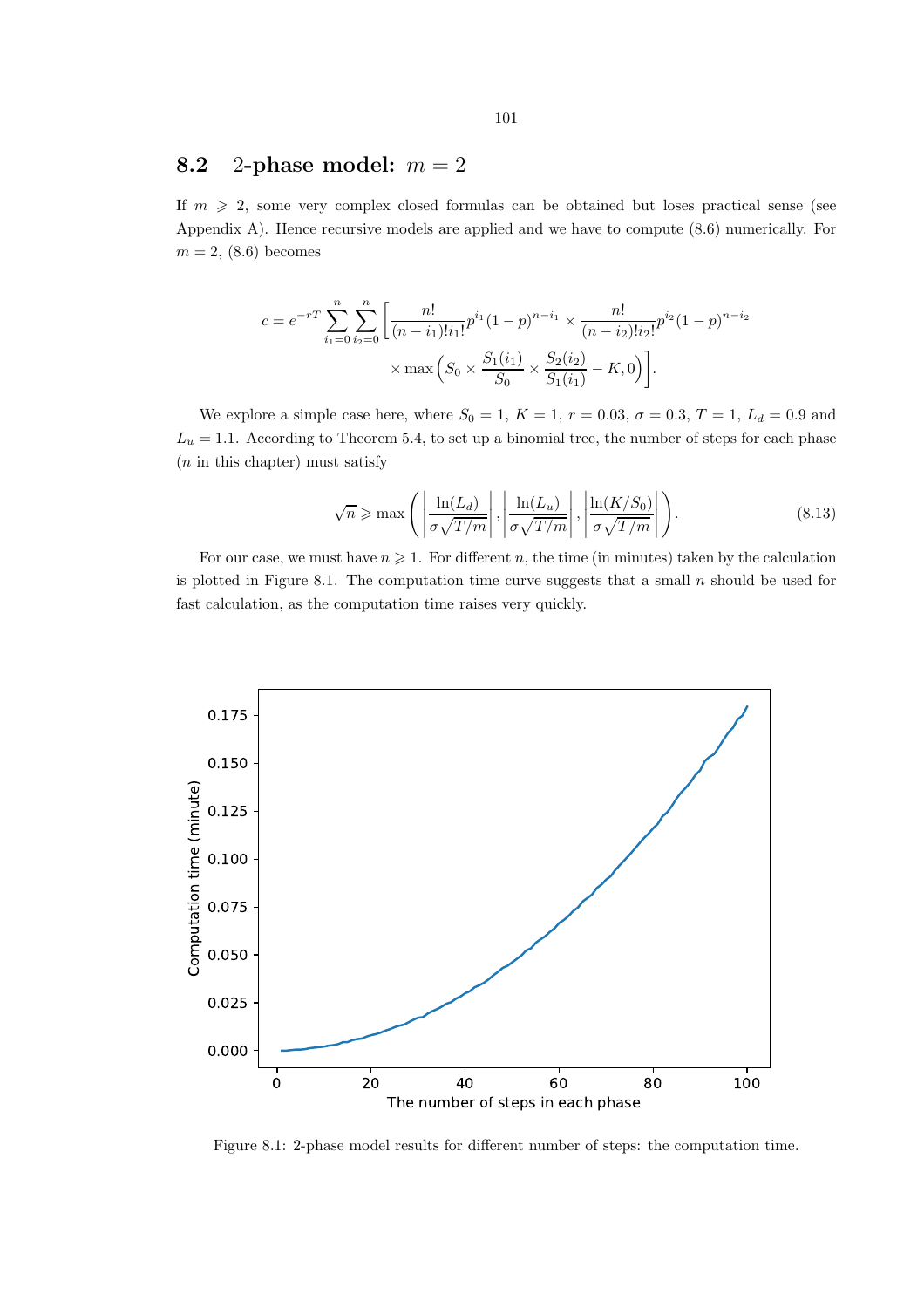### 8.3 3- and 4-phase model:  $m \in \{3, 4\}$

It is clear that for  $m = 3$ , (8.6) becomes

$$
c = e^{-rT} \sum_{i_1=0}^n \sum_{i_2=0}^n \sum_{i_3=0}^n \left[ \frac{n!}{(n-i_1)!i_1!} p^{i_1} (1-p)^{n-i_1} \times \frac{n!}{(n-i_2)!i_2!} p^{i_2} (1-p)^{n-i_2} \times \frac{n!}{(n-i_3)!i_3!} p^{i_3} (1-p)^{n-i_3} \times \max \left( S_0 \times \frac{S_1(i_1)}{S_0} \times \frac{S_2(i_2)}{S_1(i_1)} \times \frac{S_3(i_3)}{S_2(i_2)} - K, 0 \right) \right].
$$
\n(8.14)

And for  $m = 4$ , (8.6) becomes

$$
c = e^{-rT} \sum_{i_1=0}^n \sum_{i_2=0}^n \sum_{i_3=0}^n \left[ \frac{n!}{(n-i_1)!i_1!} p^{i_1} (1-p)^{n-i_1} \times \frac{n!}{(n-i_2)!i_2!} p^{i_2} (1-p)^{n-i_2} \right]
$$
\n
$$
\times \frac{n!}{(n-i_2)!i_3!} p^{i_3} (1-p)^{n-i_3}
$$
\n
$$
\times \frac{n!}{(n-i_4)!i_4!} p^{i_4} (1-p)^{n-i_4}
$$
\n
$$
\times \max \left( S_0 \times \frac{S_1(i_1)}{S_0} \times \frac{S_2(i_2)}{S_1(i_1)} \right)
$$
\n
$$
\times \frac{S_3(i_3)}{S_2(i_2)} \times \frac{S_4(i_4)}{S_3(i_3)} - K, 0 \Big).
$$
\n(8.15)

The computation time results are represented in Figure 8.2 and 8.3 respectively. Comparing the two computation time curves, it suggests that larger  $m$  (the number of phases) implies rapidly increasing time for computation. For the 3-phase model, 100 steps (approximately 33 steps per phase) can be finished in less than 1 minute. But for the 4-phase model, an 100-step (25 steps per phase) calculation requires more than 10 minutes. There is clearly a huge difference. It is obvious that the factor  $m$  contributes much more than other factors. We will explore the relationship between the time required and the number of phases in the following section.

Since we don't have a practical closed-form formula for  $m > 2$ , we are not able to find the exact mean and variance values. Hence no BS model can be used in the analysis for comparative purposes. However we do have a corresponding BS formula for the single-phase model, we will use it to introduce a recursive BS model in the next chapter to serve as a comparative model.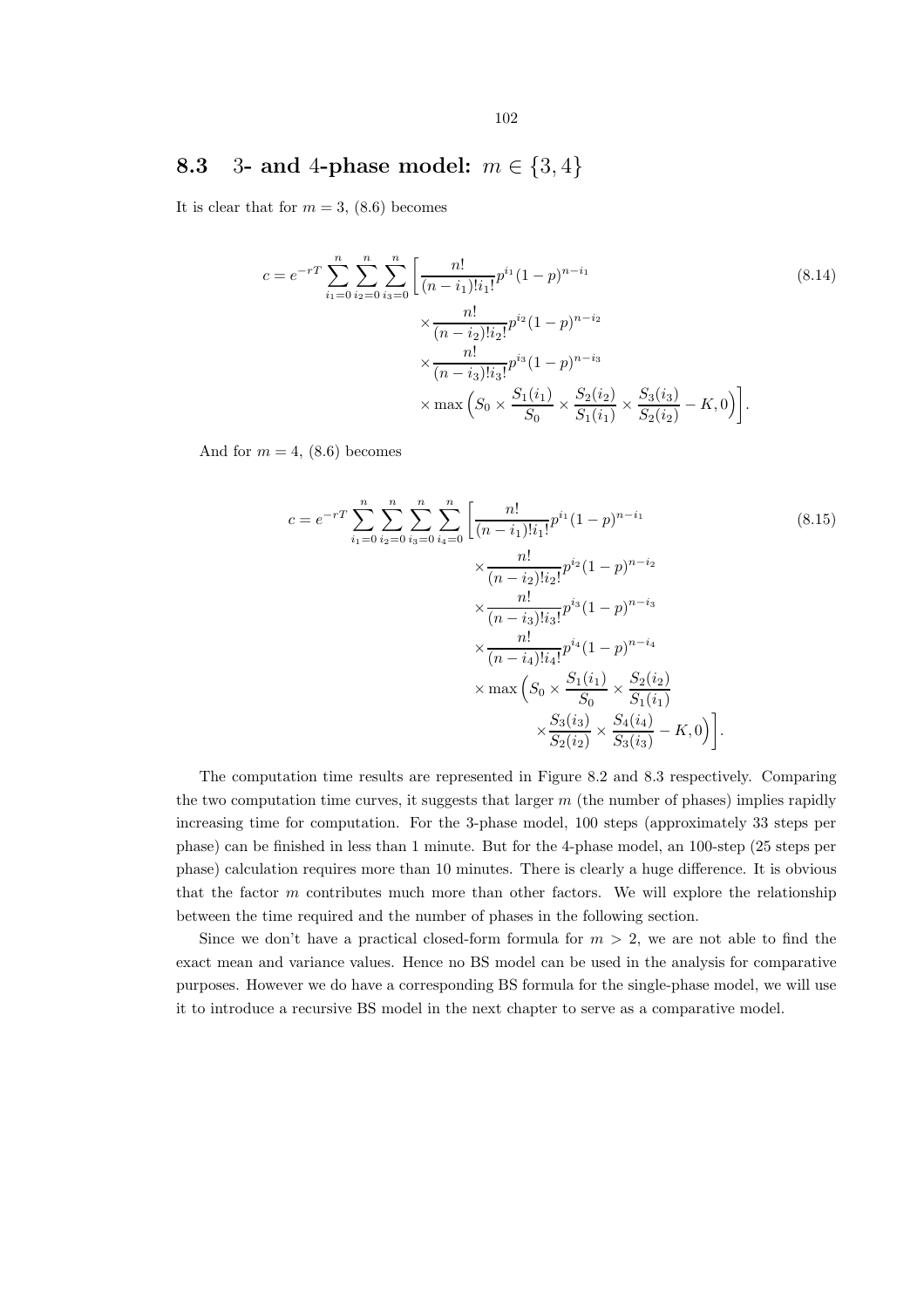

Figure 8.2: 3-phase model results for different number of steps: the computation time.



Figure 8.3: 4-phase model results for different number of steps: the computation time.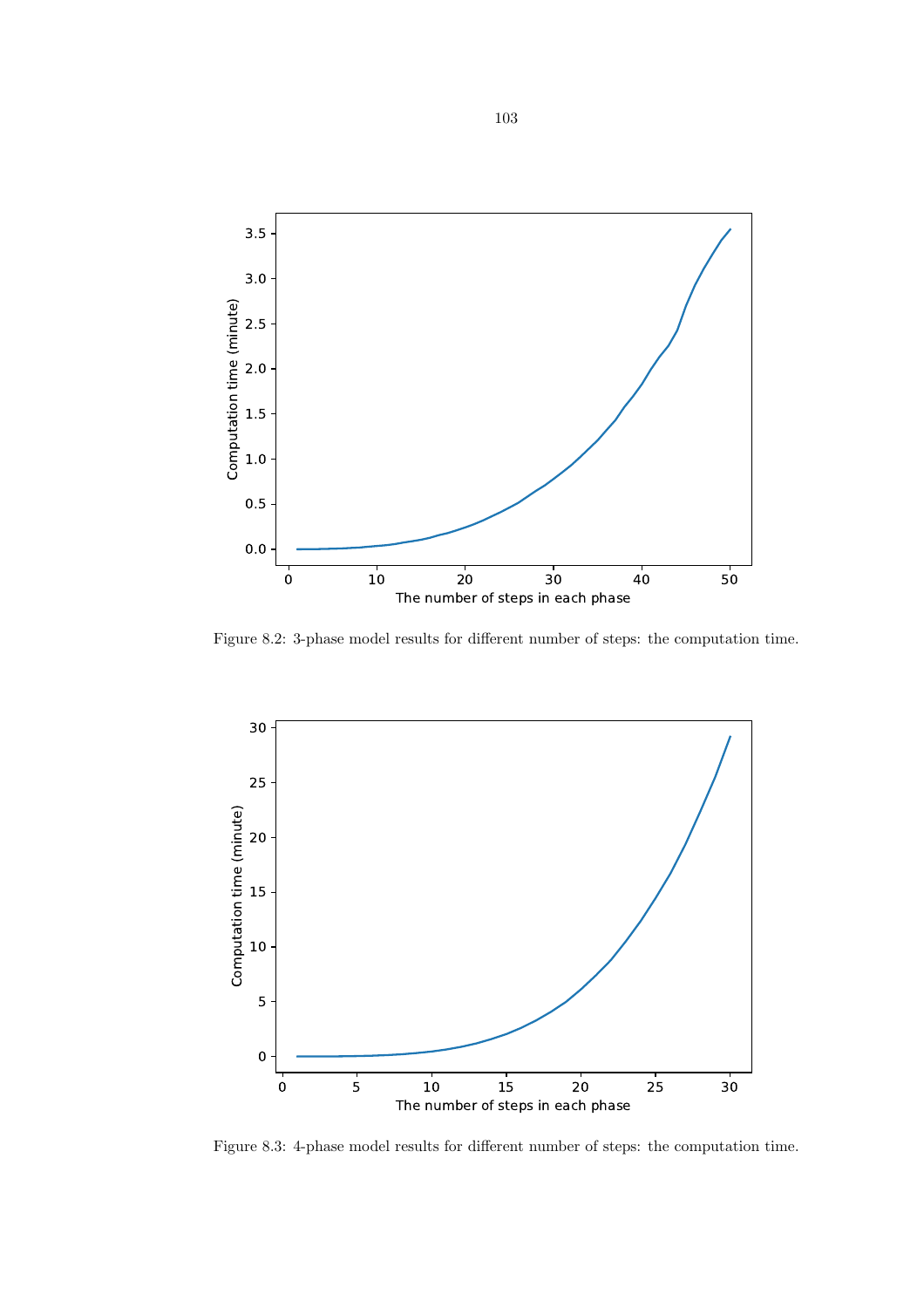### 8.4 The computation time for an m-phase model: 2-stepper-phase models

In this section, we observe the computation times for different number of phases. We fix the number of steps per phase at  $n = 2$  as an example. Of course, for computational purposes, it is obvious that we should have chosen  $n > 20$ .

Figure 8.4 suggests that even for a small  $n (n = 2$  in our case), the recursive model requires a very long computation time. The computation time goes up rapidly after  $m = 5$ . With this in mind, for real-world analyses, m is much larger. For example, to evaluate a 3-month option on the Chinese financial market, because of the daily price bounds on each of the approximately 60 trading days,  $m$  is about 60. Therefore this recursive model will pose challenges when used to evaluate long-term options.



Figure 8.4: The time taken by the m-phase model: the number of steps per phase  $n = 2$ .

Our study suggests that a usable recursive model requires low  $n$  values as well as low  $m$  values. However, since both larger  $m$  and larger  $n$  are desired in modelling real-world situations, we will make a tentative discussion to look at possible alternatives.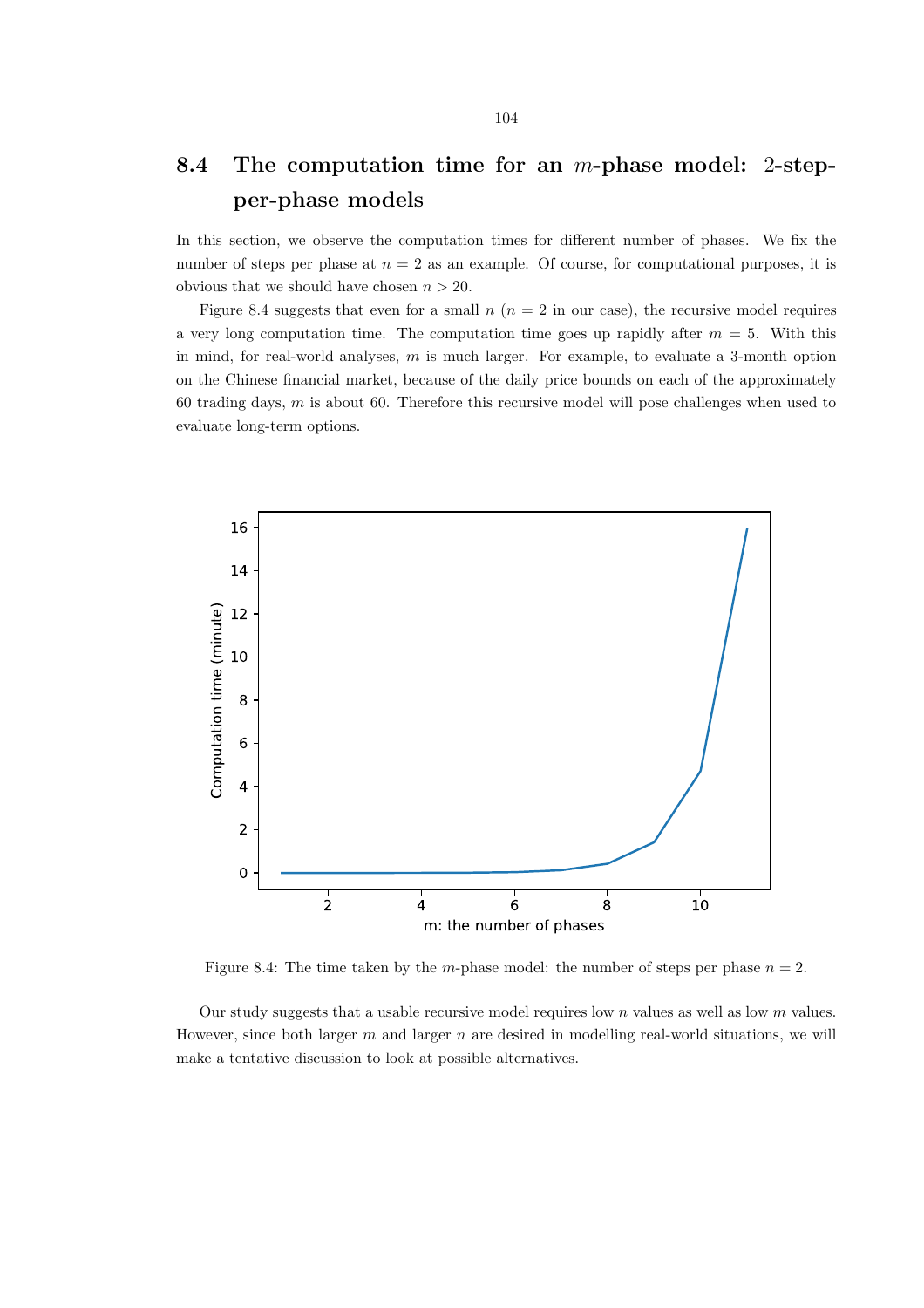### Chapter 9

# An m-phase recursive Black-Scholes model

In this chapter, to reduce computation time, we will introduce a recursive Black-Scholes (BS) model, and then compare the multi-phase model defined in Chapter 8 with it. In the plain BS model approach introduced in Chapter 4, we assumed that the stock price  $S_t$  follows a geometric Brownian motion. Hence its logarithmic return follows a normal distribution, i.e.

$$
\ln\left(\frac{S_T}{S_0}\right) \sim \mathcal{N}\left((r - \frac{\sigma^2}{2})T, \sigma^2 T\right),\tag{9.1}
$$

where initial stock price  $S_0$ , risk-free rate r, volatility  $\sigma$  and option life time T are given. As we explained in Chapter 5,  $\mathcal{N}\left((r - \frac{\sigma^2}{2})\right)$  $(\frac{\tau^2}{2})T, \sigma^2 T$  is also the underlying normal distribution of the re-distributed model (defined in Chapter 7).

For an m-phase BS model, according to (8.4), the time lengths on each phase are equivalent, i.e.

$$
T_1 = \dots = T_m = \frac{T}{m},\tag{9.2}
$$

then within each phase, the logarithmic return is

$$
\ln\left(\frac{S_j}{S_{j-1}}\right) \sim \mathcal{N}\left((r - \frac{\sigma^2}{2})\frac{T}{m}, \sigma^2 \frac{T}{m}\right),\tag{9.3}
$$

where  $S_j$  is the stock price at the end of the j-th phase,  $S_{j-1}$  equals the stock price at the beginning of the *j*-th phase and  $j \in \mathbb{Z}^+ \cap [1, m]$ .

To understand more about the truncated models, in the following sections, we will analyse a part of above normal distribution as well as the mean and variance for the truncated distribution.

9.1 Calculation of 
$$
\int_a^b x \frac{1}{\sigma} \varphi \left( \frac{x - \mu}{\sigma} \right) dx
$$

In this section, we will explore definite integrals of normal distribution probability density function over an interval [a, b]. For  $X \sim \mathcal{N}(\mu, \sigma^2)$  and  $a, b \in \mathbb{R}$ ,  $a < b$ , to simplify the expressions in this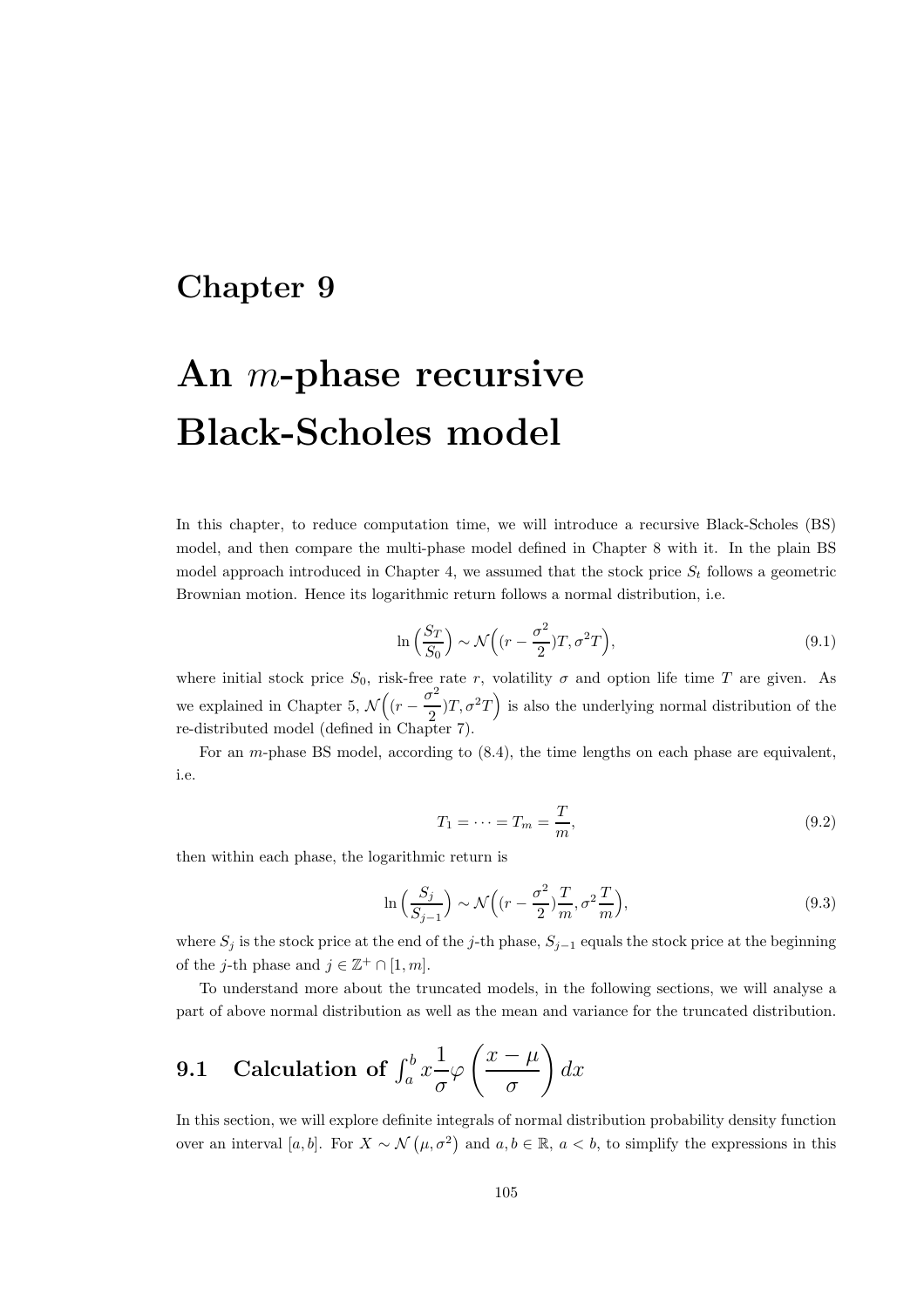chapter, we set

\n- $$
\alpha := \frac{a - \mu}{\sigma}
$$
.
\n- $\beta := \frac{b - \mu}{\sigma}$ .
\n- $f(t) := t\sigma + \mu$ .
\n

Then it is clear that  $a = \alpha \sigma + \mu =: f(\alpha)$  and  $b = \beta \sigma + \mu =: f(\beta)$ . We also set the notation for the area over  $[a, b]$  as

**Definition 9.1:** The area of  $\mathcal{N}(\mu, \sigma^2)$  over the interval  $[a, b]$  is

$$
Z := \int_{a}^{b} \frac{1}{\sigma} \varphi \left( \frac{x - \mu}{\sigma} \right) dx
$$

$$
= \Phi \left( \frac{b - \mu}{\sigma} \right) - \Phi \left( \frac{a - \mu}{\sigma} \right),
$$

where

$$
\varphi(x) := \frac{1}{\sqrt{2\pi}} e^{-\frac{1}{2}x^2}
$$

is the probability density function of standard normal distribution.

Since

**Lemma 9.1:** The indefinite integral of the function  $x\varphi(x)$  is:

$$
\int x\varphi(x)dx = -\varphi(x) + C,
$$

where  $C$  is the constant of integration.

Proof:

$$
\int x\varphi(x)dx
$$

$$
=\int x\frac{1}{\sqrt{2\pi}}e^{-\frac{x^2}{2}}dx
$$

$$
=\frac{1}{\sqrt{2\pi}}\int xe^{-\frac{x^2}{2}}dx.
$$

Substituting  $u := -\frac{x^2}{2}$  $\frac{c}{2}$  yields  $du = -xdx$  and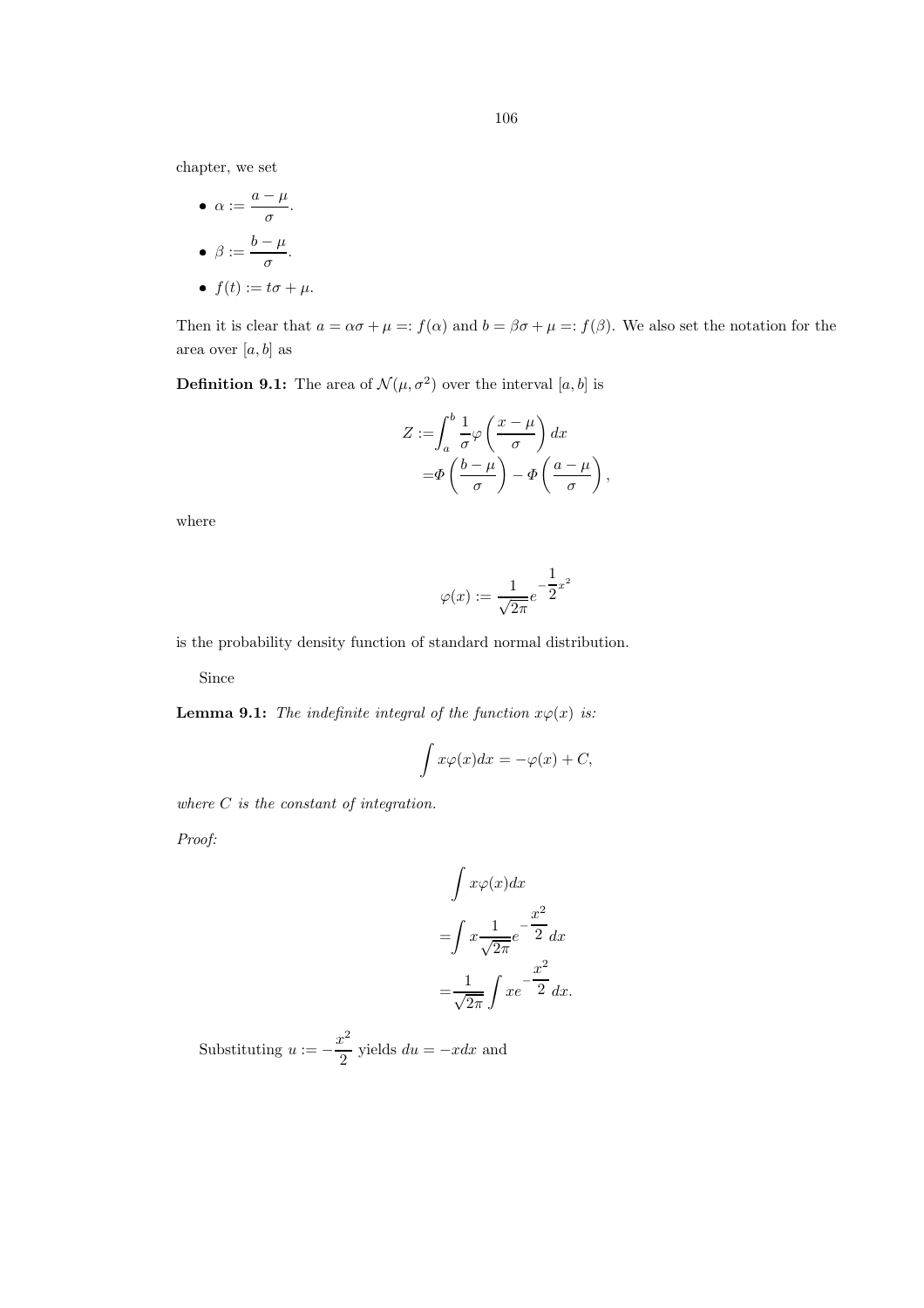$$
\frac{1}{\sqrt{2\pi}} \int xe^{-\frac{x^2}{2}} dx
$$

$$
= \frac{1}{\sqrt{2\pi}} \int -e^u du
$$

$$
= -\frac{1}{\sqrt{2\pi}} e^u + C
$$

$$
= -\frac{1}{\sqrt{2\pi}} e^{-\frac{x^2}{2}} + C
$$

$$
= -\varphi(x) + C.
$$

 $\Box$ 

and

**Corollary 9.2:** the definite integral of the  $x\varphi(x)$  over [a, b] is

$$
\int_{\alpha}^{\beta} x \frac{1}{\sqrt{2\pi}} e^{-\frac{x^2}{2}} dx
$$
  
=  $-\left[\varphi(x)\right]_{\alpha}^{\beta}$   
=  $\varphi(\alpha) - \varphi(\beta)$   
=  $\varphi\left(\frac{a-\mu}{\sigma}\right) - \varphi\left(\frac{b-\mu}{\sigma}\right).$ 

we have

Lemma 9.3:

$$
\int_{a}^{b} \frac{x-\mu}{\sigma} \frac{1}{\sqrt{2\pi}} e^{-\frac{(x-\mu)^2}{2\sigma^2}} dx = \sigma \left[ \varphi \left( \frac{a-\mu}{\sigma} \right) - \varphi \left( \frac{b-\mu}{\sigma} \right) \right].
$$

*Proof:* Substituting  $\alpha := \frac{a - \mu}{\sigma}$  $\frac{\overline{\phantom{a}} - \mu}{\sigma}, \ \beta := \frac{b - \mu}{\sigma}$  $\frac{r}{\sigma}$  and  $f(t) := t\sigma + \mu$  yield

$$
\int_{a}^{b} \frac{x - \mu}{\sigma} \frac{1}{\sqrt{2\pi}} e^{-\frac{(x - \mu)^2}{2\sigma^2}} dx
$$

$$
= \int_{\alpha\sigma+\mu}^{\beta\sigma+\mu} \frac{x - \mu}{\sigma} \frac{1}{\sqrt{2\pi}} e^{-\frac{(x - \mu)^2}{2\sigma^2}} dx
$$

$$
= \int_{\alpha}^{\beta} t \frac{1}{\sqrt{2\pi}} e^{-\frac{t^2}{2}} \sigma dt
$$

$$
= \sigma \int_{\alpha}^{\beta} t \frac{1}{\sqrt{2\pi}} e^{-\frac{t^2}{2}} dt.
$$

According to Corollary 9.2, the above becomes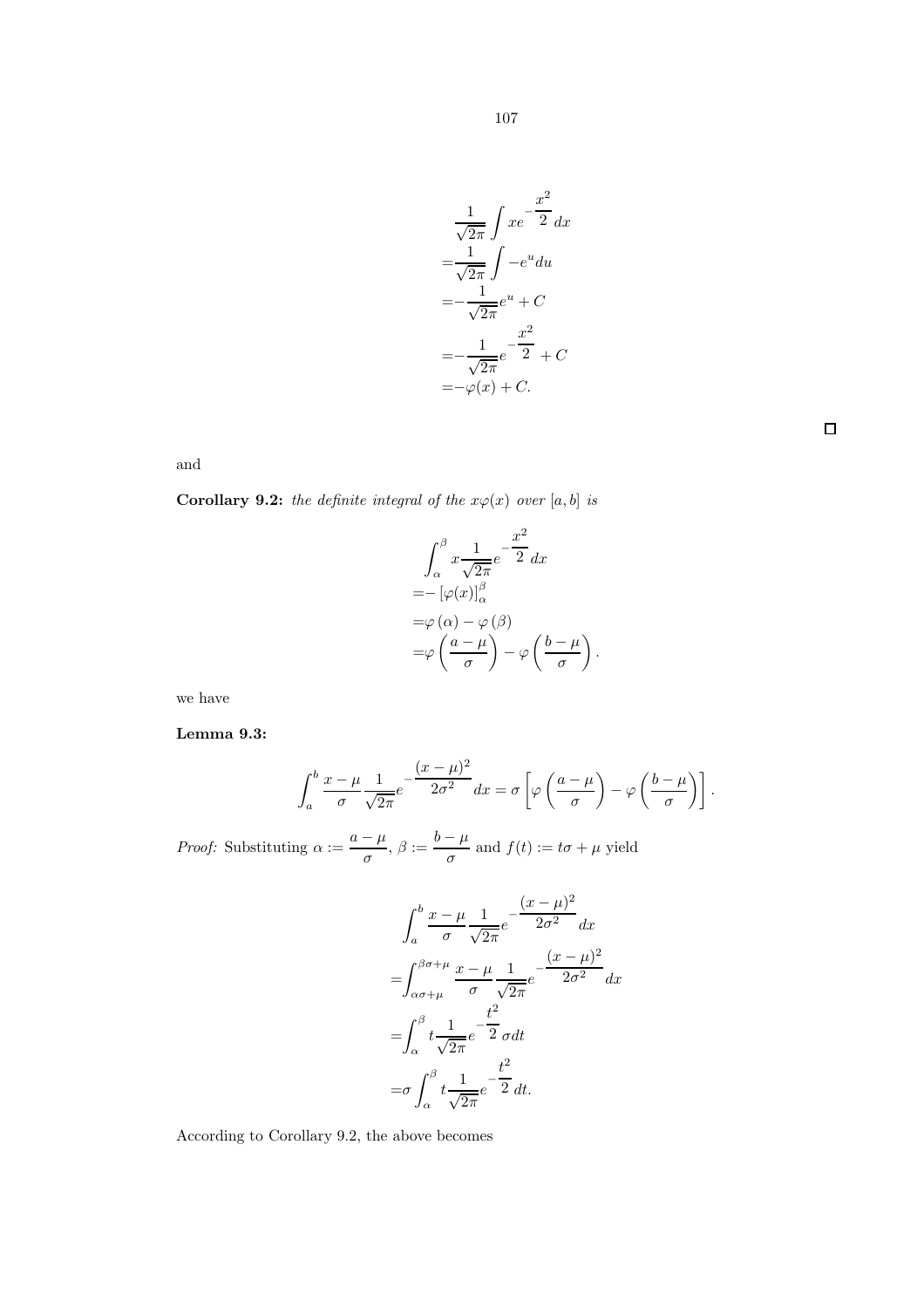$$
\sigma\left[\varphi\left(\frac{a-\mu}{\sigma}\right)-\varphi\left(\frac{b-\mu}{\sigma}\right)\right].
$$

 $\Box$ 

Therefore we have

**Theorem 9.4:** Let  $X \sim \mathcal{N}(\mu, \sigma^2)$ ,  $a, b \in \mathbb{R}$ ,  $a \leq b$ ,

$$
\int_{a}^{b} x \frac{1}{\sigma} \varphi \left( \frac{x - \mu}{\sigma} \right) dx
$$
  
=  $\mu \left[ \varphi \left( \frac{b - \mu}{\sigma} \right) - \varphi \left( \frac{a - \mu}{\sigma} \right) \right]$   
+  $\sigma \left[ \varphi \left( \frac{a - \mu}{\sigma} \right) - \varphi \left( \frac{b - \mu}{\sigma} \right) \right].$ 

Proof:

$$
\begin{split}\n&= \int_{a}^{b} x \frac{1}{\sigma} \varphi \left( \frac{x - \mu}{\sigma} \right) dx \\
&= \int_{a}^{b} x \frac{1}{\sqrt{2\pi\sigma^{2}}} e^{-\frac{(x - \mu)^{2}}{2\sigma^{2}}} dx \\
&= \int_{a}^{b} \frac{x - \mu}{\sigma} \frac{1}{\sqrt{2\pi}} e^{-\frac{(x - \mu)^{2}}{2\sigma^{2}}} dx \\
&+ \int_{a}^{b} \frac{\mu}{\sigma} \frac{1}{\sqrt{2\pi}} e^{-\frac{(x - \mu)^{2}}{2\sigma^{2}}} dx \\
&= \int_{a}^{b} \frac{x - \mu}{\sigma} \frac{1}{\sqrt{2\pi}} e^{-\frac{(x - \mu)^{2}}{2\sigma^{2}}} dx \\
&+ \mu \int_{a}^{b} \frac{1}{\sqrt{2\pi\sigma^{2}}} e^{-\frac{(x - \mu)^{2}}{2\sigma^{2}}} dx \\
&= \int_{a}^{b} \frac{x - \mu}{\sigma} \frac{1}{\sqrt{2\pi}} e^{-\frac{(x - \mu)^{2}}{2\sigma^{2}}} dx + \mu Z.\n\end{split}
$$

According to Lemma 9.3, the above becomes

$$
\mu \left[ \varPhi \left( \frac{b - \mu}{\sigma} \right) - \varPhi \left( \frac{a - \mu}{\sigma} \right) \right] + \sigma \left[ \varphi \left( \frac{a - \mu}{\sigma} \right) - \varphi \left( \frac{b - \mu}{\sigma} \right) \right].
$$

 $\Box$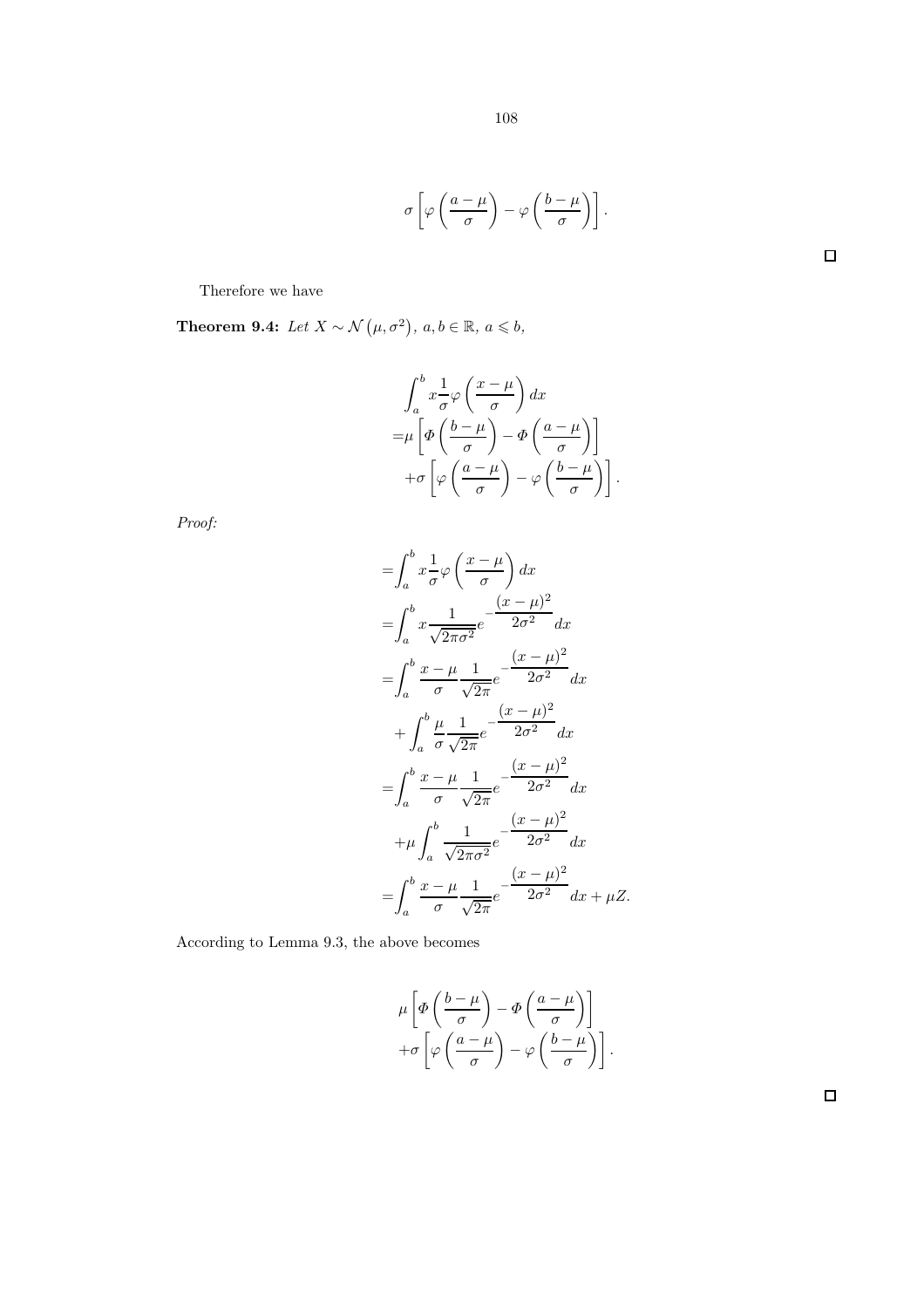#### 9.2 Calculation of  $\int_a^b x^2 \frac{1}{a}$ σ  $\varphi$  $\left(\frac{x-\mu}{\sigma}\right)$ σ  $\setminus$  $dx$

In this section, to derive  $\int_a^b x^2 \frac{1}{a}$  $rac{1}{\sigma}\varphi\left(\frac{x-\mu}{\sigma}\right)$ σ  $dx$ , we introduce two more lemmas. The first lemma is

Lemma 9.5:

$$
\frac{1}{\sqrt{2\pi}} \int_{\alpha}^{\beta} t^2 e^{-\frac{t^2}{2}} dt = \left(\frac{a-\mu}{\sigma}\right) \varphi \left(\frac{a-\mu}{\sigma}\right) - \left(\frac{b-\mu}{\sigma}\right) \varphi \left(\frac{b-\mu}{\sigma}\right) + \varphi \left(\frac{b-\mu}{\sigma}\right) - \varphi \left(\frac{a-\mu}{\sigma}\right).
$$

*Proof:* Let  $u := t$  and  $v = -e^{-\frac{t^2}{2}}$  $\frac{t^2}{2}$ , then  $du = dt$  and  $dv := te^{-\frac{t^2}{2}}$ 2 dt.

$$
\frac{1}{\sqrt{2\pi}} \int_{\alpha}^{\beta} t^2 e^{-\frac{t^2}{2}} dt
$$

$$
= \frac{1}{\sqrt{2\pi}} \int_{\alpha}^{\beta} u dv.
$$

Integrating it by parts, the above becomes

$$
\frac{1}{\sqrt{2\pi}} \left( [uv]_{\alpha}^{\beta} - \int_{\alpha}^{\beta} v du \right)
$$
\n
$$
= \frac{1}{\sqrt{2\pi}} \left( \left[ -te^{-\frac{t^2}{2}} \right]_{\alpha}^{\beta} - \int_{\alpha}^{\beta} -e^{-\frac{t^2}{2}} dt \right)
$$
\n
$$
= -\left[ t \frac{1}{\sqrt{2\pi}} e^{-\frac{t^2}{2}} \right]_{\alpha}^{\beta} + \int_{\alpha}^{\beta} \frac{1}{\sqrt{2\pi}} e^{-\frac{t^2}{2}} dt
$$
\n
$$
= -\left[ t \varphi(t) \right]_{\alpha}^{\beta} + Z
$$
\n
$$
= \left( \frac{a - \mu}{\sigma} \right) \varphi \left( \frac{a - \mu}{\sigma} \right) - \left( \frac{b - \mu}{\sigma} \right) \varphi \left( \frac{b - \mu}{\sigma} \right)
$$
\n
$$
+ \Phi \left( \frac{b - \mu}{\sigma} \right) - \Phi \left( \frac{a - \mu}{\sigma} \right).
$$

 $\setminus$ 

The other lemma is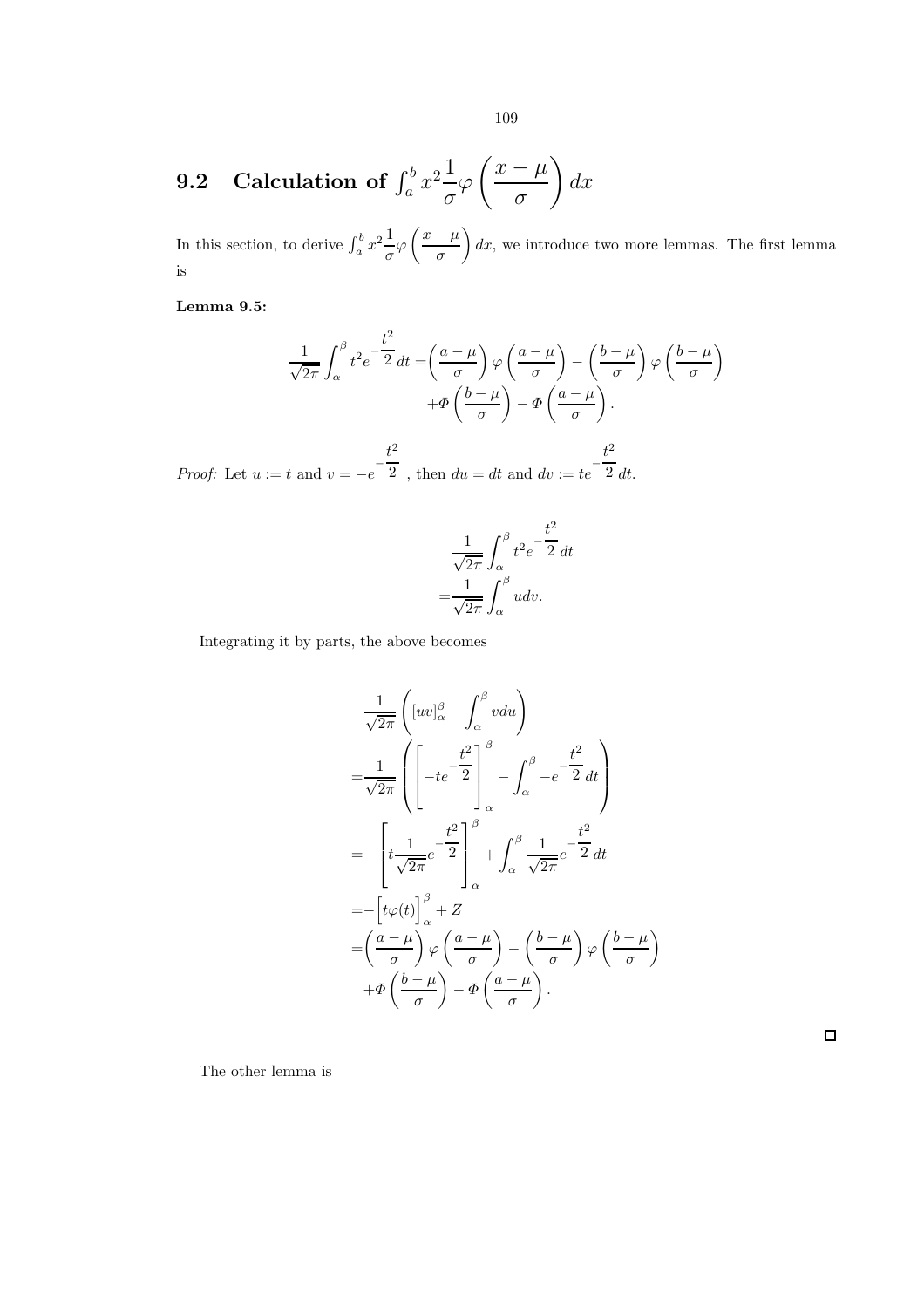Lemma 9.6:

$$
\sigma \int_{a}^{b} \left(\frac{x-\mu}{\sigma}\right)^{2} \frac{1}{\sqrt{2\pi}} e^{-\frac{(x-\mu)^{2}}{2\sigma^{2}}} dx
$$

$$
= \sigma^{2} \left[ \left(\frac{a-\mu}{\sigma}\right) \varphi \left(\frac{a-\mu}{\sigma}\right) - \left(\frac{b-\mu}{\sigma}\right) \varphi \left(\frac{b-\mu}{\sigma}\right) + \Phi \left(\frac{b-\mu}{\sigma}\right) - \Phi \left(\frac{a-\mu}{\sigma}\right) \right].
$$

*Proof:* Substituting  $\alpha := \frac{a - \mu}{\sigma}$  $\frac{\overline{\phantom{a}} - \mu}{\sigma}$ ,  $\beta := \frac{b - \mu}{\sigma}$  $\frac{\mu}{\sigma}$  and  $f(t) := t\sigma + \mu$  yield

$$
\sigma \int_{a}^{b} \left(\frac{x-\mu}{\sigma}\right)^{2} \frac{1}{\sqrt{2\pi}} e^{-\frac{(x-\mu)^{2}}{2\sigma^{2}}} dx
$$

$$
= \sigma \int_{\alpha\sigma+\mu}^{\beta\sigma+\mu} \left(\frac{x-\mu}{\sigma}\right)^{2} \frac{1}{\sqrt{2\pi}} e^{-\frac{(x-\mu)^{2}}{2\sigma^{2}}} dx
$$

$$
= \sigma \int_{\alpha}^{\beta} t^{2} \frac{1}{\sqrt{2\pi}} e^{-\frac{t^{2}}{2}} dt
$$

$$
= \sigma^{2} \frac{1}{\sqrt{2\pi}} \int_{\alpha}^{\beta} t^{2} e^{-\frac{t^{2}}{2}} dt.
$$

According to Lemma 9.5, the above becomes

$$
= \sigma^2 \left[ \left( \frac{a - \mu}{\sigma} \right) \varphi \left( \frac{a - \mu}{\sigma} \right) - \left( \frac{b - \mu}{\sigma} \right) \varphi \left( \frac{b - \mu}{\sigma} \right) \right] + \Phi \left( \frac{b - \mu}{\sigma} \right) - \Phi \left( \frac{a - \mu}{\sigma} \right) \right].
$$

 $\Box$ 

Therefore, from these two lemmas, we have the following theorem:

**Theorem 9.7:** Let  $X \sim \mathcal{N}(\mu, \sigma^2)$ ,  $a, b \in \mathbb{R}$ ,  $a \leq b$ ,

$$
\int_{a}^{b} x^{2} \frac{1}{\sigma} \varphi \left( \frac{x - \mu}{\sigma} \right) dx
$$
  
= $\sigma^{2} \left[ \left( \frac{a - \mu}{\sigma} \right) \varphi \left( \frac{a - \mu}{\sigma} \right) - \left( \frac{b - \mu}{\sigma} \right) \varphi \left( \frac{b - \mu}{\sigma} \right) \right]$   
+ $\Phi \left( \frac{b - \mu}{\sigma} \right) - \Phi \left( \frac{a - \mu}{\sigma} \right) \right]$   
+ $2\mu \sigma \left[ \varphi \left( \frac{a - \mu}{\sigma} \right) - \varphi \left( \frac{b - \mu}{\sigma} \right) \right]$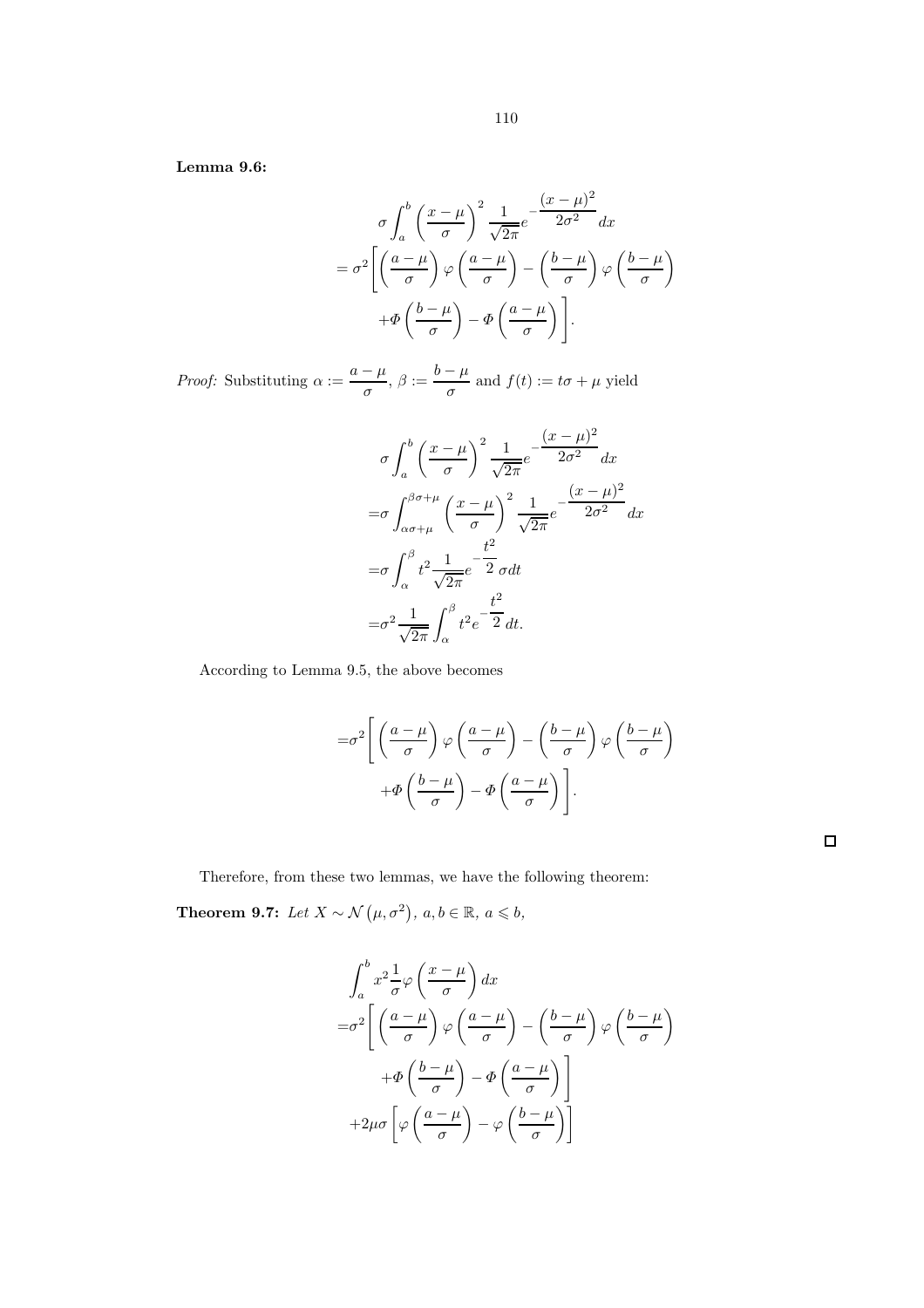$$
+\mu^2\Bigg[\Phi\left(\frac{b-\mu}{\sigma}\right)-\Phi\left(\frac{a-\mu}{\sigma}\right)\Bigg].
$$

Proof:

$$
\int_{a}^{b} x^{2} \frac{1}{\sigma} \varphi \left( \frac{x-\mu}{\sigma} \right) dx
$$
  
\n
$$
= \int_{a}^{b} x^{2} \frac{1}{\sqrt{2\pi\sigma^{2}}} e^{-\frac{(x-\mu)^{2}}{2\sigma^{2}}} dx
$$
  
\n
$$
= \sigma \int_{a}^{b} \left( \frac{x^{2} - 2\mu x + \mu^{2}}{\sigma^{2}} \right) \frac{1}{\sqrt{2\pi}} e^{-\frac{(x-\mu)^{2}}{2\sigma^{2}}} dx
$$
  
\n
$$
+ \sigma \int_{a}^{b} \left( \frac{2\mu x - \mu^{2}}{\sigma^{2}} \right) \frac{1}{\sqrt{2\pi}} e^{-\frac{(x-\mu)^{2}}{2\sigma^{2}}} dx
$$
  
\n
$$
= \sigma \int_{a}^{b} \left( \frac{x-\mu}{\sigma} \right)^{2} \frac{1}{\sqrt{2\pi}} e^{-\frac{(x-\mu)^{2}}{2\sigma^{2}}} dx
$$
  
\n
$$
+ 2\mu \int_{a}^{b} x \frac{1}{\sqrt{2\pi\sigma^{2}}} e^{-\frac{(x-\mu)^{2}}{2\sigma^{2}}} dx
$$
  
\n
$$
- \mu^{2} \int_{a}^{b} \frac{1}{\sqrt{2\pi\sigma^{2}}} e^{-\frac{(x-\mu)^{2}}{2\sigma^{2}}} dx
$$
  
\n
$$
= \sigma \int_{a}^{b} \left( \frac{x-\mu}{\sigma} \right)^{2} \frac{1}{\sqrt{2\pi}} e^{-\frac{(x-\mu)^{2}}{2\sigma^{2}}} dx
$$
  
\n
$$
+ 2\mu \left( \int_{a}^{b} x \frac{1}{\sigma} \varphi \left( \frac{x-\mu}{\sigma} \right) dx \right) - \mu^{2} Z.
$$

According to Lemma 9.6, the above becomes

$$
\sigma^2 \left[ \left( \frac{a - \mu}{\sigma} \right) \varphi \left( \frac{a - \mu}{\sigma} \right) - \left( \frac{b - \mu}{\sigma} \right) \varphi \left( \frac{b - \mu}{\sigma} \right) + Z \right] + 2\mu \left( \int_a^b x \frac{1}{\sigma} \varphi \left( \frac{x - \mu}{\sigma} \right) dx \right) - \mu^2 Z.
$$

According to Theorem 9.4, the above becomes

$$
\sigma^2 \left[ \left( \frac{a - \mu}{\sigma} \right) \varphi \left( \frac{a - \mu}{\sigma} \right) - \left( \frac{b - \mu}{\sigma} \right) \varphi \left( \frac{b - \mu}{\sigma} \right) + Z \right]
$$

$$
+ 2\mu \left( \mu \left[ \Phi \left( \frac{b - \mu}{\sigma} \right) - \Phi \left( \frac{a - \mu}{\sigma} \right) \right]
$$

$$
+ \sigma \left[ \varphi \left( \frac{a - \mu}{\sigma} \right) - \varphi \left( \frac{b - \mu}{\sigma} \right) \right] \right)
$$

$$
- \mu^2 \left[ \Phi \left( \frac{b - \mu}{\sigma} \right) - \Phi \left( \frac{a - \mu}{\sigma} \right) \right]
$$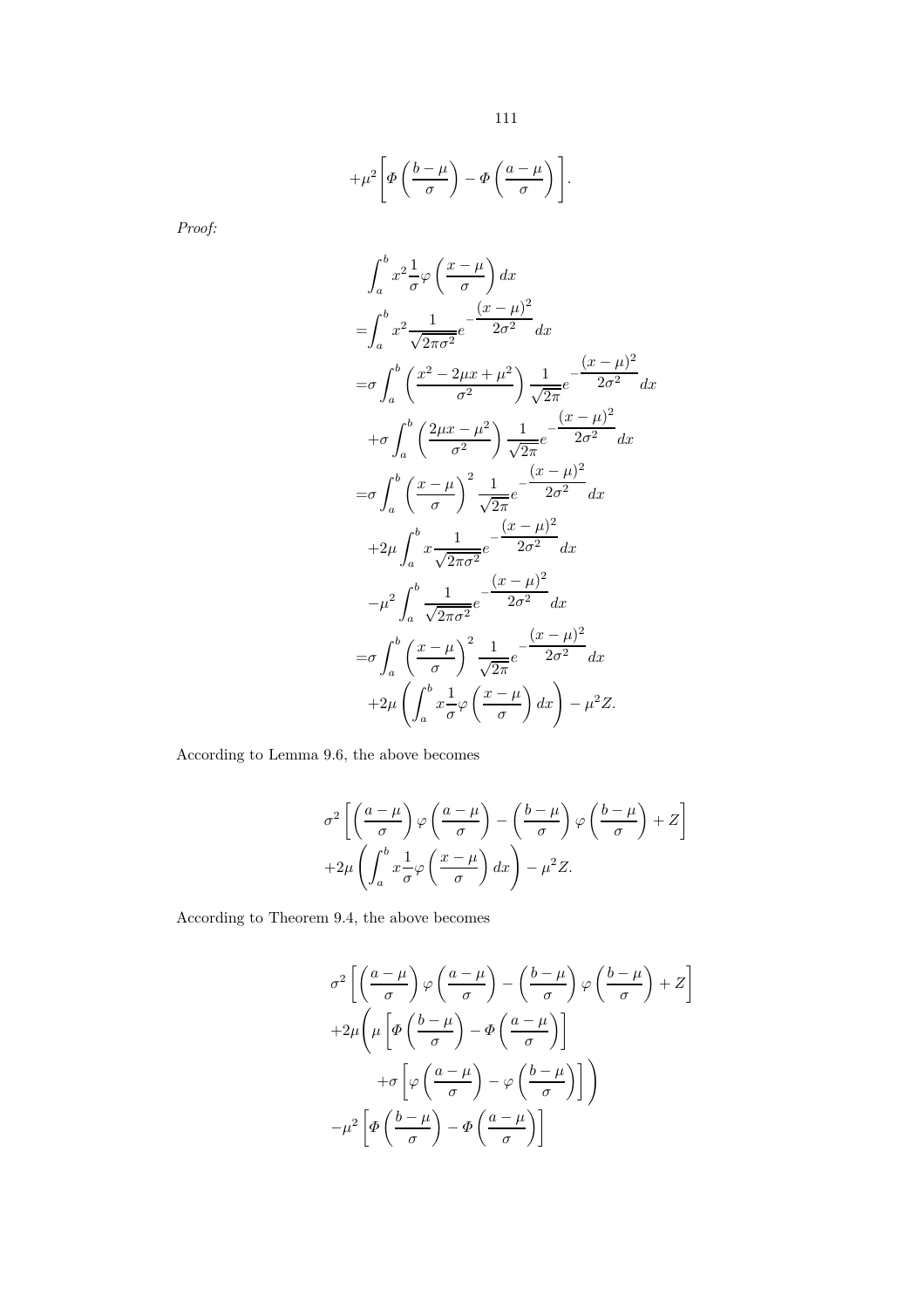$$
= \sigma^2 \left[ \left( \frac{a-\mu}{\sigma} \right) \varphi \left( \frac{a-\mu}{\sigma} \right) - \left( \frac{b-\mu}{\sigma} \right) \varphi \left( \frac{b-\mu}{\sigma} \right) + Z \right]
$$
  
+2\mu\sigma \left[ \varphi \left( \frac{a-\mu}{\sigma} \right) - \varphi \left( \frac{b-\mu}{\sigma} \right) \right]  
+ \mu^2 \left[ \Phi \left( \frac{b-\mu}{\sigma} \right) - \Phi \left( \frac{a-\mu}{\sigma} \right) \right]  
= \sigma^2 \left[ \left( \frac{a-\mu}{\sigma} \right) \varphi \left( \frac{a-\mu}{\sigma} \right) - \left( \frac{b-\mu}{\sigma} \right) \varphi \left( \frac{b-\mu}{\sigma} \right) \right]  
+ \Phi \left( \frac{b-\mu}{\sigma} \right) - \Phi \left( \frac{a-\mu}{\sigma} \right) \right]  
+2\mu\sigma \left[ \varphi \left( \frac{a-\mu}{\sigma} \right) - \varphi \left( \frac{b-\mu}{\sigma} \right) \right]  
+ \mu^2 \left[ \Phi \left( \frac{b-\mu}{\sigma} \right) - \Phi \left( \frac{a-\mu}{\sigma} \right) \right].

 $\Box$ 

### 9.3 Re-distributed normal distribution

For the re-distributed case defined in Chapter 7, if the area of normal distribution above the upper bound b is re-distributed at the upper bound point b and the area below the lower bound  $a$  is re-distributed at the lower bound point a, we get a re-distributed normal (RD) distribution. The new probability density function based on  $\mathcal{N}(\mu, \sigma^2)$  is now defined as

#### Definition 9.2:

$$
\varphi_{rd}(x;\mu,\sigma,a,b) := \left\{ \begin{array}{c} 0, \text{ if } x < a \\ \frac{1}{\sigma}\varphi\left(\frac{x-\mu}{\sigma}\right) + \Phi\left(\frac{a-\mu}{\sigma}\right), \text{ if } x = a \\ \frac{1}{\sigma}\varphi\left(\frac{x-\mu}{\sigma}\right) + \left[1 - \Phi\left(\frac{b-\mu}{\sigma}\right)\right], \text{ if } x \in (a,b) \\ 0, \text{ if } x > b. \end{array} \right.
$$

 $a, b \in \mathbb{R}$  are boundaries,  $a \leq b$ .

For the RD distribution, the mean can be derived as follows,

Theorem 9.8: Mean of RD distribution is

$$
\mu_{rd}(\mu, \sigma; a, b) = \mu \left[ \Phi \left( \frac{b - \mu}{\sigma} \right) - \Phi \left( \frac{a - \mu}{\sigma} \right) \right] \n+ \sigma \left[ \varphi \left( \frac{a - \mu}{\sigma} \right) - \varphi \left( \frac{b - \mu}{\sigma} \right) \right] \n+ \Phi \left( \frac{a - \mu}{\sigma} \right) a + \left[ 1 - \Phi \left( \frac{b - \mu}{\sigma} \right) \right] b.
$$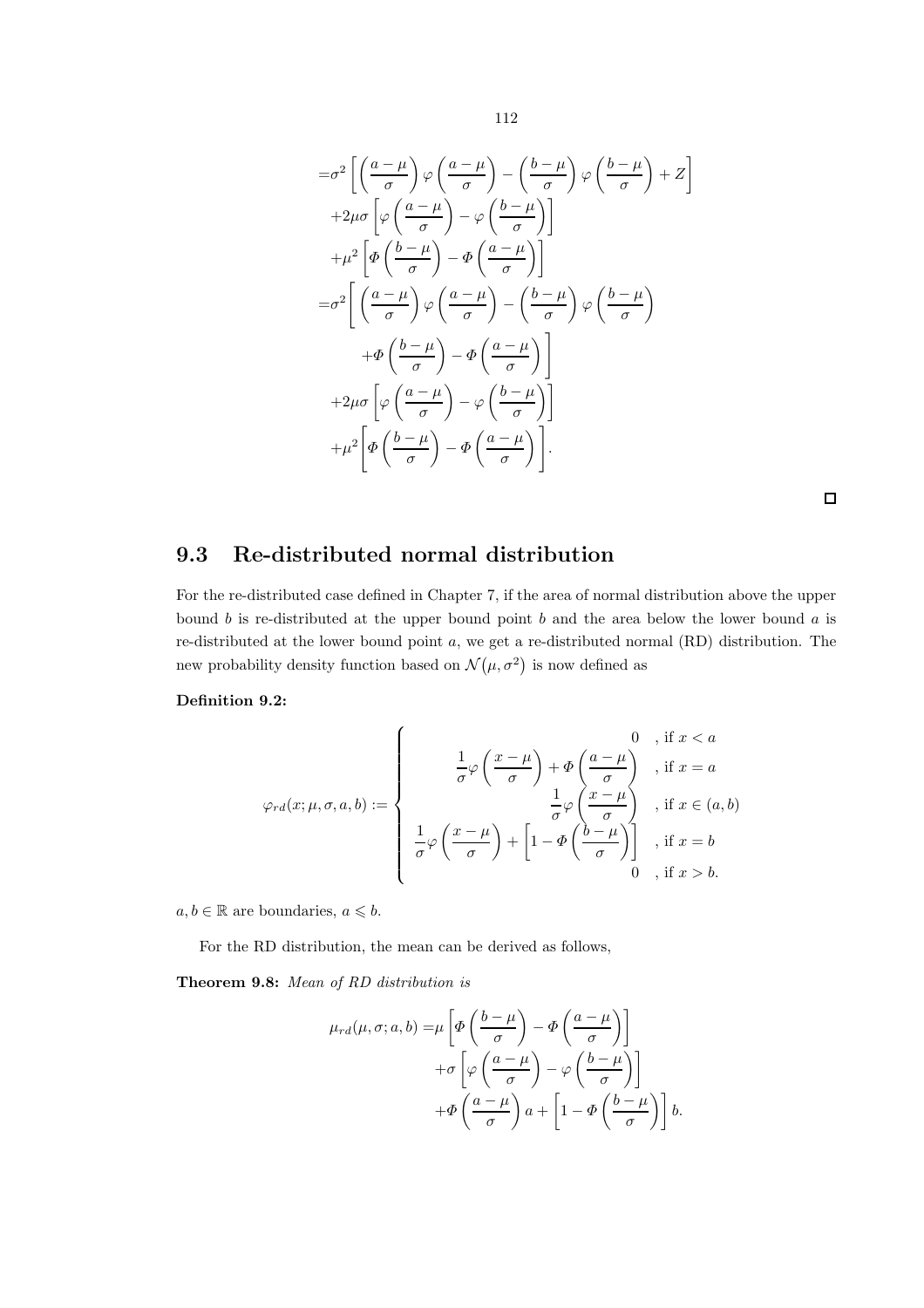Proof:

$$
\mu_{rd}(\mu, \sigma; a, b) := \int_{-\infty}^{\infty} x \cdot \varphi_{rd}(x) dx
$$
  
\n
$$
= \int_{-\infty}^{\infty} x \frac{1}{\sigma} \varphi \left( \frac{x - \mu}{\sigma} \right) dx
$$
  
\n
$$
+ \Phi \left( \frac{a - \mu}{\sigma} \right) a + \left[ 1 - \Phi \left( \frac{b - \mu}{\sigma} \right) \right] b
$$
  
\n
$$
= \int_{a}^{b} x \frac{1}{\sigma} \varphi \left( \frac{x - \mu}{\sigma} \right) dx
$$
  
\n
$$
+ \Phi \left( \frac{a - \mu}{\sigma} \right) a + \left[ 1 - \Phi \left( \frac{b - \mu}{\sigma} \right) \right] b.
$$

According to Theorem 9.4, the above becomes

$$
\mu \left[ \varPhi \left( \frac{b - \mu}{\sigma} \right) - \varPhi \left( \frac{a - \mu}{\sigma} \right) \right] \n+ \sigma \left[ \varphi \left( \frac{a - \mu}{\sigma} \right) - \varphi \left( \frac{b - \mu}{\sigma} \right) \right] \n+ \varPhi \left( \frac{a - \mu}{\sigma} \right) a + \left[ 1 - \varPhi \left( \frac{b - \mu}{\sigma} \right) \right] b.
$$

To get variance, we need to find the  $E[X^2]$  first. **Lemma 9.9:**  $E[X^2]$  of RD distribution is

$$
\int_{-\infty}^{\infty} x^2 \varphi_{rd}(x) dx
$$
  
= $\sigma^2 \left[ \frac{a - \mu}{\sigma} \cdot \varphi \left( \frac{a - \mu}{\sigma} \right) - \frac{b - \mu}{\sigma} \cdot \varphi \left( \frac{b - \mu}{\sigma} \right) \right]$   
+ $\Phi \left( \frac{b - \mu}{\sigma} \right) - \Phi \left( \frac{a - \mu}{\sigma} \right) \right]$   
+ $2\mu \sigma \left[ \varphi \left( \frac{a - \mu}{\sigma} \right) - \varphi \left( \frac{b - \mu}{\sigma} \right) \right]$   
+ $\mu^2 \left[ \Phi \left( \frac{b - \mu}{\sigma} \right) - \Phi \left( \frac{a - \mu}{\sigma} \right) \right]$   
+ $a^2 \Phi \left( \frac{a - \mu}{\sigma} \right) + b^2 \left[ 1 - \Phi \left( \frac{b - \mu}{\sigma} \right) \right].$ 

Proof:

$$
\int_{-\infty}^{\infty} x^2 \varphi_{rd}(x) dx
$$
  
= 
$$
\int_{-\infty}^{\infty} x^2 \frac{1}{\sigma} \varphi \left( \frac{x - \mu}{\sigma} \right) dx
$$
  
+ 
$$
a^2 \Phi \left( \frac{a - \mu}{\sigma} \right) + b^2 \left[ 1 - \Phi \left( \frac{b - \mu}{\sigma} \right) \right]
$$

 $\Box$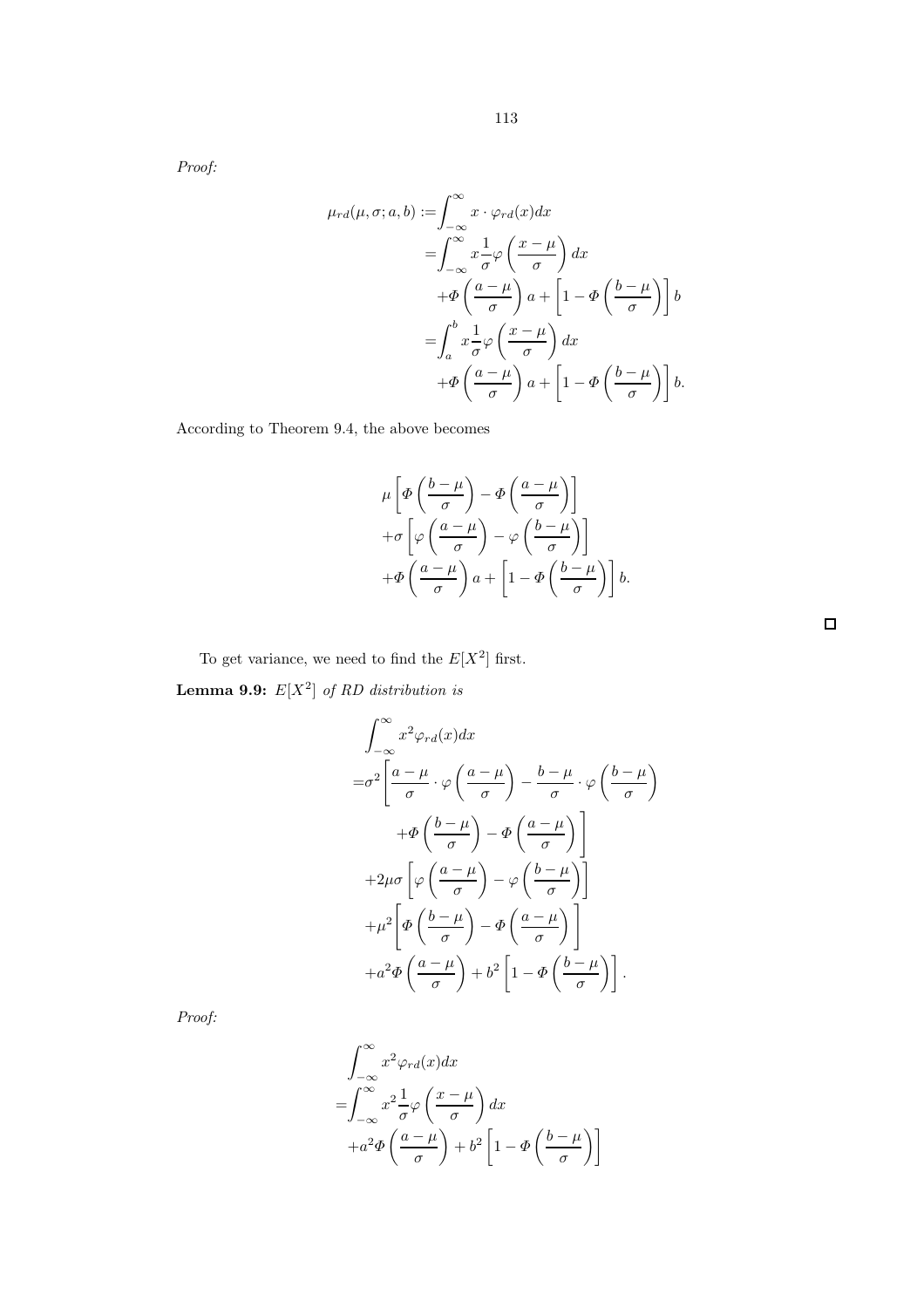$$
=\!\int_{a}^{b}x^{2}\frac{1}{\sigma}\varphi\left(\frac{x-\mu}{\sigma}\right)dx+a^{2}\varPhi\left(\alpha\right)+b^{2}\left[1-\varPhi\left(\beta\right)\right].
$$

According to Theorem 9.7, the above becomes

$$
\sigma^2 \left[ \left( \frac{a - \mu}{\sigma} \right) \varphi \left( \frac{a - \mu}{\sigma} \right) - \left( \frac{b - \mu}{\sigma} \right) \varphi \left( \frac{b - \mu}{\sigma} \right) + Z \right]
$$
  
+2\mu\sigma \left[ \varphi \left( \frac{a - \mu}{\sigma} \right) - \varphi \left( \frac{b - \mu}{\sigma} \right) \right]  
+ \mu^2 Z + a^2 \Phi (\alpha) + b^2 \left[ 1 - \Phi (\beta) \right]  
= \sigma^2 \left[ \frac{a - \mu}{\sigma} \cdot \varphi \left( \frac{a - \mu}{\sigma} \right) - \frac{b - \mu}{\sigma} \cdot \varphi \left( \frac{b - \mu}{\sigma} \right) \right]  
+ \Phi \left( \frac{b - \mu}{\sigma} \right) - \Phi \left( \frac{a - \mu}{\sigma} \right) \right]  
+ 2\mu\sigma \left[ \varphi \left( \frac{a - \mu}{\sigma} \right) - \varphi \left( \frac{b - \mu}{\sigma} \right) \right]  
+ \mu^2 \left[ \Phi \left( \frac{b - \mu}{\sigma} \right) - \Phi \left( \frac{a - \mu}{\sigma} \right) \right]  
+ a^2 \Phi \left( \frac{a - \mu}{\sigma} \right) + b^2 \left[ 1 - \Phi \left( \frac{b - \mu}{\sigma} \right) \right].

Then we derive the variance of RD distribution as follows

Theorem 9.10: Variance of RD distribution is

$$
\sigma_{rd}^{2}(\mu, \sigma; a, b) = \sigma^{2} \left[ \frac{a - \mu}{\sigma} \cdot \varphi \left( \frac{a - \mu}{\sigma} \right) - \frac{b - \mu}{\sigma} \cdot \varphi \left( \frac{b - \mu}{\sigma} \right) \right]
$$

$$
+ \Phi \left( \frac{b - \mu}{\sigma} \right) - \Phi \left( \frac{a - \mu}{\sigma} \right) \right]
$$

$$
+ 2\mu \sigma \left[ \varphi \left( \frac{a - \mu}{\sigma} \right) - \varphi \left( \frac{b - \mu}{\sigma} \right) \right]
$$

$$
+ \mu^{2} \left[ \Phi \left( \frac{b - \mu}{\sigma} \right) - \Phi \left( \frac{a - \mu}{\sigma} \right) \right]
$$

$$
+ a^{2} \Phi \left( \frac{a - \mu}{\sigma} \right) + b^{2} \left[ 1 - \Phi \left( \frac{b - \mu}{\sigma} \right) \right]
$$

$$
- \left[ \mu \left[ \Phi \left( \frac{b - \mu}{\sigma} \right) - \Phi \left( \frac{a - \mu}{\sigma} \right) \right] \right]
$$

$$
+ \sigma \left[ \varphi \left( \frac{a - \mu}{\sigma} \right) - \varphi \left( \frac{b - \mu}{\sigma} \right) \right]
$$

$$
+ \Phi \left( \frac{a - \mu}{\sigma} \right) a + \left[ 1 - \Phi \left( \frac{b - \mu}{\sigma} \right) \right] b \right]^{2}.
$$

 $\Box$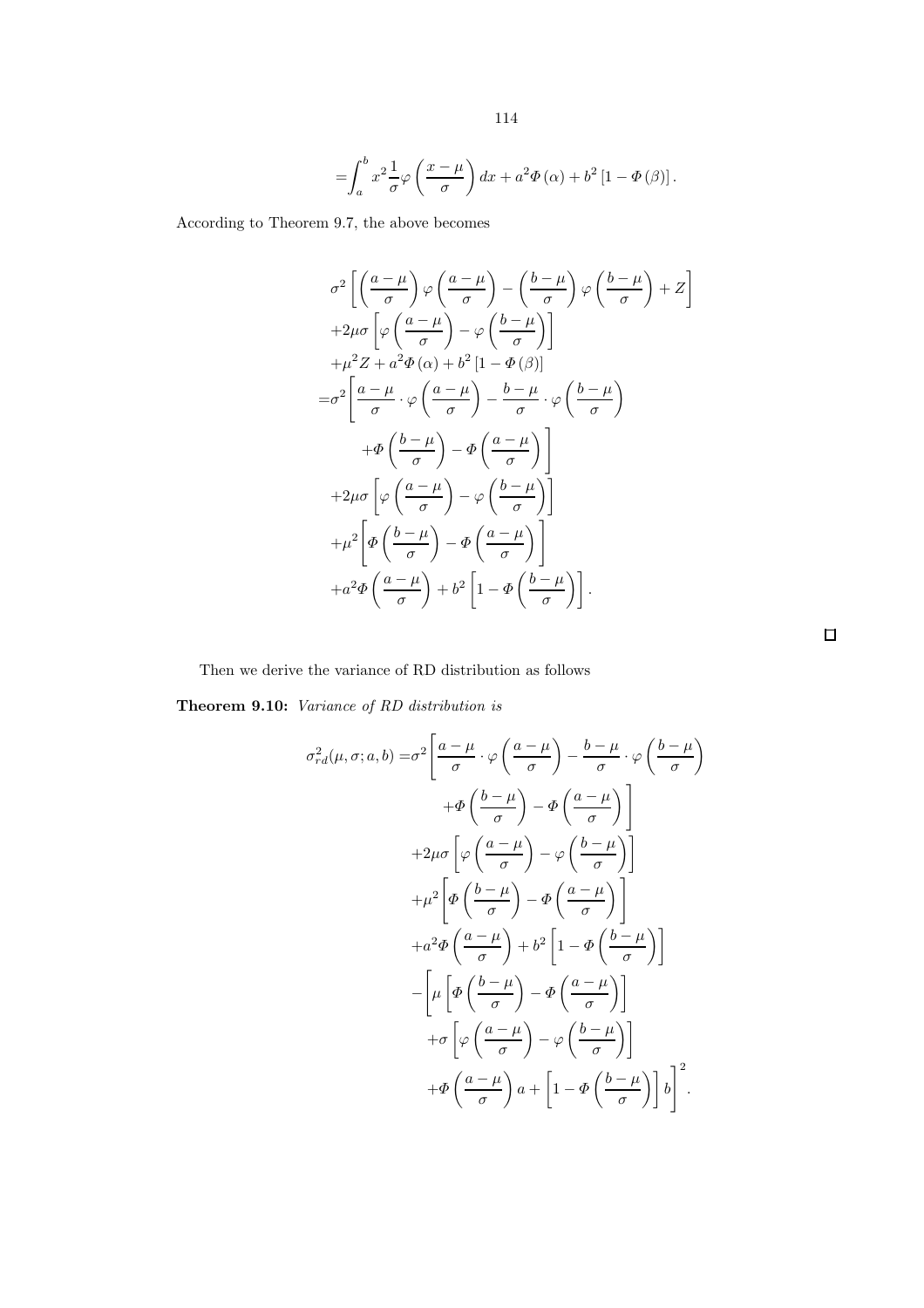Proof:

$$
\sigma_{rd}^{2}(\mu, \sigma; a, b) := \int_{-\infty}^{\infty} x^{2} \varphi_{rd}(x) dx - (\mu_{rd})^{2}
$$
  
\n
$$
= \sigma^{2} [\alpha \cdot \varphi(\alpha) - \beta \cdot \varphi(\beta) + Z]
$$
  
\n
$$
+ 2\mu \sigma [\varphi(\alpha) - \varphi(\beta)] + \mu^{2} Z
$$
  
\n
$$
+ a^{2} \Phi(\alpha) + b^{2} [1 - \Phi(\beta)]
$$
  
\n
$$
- (\mu Z + \sigma [\varphi(\alpha) - \varphi(\beta)]
$$
  
\n
$$
+ \Phi(\alpha) a - \Phi(\beta) b + b)^{2}
$$
  
\n
$$
= \sigma^{2} \left[ \frac{a - \mu}{\sigma} \cdot \varphi \left( \frac{a - \mu}{\sigma} \right) - \frac{b - \mu}{\sigma} \cdot \varphi \left( \frac{b - \mu}{\sigma} \right) \right]
$$
  
\n
$$
+ \Phi \left( \frac{b - \mu}{\sigma} \right) - \Phi \left( \frac{a - \mu}{\sigma} \right) \right]
$$
  
\n
$$
+ \mu^{2} \left[ \phi \left( \frac{a - \mu}{\sigma} \right) - \phi \left( \frac{b - \mu}{\sigma} \right) \right]
$$
  
\n
$$
+ a^{2} \Phi \left( \frac{a - \mu}{\sigma} \right) + b^{2} \left[ 1 - \Phi \left( \frac{b - \mu}{\sigma} \right) \right]
$$
  
\n
$$
- \left[ \mu \left[ \Phi \left( \frac{b - \mu}{\sigma} \right) - \Phi \left( \frac{a - \mu}{\sigma} \right) \right] \right]
$$
  
\n
$$
+ \sigma \left[ \varphi \left( \frac{a - \mu}{\sigma} \right) - \varphi \left( \frac{b - \mu}{\sigma} \right) \right]
$$
  
\n
$$
+ \Phi \left( \frac{a - \mu}{\sigma} \right) a + \left[ 1 - \Phi \left( \frac{b - \mu}{\sigma} \right) \right] b \right]^{2}.
$$

According to (9.3), for the m-phase BS model, the logarithmic return over each phase is

$$
\ln\left(\frac{S_j}{S_{j-1}}\right) \sim \mathcal{N}\left((r - \frac{\sigma^2}{2})\frac{T}{m}, \sigma^2 \frac{T}{m}\right),\tag{9.4}
$$

 $\Box$ 

where  $S_j$  is the stock price at the end of the j-th phase,  $S_{j-1}$  equals the stock price at the beginning of the j-th phase and  $j \in \mathbb{Z}^+ \cap [1, m]$ . Then for the re-distributed normal distribution based on  $\mathcal{N}\Big((r-\frac{\sigma^2}{2})\Big)$  $(\frac{\pi^2}{2})\frac{T}{m}$  $rac{T}{m}, \sigma^2 \frac{T}{m}$ m , according to Theorem 9.8, the mean is

$$
\mu_{rd}\left((r-\frac{\sigma^2}{2})\frac{T}{m}, \sigma\sqrt{\frac{T}{m}}; a, b\right) =: \mu_{each}
$$
\n(9.5)

and according to Theorem 9.10, the variance is

$$
\sigma_{rd}^2\left((r-\frac{\sigma^2}{2})\frac{T}{m}, \sigma\sqrt{\frac{T}{m}}; a, b\right) =: \sigma_{each}^2.
$$
\n(9.6)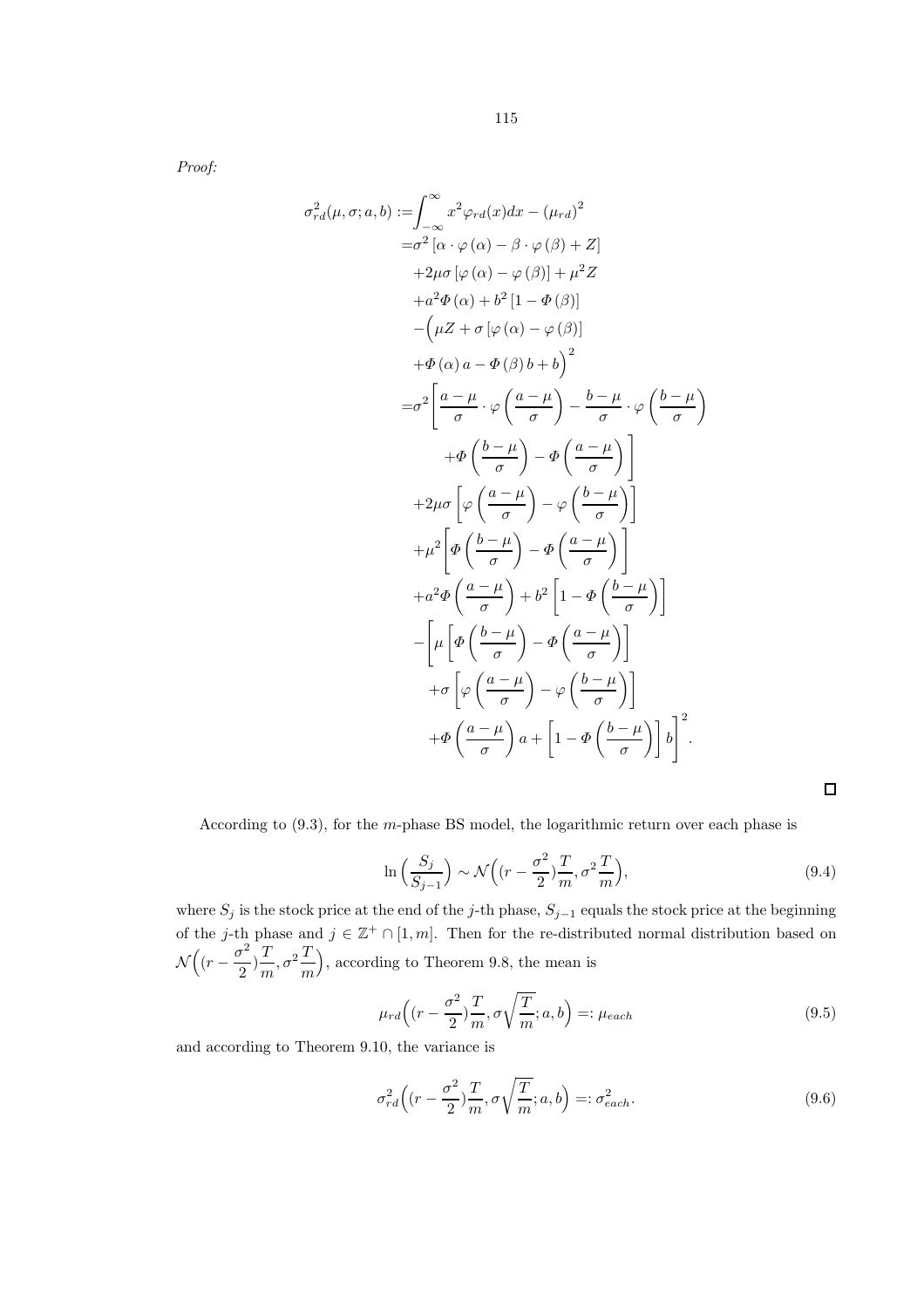### 9.4 A recursive Black-Scholes model

For  $m$  phases, according to  $(9.1)$ , the logarithmic return over all phases is

$$
\ln\left(\frac{S_m}{S_0}\right) \sim \mathcal{N}\left(m\mu_{each}, m\sigma_{each}^2\right),\tag{9.7}
$$

where the initial stock price  $S_0$  is given,  $S_m$  is stock price at the end of m-th phase,  $\mu_{each}$  is the statistical mean and  $\sigma_{each}^2$  is the statistical variance in each phase. In other words, there exist some  $r_{bs}$  and  $\sigma_{bs}$ , such that

$$
m\mu_{each} = (r_{bs} - \frac{\sigma_{bs}^2}{2})T
$$
\n(9.8)

and

$$
m\sigma_{each}^2 = \sigma_{bs}^2 T.
$$
\n(9.9)

By solving the above, it is clear that

$$
\sigma_{bs} = \sqrt{\frac{m}{T}} \sigma_{each} \tag{9.10}
$$

and

$$
r_{bs} = \frac{m\mu_{each}}{T} + \frac{m\sigma_{each}^2}{2T}.
$$
\n(9.11)

Now we can define an  $\mathcal{N}(r_{bs}, \sigma_{bs}^2)$  using the above results. Using the plain Black-Scholes model (Theorem 4.1), the corresponding European call option is priced as

$$
c = S_0 \Phi(d_1) - K e^{-r_{bs}T} \Phi(d_2), \tag{9.12}
$$

where

$$
d_1 = \frac{\ln(S_0/K) + (r_{bs} + \sigma_{bs}^2/2)T}{\sigma_{bs}\sqrt{T}}
$$
\n(9.13)

and

$$
d_2 = \frac{\ln(S_0/K) + (r_{bs} - \sigma_{bs}^2/2)T}{\sigma_{bs}\sqrt{T}}.
$$
\n(9.14)

We explore a simple case here, where  $m = 2$ ,  $S_0 = 1$ ,  $r = 0.03$ ,  $\sigma = 0.3$ ,  $T = 1$ ,  $L_d = 0.9$  and  $L_u = 1.1$ . According to Definition 9.2,

$$
a = \ln\left(\frac{S_0 L_d}{S_0}\right)
$$
  
= ln(0.9) (9.15)

and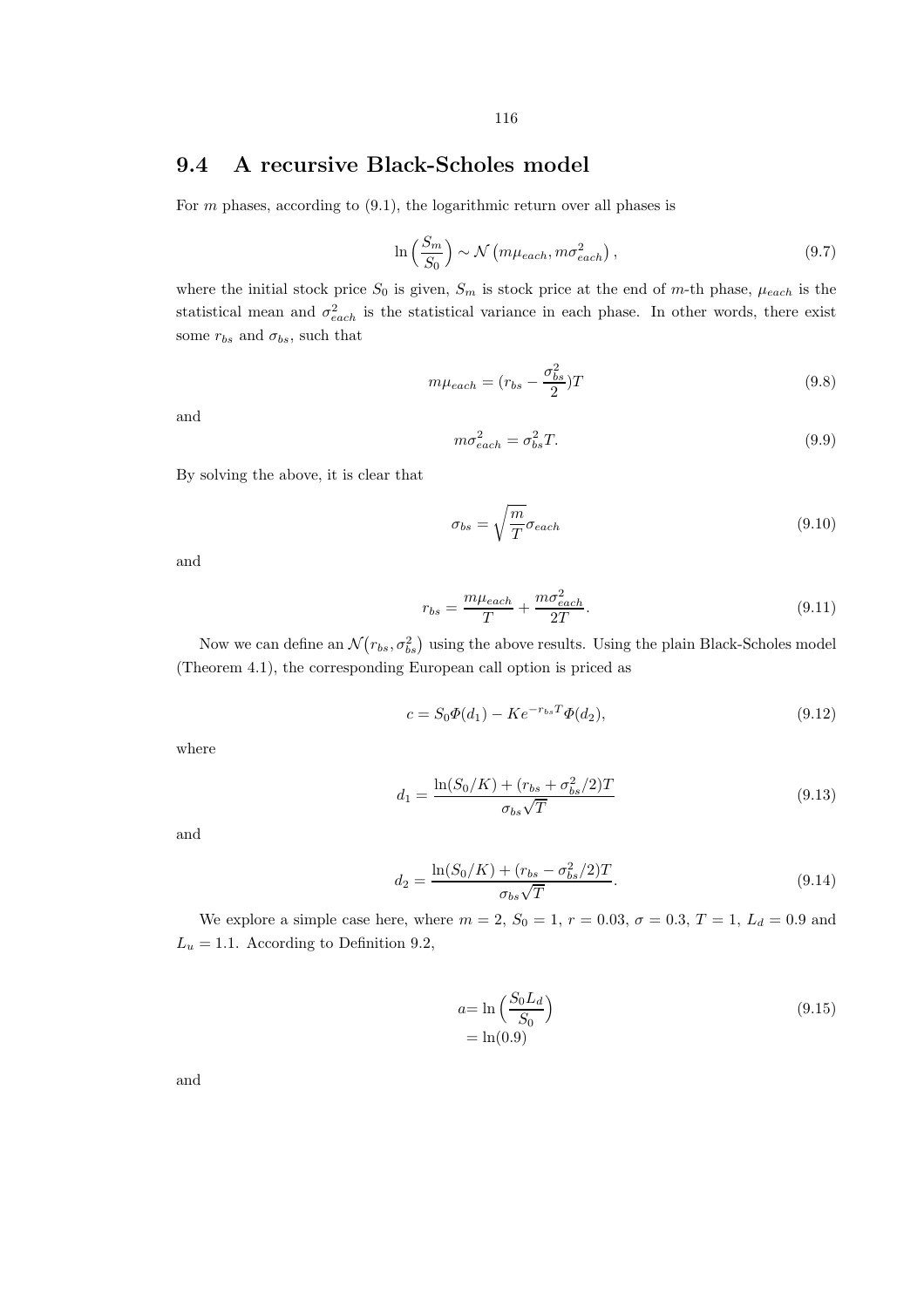$$
117\\
$$

$$
b = \ln\left(\frac{S_0 L_u}{S_0}\right)
$$
  
= ln(1.1). (9.16)

Figure 9.1 demonstrates the difference

$$
d(K) := rd(K) - bs(K)
$$
\n
$$
(9.17)
$$

and the relative difference in percentage

$$
d_r(K) := \frac{rd(K) - bs(K)}{bs(K)} \times 100\%,\tag{9.18}
$$

where K is the European call option strike price,  $rd(K)$  is the multi-phase model value for K and  $bs(K)$  is the recursive Black-Scholes model value for K. Since most of the difference values fall within [−0.002, 0.002], it is clear that these two models produce very close results. The relative difference is reasonably small if  $K < 1.1$ . For this 2-phase case, it is obvious that  $rd(K) = 0$ , if  $K > S_0 L_u^2$ . So  $d_r(K)$  rapidly drops to  $-100\%$ , if  $K > 1.1^2$  (shown in Figure 9.1). Furthermore, it is clear that for the m-phase case,  $d_r(K)$  should equal  $-100\%$ , if  $K \geqslant S_0(L_u)^m$ .

Figure 9.2 demonstrates another case, where  $K = 0.5$ ,  $S_0 = 1$ ,  $r = 0.03$ ,  $\sigma = 0.3$ ,  $T = 1$ ,  $L_d = 0.9$  and  $L_u = 1.1$ . The difference

$$
d(m) := rd(m) - bs(m) \tag{9.19}
$$

and relative difference

$$
d_r(m) := \frac{rd(m) - bs(m)}{bs(m)} \times 100\%
$$
\n(9.20)

for different number of phases  $(m \text{ in this chapter})$  reaffirm our finding that these two models produce very close results. Since there is a closed-form solution for the recursive Black-Scholes model, the computation time for the recursive Black-Scholes model is much less than the computation time for the multi-phase model defined in Chapter 8. So within reasonable range when considering the volatile nature of the options market, the recursive Black-Scholes model can be used as a practical model to replace the multi-phase model.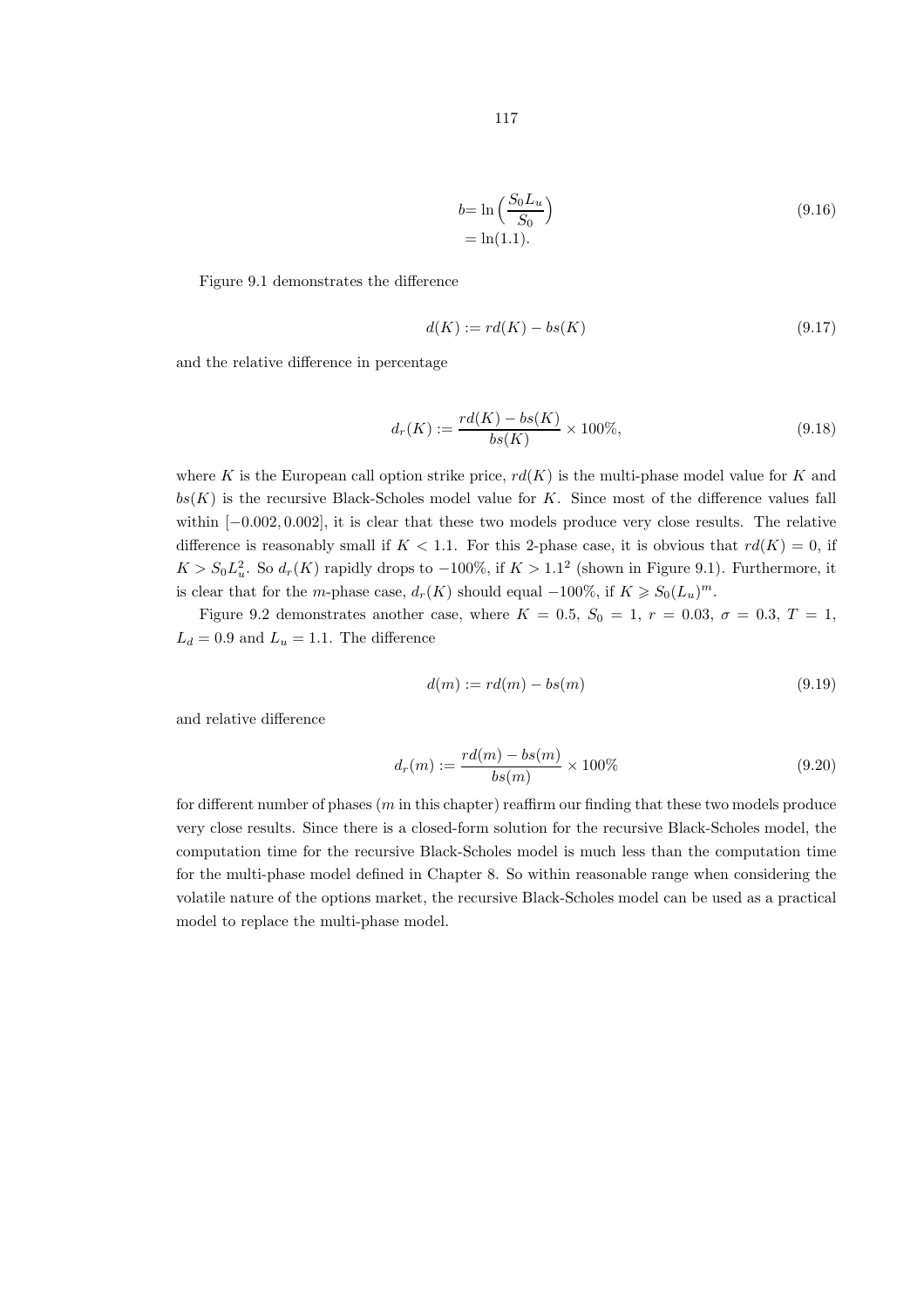

Figure 9.1: Difference between 2-phase re-distributed model and 2-phase recursive Black-Scholes model for different strike price K:  $rd(K) - bs(K)$  (top) and  $\frac{rd(K) - bs(K)}{bs(K)} \times 100\%$  (bottom).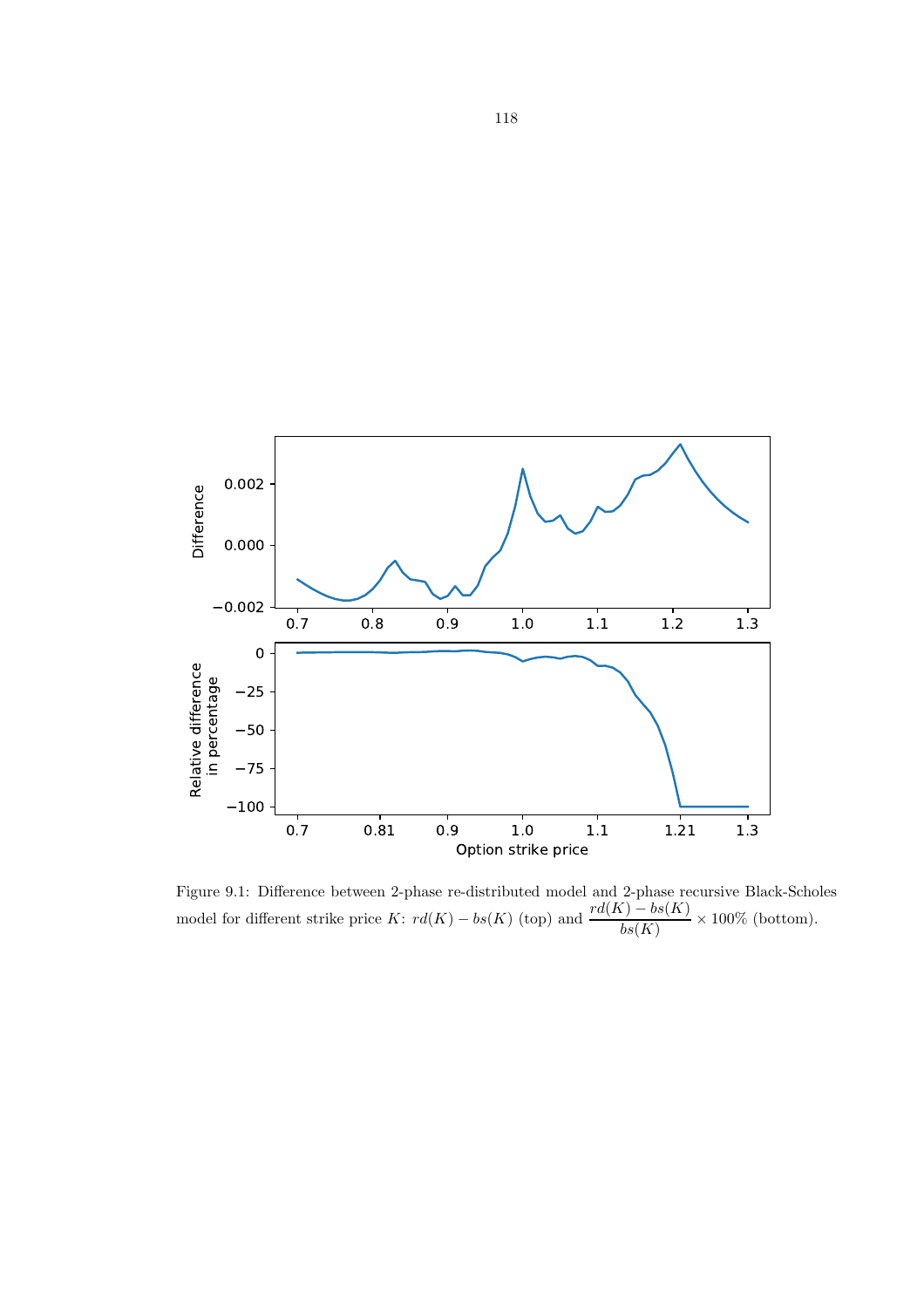

Figure 9.2: Price difference  $rd(m) - bs(m)$  (top) and relative price difference  $\frac{rd(m) - bs(m)}{bs(m)} \times 100\%$ (bottom) between m-phase re-distributed model and recursive Black-Scholes model.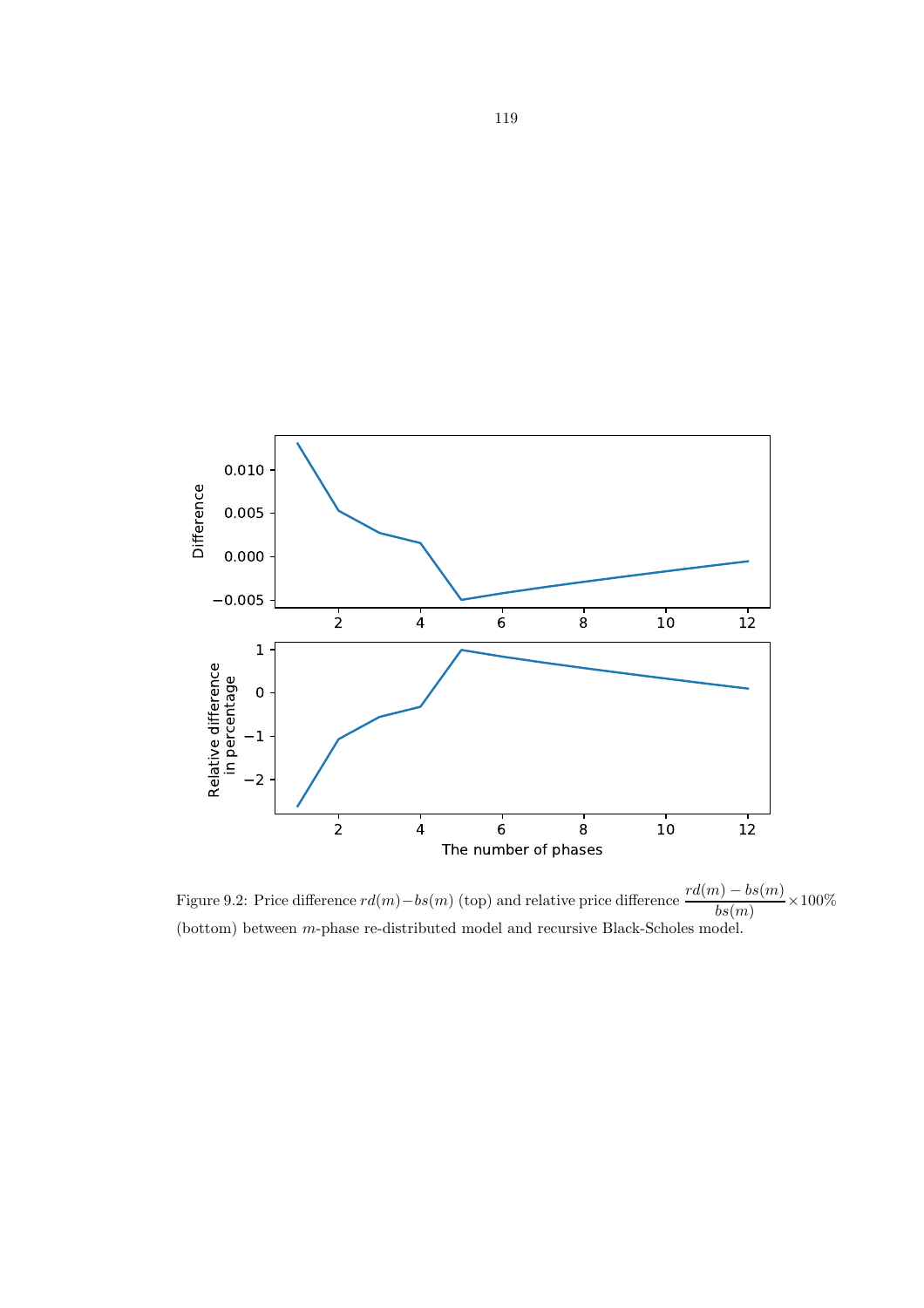In this part, we introduced several option valuation models. We presented some mathematical preparations in Chapter 5. We explained some properties under a part of the normal distribution and introduced a truncated model in that chapter. Those preparations and properties were used through this part. Following Amemiya's (1973) idea, we introduced a re-weighting model for pricebounded options in Chapter 6. This re-weighting model relied on truncated normal distributions that we explained in Chapter 4. Both the truncated model and the re-weighting model were the stepping stones for our re-distributed model.

Following Arak & Cook's (1997) idea, we introduced the re-distributed model in Chapter 7, using the binomial tree approach. To derive this model, we assumed that the latent variable, underlying economic value, follows a geometric Brownian motion and the observable variable, market price, is censored. The outliers were shifted to the boundaries. We believed that the logarithmic returns of market prices in price-bounded markets follow a re-distributed normal distribution (explained in Chapter 9). Using the raw data we introduced in Part I, setting up portfolios of stocks and options, empirical results suggested that our re-distributed model is better than the Black-Scholes model to evaluate options.

However, the re-distributed model is a 1-phase model for 1-day options only. To evaluate longer-term options, we introduced a multi-phase model in Chapter 8. The multi-phase model relied on recursively defined stock prices and probabilities. No closed-form solution was found. Numerical methods were used to find the option values. Simulation results suggested that the multi-phase model requires extremely long computation time. It took more than 30 minutes to find an option value. It is not practical enough. We believed that this multi-phase model is not suitable for long-term options.

To reduce the computation time, we proposed a re-distributed normal distribution and introduced an m-phase recursive Black-Scholes model in Chapter 9. A normal distribution was used to approximate the re-distributed normal distribution. Hence, a simplified closed-form solution was found. Compared to our re-distributed model, simulation results suggested that the recursive Black-Scholes model is accurate enough. The percentage error was approximately 1%. As there was a closed-form solution, the recursive Black-Scholes model required negligible computation time. It is acceptable. We believed that this recursive Black-Scholes model is suitable for long-term options.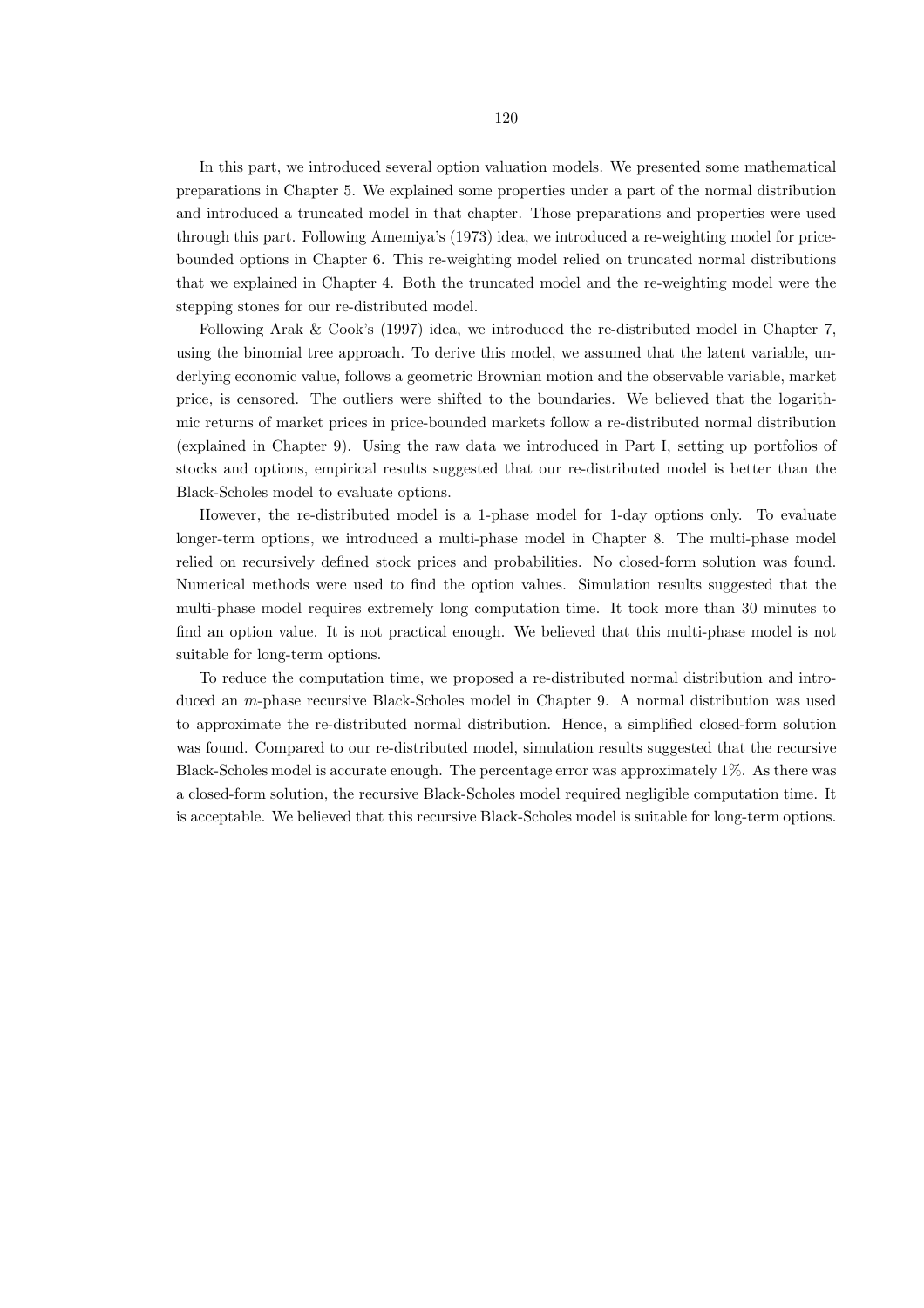### Chapter 10

### Conclusion

In this thesis, we analysed Chinese financial market from two perspectives. Although there are 2 parts, they focus on same research objective, to evaluate financial securities on price-bounded markets.

In Part I, we proposed several stock valuation models. We explored the relationship between returns and price-earnings (PE) ratios in Chapter 2. This model suggested that lower PE implies higher future return. However this simple return-PE model can only explain approximately 3% of data. Because of its performance, although it is straightforward, it is not acceptable.

Then we introduced more variables and explored the relationship between market capitalisations and other 16 variables in Chapter 3. The final 16-variable regression model can explain 92.3% of data. It showed a clear relationship among the financial variables. It is usable to evaluate stocks. Although it has much more explanatory power than the return-PE model, this 16-variable model is more complex and requires 16 independent variable data. In real-world applications, analysts prefer simple models which require less datasets. So this 16-variable model is useful as a reference model, but not practical for real-world applications. Furthermore, the mean of beta in this model was divergent. We were not satisfied with this model.

As neither the simple return-PE model nor the 16-variable model produced satisfactory result, we separated our data variables into 5 groups and used principal component analysis techniques to extract the important information. The final 5-variable model can explain more than 57.2% of data. Although this 5-variable model has less explanatory power than the 16-variable model, this explanatory power level is still acceptable. Moreover, the mean of beta was convergent in this model. However, it still required a large set of data. In our analysis, totally 16 datasets were used. It is still not practical enough.

To improve our valuation models and exploit our data, in this thesis, we decided to view the data from another perspective. In Part II, we proposed several option valuation models for price-bounded options. We introduced a re-distributed model in Chapter 7. Using binomial trees and following Hull's (2015) idea, we derived its closed-form solution. In this model, we assumed that there is a pair of boundaries, i.e. a upper boundary and a lower boundary. Obviously, this re-distributed model is a 1-phase model. Although the derivation of the re-distributed model is mathematically rigorous, this model can only be used to evaluate short-term options.

In long-term option valuations, there is a speed-accuracy trade-off between two models. The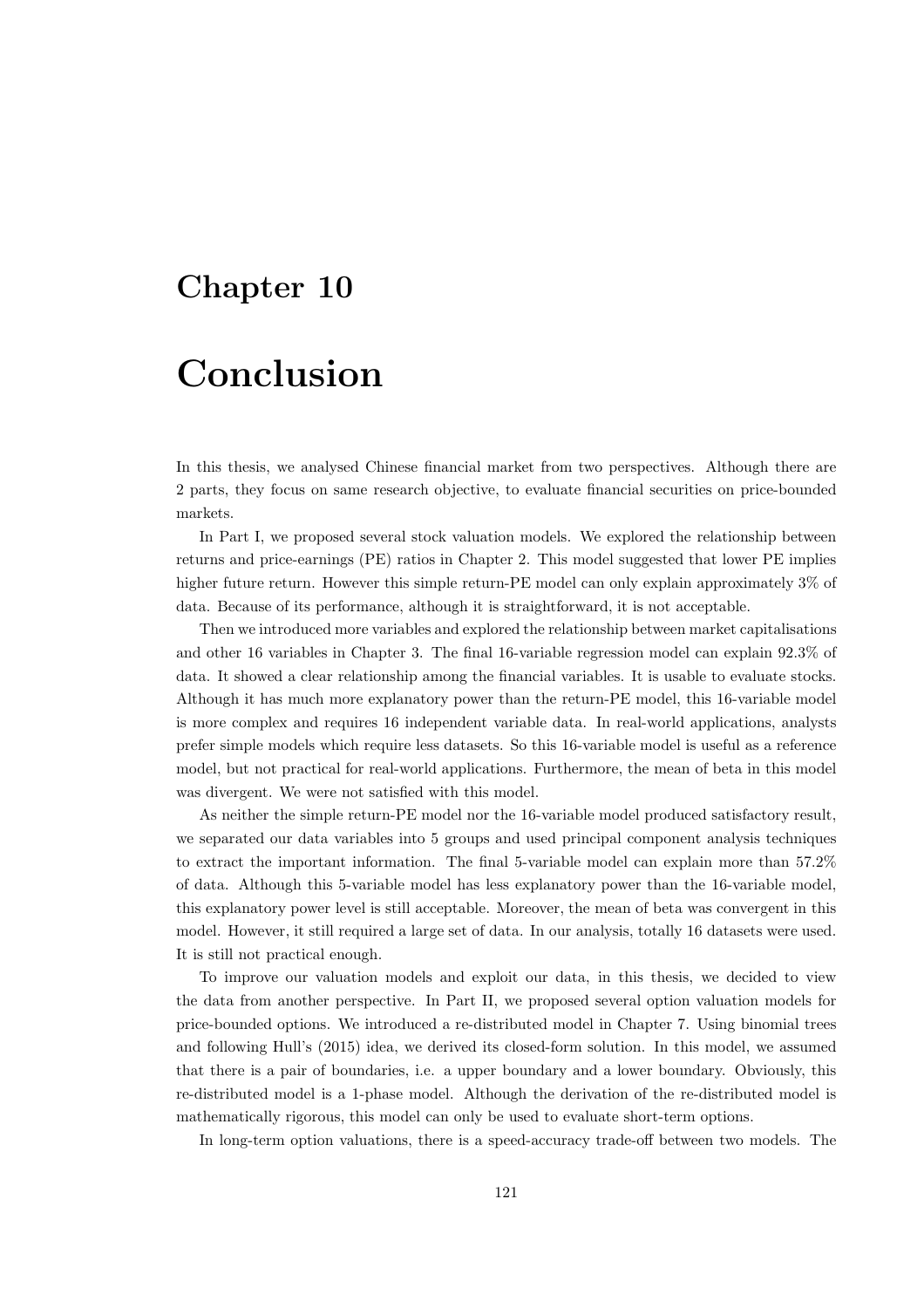multi-phase model is more accurate. And the m-phase recursive Black-Scholes model is faster. Using recursively defined stock prices and probabilities, we introduced a multi-phase model in Chapter 8. As no closed-form solution was derived, it relied on numerical methods and required long computation time. Using plain normal distributions to approximate our re-distributed normal distribution, we introduced an m-phase recursive Black-Scholes model in Chapter 9. As approximation was used, some errors were introduced into the analysis.

If the number of phases went larger, the computation time of the multi-phase model went extremely long and the multi-phase model became unacceptable. So we proposed the m-phase recursive Black-Scholes model as our option valuation model for long-term options, because it required negligible computation time for long-term options and generated approximate 2% error. It is practical and usable.

However, according to the the Moore's law, the expected computation power could double in a few years. Moreover, we believe that the computation time can be further reduced by using some optimised algorithms. Furthermore, as the multi-phase model is mathematically rigorous, it can be used as a useful reference and benchmark to evaluate price-bounded options.

Finally, the main drawback of our stock valuation models is the unrealistic data requirement. Except the return-PE model, all models consumed 16 datasets, before enough explanatory power was gathered. We suspect that there is problem with data quality. A possible further research is to optimise the datasets and reduce the data requirement in the models. We expect that there exist a smaller set of carefully selected data that could also improve the goodness of fit.

Following the idea from Chapter 9, another possible further research is to approximate other distributions, for example beta distributions, using normal distributions. Using beta distributions in option pricing is supported by some literatures. However, it requires complicated techniques to transform beta distributions into binomial trees (see Chapter 4). The results from Chapter 9 suggests that approximation using normal distributions might be an acceptable method.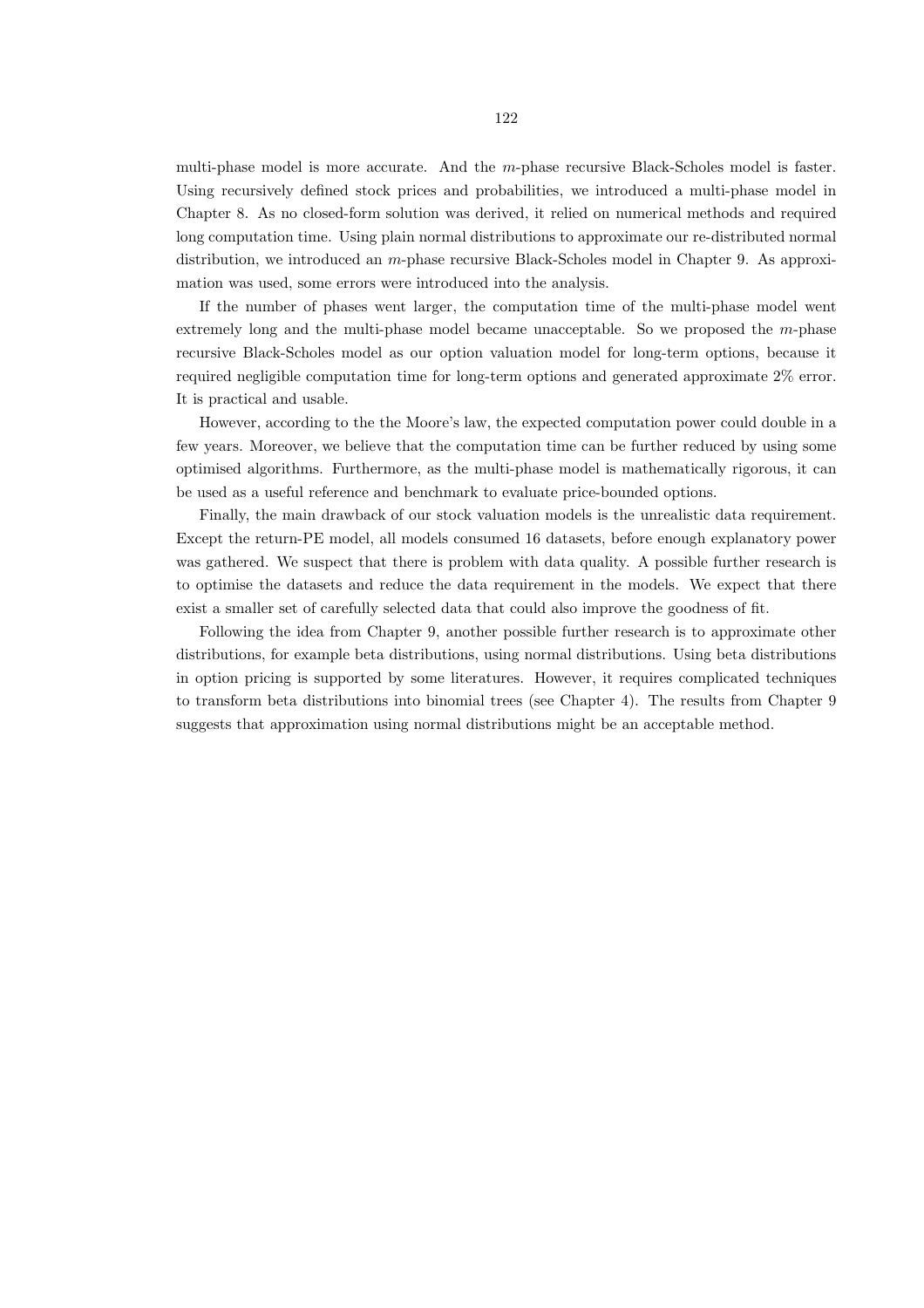### Appendix A

## 2-phase model

In this chapter, the approaches for 2-phase models will be discussed. The two phases will be treated as independent objects, and separate binomial trees will be set up for each phase. Since 1-phase models have already been studied in previous chapters, the 1st phase close price  $S_1$ , which could be obtained from the 1-phase models, will be used as the initial price for the 2nd-phase binomial tree. Hence, in Section A.1, 1-phase approaching will be summarised. After that, 2-phase models will be derived from 1-phase models in the following sections.

#### A.1 Summarising of the 1-phase approaching

In this section, we introduce some mathematical preparations. For 1-phase approach, assumed there are  $i_1$  upwards steps, in the phase. Then the 1st phase close price  $S_1$  is

$$
S_1(S_0, i_1) = S_0 u^{i_1} d^{n-i_1}.
$$
\n(A.1)

The probability  $P_1$  at  $S_1(\cdot, i_1)$  is

$$
P_1(i_1) = \frac{n!}{(n-i_1)!i_1!}p^{i_1}(1-p)^{n-i_1}.
$$
\n(A.2)

According to CRR model, a European call option price is calculated as

$$
c := e^{-rT} \sum_{i_1=0}^{n} P_1 \times max(S_1 - K, 0), \tag{A.3}
$$

where  $T$  is the option life time.

On a regular binomial tree,  $i \in [0, n]$ . However in re-distributed model, there are upper and lower price bound, i.e.  $i_1 \in [\gamma, \beta]$ . To make a valid probability distribution, we place extra probability at the boundary points.

According to (5.19), the probability above upper bound is

$$
P(u^{+}) := \frac{ln(1/L_{u}) + (r - \sigma^{2}/2)T}{\sigma\sqrt{T}}.
$$
\n(A.4)

We replace it at the upper bound. And according to  $(5.31)$ , the probability below lower bound is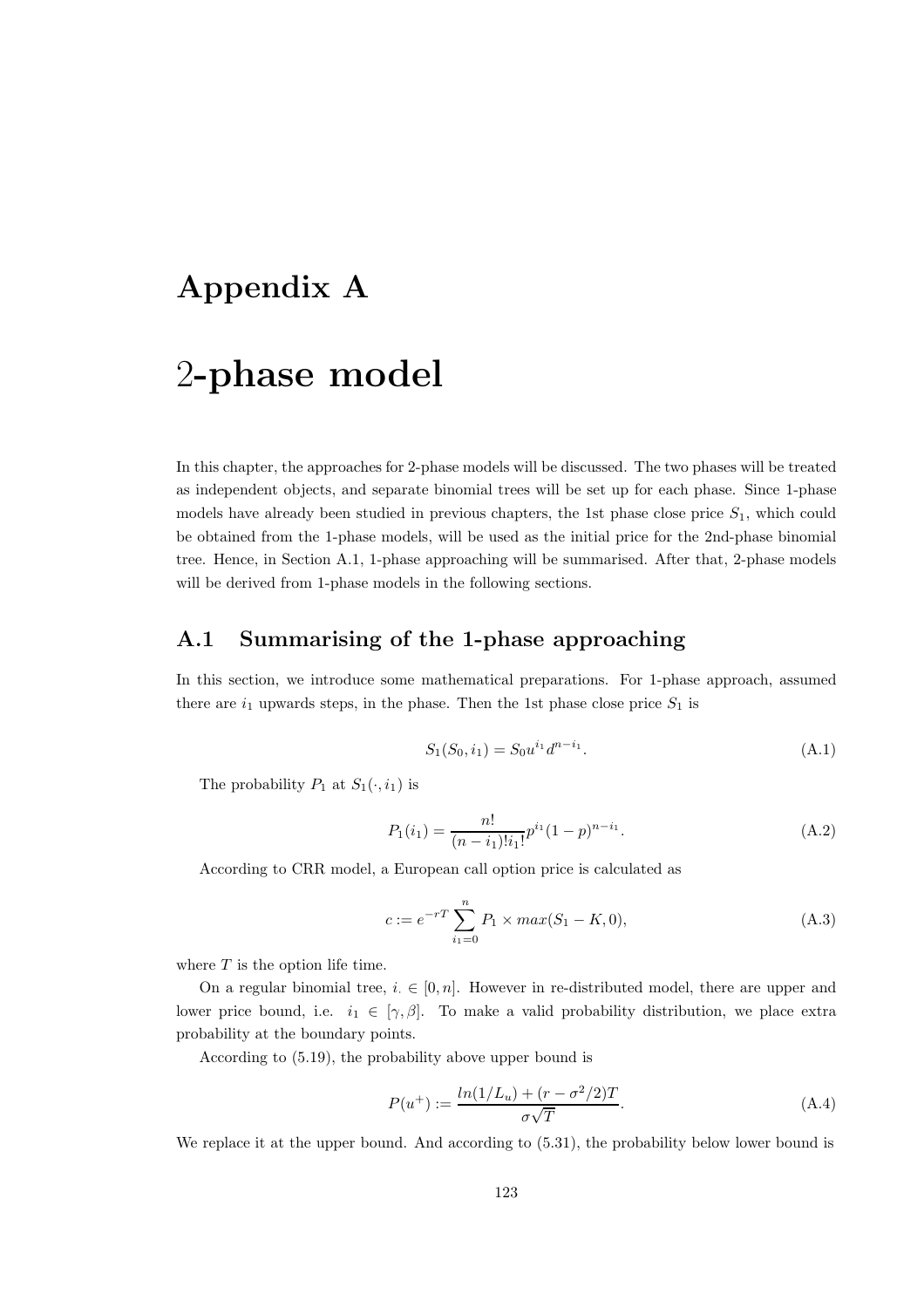$$
P(d^-) := 1 - \frac{\ln(1/L_d) + (r - \sigma^2/2)T}{\sigma\sqrt{T}}.
$$
\n(A.5)

We replace it at the lower bound. Hence

$$
c = e^{-rT} \Big[ \sum_{\gamma}^{\beta} P \times max(S - K, 0) \Big] + \sum_{i_1=0}^{\gamma} \mathbf{1}_{i_1:K < S(i_1)} P(i_1) (S_0 L_d - K) + \sum_{i_1=0}^{n} \mathbf{1}_{i_1:K < S(i_1)} P(i_1) (S_0 L_u - K) \Big],
$$
\n(A.6)

where the indicator function  $\mathbf{1}_{x:A(x)}$  is defined as

$$
\mathbf{1}_{x:A(x,\cdot)} = \begin{cases} 1, & \text{if event } A(x,\cdot) \text{ occurs} \\ 0, & \text{anything else.} \end{cases}
$$

### A.2 2 phases: Re-weighting

In this section, a 2-phase re-weighting model will be introduced. Let  $n$  denote the number of steps for each phase,  $T$  be the time length of one phase,  $i_1$  and  $i_2$  be the number of upward steps in phase 1 and 2.

For the first phase, the close price  $S_1(S_0, i_1) = S_0 u^{i_1} d^{n-i_1}$ , with probability

$$
P_1(i_1) = \frac{n!}{(n-i_1)!i_1!}p^{i_1}(1-p)^{n-i_1}.
$$
\n(A.7)

For the second phase, if  $S_1$  is given, the close price  $S_2(S_1, i_2) = S_1 u^{i_2} d^{n-i_2}$ , with probability

$$
P_2(i_2) = \frac{n!}{(n-i_2)!i_2!}p^{i_2}(1-p)^{n-i_2}.
$$
\n(A.8)

The above can be combined together to get

$$
S_2(S_0, i_1, i_2) = S_0 u^{i_1} d^{n-i_1} u^{i_2} d^{n-i_2}, \tag{A.9}
$$

with probability

$$
P_2(i_1, i_2) = \frac{n!}{(n-i_1)!i_1!} p^{i_1} (1-p)^{n-i_1} \frac{n!}{(n-i_2)!i_2!} p^{i_2} (1-p)^{n-i_2}.
$$
 (A.10)

Then the 2-phase re-weighting model can be written as

$$
c = e^{-2rT} \frac{1}{\varrho^2} \sum_{i_1 = \gamma}^{\beta} \sum_{i_2 = \gamma}^{\beta} \frac{n!}{(n - i_1)! i_1!} p^{i_1} (1 - p)^{n - i_1}
$$
\n
$$
\frac{n!}{(n - i_2)! i_2!} p^{i_2} (1 - p)^{n - i_2}
$$
\n(A.11)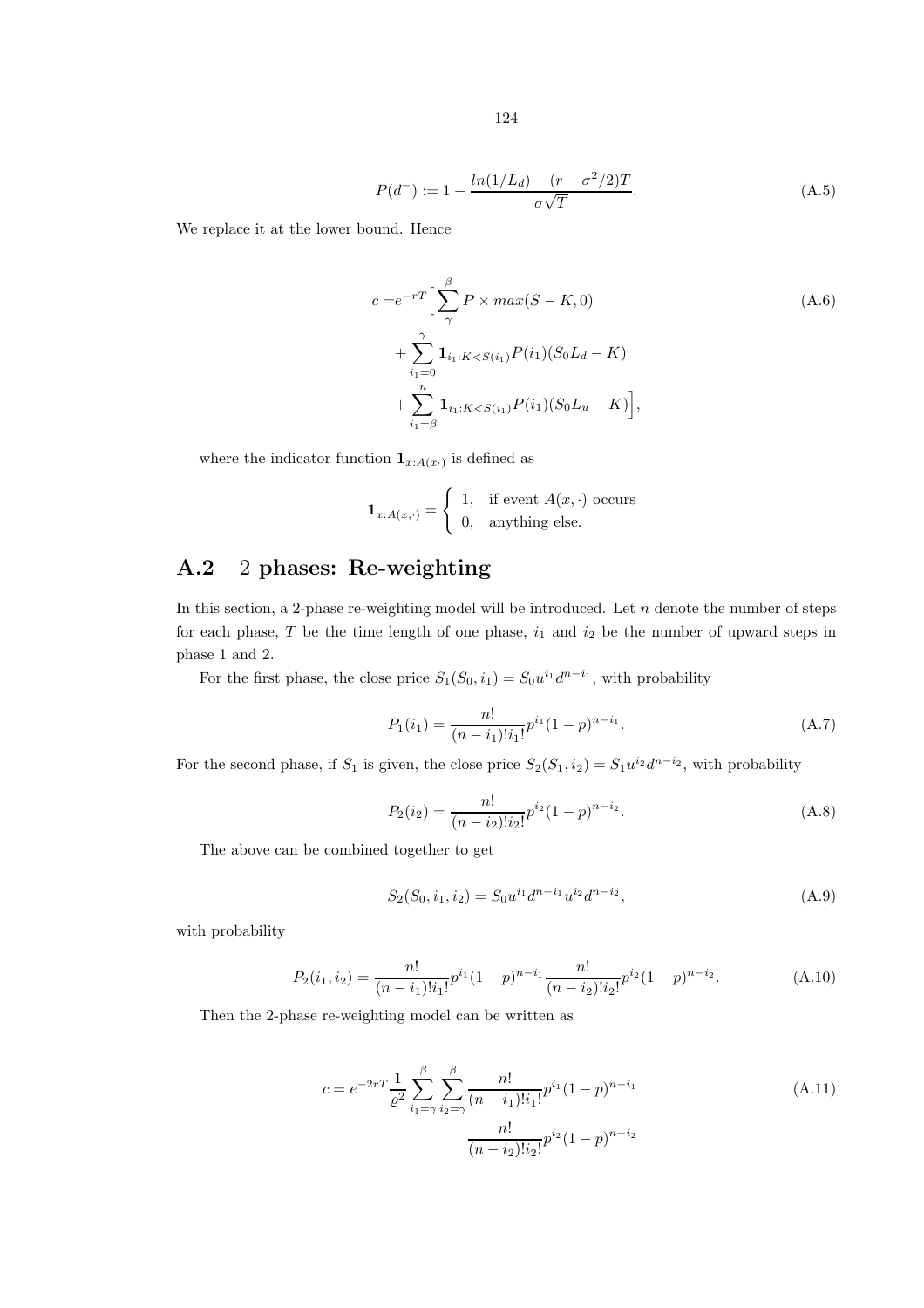$max(S_0u^{i_1}d^{n-i_1}u^{i_2}d^{n-i_2}-K,0).$ 

Four possible situations will be discussed for the strike price  $K$ :

- 1.  $S_0 L_u^2 \le K$ , the stock price  $S_2 \le S_0 L_u^2$  is always below strike price K, hence  $c = 0$ .
- 2.  $S_0 L_u L_d \leqslant K < S_0 L_u^2$ .
- 3.  $S_0 L_d^2 < K < S_0 L_d L_u$ .
- 4.  $K \le S_0 L_d^2$ .

**A.2.1** If  $K \le S_0 L_d^2$ If  $K \leq S_0 L_d^2$ , since  $S_0 L_d^2 \leq S_2$ ,

$$
\forall i_1, i_2 \in [\gamma, \beta], \tag{A.12}
$$

such that  $0 \leq S_0 u^{i_1} d^{n-i_1} u^{i_2} d^{n-i_2} - K$ , hence

$$
max(S_0u^{i_1}d^{n-i_1}u^{i_2}d^{n-i_2} - K, 0)
$$
\n
$$
=S_0u^{i_1}d^{n-i_1}u^{i_2}d^{n-i_2} - K.
$$
\n(A.13)

$$
c = e^{-2rT} \frac{1}{\varrho^2} \sum_{i_1 = \gamma}^{\beta} \sum_{i_2 = \gamma}^{\beta} \frac{n!}{(n - i_1)! i_1!} p^{i_1} (1 - p)^{n - i_1}
$$
\n(A.14)  
\n
$$
\frac{n!}{(n - i_2)! i_2!} p^{i_2} (1 - p)^{n - i_2}
$$
\n
$$
(S_0 u^{i_1} d^{n - i_1} u^{i_2} d^{n - i_2} - K)
$$
\n
$$
= S_0 e^{-2rT} \frac{1}{\varrho^2} \sum_{i_1 = \gamma}^{\beta} \sum_{i_2 = \gamma}^{\beta} \frac{n!}{(n - i_1)! i_1!} p^{i_1} (1 - p)^{n - i_1}
$$
\n
$$
\frac{n!}{(n - i_2)! i_2!} p^{i_2} (1 - p)^{n - i_2}
$$
\n
$$
- K e^{-2rT} \frac{1}{\varrho^2} \sum_{i_1 = \gamma}^{\beta} \sum_{i_2 = \gamma}^{\beta} \frac{n!}{(n - i_1)! i_1!} p^{i_1} (1 - p)^{n - i_1}
$$
\n
$$
\frac{n!}{(n - i_2)! i_2!} p^{i_2} (1 - p)^{n - i_2}
$$
\n
$$
\frac{n!}{(n - i_2)! i_2!} p^{i_2} (1 - p)^{n - i_2}.
$$
\n(A.14)

Since

$$
\sum_{i=m}^{n} \sum_{j=s}^{t} a_i b_j = \sum_{i=m}^{n} a_i \times \sum_{j=s}^{t} b_j,
$$
\n(A.15)

we have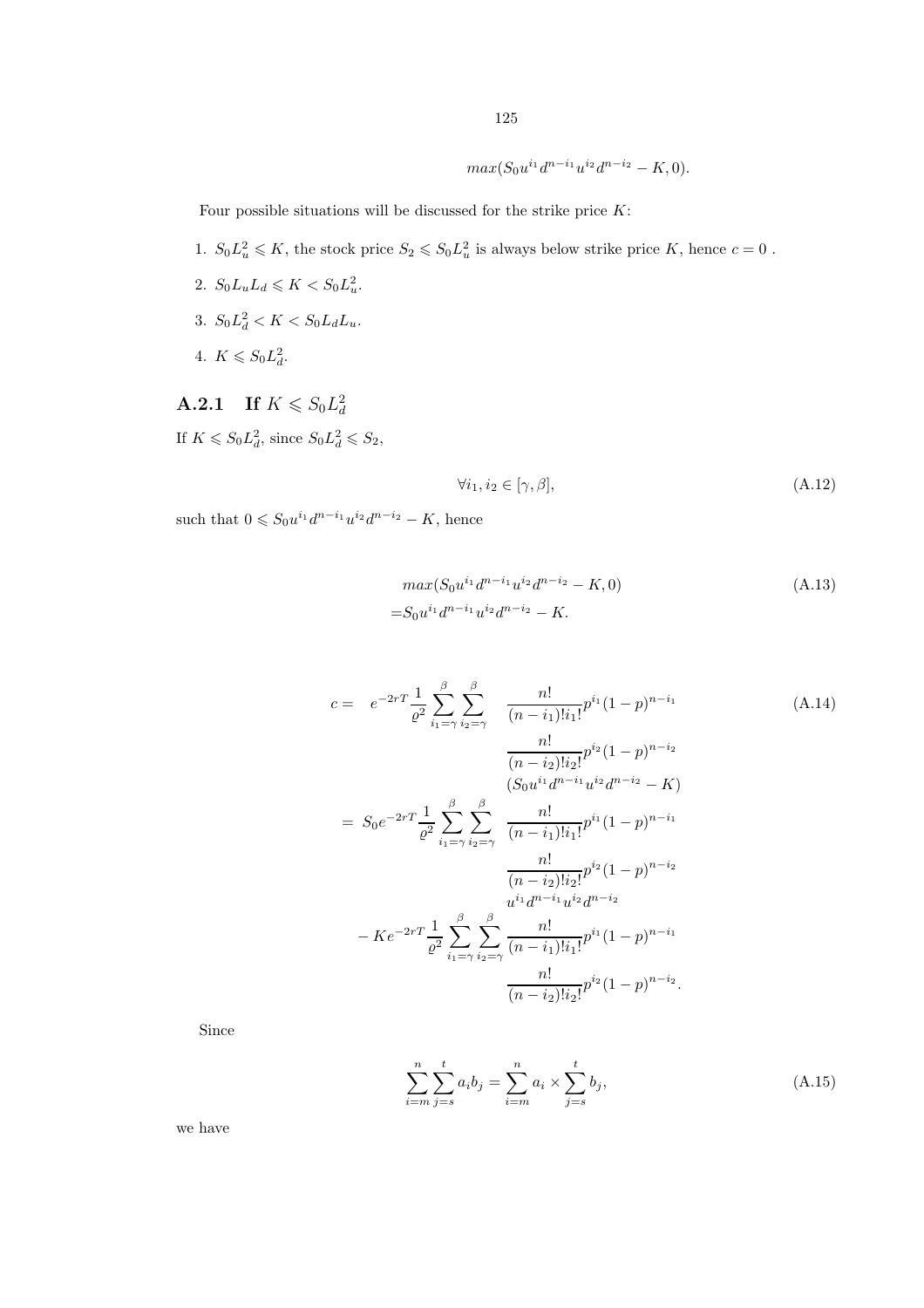$$
c = S_0 e^{-2rT} \frac{1}{\varrho^2} \sum_{i_1=\gamma}^{\beta} \frac{n!}{(n-i_1)!i_1!} p^{i_1} (1-p)^{n-i_1} u^{i_1} d^{n-i_1}
$$
  
\n
$$
\times \sum_{i_2=\gamma}^{\beta} \frac{n!}{(n-i_2)!i_2!} p^{i_2} (1-p)^{n-i_2} u^{i_2} d^{n-i_2}
$$
  
\n
$$
-Ke^{-2rT} \frac{1}{\varrho^2} \sum_{i_1=\gamma}^{\beta} \frac{n!}{(n-i_1)!i_1!} p^{i_1} (1-p)^{n-i_1}
$$
  
\n
$$
\times \sum_{i_2=\gamma}^{\beta} \frac{n!}{(n-i_2)!i_2!} p^{i_2} (1-p)^{n-i_2}
$$
  
\n
$$
= S_0 e^{-2rT} \frac{1}{\varrho^2} U_1^2 - Ke^{-2rT} \frac{1}{\varrho^2} U_2^2
$$
  
\n
$$
= \frac{1}{\varrho^2} \qquad (S_0 e^{-2rT} U_1^2 - Ke^{-2rT} U_2^2)
$$
  
\n
$$
= \frac{1}{\varrho^2} \qquad (S_0 e^{-2rT} e^{2rT} (\Phi(d_1) - \Phi(d_3))^2 - Ke^{-2rT} (\Phi(d_2) - \Phi(d_4))^2)
$$
  
\n
$$
= \frac{1}{\varrho^2} \qquad (S_0 (\Phi(d_1) - \Phi(d_3))^2 - Ke^{-2rT} (\Phi(d_2) - \Phi(d_4))^2),
$$

where

$$
d_1 = \frac{\ln(1/L_d) + (r + \sigma^2/2)T}{\sigma\sqrt{T}},
$$
\n(A.16)

$$
d_2 = \frac{\ln(1/L_d) + (r - \sigma^2/2)T}{\sigma\sqrt{T}},
$$
\n(A.17)

$$
d_3 = \frac{\ln(1/L_u) + (r + \sigma^2/2)T}{\sigma\sqrt{T}}
$$
 (A.18)

and

$$
d_4 = \frac{\ln(1/L_u) + (r - \sigma^2/2)T}{\sigma\sqrt{T}}.
$$
\n(A.19)

The un-re-weighted result

$$
S_0(\Phi(d_1) - \Phi(d_3))^2 - Ke^{-2rT}(\Phi(d_2) - \Phi(d_4))^2
$$
\n(A.20)

without  $\varrho$  will be used in the distributed model as the 1st part.

#### **A.2.2** If  $S_0L_uL_d \leqslant K < S_0L_u^2$

If  $S_0L_uL_d \leqslant K < S_0L_u^2$ . For the second phase, if  $S_1 = S_0u^{2i_1-n}$  is given, for  $i_2$ , such that  $K < S_1 u^{i_2} d^{n-i_2}$ , we have  $i_2 > \eta := \frac{1}{2}$  $rac{1}{2}(n - )$  $ln(\frac{S_0u^{2i_1-n}}{V})$  $\frac{K}{K}$  $\sigma\sqrt{T/n}$ ).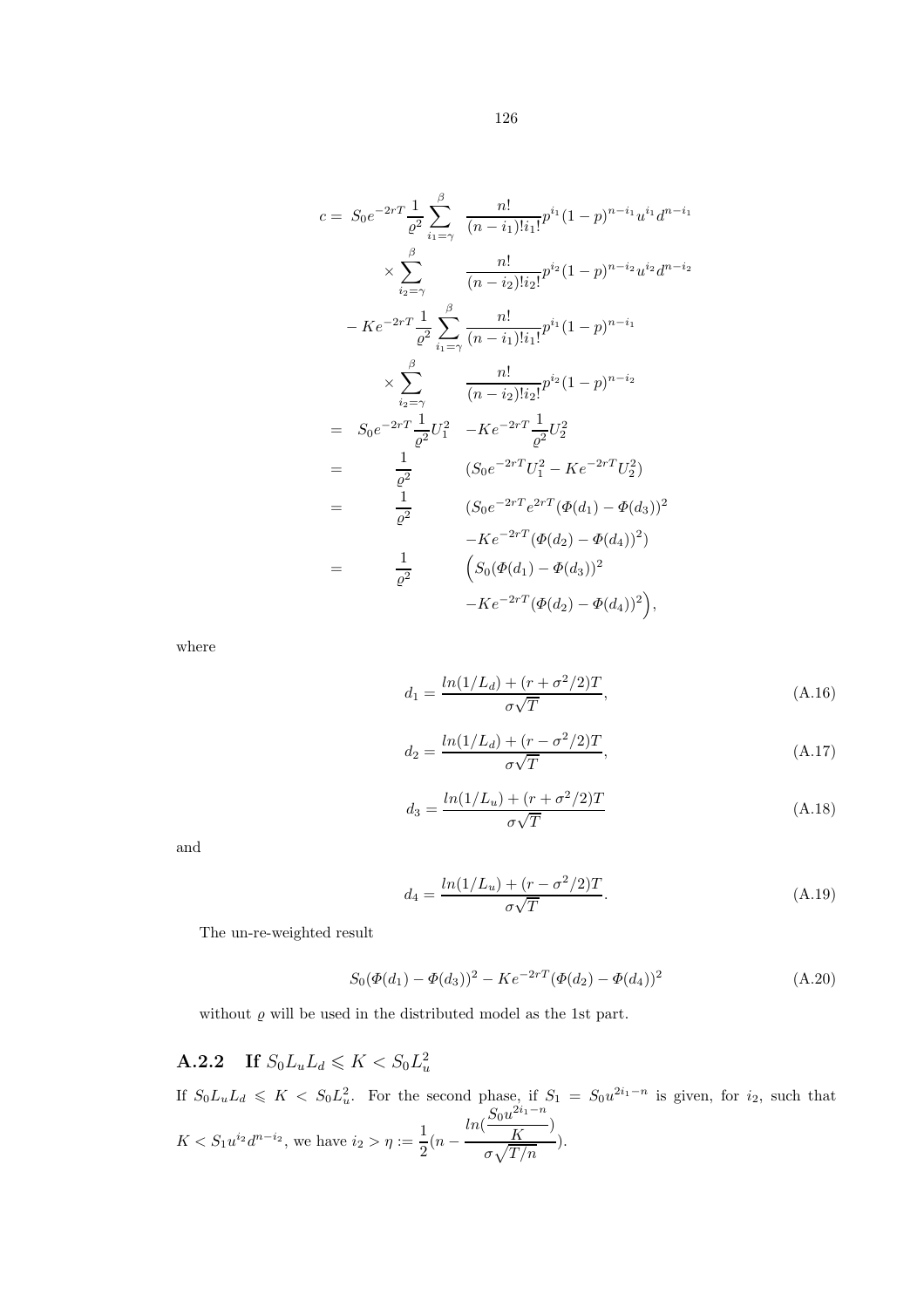Let  $S_1$  such that  $K = S_1 L_u$ . Since  $u = e^{\sigma \sqrt{T/n}}$ ,

$$
\frac{K}{L_u} = S_1 = S_0 u^{i_1} d^{n-i_1} = S_0 u^{2i_1 - n}
$$
\n
$$
\iff \frac{K}{L_u S_0} = u^{2i - n}
$$
\n
$$
\iff \ln(\frac{K}{L_u S_0}) = (2i_1 - n)ln(u)
$$
\n
$$
\iff \frac{ln(K) - ln(L_u S_0)}{ln(u)} = 2i_1 - n
$$
\n
$$
\iff \frac{ln(K) - ln(L_u S_0)}{ln(u)} + n = 2i
$$
\n
$$
\iff \frac{1}{2} (\frac{ln(K) - ln(L_u S_0)}{\sigma \sqrt{T/n}} + n) = i_1.
$$
\n(4.21)

It is clear that

**Lemma A.1:** 
$$
K = S_1 L_u \iff \frac{1}{2} (\frac{\ln(K) - \ln(L_u S_0)}{\sigma \sqrt{T/n}} + n) = i_1
$$
, where  $u = e^{\sigma \sqrt{T/n}}$ .

Set 
$$
\zeta := \frac{1}{2} \left( \frac{\ln(\frac{K}{L_u S_0})}{\sigma \sqrt{T/n}} + n \right)
$$
. Let  $S_1 := S_0 u^{i_1} d^{n-i_1}$ . Then

$$
\forall i_1 < \zeta \text{, such that} \qquad S_1 L_u < K \tag{A.22}
$$
\n
$$
\iff \max(S_1 L_u - K, 0) = 0.
$$

$$
c = e^{-2rT} \frac{1}{\varrho^2} \lim_{n \to \infty} \sum_{i_1 = \zeta}^{\beta} \sum_{i_2 = \eta}^{\beta} \frac{n!}{(n - i_1)! i_1!} p^{i_1} (1 - p)^{n - i_1}
$$
\n(A.23)  
\n
$$
\frac{n!}{(n - i_2)! i_2!} p^{i_2} (1 - p)^{n - i_2}
$$
\n
$$
(S_0 u^{i_1} d^{n - i_1} u^{i_2} d^{n - i_2} - K)
$$
\n
$$
= e^{-2rT} \frac{1}{\varrho^2} S_0 \lim_{n \to \infty} \sum_{i_1 = \zeta}^{\beta} \frac{n!}{(n - i_1)! i_1!} p^{i_1} (1 - p)^{n - i_1} u^{i_1} d^{n - i_1}
$$
\n
$$
\lim_{n \to \infty} \sum_{i_2 = \eta}^{\beta} \frac{n!}{(n - i_2)! i_2!} p^{i_2} (1 - p)^{n - i_2} u^{i_2} d^{n - i_2}
$$
\n
$$
- e^{-2rT} \frac{1}{\varrho^2} K \lim_{n \to \infty} \sum_{i_1 = \zeta}^{\beta} \frac{n!}{(n - i_1)! i_1!} p^{i_1} (1 - p)^{n - i_1}
$$
\n
$$
\lim_{n \to \infty} \sum_{i_2 = \eta}^{\beta} \frac{n!}{(n - i_2)! i_2!} p^{i_2} (1 - p)^{n - i_2}
$$
\n
$$
= e^{-rT} \frac{1}{\varrho^2} S_0 \lim_{n \to \infty} \sum_{i_1 = \zeta}^{\beta} \frac{n!}{(n - i_1)! i_1!} p^{i_1} (1 - p)^{n - i_1} u^{i_1} d^{n - i_1}
$$
\n
$$
(\varphi(d'_1) - \varphi(d_3))
$$
\n(A.23)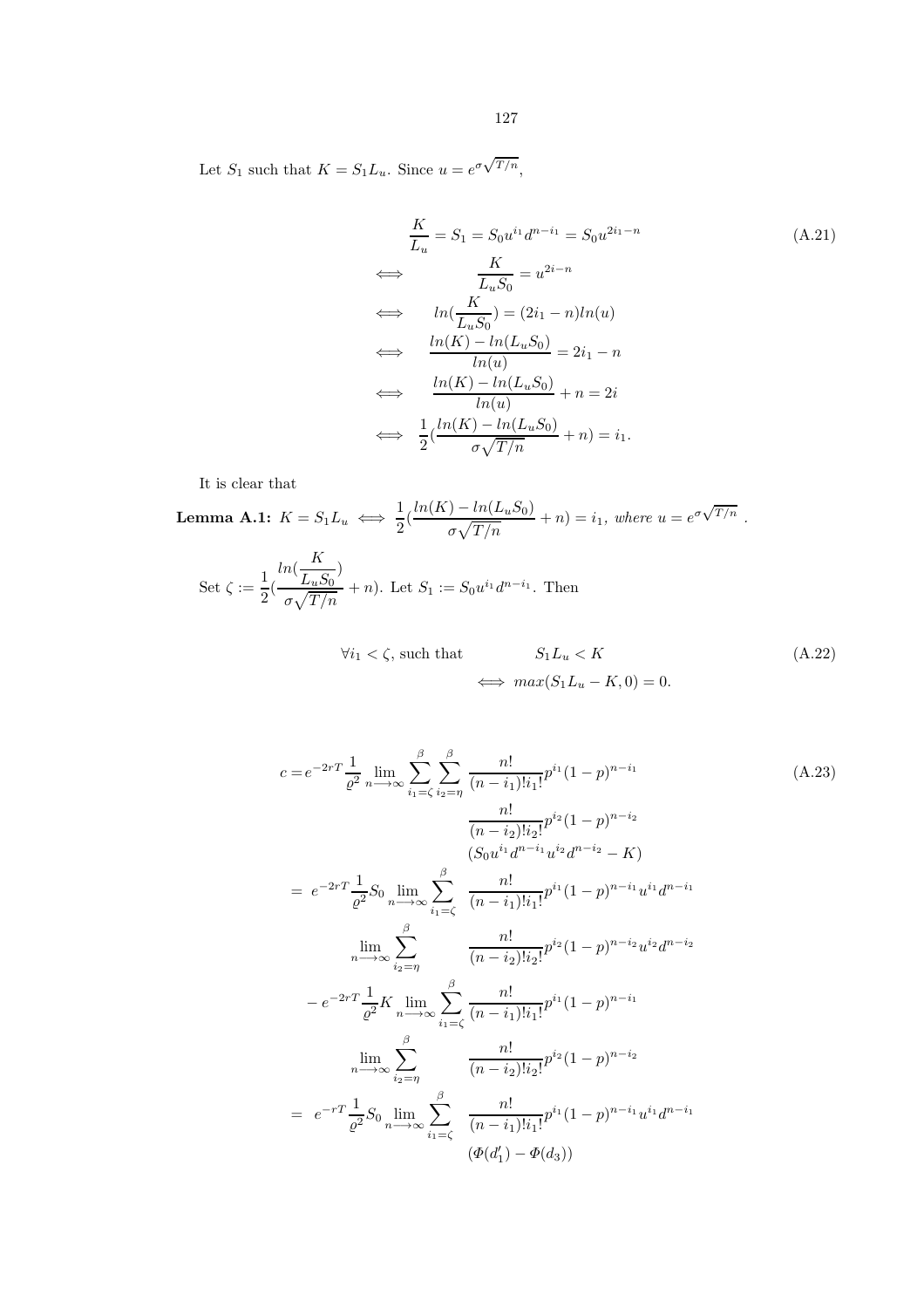$$
-e^{-2rT}\frac{1}{\varrho^{2}}K \lim_{n\to\infty} \sum_{i_{1}=\zeta}^{\beta} \frac{n!}{(n-i_{1})!i_{1}!}p^{i_{1}}(1-p)^{n-i_{1}}
$$
  
\n
$$
(\varPhi(d'_{2}) - \varPhi(d_{4}))
$$
  
\n
$$
= e^{-rT}\frac{1}{\varrho^{2}}S_{0} \qquad (\varPhi(d_{1}) - \varPhi(d_{3}))(-\varPhi(d_{3}))
$$
  
\n
$$
+e^{-rT}\frac{1}{\varrho^{2}}S_{0} \lim_{n\to\infty} \sum_{i_{1}=\zeta}^{\beta} \frac{n!}{(n-i_{1})!i_{1}!}p^{i_{1}}(1-p)^{n-i_{1}}u^{i_{1}}d^{n-i_{1}}\varPhi(d'_{1})
$$
  
\n
$$
-e^{-2rT}\frac{1}{\varrho^{2}}K \qquad (\varPhi(d_{2}) - \varPhi(d_{4}))(-\varPhi(d_{4}))
$$
  
\n
$$
-e^{-2rT}\frac{1}{\varrho^{2}}K \lim_{n\to\infty} \sum_{i_{1}=\zeta}^{\beta} \frac{n!}{(n-i_{1})!i_{1}!}p^{i_{1}}(1-p)^{n-i_{1}}\varPhi(d'_{2}),
$$

where

$$
d_1 = \frac{\ln(S_0 L_u/K) + (r + \sigma^2/2)T}{\sigma\sqrt{T}},
$$
\n(A.24)

$$
d_1' = \frac{\ln(S_0 u^{2i_1 - n}/K) + (r + \sigma^2/2)T}{\sigma\sqrt{T}},
$$
\n(A.25)

$$
d_2 = \frac{\ln(S_0 L_u/K) + (r - \sigma^2/2)T}{\sigma\sqrt{T}},
$$
\n(A.26)

$$
d_2' = \frac{ln(S_0 u^{2i_1 - n}/K) + (r - \sigma^2/2)T}{\sigma\sqrt{T}},
$$
\n(A.27)

$$
d_3 = \frac{ln(1/L_u) + (r + \sigma^2/2)T}{\sigma\sqrt{T}}\tag{A.28}
$$

and

$$
d_4 = \frac{\ln(1/L_u) + (r - \sigma^2/2)T}{\sigma\sqrt{T}}.
$$
\n(A.29)

### **A.2.3** If  $S_0 L_d^2 < K < S_0 L_d L_u$

If  $S_0L_d^2 < K < S_0L_dL_u$ , let  $S_1$  such that  $S_1L_d < K$ . According to Lemma A.1,  $i_1 < \frac{1}{2}$  $\frac{1}{2}$ <sup>(</sup>  $ln(\frac{K}{I})$  $\frac{1}{L_dS_0}$  $\sigma\sqrt{T/n}$ + n).

Now we set  $\theta := \frac{1}{2}$  $\frac{1}{2}$ <sup>(</sup>  $ln(\frac{K}{I})$  $\frac{1}{L_dS_0}$  $\frac{L_d \omega_0}{\sigma \sqrt{T/n}} + n$ ). The binomial tree is above K, if  $i_1 > \theta$ . The binomial tree is intersected with K, if  $i_1 \leq \theta$ . Hence

$$
c = e^{-2rT} \frac{1}{\varrho^2} \sum_{i_1 = \gamma}^{\theta} \sum_{i_2 = \eta}^{\beta} \frac{n!}{(n - i_1)! i_1!} p^{i_1} (1 - p)^{n - i_1}
$$
\n
$$
\frac{n!}{(n - i_2)! i_2!} p^{i_2} (1 - p)^{n - i_2}
$$
\n(A.30)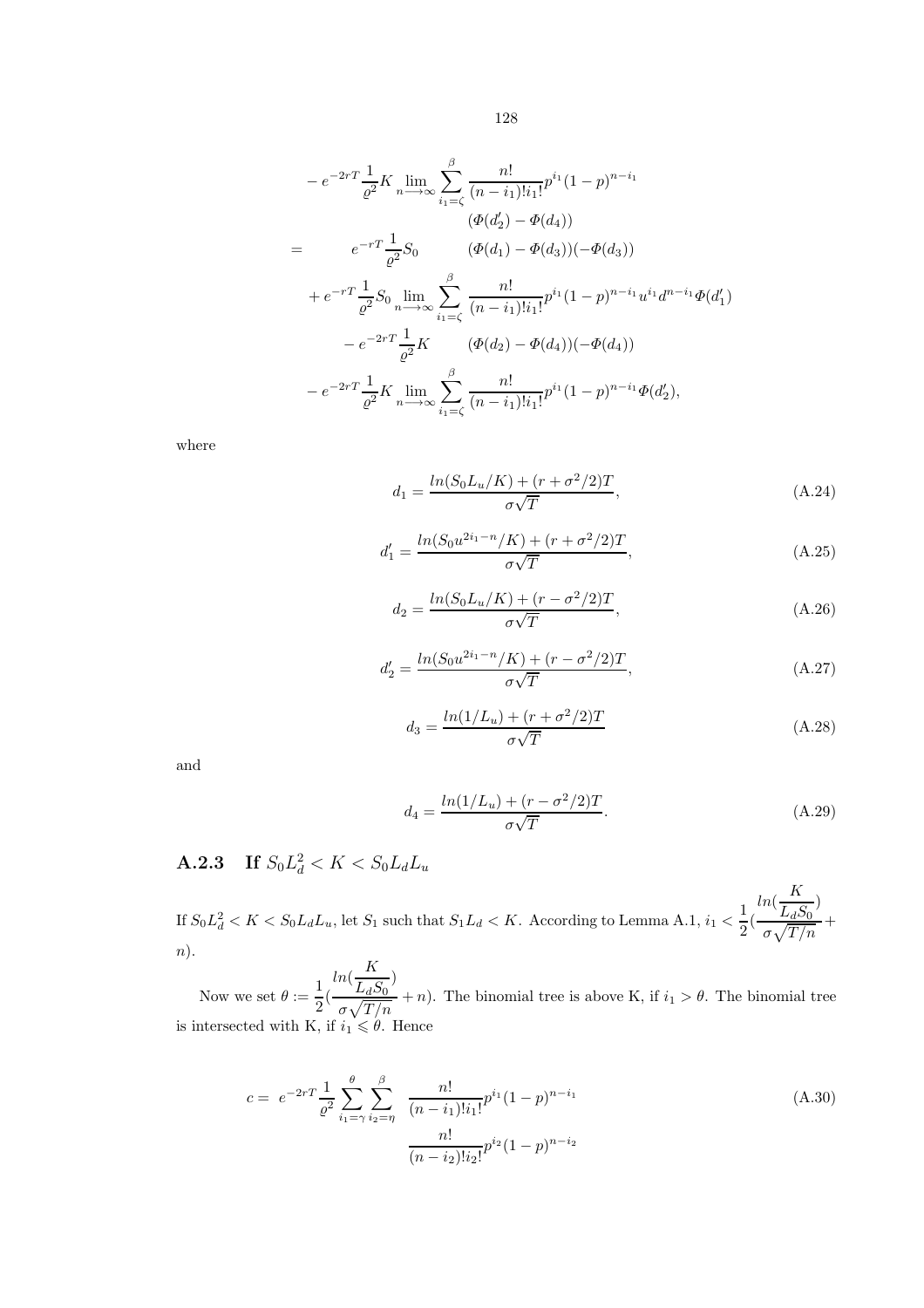$$
(S_0u^{i_1}d^{n-i_1}u^{i_2}d^{n-i_2} - K)
$$
  
+  $e^{-2rT} \frac{1}{\varrho^2} \sum_{i_1=0}^{\beta} \sum_{i_2=\gamma}^{\beta} \frac{n!}{(n-i_1)!i_1!} p^{i_1} (1-p)^{n-i_1}$   

$$
\frac{n!}{(n-i_2)!i_2!} p^{i_2} (1-p)^{n-i_2}
$$
  

$$
(S_0u^{i_1}d^{n-i_1}u^{i_2}d^{n-i_2} - K)
$$
  
=  $e^{-rT} \frac{1}{\varrho^2} S_0 \qquad [(\Phi(d_1) - \Phi(d'_3))(-\Phi(d_3))$   
+  $\lim_{n \to \infty} \sum_{i_1=\gamma}^{\theta} \frac{n!}{(n-i_1)!i_1!} p^{i_1} (1-p)^{n-i_1}u^{i_1}d^{n-i_1}\Phi(d'_1)]$   
-  $e^{-2rT} \frac{1}{\varrho^2} K \qquad [(\Phi(d_2) - \Phi(d'_4))(-\Phi(d_4))$   
+  $\lim_{n \to \infty} \sum_{i_1=\gamma}^{\theta} \frac{n!}{(n-i_1)!i_1!} p^{i_1} (1-p)^{n-i_1}\Phi(d'_2)]$   
+  $\frac{1}{\varrho^2} \qquad (S_0(\Phi(d'_3) - \Phi(d_3))(\Phi(d_1) - \Phi(d_3))$   
-  $Ke^{-2rT}(\Phi(d'_4) - \Phi(d_4))(\Phi(d_2) - \Phi(d_4))),$ 

where

$$
d_1 = \frac{ln(1/L_d) + (r + \sigma^2/2)T}{\sigma\sqrt{T}},
$$
\n(A.31)

$$
d_1' = \frac{ln(S_0 u^{2i_1 - n}/K) + (r + \sigma^2/2)T}{\sigma\sqrt{T}},
$$
\n(A.32)

$$
d_2 = \frac{\ln(1/L_d) + (r - \sigma^2/2)T}{\sigma\sqrt{T}},
$$
\n(A.33)

$$
d_2' = \frac{ln(S_0 u^{2i_1 - n}/K) + (r - \sigma^2/2)T}{\sigma\sqrt{T}},
$$
\n(A.34)

$$
d_3 = \frac{\ln(1/L_u) + (r + \sigma^2/2)T}{\sigma\sqrt{T}},
$$
\n(A.35)

$$
d_3' = \frac{\ln(S_0 L_d/K) + (r + \sigma^2/2)T}{\sigma\sqrt{T}},
$$
\n(A.36)

$$
d_4 = \frac{\ln(1/L_u) + (r - \sigma^2/2)T}{\sigma\sqrt{T}}
$$
\n(A.37)

and

$$
d_4' = \frac{\ln(S_0 L_d/K) + (r - \sigma^2/2)T}{\sigma\sqrt{T}}.
$$
\n(A.38)

In this section, a re-weighting approach is discussed. The un-re-weighted results will also be used in the distributed model in the next section.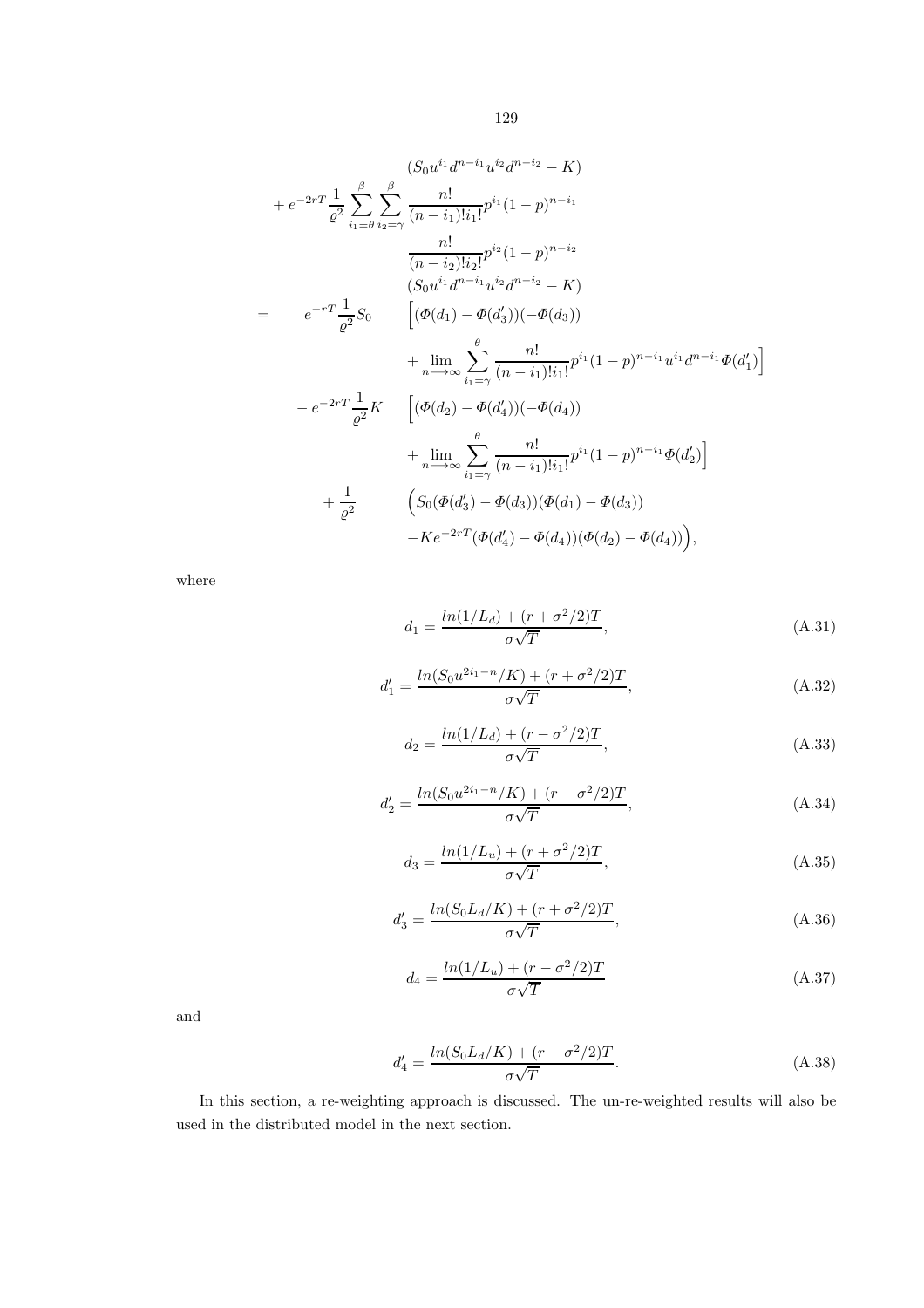### A.3 2 phases: Re-distributed model

For 2-phase distributed approaching, we set up separate binomial tree for each phase.

On the first phase, it is a simple binomial tree between the price boundaries. So the close price

$$
S_1(S_0, i_1) = S_0 u^{i_1} d^{n-i_1}, \tag{A.39}
$$

with probability

$$
P_1(i_1) = \frac{n!}{(n-i_1)!i_1!}p^{i_1}(1-p)^{n-i_1}.
$$
\n(A.40)

At the price boundaries, the extra probability is distributed, since the price cannot beyond the boundaries. So the boundary points themselves have the probability beyond the boundaries. Hence at the lower bound,  $S_1 = S_0 L_d$ , the extra probability is

$$
P(d^-) := 1 - \Phi\left(\frac{\ln(1/L_d) + (r - \sigma^2/2)T}{\sigma\sqrt{T}}\right).
$$
 (A.41)

At the upper bound,  $S_1 = S_0L_u$ , the extra probability is

$$
P(u^{+}) := \Phi\left(\frac{\ln(1/L_{u}) + (r - \sigma^{2}/2)T}{\sigma\sqrt{T}}\right).
$$
 (A.42)

For the second phase, if  $S_1$  is given, the close price  $S_2(S_1, i_2) = S_1 u^{i_2} d^{n-i_2}$ , with probability  $P_2(i_2) = \frac{n!}{(n-i)}$  $\frac{n!}{(n-i_2)!i_2!}p^{i_2}(1-p)^{n-i_2}$ . We can calculate the  $S_1$  value and its probability, using the 1-phase model. So we combine above together to get

$$
S_2(S_0, i_1, i_2) = S_0 u^{i_1} d^{n-i_1} u^{i_2} d^{n-i_2}, \tag{A.43}
$$

with probability

$$
P_2(i_1, i_2) = \frac{n!}{(n - i_2)! i_2!} p^{i_2} (1 - p)^{n - i_2} P_1(i_1).
$$
 (A.44)

**Lemma A.2:** At the lower bound,  $S_2 = S_1 L_d$ , the extra probability is

$$
P(d^-) := (1 - \Phi(\frac{\ln(1/L_d) + (r - \sigma^2/2)T}{\sigma\sqrt{T}}))P_1(i_1).
$$
 (A.45)

**Lemma A.3:** At the upper bound,  $S_2 = S_1 L_u$ , the extra probability is

$$
P(u^{+}) := \Phi\left(\frac{\ln(1/L_{u}) + (r - \sigma^{2}/2)T}{\sigma\sqrt{T}}\right)P_{1}(i_{1}).
$$
\n(A.46)

We use the above model to find  $S_2$  value and its probability  $P_2$  value. Hence, a European call option price can be calculated as

$$
c = e^{-rT} \sum_{i_1=0}^{\infty} \sum_{i_2=0}^{\infty} max(S_2 - K, 0) \times P_2.
$$
 (A.47)

To simplify the calculation, we divide the model into four separated parts, which are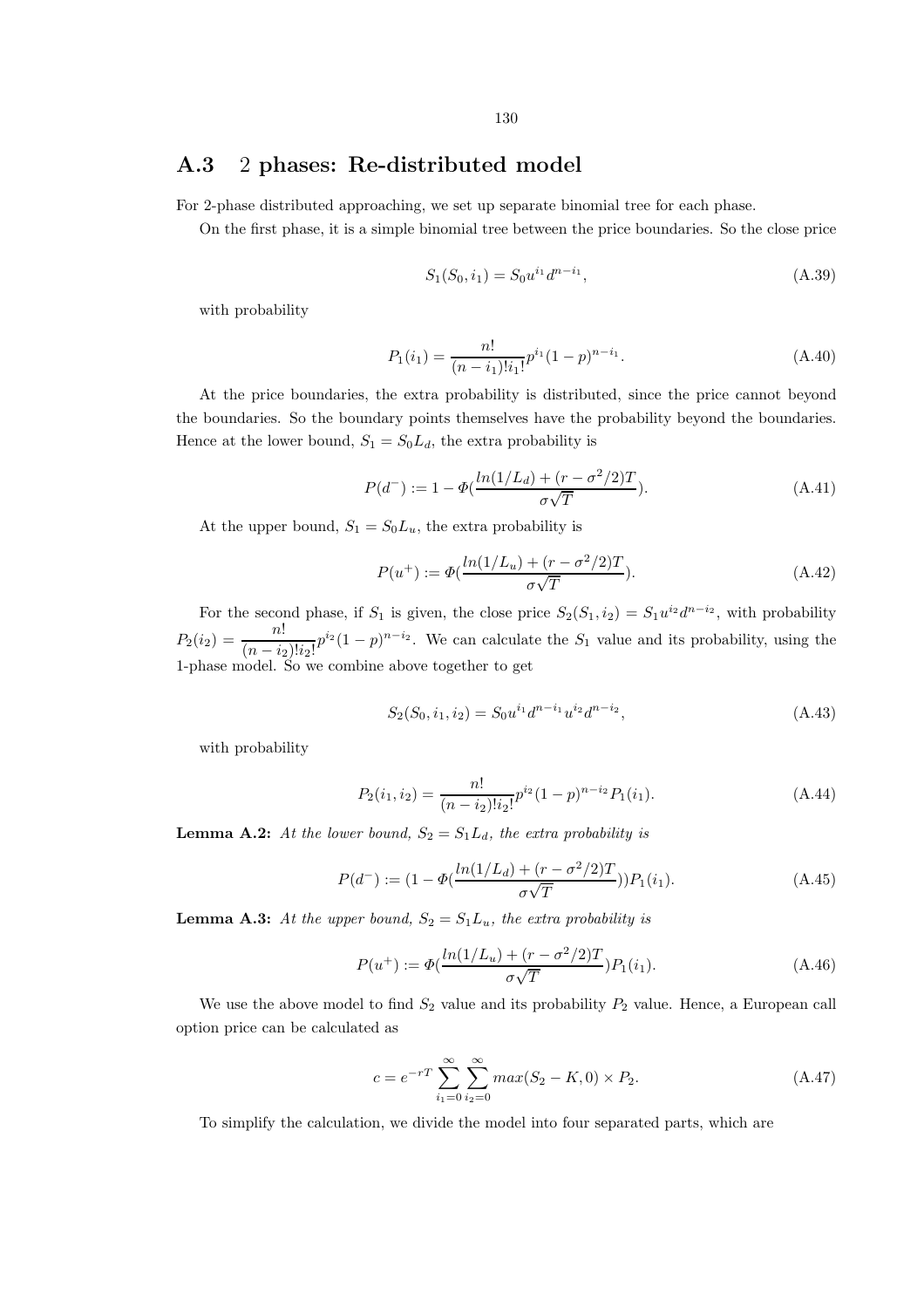- $c_1$ , both  $S_1$  and  $S_2$  are between the boundaries, which is the un-re-distributed 2-phase redistributed model.
- $c_2$ , only  $S_2$  is between the boundaries, and  $S_1$  is beyond a boundary, which means the 2nd phase is a un-re-distributed 1-phase re-distributed model.
- $\bullet$   $c_3$ , only  $S_1$  is between the boundaries, which means the 1st phase is a un-re-distributed 1-phase re-distributed model.
- $c_4$ , both  $S_1$  and  $S_2$  are beyond the boundaries.

Therefore, we have

$$
c := c_1 + c_2 + c_3 + c_4
$$
\n
$$
= e^{-2rT} \Big[ \sum_{i_1 = \gamma}^{\beta} \sum_{i_2 = \gamma}^{\beta} \frac{n!}{i_1!(n-i_1)!} \frac{n!}{i_2!(n-i_2)!} p^{i_1+i_2} (1-p)^{n-i_1+n-i_2}
$$
\n
$$
max(S_0u^{i_1+i_2}d^{n-i_1+n-i_2} - K, 0)
$$
\n
$$
+ \sum_{i_2 = \gamma}^{\beta} \frac{n!}{i_2!(n-i_2)!} p^{i_2} (1-p)^{n-i_2}
$$
\n
$$
((1 - \Phi(\frac{\ln(1/L_d) + (r - \sigma^2/2)T}{\sigma\sqrt{T}}))
$$
\n
$$
max(S_0 L_d u^{i_2} d^{n-i_2} - K, 0)
$$
\n
$$
+ \Phi(\frac{\ln(1/L_u) + (r - \sigma^2/2)T}{\sigma\sqrt{T}})
$$
\n
$$
max(S_0 L_u u^{i_2} d^{n-i_2} - K, 0)
$$
\n
$$
+ \sum_{i_1 = \gamma}^{\beta} \frac{n!}{i_1!(n-i_1)!} p^{i_1} (1-p)^{n-i_1}
$$
\n
$$
((1 - \Phi(\frac{\ln(1/L_d) + (r - \sigma^2/2)T}{\sigma\sqrt{T}}))
$$
\n
$$
max(S_0 u^{i_1} d^{n-i_1} L_d - K, 0)
$$
\n
$$
+ \Phi(\frac{\ln(1/L_u) + (r - \sigma^2/2)T}{\sigma\sqrt{T}})
$$
\n
$$
max(S_0 u^{i_1} d^{n-i_1} L_u - K, 0)
$$
\n
$$
+ \sum_{i_1 = 0}^{\gamma} \sum_{i_2 = 0}^{\gamma} \frac{1_{i_1, i_2 : K < S_0 u^{i_1} d^{n-i_1} u^{i_2} d^{n-i_2}}{i_1!(n-i_1)!} \frac{n!}{i_2!(n-i_2)!} p^{i_1+i_2} (1-p)^{n-i_1+n-i_2}
$$
\n
$$
max(S_0 L_d L_d - K, 0)
$$
\n
$$
+ \sum_{i_1 = \beta}^{\gamma} \sum_{i_2 =
$$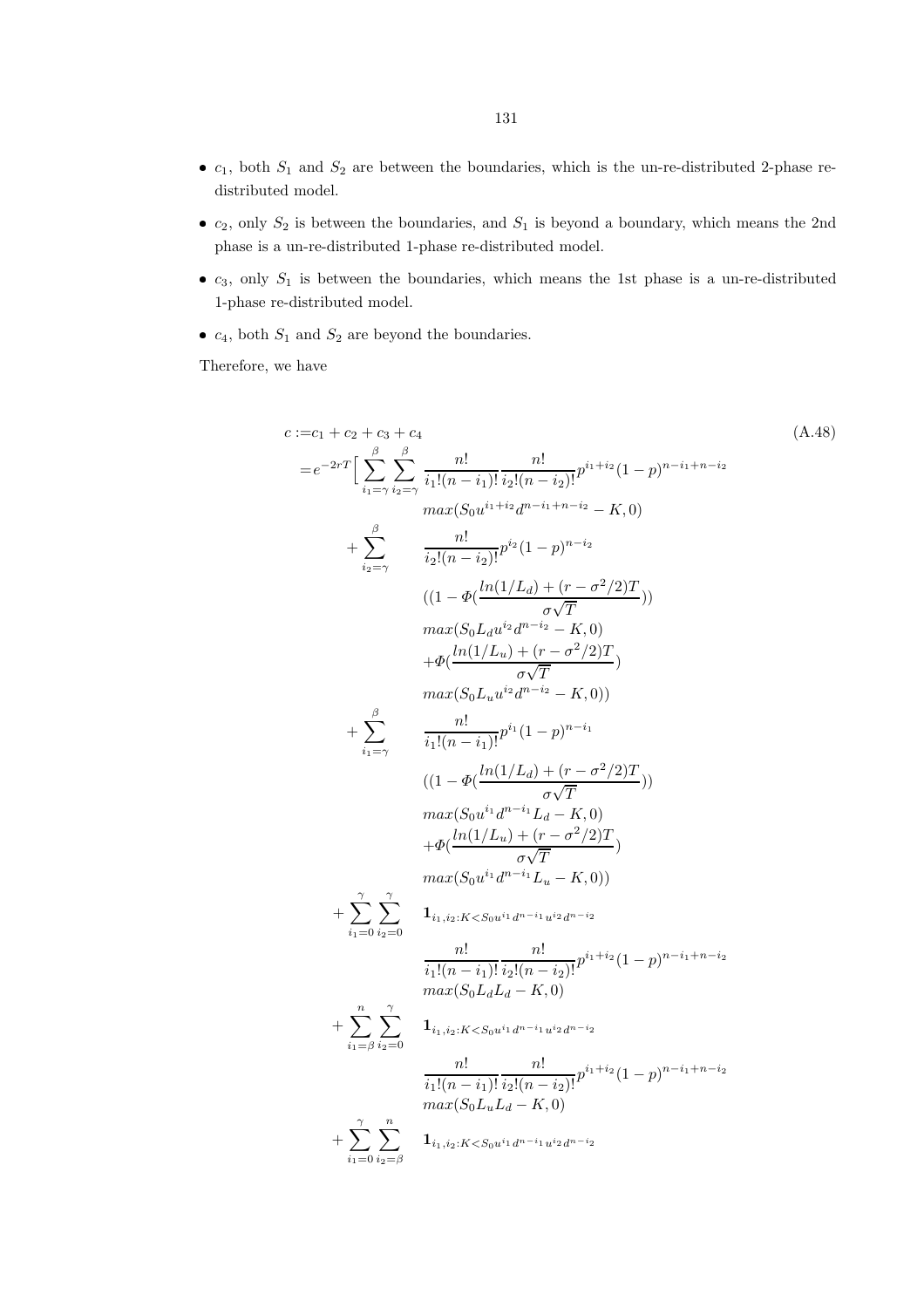$$
\frac{n!}{i_1!(n-i_1)!} \frac{n!}{i_2!(n-i_2)!} p^{i_1+i_2} (1-p)^{n-i_1+n-i_2}
$$
  
\n
$$
max(S_0L_dL_u - K, 0)
$$
  
\n+ 
$$
\sum_{i_1=\beta}^n \sum_{i_2=\beta}^n \mathbf{1}_{i_1,i_2:K  
\n
$$
\frac{n!}{i_1!(n-i_1)!} \frac{n!}{i_2!(n-i_2)!} p^{i_1+i_2} (1-p)^{n-i_1+n-i_2}
$$
  
\n
$$
max(S_0L_uL_u - K, 0).
$$
$$

The upper bound

$$
\beta := \frac{1}{2} \left( \frac{\ln(L_u)}{\sigma \sqrt{T/n}} + n \right),\tag{A.49}
$$

where  $L_u = 1.1$ . The lower bound

$$
\gamma := \frac{1}{2}(\frac{\ln(L_d)}{\sigma\sqrt{T/n}} + n),\tag{A.50}
$$

where  $L_d = 0.9$ . And

$$
p = \frac{rT}{e^{\sigma} \sqrt{\frac{T}{n}}} - \sigma \sqrt{\frac{T}{n}}.
$$
\n(A.51)

#### A.3.1 Simplifying (A.48): the 1st, 2nd, 3rd part

For the 1st, 2nd, 3rd part of (A.48), each model is an un-re-weighted re-weighting model. The first part, which is between price bounds for both phases, is an un-re-weighted 2-phase re-weighting model without  $\rho$ . The result has been shown on  $(A.48)$ . For the second and third part, these are un-re-weighted 1-phase re-weighting models with two fixed pre-known probability values at upper and lower bound. The  $P(u^+)$  and  $P(d^-)$  values at upper bound and lower bound have been shown at the beginning of this section on Lemma A.2 and A.3.

Hence, we combine the re-weighting models and summarise them as follows. If  $K \leqslant S_0 L_d^2$ ,

$$
c_1 = S_0(\Phi(d_1) - \Phi(d_3))^2 - Ke^{-2rT}(\Phi(d_2) - \Phi(d_4))^2,
$$
\n(A.52)

where

$$
d_1 = \frac{\ln(1/L_d) + (r + \sigma^2/2)T}{\sigma\sqrt{T}},
$$
\n(A.53)

$$
d_2 = \frac{\ln(1/L_d) + (r - \sigma^2/2)T}{\sigma\sqrt{T}},
$$
\n(A.54)

$$
d_3 = \frac{\ln(1/L_u) + (r + \sigma^2/2)T}{\sigma\sqrt{T}}
$$
(A.55)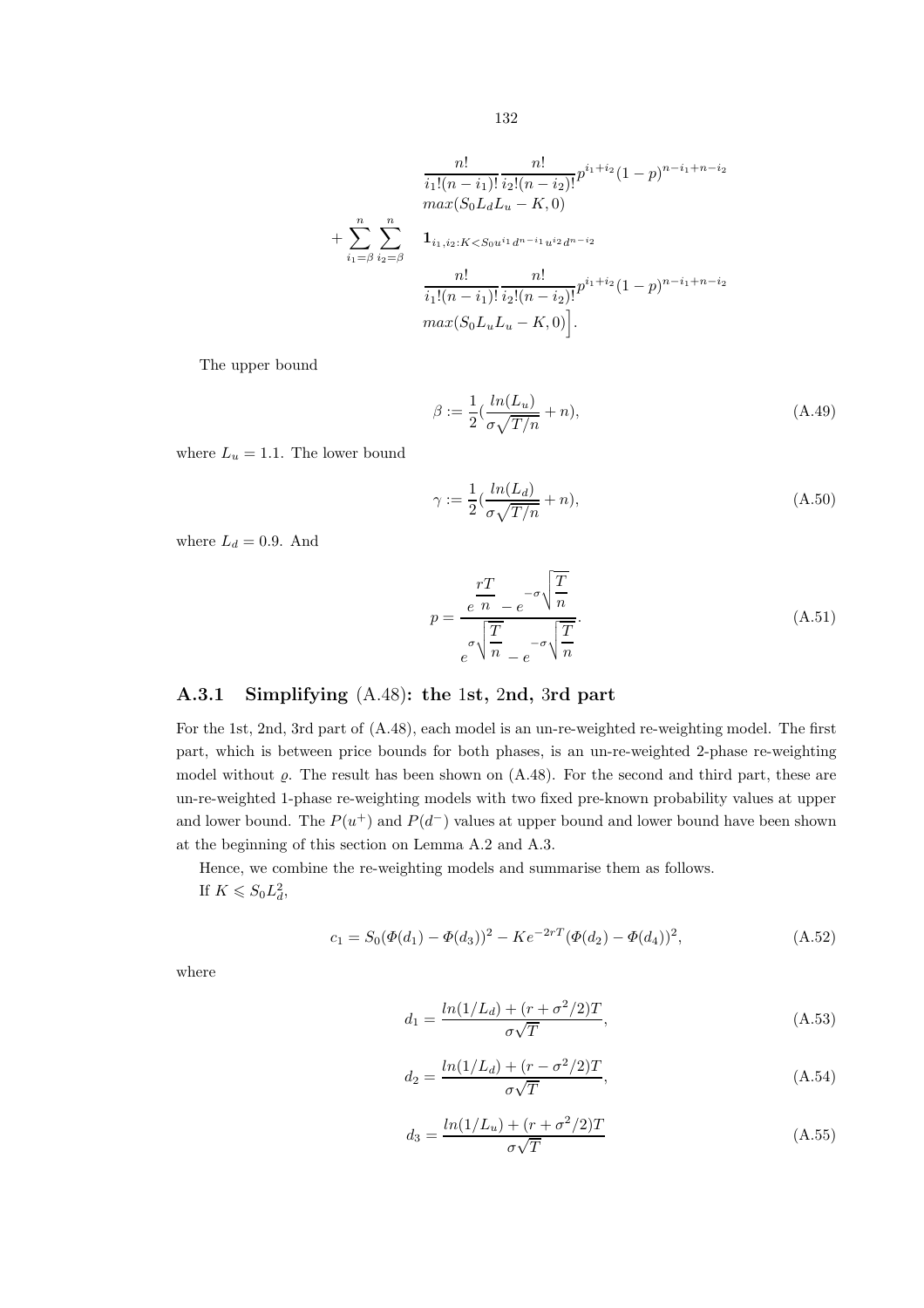and

$$
d_4 = \frac{\ln(1/L_u) + (r - \sigma^2/2)T}{\sigma\sqrt{T}}.
$$
\n(A.56)

$$
c_2 = (S_0 L_d \Phi(d_1) - Ke^{-rT} \Phi(d_2) - S_0 L_d \Phi(d_3) + Ke^{-rT} \Phi(d_4))
$$
\n
$$
(1 - \Phi(\frac{\ln(1/L_d) + (r - \sigma^2/2)T}{\sigma \sqrt{T}}))
$$
\n
$$
+ (S_0 L_u \Phi(d_1) - Ke^{-rT} \Phi(d_2) - S_0 L_u \Phi(d_3) + Ke^{-rT} \Phi(d_4))
$$
\n
$$
(\Phi(\frac{\ln(1/L_u) + (r - \sigma^2/2)T}{\sigma \sqrt{T}})).
$$
\n(A.57)

$$
c_3 = (S_0 L_d \Phi(d_1) - Ke^{-rT} \Phi(d_2) - S_0 L_d \Phi(d_3) + Ke^{-rT} \Phi(d_4))
$$
\n
$$
(1 - \Phi(\frac{\ln(1/L_d) + (r - \sigma^2/2)T}{\sigma\sqrt{T}}))
$$
\n
$$
+ (S_0 L_u \Phi(d_1) - Ke^{-rT} \Phi(d_2) - S_0 L_u \Phi(d_3) + Ke^{-rT} \Phi(d_4))
$$
\n
$$
(\Phi(\frac{\ln(1/L_u) + (r - \sigma^2/2)T}{\sigma\sqrt{T}})),
$$
\n
$$
(\Phi(\frac{\ln(1/L_u) + (r - \sigma^2/2)T}{\sigma\sqrt{T}})),
$$
\n(4.58)

where

$$
d_1 = \frac{\ln(1/L_d) + (r + \sigma^2/2)T}{\sigma\sqrt{T}},
$$
\n(A.59)

$$
d_2 = \frac{\ln(1/L_d) + (r - \sigma^2/2)T}{\sigma\sqrt{T}},
$$
\n(A.60)

$$
d_3 = \frac{\ln(1/L_u) + (r + \sigma^2/2)T}{\sigma\sqrt{T}}
$$
(A.61)

and

$$
d_4 = \frac{\ln(1/L_u) + (r - \sigma^2/2)T}{\sigma\sqrt{T}}.
$$
\n(A.62)

If  $S_0L_uL_d \leqslant K < S_0L_u^2$ ,

$$
c_1 = e^{-rT} S_0 \qquad (\Phi(d_1) - \Phi(d_3))(-\Phi(d_3))
$$
\n
$$
+ e^{-rT} S_0 \lim_{n \to \infty} \sum_{i_1 = \zeta}^{\beta} \frac{n!}{(n - i_1)! i_1!} p^{i_1} (1 - p)^{n - i_1} u^{i_1} d^{n - i_1} \Phi(d'_1)
$$
\n
$$
- e^{-2rT} K \qquad (\Phi(d_2) - \Phi(d_4))(-\Phi(d_4))
$$
\n
$$
- e^{-2rT} K \lim_{n \to \infty} \sum_{i_1 = \zeta}^{\beta} \frac{n!}{(n - i_1)! i_1!} p^{i_1} (1 - p)^{n - i_1} \Phi(d'_2),
$$
\n(A.63)

where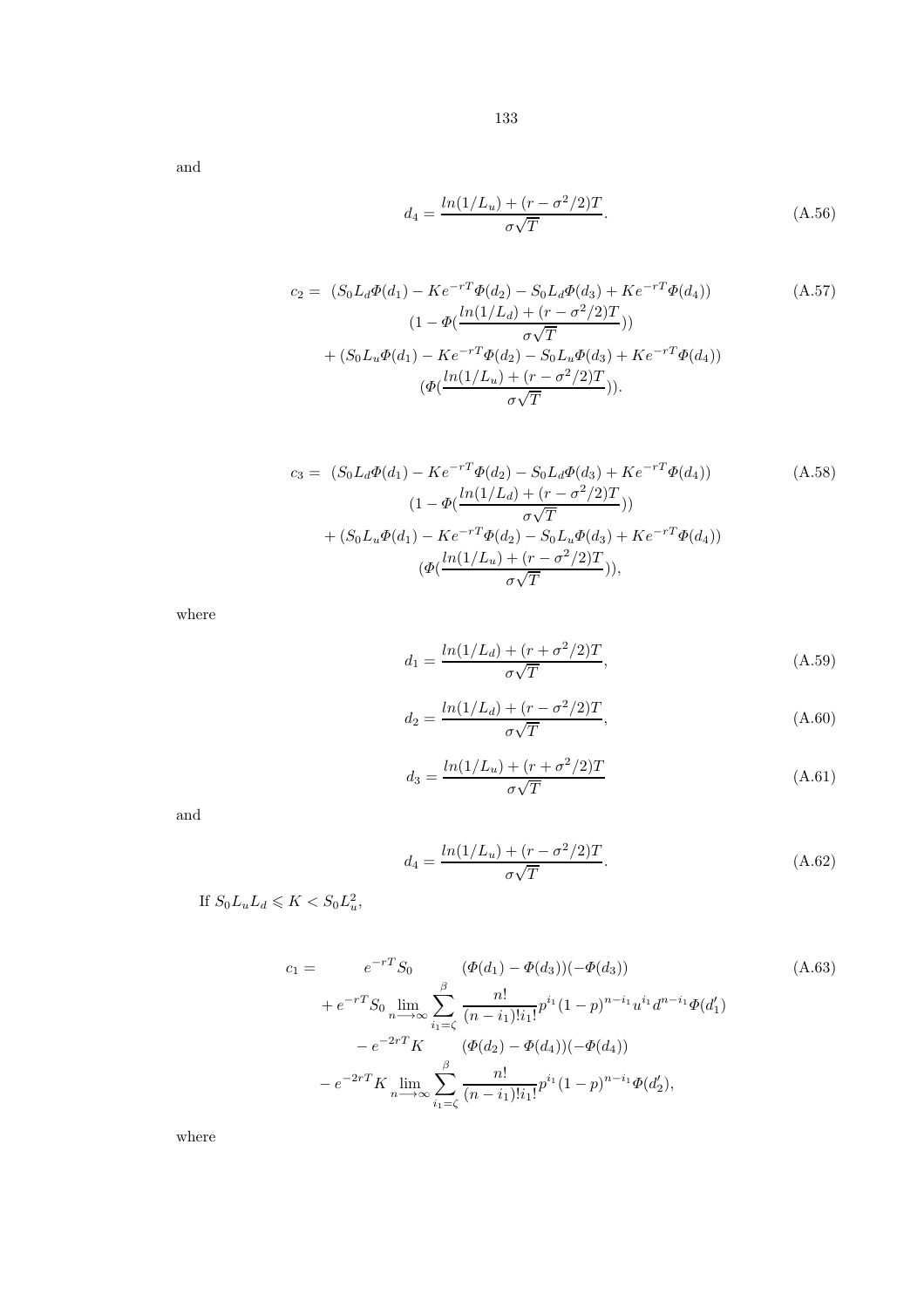$$
d_1 = \frac{\ln(S_0 L_u/K) + (r + \sigma^2/2)T}{\sigma\sqrt{T}},
$$
\n(A.64)

$$
d_1' = \frac{\ln(S_0 u^{2i_1 - n}/K) + (r + \sigma^2/2)T}{\sigma \sqrt{T}},
$$
\n(A.65)

$$
d_2 = \frac{ln(S_0 L_u/K) + (r - \sigma^2/2)T}{\sigma\sqrt{T}},
$$
\n(A.66)

$$
d_2' = \frac{ln(S_0 u^{2i_1 - n}/K) + (r - \sigma^2/2)T}{\sigma\sqrt{T}},
$$
\n(A.67)

$$
d_3 = \frac{\ln(1/L_u) + (r + \sigma^2/2)T}{\sigma\sqrt{T}}
$$
(A.68)

and

$$
d_4 = \frac{\ln(1/L_u) + (r - \sigma^2/2)T}{\sigma\sqrt{T}}.
$$
\n(A.69)

$$
c_2 = (S_0 L_u \Phi(d_1) - Ke^{-rT} \Phi(d_2) - S_0 L_u \Phi(d_3) + Ke^{-rT} \Phi(d_4))
$$
\n
$$
(\Phi(\frac{\ln(1/L_u) + (r - \sigma^2/2)T}{\sigma \sqrt{T}})).
$$
\n(A.70)

$$
c_3 = (S_0 L_u \Phi(d_1) - Ke^{-rT} \Phi(d_2) - S_0 L_u \Phi(d_3) + Ke^{-rT} \Phi(d_4))
$$
\n
$$
(\Phi(\frac{\ln(1/L_u) + (r - \sigma^2/2)T}{\sigma \sqrt{T}})),
$$
\n(A.71)

where

$$
d_1 = \frac{ln(S_0 L_u/K) + (r + \sigma^2/2)T}{\sigma\sqrt{T}},
$$
\n(A.72)

$$
d_2 = \frac{\ln(S_0 L_u/K) + (r - \sigma^2/2)T}{\sigma\sqrt{T}},
$$
\n(A.73)

$$
d_3 = \frac{\ln(1/L_u) + (r + \sigma^2/2)T}{\sigma\sqrt{T}}
$$
 (A.74)

and

$$
d_4 = \frac{\ln(1/L_u) + (r - \sigma^2/2)T}{\sigma\sqrt{T}}.
$$
\n(A.75)

If  $S_0 L_d^2 < K < S_0 L_d L_u$ ,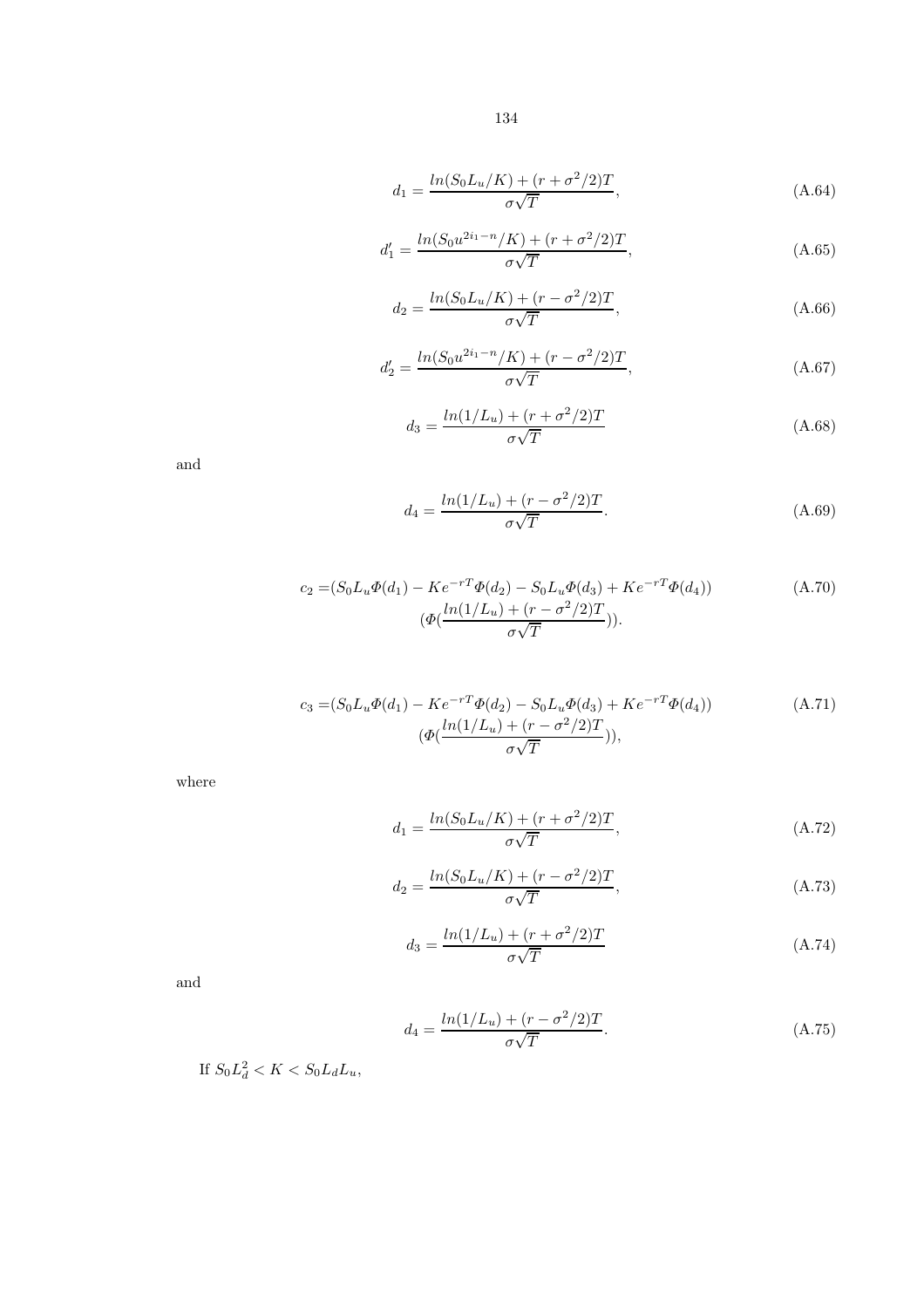$$
c_{1} = e^{-rT}S_{0} \left[ (\Phi(d_{1}) - \Phi(d_{3})) (-\Phi(d_{3})) \right]
$$
\n
$$
+ \lim_{n \to \infty} \sum_{i_{1} = \gamma}^{\theta} \frac{n!}{(n - i_{1})!i_{1}!} p^{i_{1}} (1 - p)^{n - i_{1}} u^{i_{1}} d^{n - i_{1}} \Phi(d_{1}') \right]
$$
\n
$$
- e^{-2rT} K \left[ (\Phi(d_{2}) - \Phi(d_{4})) (-\Phi(d_{4})) \right]
$$
\n
$$
+ \lim_{n \to \infty} \sum_{i_{1} = \gamma}^{\theta} \frac{n!}{(n - i_{1})!i_{1}!} p^{i_{1}} (1 - p)^{n - i_{1}} \Phi(d_{2}') \right]
$$
\n
$$
+ \left( S_{0} (\Phi(d_{3}') - \Phi(d_{3})) (\Phi(d_{1}) - \Phi(d_{3})) \right)
$$
\n
$$
- K e^{-2rT} (\Phi(d_{4}') - \Phi(d_{4})) (\Phi(d_{2}) - \Phi(d_{4})) \Big),
$$
\n(M. 76)

where

$$
d_1 = \frac{\ln(1/L_d) + (r + \sigma^2/2)T}{\sigma\sqrt{T}},
$$
\n(A.77)

$$
d_1' = \frac{\ln(S_0 u^{2i_1 - n}/K) + (r + \sigma^2/2)T}{\sigma\sqrt{T}},
$$
\n(A.78)

$$
d_2 = \frac{\ln(1/L_d) + (r - \sigma^2/2)T}{\sigma\sqrt{T}},
$$
\n(A.79)

$$
d_2' = \frac{\ln(S_0 u^{2i_1 - n}/K) + (r - \sigma^2/2)T}{\sigma \sqrt{T}},
$$
\n(A.80)

$$
d_3 = \frac{\ln(1/L_u) + (r + \sigma^2/2)T}{\sigma\sqrt{T}},
$$
\n(A.81)

$$
d_3' = \frac{\ln(S_0 L_d/K) + (r + \sigma^2/2)T}{\sigma\sqrt{T}},
$$
\n(A.82)

$$
d_4 = \frac{\ln(1/L_u) + (r - \sigma^2/2)T}{\sigma\sqrt{T}}
$$
 (A.83)

and

$$
d_4' = \frac{\ln(S_0 L_d/K) + (r - \sigma^2/2)T}{\sigma\sqrt{T}}.
$$
\n(A.84)

$$
c_2 = (S_0 L_d \Phi(d_1) - Ke^{-rT} \Phi(d_2) - S_0 L_d \Phi(d_3) + Ke^{-rT} \Phi(d_4))
$$
\n
$$
(1 - \Phi(\frac{\ln(1/L_d) + (r - \sigma^2/2)T}{\sigma \sqrt{T}}))
$$
\n
$$
+ (S_0 L_u \Phi(d'_1) - Ke^{-rT} \Phi(d'_2) - S_0 L_u \Phi(d_3) + Ke^{-rT} \Phi(d_4))
$$
\n
$$
(\Phi(\frac{\ln(1/L_u) + (r - \sigma^2/2)T}{\sigma \sqrt{T}})).
$$
\n(A.85)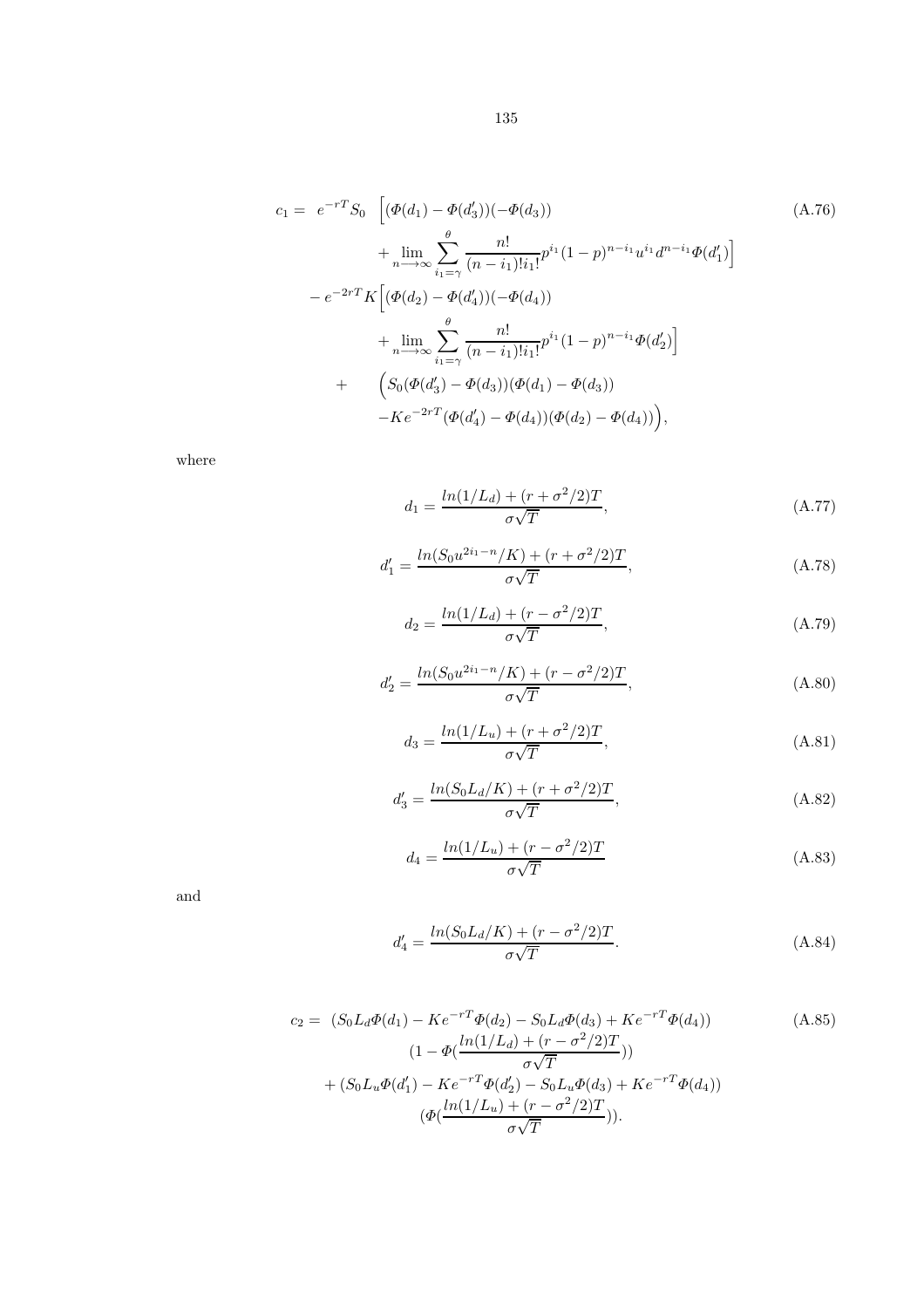$$
c_3 = (S_0 L_d \Phi(d_1) - Ke^{-rT} \Phi(d_2) - S_0 L_d \Phi(d_3) + Ke^{-rT} \Phi(d_4))
$$
\n
$$
(1 - \Phi(\frac{\ln(1/L_d) + (r - \sigma^2/2)T}{\sigma \sqrt{T}}))
$$
\n
$$
+ (S_0 L_u \Phi(d'_1) - Ke^{-rT} \Phi(d'_2) - S_0 L_u \Phi(d_3) + Ke^{-rT} \Phi(d_4))
$$
\n
$$
(\Phi(\frac{\ln(1/L_u) + (r - \sigma^2/2)T}{\sigma \sqrt{T}})),
$$
\n(A.86)

where

$$
d_1 = \frac{\ln(S_0 L_d/K) + (r + \sigma^2/2)T}{\sigma\sqrt{T}},
$$
\n(A.87)

$$
d_2 = \frac{\ln(S_0 L_d/K) + (r - \sigma^2/2)T}{\sigma\sqrt{T}},
$$
\n(A.88)

$$
d_3 = \frac{\ln(1/L_u) + (r + \sigma^2/2)T}{\sigma\sqrt{T}},
$$
\n(A.89)

$$
d_4 = \frac{\ln(1/L_u) + (r - \sigma^2/2)T}{\sigma\sqrt{T}},
$$
\n(A.90)

$$
d_1' = \frac{\ln(1/L_d) + (r + \sigma^2/2)T}{\sigma\sqrt{T}}
$$
(A.91)

and

$$
d_2' = \frac{\ln(1/L_d) + (r - \sigma^2/2)T}{\sigma\sqrt{T}}.
$$
\n(A.92)

## A.3.2 Simplifying (A.48): the 4th part

For the 4th part of (A.48), there is no simplified form. Hence, we have to use the original calculation shown on  $(A.48)$ .

$$
c_4 = \sum_{i_1=0}^{\gamma} \sum_{i_2=0}^{\gamma} \mathbf{1}_{i_1, i_2: K < S_0 u^{i_1} d^{n-i_1} u^{i_2} d^{n-i_2}}
$$
\n
$$
\frac{n!}{i_1!(n-i_1)!} \frac{n!}{i_2!(n-i_2)!} p^{i_1+i_2} (1-p)^{n-i_1+n-i_2}
$$
\n
$$
max(S_0 L_d L_d - K, 0)
$$
\n
$$
+ \sum_{i_1=\beta}^n \sum_{i_2=0}^{\gamma} \mathbf{1}_{i_1, i_2: K < S_0 u^{i_1} d^{n-i_1} u^{i_2} d^{n-i_2}}
$$
\n
$$
\frac{n!}{i_1!(n-i_1)!} \frac{n!}{i_2!(n-i_2)!} p^{i_1+i_2} (1-p)^{n-i_1+n-i_2}
$$
\n
$$
max(S_0 L_u L_d - K, 0).
$$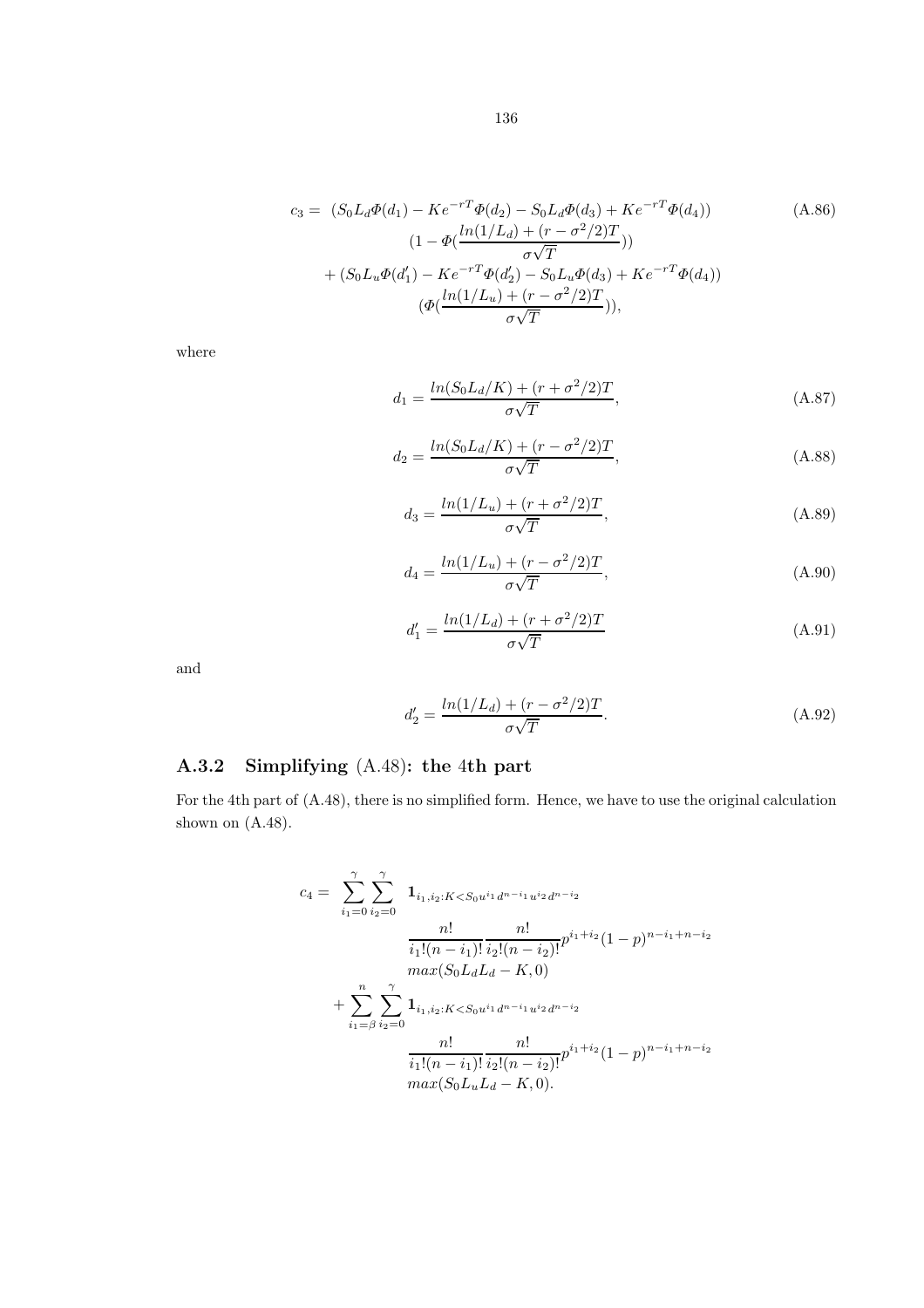+ 
$$
\sum_{i_1=0}^{\gamma} \sum_{i_2=\beta}^n \mathbf{1}_{i_1, i_2: K < S_0 u^{i_1} d^{n-i_1} u^{i_2} d^{n-i_2}}
$$
\n
$$
\frac{n!}{i_1!(n-i_1)!} \frac{n!}{i_2!(n-i_2)!} p^{i_1+i_2} (1-p)^{n-i_1+n-i_2}
$$
\n
$$
max(S_0 L_d L_u - K, 0)
$$
\n+ 
$$
\sum_{i_1=\beta}^n \sum_{i_2=\beta}^n \mathbf{1}_{i_1, i_2: K < S_0 u^{i_1} d^{n-i_1} u^{i_2} d^{n-i_2}}
$$
\n
$$
\frac{n!}{i_1!(n-i_1)!} \frac{n!}{i_2!(n-i_2)!} p^{i_1+i_2} (1-p)^{n-i_1+n-i_2}
$$
\n
$$
max(S_0 L_u L_u - K, 0).
$$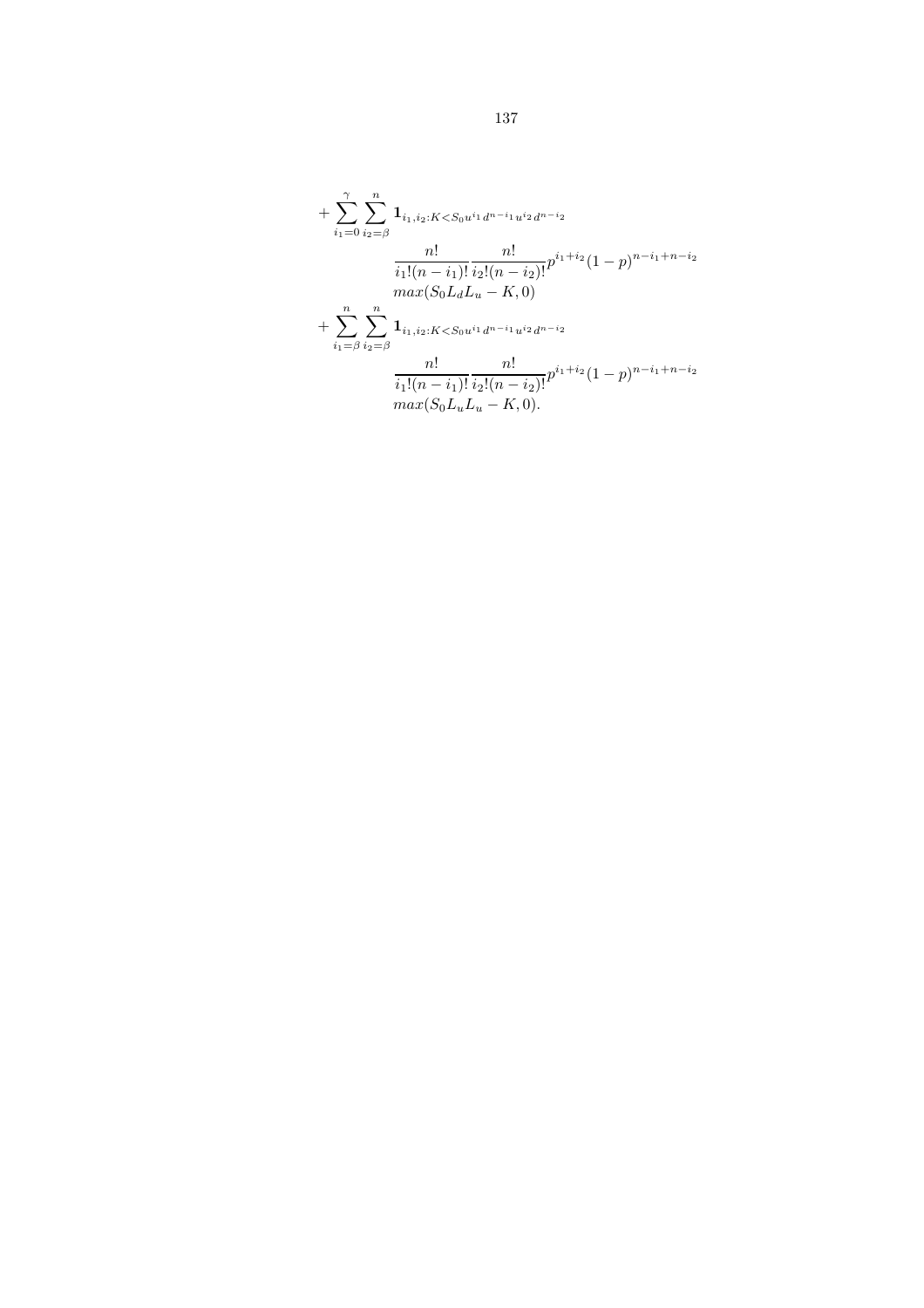## Bibliography

- Albuquerque, R. (2012), 'Skewness in stock returns: Reconciling the evidence on firm versus aggregate returns', The Review of Financial Studies 25(5), 1630–1673. May.
- Amemiya, T. (1973), 'Regression analysis when the dependent variable is truncated normal', *Econo*metrica: Journal of the Econometric Society  $41(6)$ , 997–1016. November.
- Arak, M. & Cook, R. E. (1997), 'Do daily price limits act as magnets? the case of treasury bond futures', Journal of financial services research 12(1), 5–20. August, Springer.
- Azhar, A. K. M., Osman, S. I. W. & Parinduri, R. A. (2009), On capital market ratios and stock valuation: A geometric approach, Technical report, 22nd Australasian Finance and Banking Conference 2009. November.
- Barrett, J. P. (1974), 'The coefficient of determination -some limitations', The American Statisti $cian$  28(1), 19–20. Taylor & Francis, American Statistical Association, February.
- Basu, S. (1977), 'Investment performance of common stocks in relation to their price-earnings ratios: A test of the efficient market hypothesis', The journal of finance 32(3), 663–682. June.
- Black, F. & Scholes, M. (1973), 'The pricing of options and corporate liabilities', Journal of Political Economy 81(3), 637–654. University of Chicago Press, May-June.
- Brown, C. A. & Robinson, D. M. (2002), 'Skewness and kurtosis implied by option prices: A correction', The journal of financial research 25(2), 279–282. Summer.
- Burden, R. L. & Faires, J. D. (2011), Numerical Analysis, 9th edn, Brooks Cole, Cengage Learning, Boston.
- Campbell, J. Y. & Shiller, R. J. (1986), Cointegration and tests of present value models, Journal of Political Economy 95(5), National Bureau of Economic Research. 1062-1088.
- Campbell, J. Y. & Shiller, R. J. (1988a), 'The dividend-price ratio and expectations of future dividends and discount factors', Review of financial studies 1(3), 195–228. Autumn,Soc Financial Studies, Oxford University Press.
- Campbell, J. Y. & Shiller, R. J. (1988b), 'Stock prices, earnings, and expected dividends', The Journal of Finance 43(3), 661–676. December, Wiley Online Library.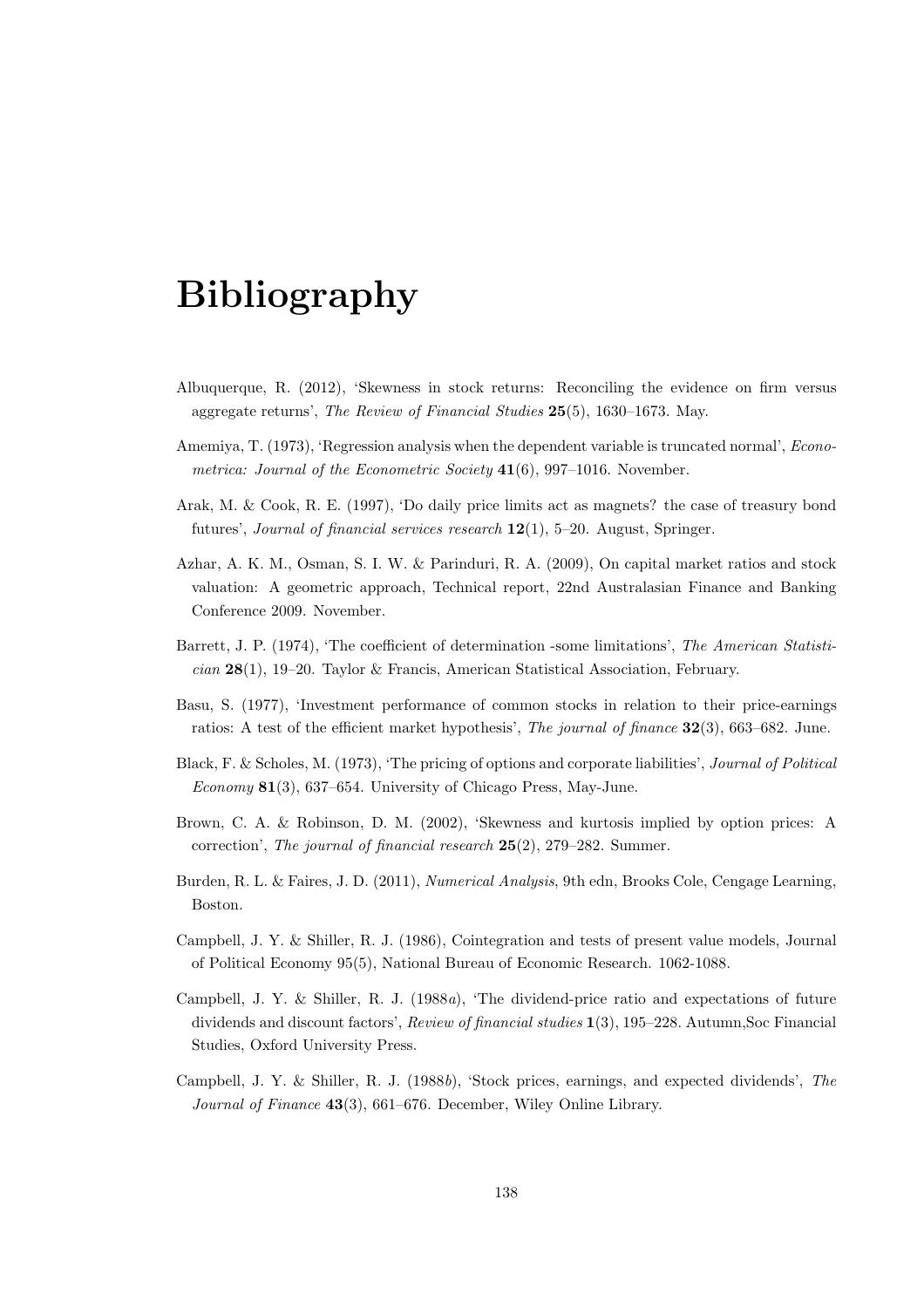- Campbell, J. Y. & Shiller, R. J. (1991), 'Yield spreads and interest rate movements: A bird's eye view', The Review of Economic Studies 58(3), 495–514. The Econometrics of Financial Markets, special issue, Oxford University Press.
- Campbell, J. Y. & Shiller, R. J. (1998), 'Valuation ratios and the long-run stock market outlook: ratios are extraordinarily bearish', The Journal of Portfolio Management  $24(2)$ , 11–26. Institutional Investor Journals.
- Cho, D. D., Russell, J., Tiao, G. C. & Tsay, R. (2003), 'The magnet effect of price limits: evidence from high-frequency data on taiwan stock exchange', Journal of Empirical Finance 10(1-2), 133– 168. Elsevier.
- Corrado, C. J. & Su, T. (1996a), 'Skewness and kurtosis in s&p 500 index returns implied by option prices', The journal of financial research 19(2), 175–192. Summer.
- Corrado, C. J. & Su, T. (1996b), 'S&p 500 index option tests of jarrow and rudd's approximate option valuation formula', Journal of Futures Markets 16(6), 611–629. September.
- Cox, J. C. & Ross, S. A. (1975), The pricing of options for jump processes, Technical Report 2-75, Wharton School Rodney L. White Center for Financial Research. Working paper.
- Cox, J. C., Ross, S. A. & Rubinstein, M. E. (1979), 'Option pricing: A simplified approach', Journal of financial Economics 7(3), 229–263. Elsevier, North-Holland, July.
- Doob, J. L. (1955), 'Martingales and one-dimensional diffusion', Transactions of the American Mathematical Society  $78(1)$ , 168-208. January to April.
- Fama, E. F. (1965), 'The behaviour of stock market prices', *Journal of Business* 38(1), 34–105. January.
- Fama, E. F., Fisher, L., Jensen, M. C. & Roll, R. (1969), 'The adjustment of stock prices to new information', *International Economic Review* 10(1), 1-21. February, Wiley.
- Fama, E. F. & French, K. R. (1993), 'Common risk factors in the returns on stocks and bonds', Journal of Financial Economics 33(1), 3–56. February.
- Freedman, D., Pisani, R. & Purves, R. (2007), Statistics, 4th edn, W. W. Norton & Company, New York.
- French, K. R., Schwert, G. W. & Stambaugh, R. F. (1987), 'Expected stock returns and volatility', Journal of financial Economics 19(1), 3–29. December.
- Friedmann, R. & Sanddorf-Köhle, W. G. (2007), 'A conditional distribution model for limited stock index returns', Journal of Economic Dynamics and Control 31(3), 721–741. March, Elsevier.
- Goedhart, M., Koller, T. & Wessels, D. (2005), 'The right role for multiples in valuation', McKinsey on Finance pp. 7–11. Spring.
- Gordon, M. J. & Shapiro, E. (1956), 'Capital equipment analysis: the required rate of profit', Management science  $3(1)$ , 102-110. October.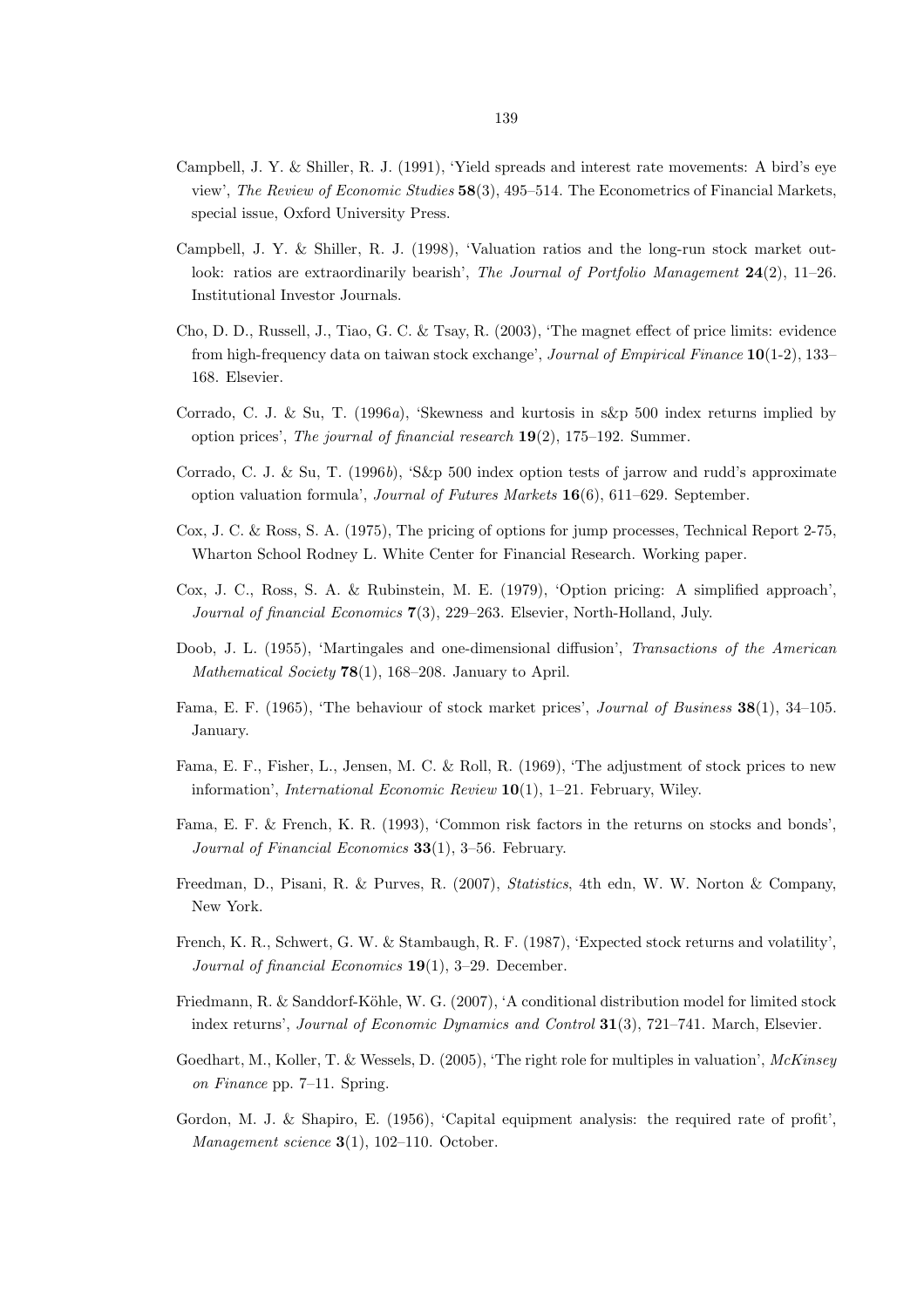- Gottwald, R. (2012), 'The use of the p/e ratio to stock valuation',  $GRANT$  journal  $01(02)$ , 21–24. December.
- Graham, B. & Dodd, D. L. (2009), Security Analysis: Principles and Technique, Finance, Investing, sixth edn, Whittlesey House, McGraw-Hill Book Co., New York City. Updated with Commentary.
- Gui, M. J. (2006), Shanghai stock exchange market quality report, Research Report 9, Shanghai Stock Exchange Innovation Laboratory, Shang Hai. June.
- Hansen, L. P. (1982), 'Large sample properties of generalized method of moments estimators', Econometrica 50(4), 1029–1054. July, Econometric Society.
- Hong, H. & Stein, J. C. (2003), 'Differences of opinion, short-sales constraints, and market crashes', The Review of Financial Studies 16(2), 487–525. Summer.
- Hooper, D., Coughlan, J. & Mullen, M. (2008), 'Structural equation modelling: guidelines for determining model fit', Electronic Journal of Business Research Methods 6(1), 53–60. ARROW at Dublin Institute of Technology, January.
- Hu, L. & Bentler, P. M. (1999), 'Cutoff criteria for fit indexes in covariance structure analysis: Conventional criteria versus new alternatives', Structural Equation Modeling: A Multidisciplinary *Journal*  $6(1)$ , 1–55.
- Hull, J. C. (2015), Options, futures, and other derivatives, 9th edn, Pearson Education, Upper Saddle River.
- Istanbul (2015), 'Markets', https://www.borsaistanbul.com/en/products-and-markets/markets. Borsa Istanbul.
- Ivanovski, Z., Stojanovski, T. & Narasanov, Z. (2015), 'Volatility and kurtosis of daily stock returns at mse', UTMS Journal of Economics 6(2), 209–221. August.
- Jarrow, R. & Rudd, A. (1982), 'Approximate option valuation for arbitrary stochastic processes', Journal of financial Economics 10(3), 347–369. Elsevier.
- Jensen, M. C., Black, F. & Scholes, M. S. (1972), 'The capital asset pricing model: Some empirical tests', Studies in the Theory of Capital Markets .
- Johnson, N. L., Kotz, S. & Balakrishnan, N. (1994), Continuous Univariate Distributions, Vol. 1 of Wiley Series in Probability and Statistics, 2nd edn, publisher, New York.
- Jolliffe, I. T. (2002), *Principal Component Analysis: With 28 Illustrations*, Vol. Statistical Theory and Methods of Springer Series in Statistics, 2nd edn, Springer Science & Business Media, New York.
- Joshi, M. S. (2009), 'The convergence of binomial trees for pricing the american put', The journal of risk  $11(4)$ , 87–108. June.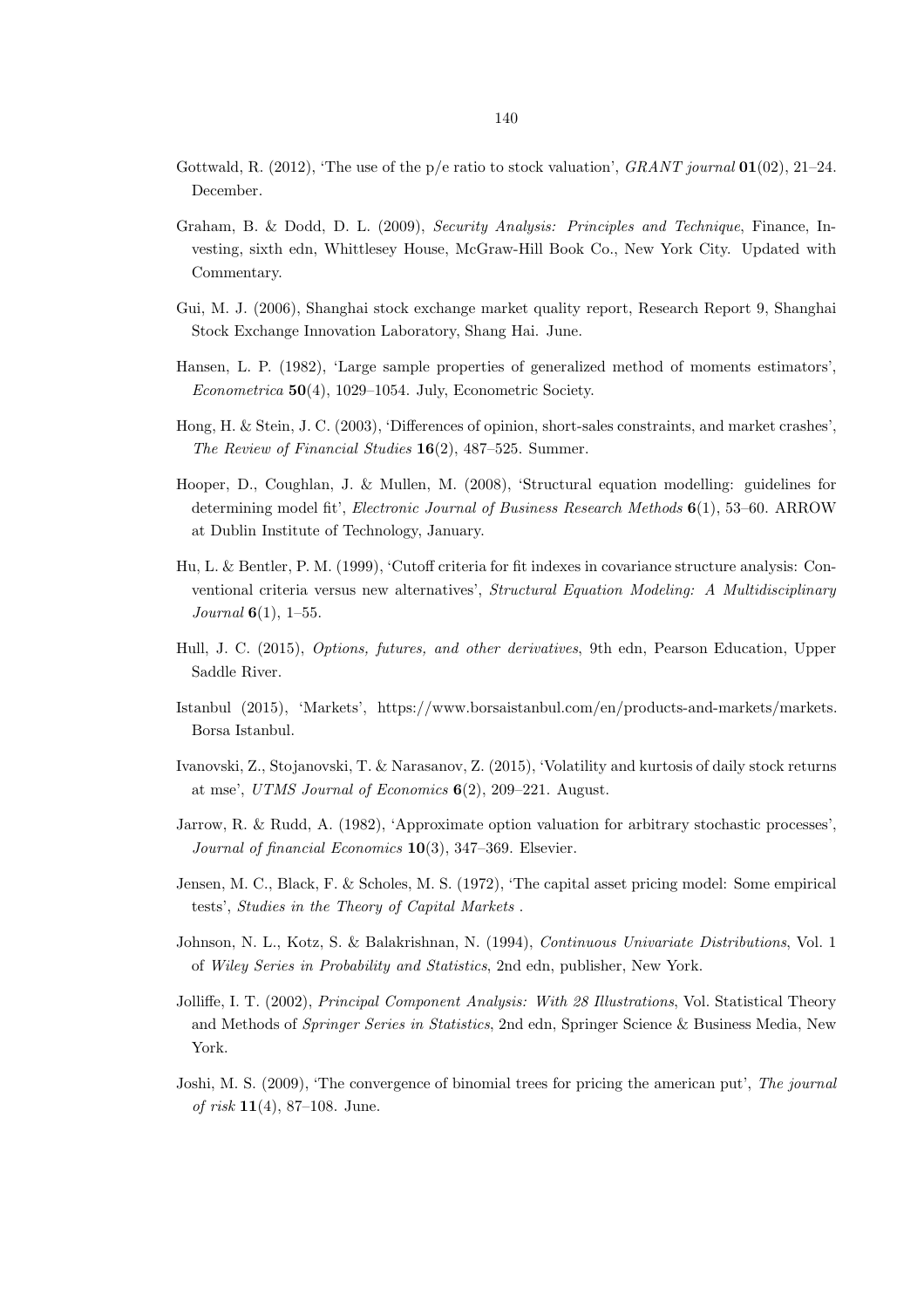- Ki, H., Choi, B., Chang, K.-H. & Lee, M. (2005), 'Option pricing under extended normal distribution', Journal of Futures Markets: Futures, Options, and Other Derivative Products 25(9), 845– 871. July, Wiley.
- Kodres, L. E. (1993), 'Tests of unbiasedness in the foreign exchange futures markets: An examination of price limits and conditional heteroscedasticity', Journal of Business 66(3), 463–490. July.
- Leduc, G. (2013), 'A european option general first-order error formula', The ANZIAM Journal 54(4), 248–272. Cambridge University Press.
- Lin, S.-H., Huang, H.-H. & Li, S.-H. (2015), 'Option pricing under truncated gram-charlier expansion', The North American Journal of Economics and Finance 32, 77–97. April, Elsevier.
- Malkiel, B. G. & Fama, E. F. (1970), 'Efficient capital markets: A review of theory and empirical work', The Journal of Finance 25(2), 383–417. May, Blackwell Publishing Ltd.
- Mendenhall, W. & Sincich, T. T. (2012), A Second Course in Statistics: Regression Analysis, Upper-Level Statistics, 7th edn, Prentice Hall, London. January.
- Merton, R. C. (1973), 'Theory of rational option pricing', The Bell Journal of economics and management science  $4(1)$ , 141–183. Spring.
- Miranda, L. C. & Riera, R. (2001), 'Truncated lévy walks and an emerging market economic index', Physica A: Statistical Mechanics and its Applications 297(3-4), 509–520. 15 August, Elsevier.
- Molenberghs, G., Fitzmaurice, G., Kenward, M. G., Tsiatis, A. & Verbeke, G., eds (2014), Handbook of Missing Data Methodology, Chapman & Hall/CRC Handbooks of Modern Statistical Methods, Taylor & Francis. CRC Press.
- Nissim, D. & Penman, S. H. (2001), 'Ratio analysis and equity valuation: From research to practice', Review of accounting studies 6(1), 109–154. Springer.
- Osborne, M. F. M. (1959), 'Brownian motion in the stock market', Operations Research 7(2), 145– 173. March-April.
- Ozer, D. J. (1985), 'Correlation and the coefficient of determination', Quantitative Methods in Psychology 97(2), 307–315. Psychological Bulletin, American Psychological Association.
- Rubinstein, M. E. (1998), 'Edgeworth binomial trees', The Journal of Derivatives 5(3), 20–27. Institutional Investor Journals, Spring.
- Shiller, R. J. (1979), 'The volatility of long-term interest rates and expectations models of the term structure', The Journal of Political Economy 87(6), 1190–1219. December, The University of Chicago Press.
- Shiller, R. J. (1981), 'Do stock prices move too much to be justified by subsequent change in dividends?', The American Economic Review 71(3), 421-436. June, American Economic Association.
- Shiller, R. J. (2005), Irrational exuberance, 2nd edn, Princeton University Press, New Jersey.